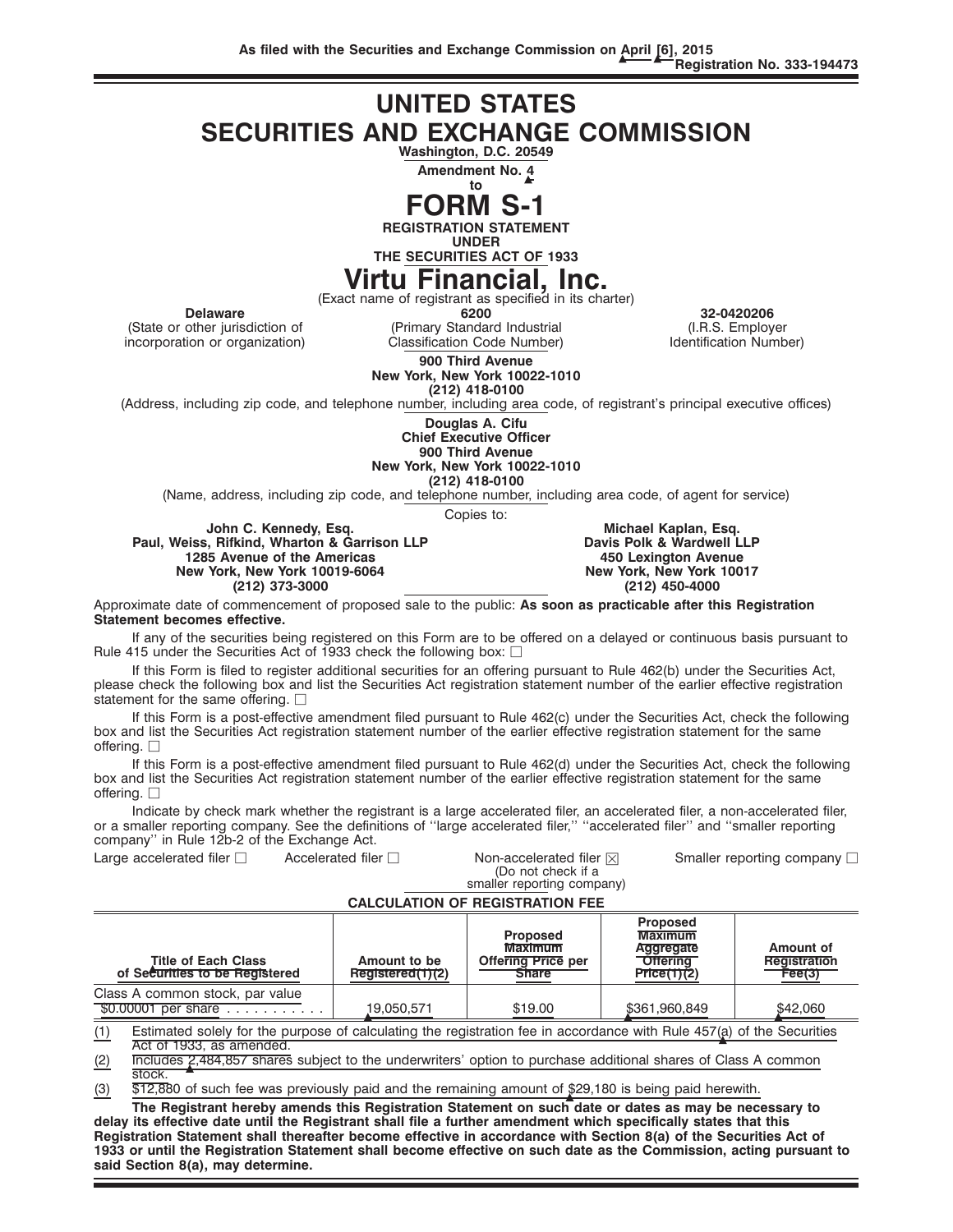**Subject to Completion. Dated April [6], 2015.**

16,565,714 Shares



Class A Common Stock

This is an initial public offering of shares of Class A common stock of Virtu Financial, Inc. All of the 16,565,714 shares of Class A common stock being offered are being sold by the Company.

Prior to this offering, there has been no public market for the Class A common stock. It is currently estimated that the initial public offering price per share will be between \$17.00 and \$19.00.

Following this offering, Virtu Financial, Inc. will have four classes of authorized common stock. The Class A common stock offered hereby and the Class C common stock will have one vote per share. The Class B common stock and the Class D common stock will have 10 votes per share. TJMT Holdings LLC, an affiliate of Mr. Vincent Viola, our Founder and Executive Chairman, and certain trusts for the benefit of the Viola family and others will hold all of our issued and outstanding Class D common stock after this offering and will control more than a majority of the combined voting power of our common stock. As a result, the Viola family will be able to control any action requiring the general approval of our stockholders, including the election of our board of directors, the adoption of amendments to our certificate of incorporation and by-laws and the approval of any merger or sale of substantially all of our assets.

We intend to list the Class A common stock on The NASDAQ Stock Market LLC (''NASDAQ'') under the symbol ''VIRT.''

We will be a ''controlled company'' under the corporate governance rules for NASDAQ-listed companies, and therefore we will be permitted to, and we intend to, elect not to comply with certain NASDAQ corporate governance requirements. See ''Management — Controlled Company.''

*We are an ''emerging growth company'' under the federal securities laws. Investing in our Class A common stock involves risks. See ''Risk Factors'' on page 29 to read about factors you should consider before buying shares of our Class A common stock.*

**Neither the Securities and Exchange Commission nor any other regulatory body has approved or disapproved of these securities or passed upon the accuracy or adequacy of this prospectus. Any representation to the contrary is a criminal offense.**

| Per Share | Total |
|-----------|-------|
|           |       |
|           |       |
|           |       |

#### (1) See ''Underwriting.''

The shares of Class A common stock are being offered through the underwriters on a firm commitment basis, subject to the terms and conditions of an underwriting agreement. To the extent that the underwriters sell more than 16,565,714 shares of Class A common stock, the underwriters have the option to purchase up to an additional 2,484,857 shares from us at the initial price to the public less the underwriting discount within 30 days from the date of this prospectus.

The underwriters expect to deliver the shares against payment in New York, New York on , 2015.

**Goldman, Sachs & Co. J.P. Morgan Sandler O'Neill + Partners, L.P. BMO Capital Markets Citigroup Credit Suisse Evercore ISI UBS Investment Bank Academy Securities CIBC Rosenblatt Securities**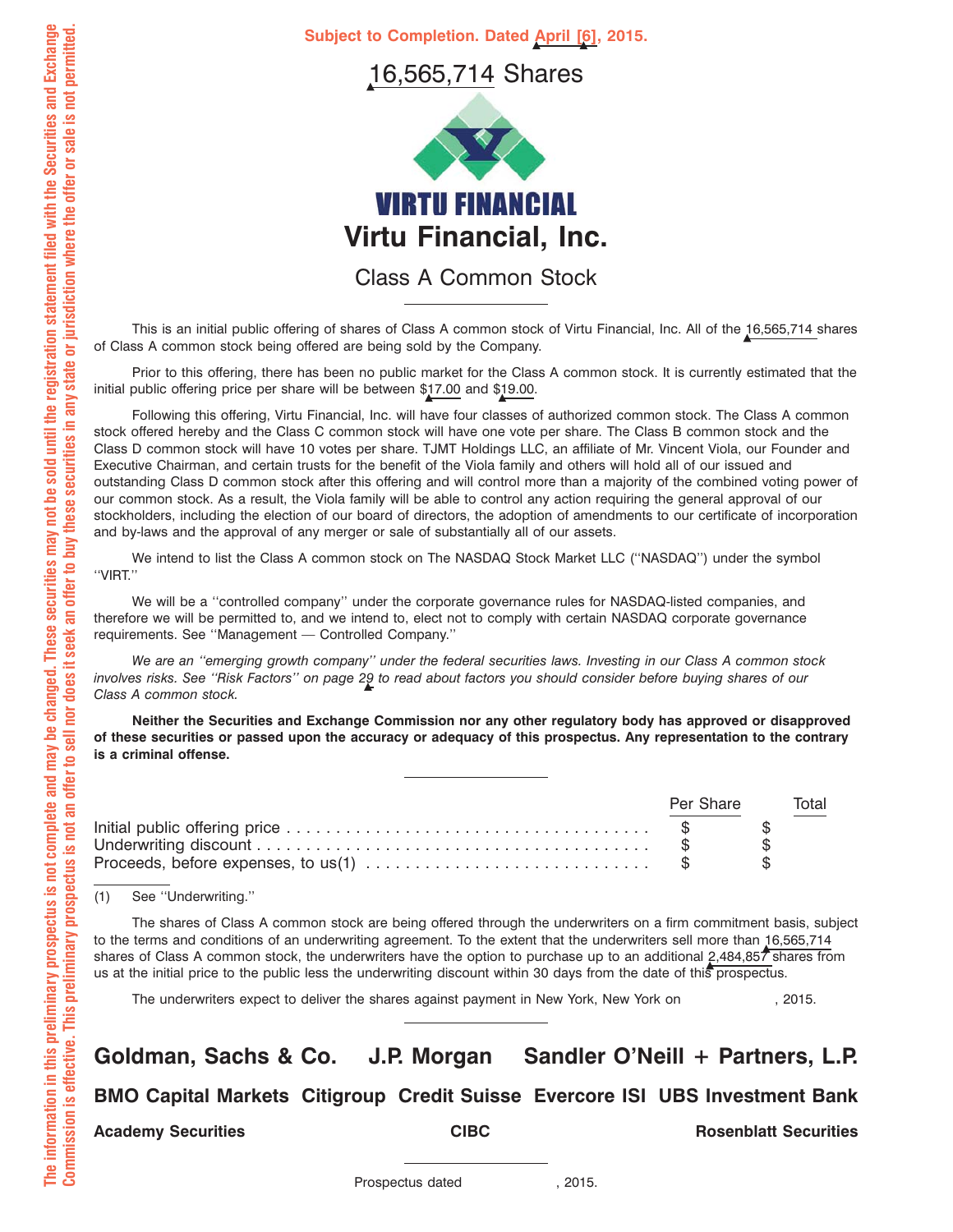and that sharing our technological capabilities with market participants in a manner that expands electronic trading will create more opportunities for market making as trading volumes increase. For example, we adapted our existing technology to provide a customized automated trading platform for foreign exchange products to a major financial institution. We believe this platform will increase transparency, liquidity and efficiency for that financial institution and will provide us with a unique opportunity to provide liquidity and market making services directly to other financial institutions as well. In 2014, we also entered into an order routing agreement with a registered broker-dealer in order to assist it in its execution of institutional order flow.

**Expand customized liquidity solutions.** We also provide liquidity and competitive pricing in foreign currency markets directly to market participants on our own trading platform called ''VFX'' and through other customized liquidity arrangements. We offered more than 75 different pairs of currency products as of December 31, 2014. We intend to offer this same type of customized liquidity in other asset classes globally.

*Pursue strategic partnerships and acquisitions.* We intend to selectively consider opportunities to grow through strategic partnerships or acquisitions that enhance our existing capabilities or enable us to enter new markets or provide new products and services. For example, the Madison Tyler Transactions described below created economies of scale with substantial synergy opportunities realized to date and allowed us to enhance our international presence. In addition, with our acquisition of the ETF market making assets of Nyenburgh Holding B.V. (''Nyenburgh'') in the third quarter of 2012, we became an OTC market maker in ETFs and from time to time provide two-sided liquidity to a significant number of counterparties throughout Europe.

### **Recent Developments**

The following table presents ranges for our expected total revenues, Adjusted Net Trading Income, Trading income, net, Adjusted EBITDA, net income and Adjusted Net Income for the three months ended March 31, 2015.

|                                                                                                                                                                                                                                                          |                        | <b>Three Months Ended</b><br>March 31, 2015 | <b>Three Months</b><br><b>Ended March 31.</b> | % Change |      |  |
|----------------------------------------------------------------------------------------------------------------------------------------------------------------------------------------------------------------------------------------------------------|------------------------|---------------------------------------------|-----------------------------------------------|----------|------|--|
| (In millions, except percentage)                                                                                                                                                                                                                         | Low                    | Hiah                                        | Actual                                        | Low      | High |  |
| <b>Unaudited Financial Data</b>                                                                                                                                                                                                                          |                        |                                             |                                               |          |      |  |
|                                                                                                                                                                                                                                                          | \$210                  | \$225                                       | \$173                                         | 21%      | 30%  |  |
| Adjusted Net Trading Income                                                                                                                                                                                                                              | \$140                  | \$150                                       | \$106                                         | 32%      | 42%  |  |
|                                                                                                                                                                                                                                                          | $\sqrt{$205}$          | $\sqrt{3218}$                               | \$165                                         | 24%      | 32%  |  |
|                                                                                                                                                                                                                                                          | \$99                   | \$105                                       |                                               | 40%      | 48%  |  |
|                                                                                                                                                                                                                                                          | $\overline{70}$<br>\$. | \$76                                        | \$49                                          | 44%      | 55%  |  |
| Adjusted Net Income<br>$\mathbf{M}$ is the contract of the contract of the contract of the contract of the contract of the contract of the contract of the contract of the contract of the contract of the contract of the contract of the contract of t | $\overline{\$}$ 81     | $\overline{\$}$ 87                          | $\overline{\$}$ 56                            | 45%      | 56%  |  |

We expect total revenues for the three months ended March 31, 2015 to be between \$210 million and \$225 million, representing an increase of between 21% and 30% compared to the same period in 2014.

We anticipate our Adjusted Net Trading Income for the three months ended March 31, 2015 to be between \$140 million and \$150 million, representing an increase of between 32% and 42% compared to the same period in 2014. The increase in total revenues as well as the increase in Adjusted Net Trading Income was attributable to an increase in volumes and overall volatility in the majority of the markets in which we participate. Trading income, net, is expected to be between \$205 million and \$218 million, representing an increase of between 24% and 32% compared to the same period in 2014.

We expect our Adjusted EBITDA for the three months ended March 31, 2015 to be between \$99 million and \$105 million, representing an increase of between 40% and 48% compared to the same period in 2014.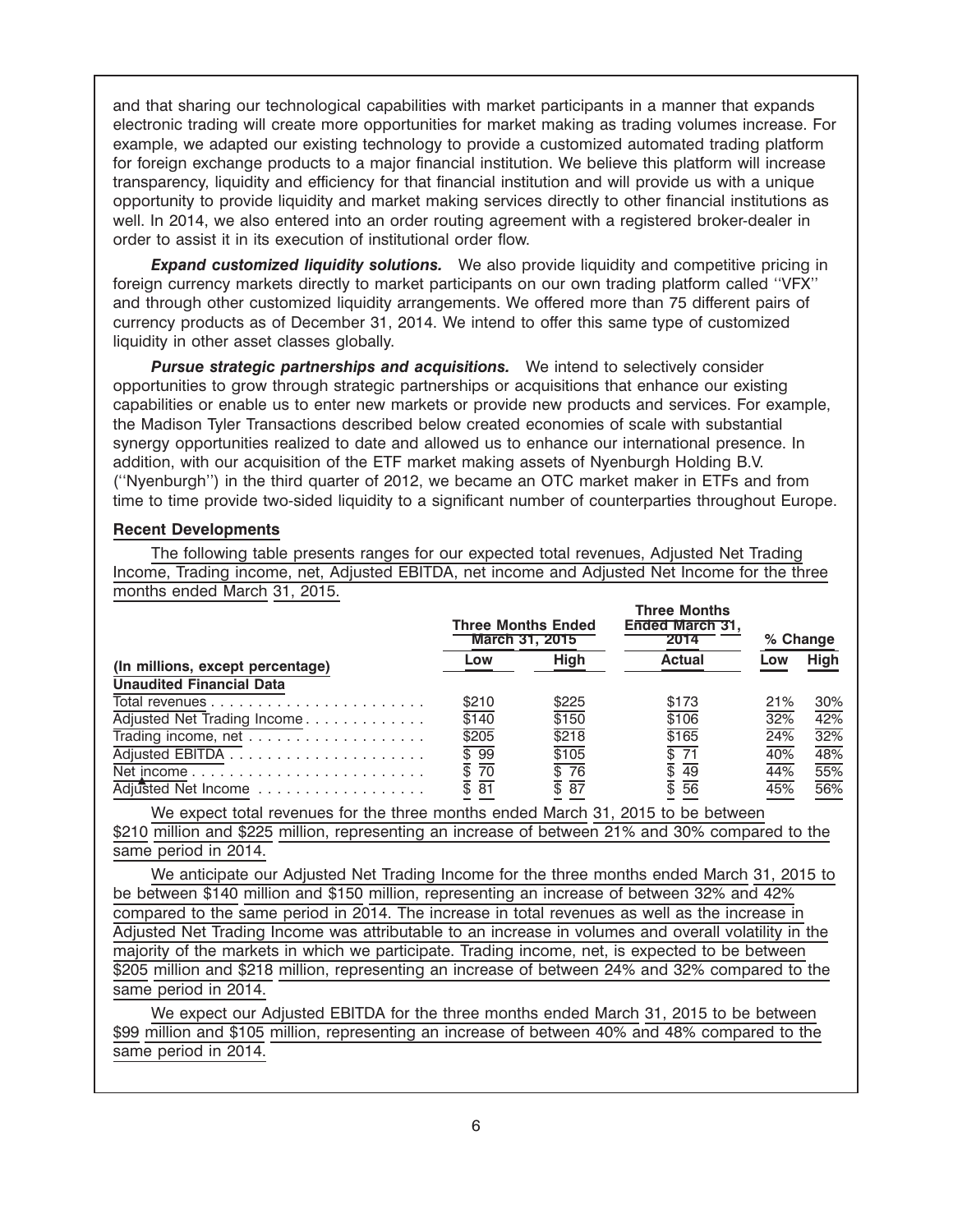For the three months ended March 31, 2015, our net income is estimated to be between \$70 million and \$76 million, representing an increase of between 44% and 55% compared to the same period in 2014 and our Adjusted Net Income is estimated to be between \$81 million and \$87 million, representing an increase of between 45% and 56% compared to the same period in  $2014.$ 

The preliminary financial and other data set forth above has been prepared by, and is the responsibility of, our management. The foregoing information and estimates have not been compiled or examined by our independent registered public accounting firm nor have our independent registered public accounting firm performed any procedures with respect to this information or expressed any opinion or any form of assurance on such information. In addition, the foregoing information and estimates are subject to revision as we prepare our consolidated financial statements and other disclosures as of and for the three months ended March 31, 2015, including all disclosures required by U.S. GAAP. Because we have not completed our normal quarterly closing and review procedures for the three months ended March 31, 2015, and subsequent events may occur that require material adjustments to these results, the final results and other disclosures for the three months ended March 31, 2015 may differ materially from these estimates. These estimates should not be viewed as a substitute for full financial statements prepared in accordance with U.S. GAAP or as a measure of performance. In addition, these estimated results of operations for the three months ended March 31, 2015 are not necessarily indicative of the results to be achieved for any future period. See ''Special Note Regarding Forward-looking Statements.'' These estimated results of operations should be read together with "Selected Consolidated Financial Data,'' ''Management's Discussion and Analysis of Financial Condition and Results of Operations'' and our and Virtu Financial's audited consolidated financial statements and related notes included elsewhere in this prospectus.

Adjusted Net Trading Income, Adjusted EBITDA and Adjusted Net Income are non-GAAP financial measures. For a description of these measures and their limitations, see footnotes 6 and 7 in ''—Summary Historical and Pro Forma Consolidated Financial and Other Data.''

|                                                          |       | <b>Three Months Ended</b><br><b>March 31, 2015</b> | <b>Three Months Ended</b><br>March 31, 2014 |     | % Change    |  |
|----------------------------------------------------------|-------|----------------------------------------------------|---------------------------------------------|-----|-------------|--|
| (In millions, except percentages)                        | Low   | <b>High</b>                                        | <b>Actual</b>                               | Low | <b>High</b> |  |
| <b>Unaudited Financial Data</b>                          |       |                                                    |                                             |     |             |  |
| Trading income, net $\ldots \ldots \ldots \ldots \ldots$ | \$205 | \$218                                              | \$165                                       | 24% | 32%         |  |
| Interest and dividends income                            |       |                                                    |                                             |     |             |  |
| Interest and dividends expense                           | (10)  | (11                                                | 10)                                         |     |             |  |
| Brokerage, exchange, clearance fees                      | (60)  | (63)                                               | (55)                                        |     |             |  |
| Adjusted Net Trading Income                              | \$140 | \$150                                              | \$106                                       | 32% | 42%         |  |

The following table reconciles trading income, net, to Adjusted Net Trading Income: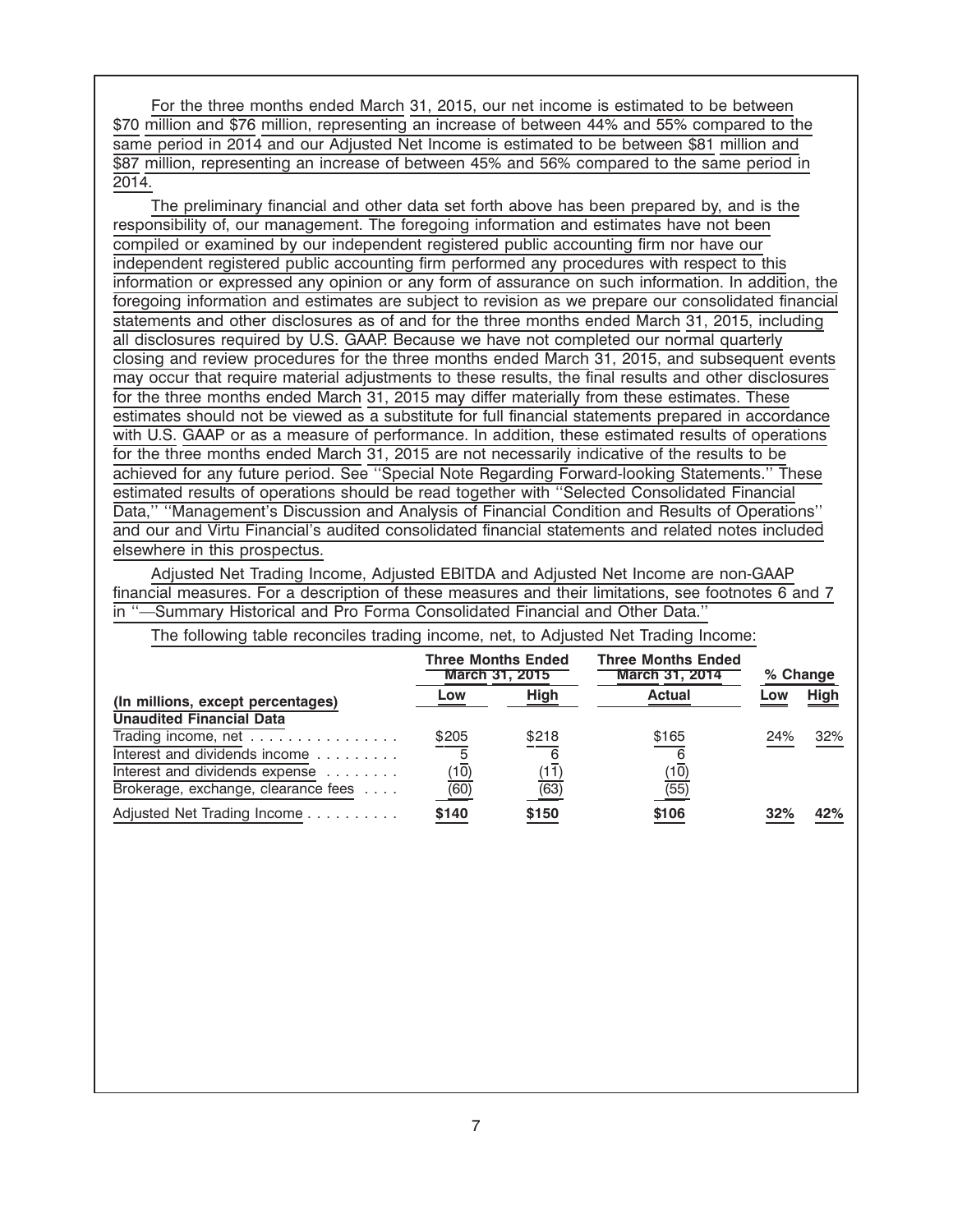| The following table reconciles net income to EBITDA and Adjusted EBITDA: |                |                                                                                                          |               |     |      |  |
|--------------------------------------------------------------------------|----------------|----------------------------------------------------------------------------------------------------------|---------------|-----|------|--|
|                                                                          |                | <b>Three Months Ended</b><br><b>Three Months Ended</b><br><b>March 31, 2014</b><br><b>March 31, 2015</b> |               |     |      |  |
| (In millions, except percentages)                                        | Low            | <b>High</b>                                                                                              | <b>Actual</b> | Low | High |  |
| <b>Unaudited Financial Data</b>                                          |                |                                                                                                          |               |     |      |  |
| Net income $\ldots \ldots \ldots \ldots \ldots \ldots \ldots$            | \$70           | 76<br>\$                                                                                                 | \$49          | 45% | 56%  |  |
| Financing interest expense on senior                                     |                |                                                                                                          |               |     |      |  |
| secured credit facility $\ldots$                                         | 8              |                                                                                                          |               |     |      |  |
| Depreciation and amortization                                            | $\frac{10}{2}$ | 10                                                                                                       |               |     |      |  |
| Provision for Income Taxes                                               |                |                                                                                                          |               |     |      |  |
|                                                                          | \$90           | 96                                                                                                       | \$64          | 41% | 50%  |  |
| Termination of office leases                                             | $\overline{3}$ |                                                                                                          |               |     |      |  |
| Acquisition related retention bonus                                      |                |                                                                                                          |               |     |      |  |
| Stock-based compensation                                                 | $\overline{6}$ |                                                                                                          |               |     |      |  |
| Adjusted EBITDA                                                          | \$99           | \$105                                                                                                    | \$71          | 40% | 48%  |  |

The following table reconciles net income to Adjusted Net Income:

|                                     | <b>Three Months Ended</b><br><b>March 31, 2015</b> |      | <b>Three Months Ended</b><br><b>March 31, 2014</b> | % Change |             |
|-------------------------------------|----------------------------------------------------|------|----------------------------------------------------|----------|-------------|
| (In millions, except percentages)   | Low                                                | High | <b>Actual</b>                                      | Low      | <b>High</b> |
| <b>Unaudited Financial Data</b>     |                                                    |      |                                                    |          |             |
|                                     | \$70                                               | \$76 | \$49                                               | 44%      | 55%         |
| Termination of office leases        |                                                    |      |                                                    |          |             |
| Equipment write-off $\ldots$        |                                                    |      |                                                    |          |             |
| Acquisition related retention bonus |                                                    |      |                                                    |          |             |
| Stock-based compensation            |                                                    | 6    |                                                    |          |             |
| Adjusted Net Income                 | \$81                                               | \$87 | \$56                                               |          | 56%         |

### **Risks Associated with Our Business**

While we have set forth our competitive strengths and our key growth strategies above, we face numerous risks and uncertainties in operating our business, which may negatively impact our competitive strengths, prevent us from implementing our key growth strategies or have a material adverse effect on our business, financial condition or results of operations. Below is a summary of certain risk factors associated with our business that you should consider in evaluating an investment in shares of our Class A common stock.

- Because our revenues and profitability depend on trading volume and volatility in the markets in which we operate, they are subject to factors beyond our control, are prone to significant fluctuations and are difficult to predict. Decreases in market volumes and lower levels of volatility generally result in lower revenues from our market making activities, which could inhibit our plans to capitalize on growth in electronic trading, to provide liquidity across a wider range of new securities and other financial instruments and to grow geographically.
- We are dependent upon our trading counterparties and clearing houses to perform their obligations to us. If our trading counterparties do not meet their obligations to us, or if any central clearing parties fail to properly manage defaults by market participants, we could suffer a material adverse effect on our business, financial condition, results of operations and cash flows.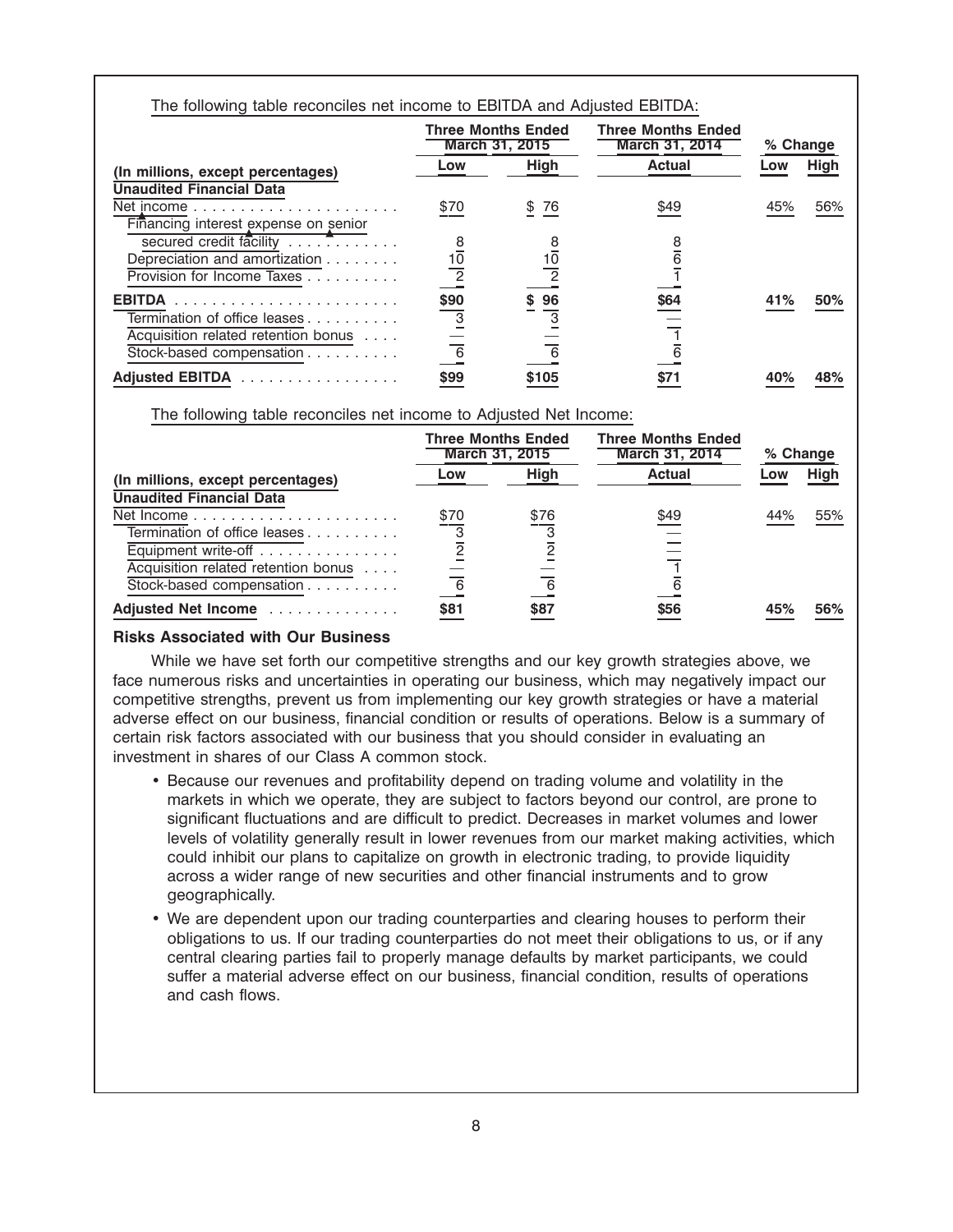Post-IPO Stockholder'' and whom we refer to together with the Silver Lake Post-IPO Stockholder as the ''Investor Post-IPO Stockholders,'' shares of our Class A common stock and rights to receive payments under a tax receivable agreement described below. The number of shares of Class A common stock to be issued to the Investor Post-IPO Stockholders will be based on the value of the Virtu Financial equity interests that we acquire, which will be determined based on a hypothetical liquidation of Virtu Financial and the initial public offering price per share of our Class A common stock in this offering;

- all of the existing equity interests in Virtu Financial will be reclassified into Virtu Financial's non-voting common interest units, which we refer to as ''Virtu Financial Units.'' The number of Virtu Financial Units to be issued to each member of Virtu Financial will be determined based on a hypothetical liquidation of Virtu Financial and the initial public offering price per share of our Class A common stock in this offering. The Virtu Financial Units received by Virtu Employee Holdco and the Management Members will have the same vesting restrictions as the equity interests being reclassified. Vested Virtu Financial Units will be entitled to receive distributions, if any, from Virtu Financial. Subject to certain exceptions, unvested Virtu Financial Units will not be entitled to receive such distributions (other than tax distributions). If any unvested Virtu Financial Units are forfeited, they will be cancelled by Virtu Financial for no consideration (and we will cancel the related shares of Class C common stock (described below) for no consideration);
- we will amend and restate our certificate of incorporation and will be authorized to issue four classes of common stock: Class A common stock, Class B common stock, Class C common stock and Class D common stock, which we refer to collectively as our ''common stock.'' The Class A common stock and Class C common stock will each provide holders with one vote on all matters submitted to a vote of stockholders, and the Class B common stock and Class D common stock will each provide holders with 10 votes on all matters submitted to a vote of stockholders. The holders of Class C common stock and Class D common stock will not have any of the economic rights (including rights to dividends and distributions upon liquidation) provided to holders of Class A common stock and Class B common stock. These attributes are summarized in the following table:

| <b>Class of Common Stock</b>                                                 | <b>Votes</b> Economic Rights |
|------------------------------------------------------------------------------|------------------------------|
|                                                                              | Yes                          |
| Class B common stock $\ldots$ $\ldots$ $\ldots$ $\ldots$ $\ldots$ $\ldots$ . | Yes                          |
|                                                                              | N∩                           |
|                                                                              | N∩                           |

Shares of our common stock will generally vote together as a single class on all matters submitted to a vote of our stockholders;

- the remaining members of Virtu Financial after giving effect to the reorganization transactions, other than us, whom we refer to collectively as the ''Virtu Post-IPO Members,'' will subscribe for and purchase shares of our common stock as follows, in each case at a purchase price of \$0.00001 per share and in an amount equal to the number of Virtu Financial Units held by each such Virtu Post-IPO Member:
	- TJMT Holdings LLC, whom we refer to as the ''Founder Post-IPO Member,'' will purchase 79,902,009 shares of our Class D common stock; and
	- affiliates of Silver Lake Partners, whom we refer to as the ''Silver Lake Post-IPO Members,'' Virtu Employee Holdco, the Management Members and the other Virtu Post-IPO Members will purchase 35,770,722 shares of our Class C common stock; and
- the Founder Post-IPO Member will be granted the right to exchange its Virtu Financial Units, together with a corresponding number of shares of our Class D common stock, for shares of our Class B common stock, and the other Virtu Post-IPO Members will be granted the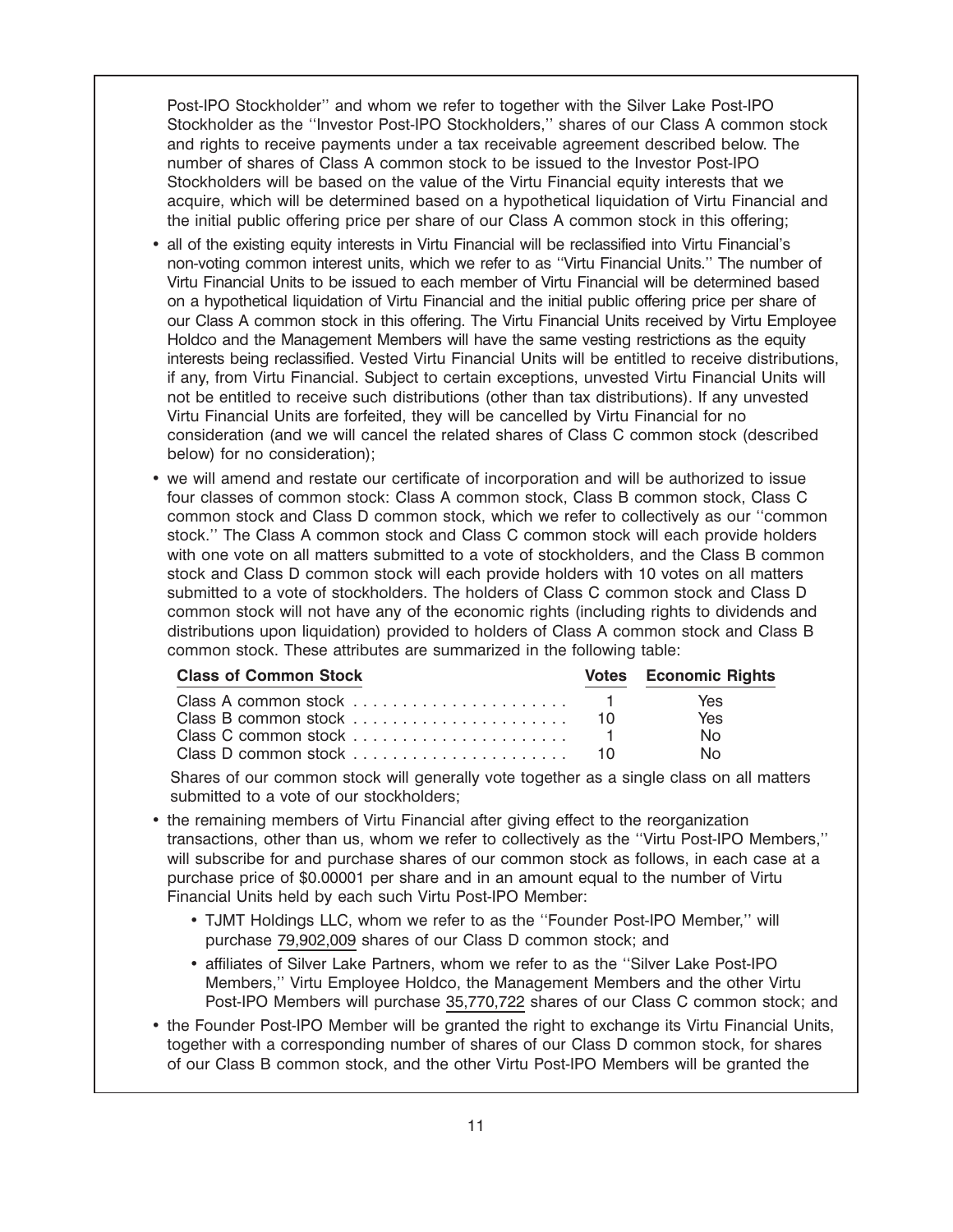right to exchange their Virtu Financial Units, together with a corresponding number of shares of our Class C common stock, for shares of our Class A common stock. Each share of our Class B common stock and Class D common stock is convertible at any time, at the option of the holder, into one share of Class A common stock or Class C common stock, respectively.

See ''Organizational Structure'' for further details.

After the completion of this offering, based on an assumed initial public offering price of \$18.00 per share (the midpoint of the estimated public offering price range set forth on the cover page of this prospectus), we intend to use the net proceeds from this offering as follows:

- we intend to contribute \$23.3 million of the net proceeds from this offering to Virtu Financial (or \$55.5 million if the underwriters exercise their option to purchase additional shares in full) in exchange for a number of Virtu Financial Units equal to the contribution amount divided by the price paid by the underwriters for shares of our Class A common stock in this offering (1,388,888 Virtu Financial Units at the midpoint of the estimated public offering price range set forth on the cover page of this prospectus or, if the underwriters exercise their option to purchase additional shares in full, 3,318,191 Virtu Financial Units), and such contribution amount will be used by Virtu Financial for working capital and general corporate purposes, which may include financing growth; and
- we intend to use the remaining approximately \$254.1 million of the net proceeds from this offering (or \$263.4 million if the underwriters exercise their option to purchase additional shares in full) to repurchase 4,080,724 shares of Class A common stock from the Silver Lake Post-IPO Stockholder and 11,096,101 Virtu Financial Units and corresponding shares of Class C common stock from certain of the Virtu Post-IPO Members, including 4,252,609 Virtu Financial Units and corresponding shares of Class C common stock from the Silver Lake Post-IPO Members and 6,843,492 Virtu Financial Units and corresponding shares of Class C common stock from certain employees (or, if the underwriters exercise their option to purchase additional shares in full, 4,080,724 shares of Class A common stock from the Silver Lake Post-IPO Stockholder and 11,651,657 Virtu Financial Units and corresponding shares of Class C common stock from certain of the Virtu Post-IPO Members, including 4,252,609 Virtu Financial Units and corresponding shares of Class C common stock from the Silver Lake Post-IPO Members and 7,399,048 Virtu Financial Units from certain employees) at a net price equal to the price paid by the underwriters for shares of our Class A common stock in this offering. None of the Founder Pre-IPO Members, the Founder Post-IPO Member, Mr. Viola, Mr. Cifu or any of their family members intends to sell any equity interests in the Company in connection with the reorganization transactions or this offering. If the underwriters' option to purchase additional shares is exercised, no additional shares of Class A common stock or Virtu Financial Units and corresponding shares of Class C common stock will be purchased from our existing 5% equityholders, directors or executive officers.

We estimate that the offering expenses (other than the underwriting discounts) will be approximately \$8.5 million. All of such offering expenses will be paid for or otherwise borne by Virtu Financial.

See ''Use of Proceeds'' and ''Certain Relationships and Related Party Transactions — Purchases from Equityholders'' for further details.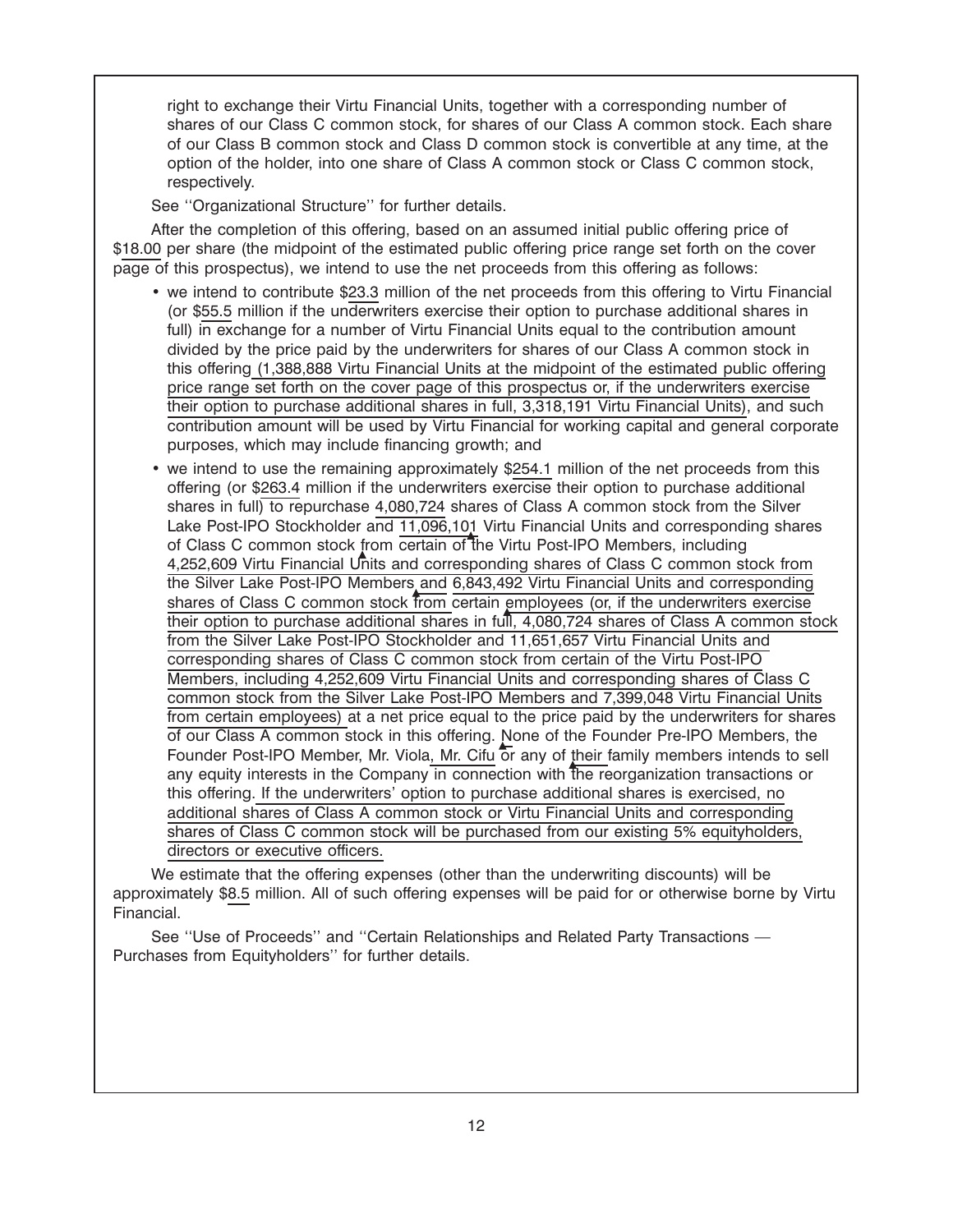The following diagram depicts our organizational structure following the reorganization transactions, this offering and the application of the net proceeds from this offering, including all of the transactions described above (assuming an initial public offering price of \$18.00 per share (the midpoint of the estimated public offering price range set forth on the cover page of this prospectus) and no exercise of the underwriters' option to purchase additional shares). This chart is provided for illustrative purposes only and does not purport to represent all legal entities within our organizational structure:



Includes 3,150,057 unvested Virtu Financial Units and corresponding shares of Class C common stock.

\*\* Represents economic interest in Virtu Financial, Inc. and not Virtu Financial LLC.

In connection with the reorganization transactions, we will be appointed as the sole managing member of Virtu Financial pursuant to Virtu Financial's limited liability company agreement. Because we will manage and operate the business and control the strategic decisions and day-to-day operations of Virtu Financial and will also have a substantial financial interest in Virtu Financial, we will consolidate the financial results of Virtu Financial, and a portion of our net income (loss) will be allocated to the non-controlling interest to reflect the entitlement of the Virtu Post-IPO Members to a portion of Virtu Financial's net income (loss). In addition, because Virtu Financial will be under the common control of Mr. Viola and his affiliates before and after the reorganization transactions, we will account for the reorganization transactions as a reorganization of entities under common control and will initially measure the interests of the Virtu Pre-IPO Members in the assets and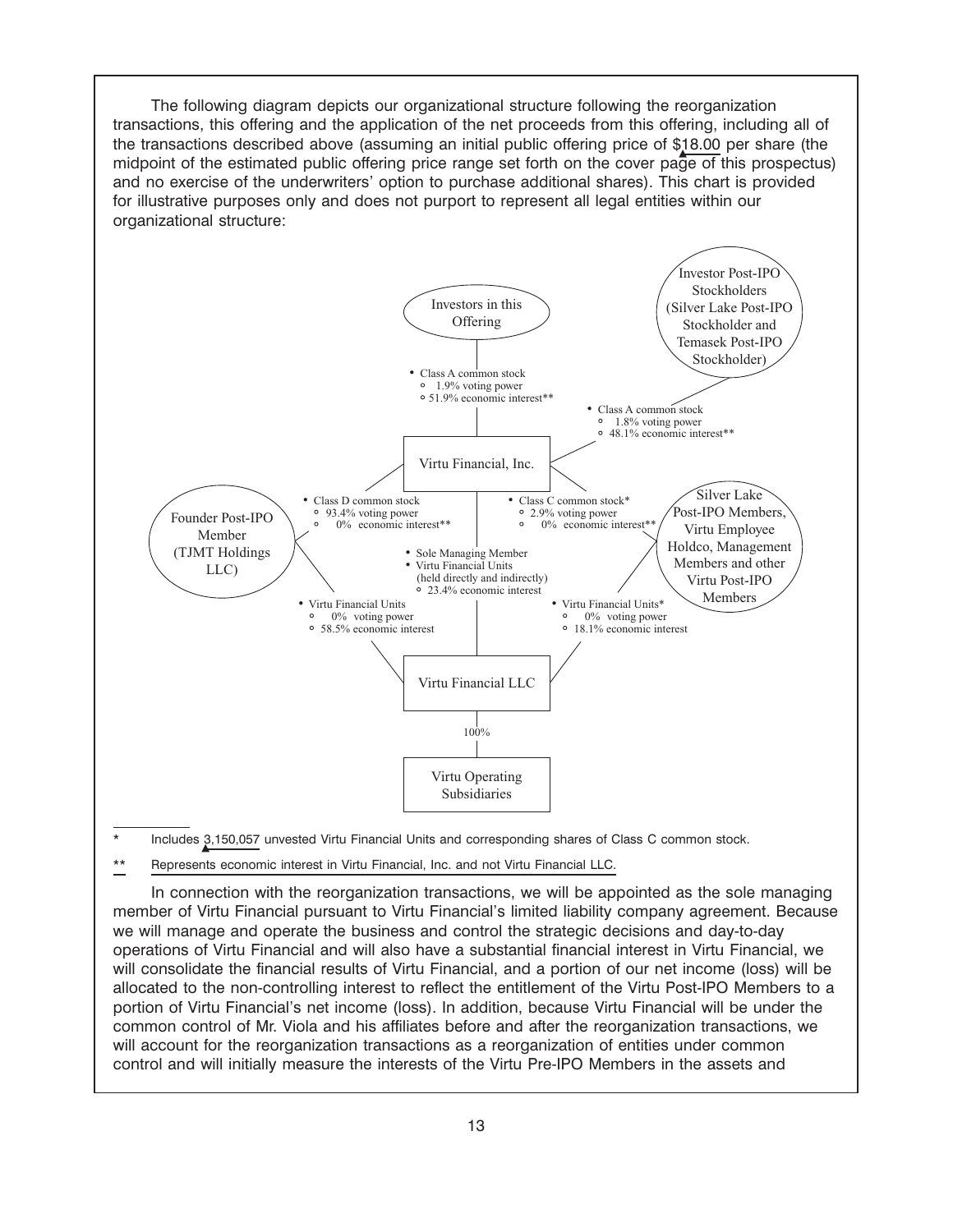liabilities of Virtu Financial at their carrying amounts as of the date of the completion of this reorganization transactions.

Upon the completion of this offering and the application of the net proceeds from this offering, based on an assumed initial public offering price of \$18.00 per share (the midpoint of the estimated public offering price range set forth on the cover page of this prospectus) and assuming no exercise of the underwriters' option to purchase additional shares, we will hold approximately 23.4% of the outstanding Virtu Financial Units, the Virtu Post-IPO Members will hold approximately 76.6% of the outstanding Virtu Financial Units and approximately 96.3% of the combined voting power of our outstanding common stock, the Investor Post-IPO Stockholders will hold approximately 1.8% of the combined voting power of our common stock and the investors in this offering will hold approximately 1.9% of the combined voting power of our common stock. See ''Organizational Structure," "Certain Relationships and Related Party Transactions" and "Description of Capital Stock'' for more information on the rights associated with our capital stock and the Virtu Financial Units.

In connection with the reorganization transactions, we will acquire existing equity interests in Virtu Financial from an affiliate of Silver Lake Partners and Temasek, and the Temasek Pre-IPO Member in the Mergers described under ''Organizational Structure — The Reorganization Transactions.'' In addition, as described above, we intend to use a portion of the net proceeds from this offering to purchase Virtu Financial Units (and corresponding shares of Class C common stock or Class D common stock) from certain Virtu Post-IPO Members, including the Silver Lake Post-IPO Members, certain members of management and, if the underwriters exercise their option to purchase additional shares, the Founder Post-IPO Member. These acquisitions of interests in Virtu Financial will result in tax basis adjustments to the assets of Virtu Financial that will be allocated to us and our subsidiaries. In addition, future exchanges by the Virtu Post-IPO Members of Virtu Financial Units and corresponding shares of Class C common stock or Class D common stock, as the case may be, for shares of our Class A common stock or Class B common stock, respectively, are expected to produce favorable tax attributes. These tax attributes would not be available to us in the absence of those transactions. In connection with the reorganization transactions, we will enter into tax receivable agreements that will obligate us to make payments to the Virtu Post-IPO Members and the Investor Post-IPO Stockholders generally equal to 85% of the applicable cash savings that we actually realize as a result of these tax attributes and tax attributes resulting from payments made under the tax receivable agreement. We will retain the benefit of the remaining 15% of these tax savings. See ''Organizational Structure — Holding Company Structure and Tax Receivable Agreements'' and ''Certain Relationships and Related Party Transactions — Tax Receivable Agreements.''

### **New Revolving Credit Facility**

We have obtained commitments from a syndicate of lenders, subject to customary conditions in addition to the consummation of this offering, to provide us with a new revolving credit facility in the amount of \$100 million for general corporate purposes. This new revolving credit facility, which we refer to as the ''new revolving credit facility,'' will be implemented pursuant to an amendment to our senior secured credit facility, will be secured on a pari passu basis with the existing term loan under our senior secured credit facility and will be subject to the same financial covenants and negative covenants. Although we have obtained commitments for the new revolving credit facility, the commitments are subject to conditions and there can be no assurance that we will successfully enter into the new revolving credit facility. See ''Management's Discussion and Analysis of Financial Condition and Results of Operations — Liquidity and Capital Resources — Credit Facilities.''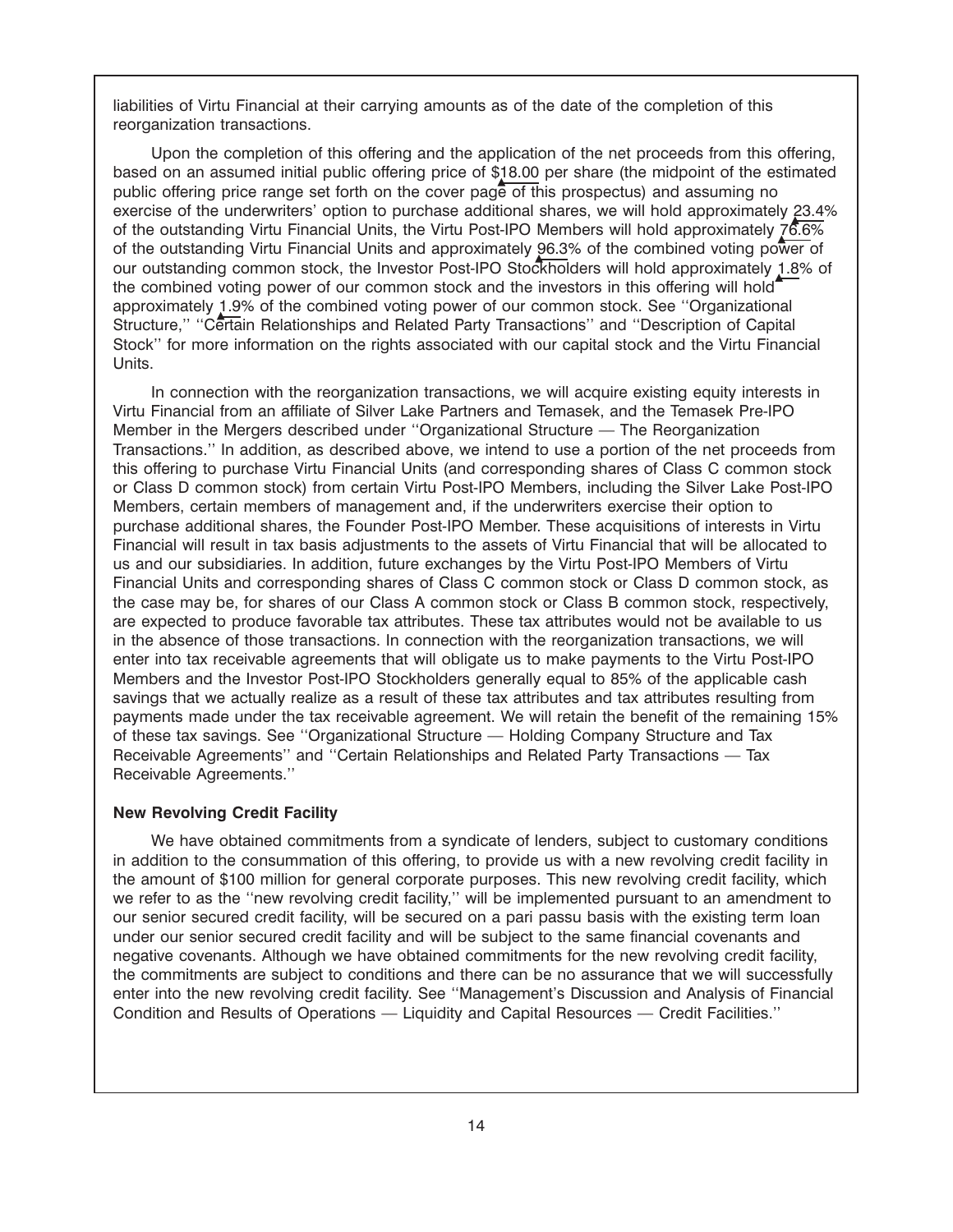### **Our Principal Equityholders**

Following the reorganization transactions and this offering, the Founder Post-IPO Member will control approximately 93.4% of the combined voting power of our outstanding common stock (or 93.2% if the underwriters exercise their option to purchase additional shares in full) based on an assumed initial public offering price of \$18.00 per share (the midpoint of the estimated public offering price range set forth on the cover page of this prospectus). As a result, the Founder Post-IPO Member will control any action requiring the general approval of our stockholders, including the election of our board of directors, the adoption of amendments to our certificate of incorporation and by-laws and the approval of any merger or sale of substantially all of our assets. Because the Founder Post-IPO Member will hold more than 50% of the combined voting power of our outstanding common stock, we will be a ''controlled company'' under the corporate governance rules for NASDAQ-listed companies. Therefore we will be permitted to, and we intend to, elect not to comply with certain NASDAQ corporate governance requirements. See ''Management — Controlled Company.''

In addition, we will enter into a stockholders agreement that will provide affiliates of Silver Lake Partners with the right to nominate one Class III director for election to our board of directors so long as affiliates of Silver Lake Partners continue to own at least 30% of the Class A common stock held by affiliates of Silver Lake Partners immediately prior to this offering (calculated assuming that all of their Virtu Financial Units and corresponding shares of Class C common stock are exchanged for Class A common stock). Mr. Viola and the Founder Post-IPO Member will agree to take all necessary action, including voting their respective shares of common stock, to cause the election of the nominee. See ''Principal Stockholders'' and ''Certain Relationships and Related Party Transactions — Stockholders Agreement'' for additional information. We refer to affiliates of Silver Lake Partners that own equity interests in our Company from time to time as the ''Silver Lake Equityholders.''

The Founder Post-IPO Member is controlled by family members of Mr. Viola, our Founder and Executive Chairman. Mr. Viola has successfully led our Company since our inception and is one of the nation's foremost leaders in electronic trading. He was the founder of Virtu East in 2008, a founder of Madison Tyler Holdings in 2002 and the former Chairman of the New York Mercantile Exchange (''NYMEX''). None of the Founder Pre-IPO Members, the Founder Post-IPO Member, Mr. Viola or any of his family members intends to sell any equity interests in the Company in connection with the reorganization transactions or this offering.

Silver Lake is a global investment firm focused on the technology, technology-enabled and related growth industries with offices in Menlo Park, New York, London, Hong Kong, Shanghai and Tokyo. Silver Lake was founded in 1999 and has over \$23 billion in combined assets under management and committed capital across its large-cap private equity, middle-market private equity, growth equity and credit investment strategies.

Incorporated in 1974, Temasek is an investment company based in Singapore, with a S\$223 billion (US\$177 billion) portfolio as of March 31, 2014. Temasek's portfolio encompasses companies across a broad spectrum of sectors, financial services; transportation, logistics and industrials; telecommunications, media and technology; life sciences, consumer and real estate; and energy and resources. In addition to Singapore, Temasek has offices in 10 other cities around the world, including Beijing, Shanghai, Mumbai, São Paulo, Mexico City, London and New York. We refer to Temasek entities that own equity interests in our Company prior to this offering, namely Wilbur Investments LLC and Havelock Investments Pte Ltd., as the ''Temasek Equityholders.''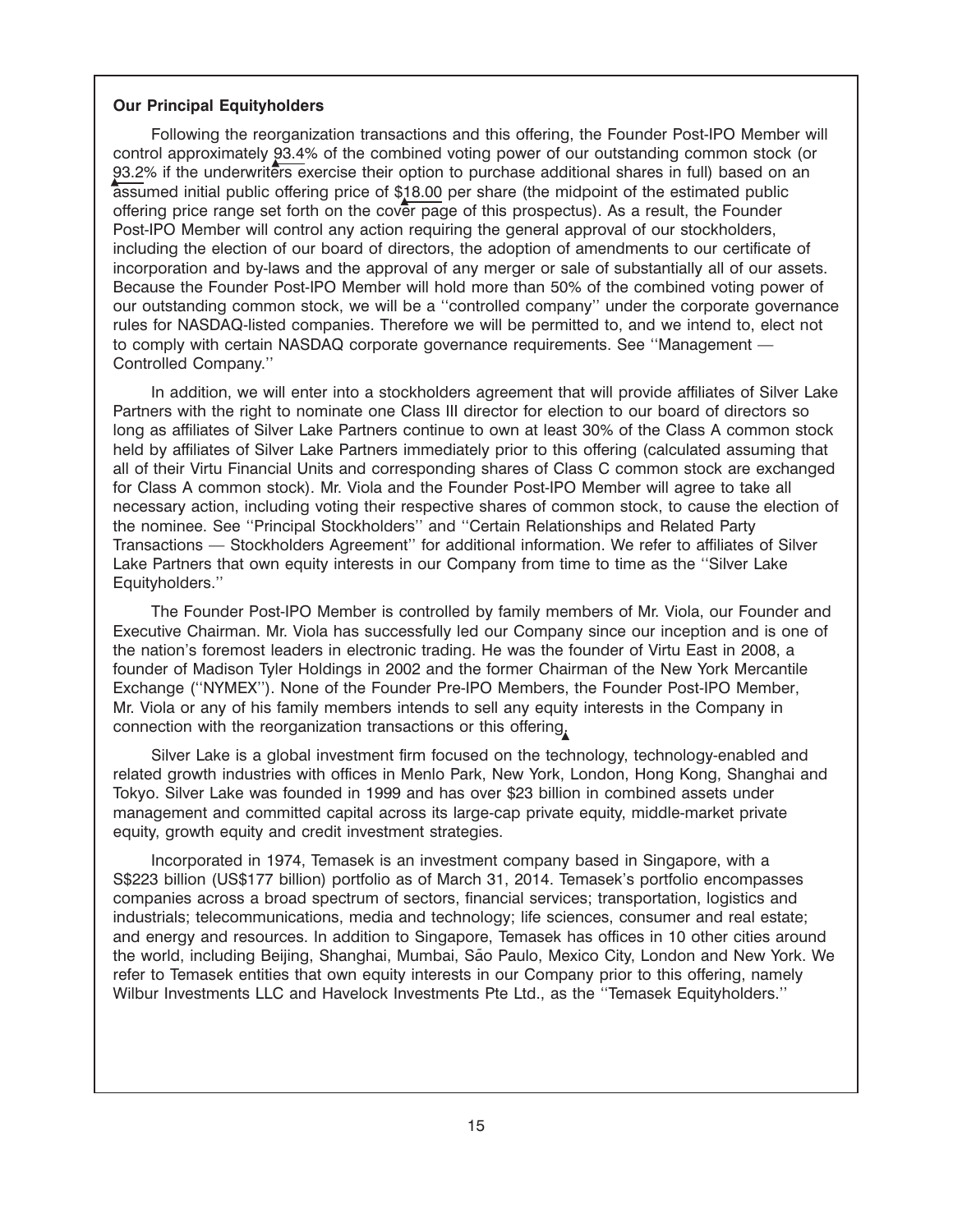| <b>The Offering</b>                                                                                                                  |                                                                                                                                                                                                                                                                                                                                                                                                                                                                                                                                                                                                                                                                                                                                                                                                                                                                                                                                                                                                                                                                                                                                                                                                                                                                                                 |  |  |  |
|--------------------------------------------------------------------------------------------------------------------------------------|-------------------------------------------------------------------------------------------------------------------------------------------------------------------------------------------------------------------------------------------------------------------------------------------------------------------------------------------------------------------------------------------------------------------------------------------------------------------------------------------------------------------------------------------------------------------------------------------------------------------------------------------------------------------------------------------------------------------------------------------------------------------------------------------------------------------------------------------------------------------------------------------------------------------------------------------------------------------------------------------------------------------------------------------------------------------------------------------------------------------------------------------------------------------------------------------------------------------------------------------------------------------------------------------------|--|--|--|
| Class A common stock outstanding<br>before this offering                                                                             | 19,447,464 shares.                                                                                                                                                                                                                                                                                                                                                                                                                                                                                                                                                                                                                                                                                                                                                                                                                                                                                                                                                                                                                                                                                                                                                                                                                                                                              |  |  |  |
| Class A common stock offered by                                                                                                      | 16,565,714 shares.                                                                                                                                                                                                                                                                                                                                                                                                                                                                                                                                                                                                                                                                                                                                                                                                                                                                                                                                                                                                                                                                                                                                                                                                                                                                              |  |  |  |
| Option to purchase additional                                                                                                        | We have granted the underwriters the right to purchase an<br>additional 2,484,857 shares of Class A common stock from<br>us within 30 days from the date of this prospectus.                                                                                                                                                                                                                                                                                                                                                                                                                                                                                                                                                                                                                                                                                                                                                                                                                                                                                                                                                                                                                                                                                                                    |  |  |  |
| Class A common stock to be<br>outstanding immediately after this                                                                     | 31,932,455 shares (51.9% of which would be owned by<br>non-affiliates of the Company) (or 34,417,311 shares<br>(55.35% of which would be owned by non-affiliates of the<br>Company) if the underwriters exercise their option to<br>purchase additional shares in full) based on an assumed<br>initial public offering price of \$18.00 per share (the midpoint<br>of the estimated public offering price range set forth on the<br>cover page of this prospectus). If, immediately after this<br>offering and the application of the net proceeds from this<br>offering, all of the Virtu Post-IPO Members elected to<br>exchange their Virtu Financial Units and corresponding<br>shares of Class C common stock or Class D common<br>stock, as applicable, for shares of our Class A common<br>stock or Class B common stock, as applicable, and any<br>such shares of our Class B common stock were then<br>converted into shares of Class A common stock,<br>136,509,084 shares of our Class A common stock would be<br>outstanding (12.1% of which would be owned by<br>non-affiliates of the Company) (or 138,438,386 shares<br>(13.8% of which would be owned by non-affiliates of the<br>Company) if the underwriters exercise their option to<br>purchase additional shares in full). |  |  |  |
| Class B common stock to be<br>outstanding immediately after this<br>Class C common stock to be<br>outstanding immediately after this | None.<br>24,674,621 shares (or 24,119,065 shares if the underwriters<br>exercise their option to purchase additional shares in full<br>and giving effect to the use of the net proceeds therefrom)<br>based on an assumed initial public offering price of                                                                                                                                                                                                                                                                                                                                                                                                                                                                                                                                                                                                                                                                                                                                                                                                                                                                                                                                                                                                                                      |  |  |  |
|                                                                                                                                      | \$18.00 per share (the midpoint of the estimated public<br>offering price range set forth on the cover page of this<br>prospectus). Shares of our Class C common stock have<br>voting but no economic rights (including rights to dividends<br>and distributions upon liquidation) and will be issued in an<br>amount equal to the number of Virtu Financial Units held by<br>the Virtu Post-IPO Members other than the Founder<br>Post-IPO Member. When a Virtu Financial Unit, together with<br>a share of our Class C common stock, is exchanged for a<br>share of our Class A common stock, the corresponding<br>share of our Class C common stock will be cancelled.                                                                                                                                                                                                                                                                                                                                                                                                                                                                                                                                                                                                                       |  |  |  |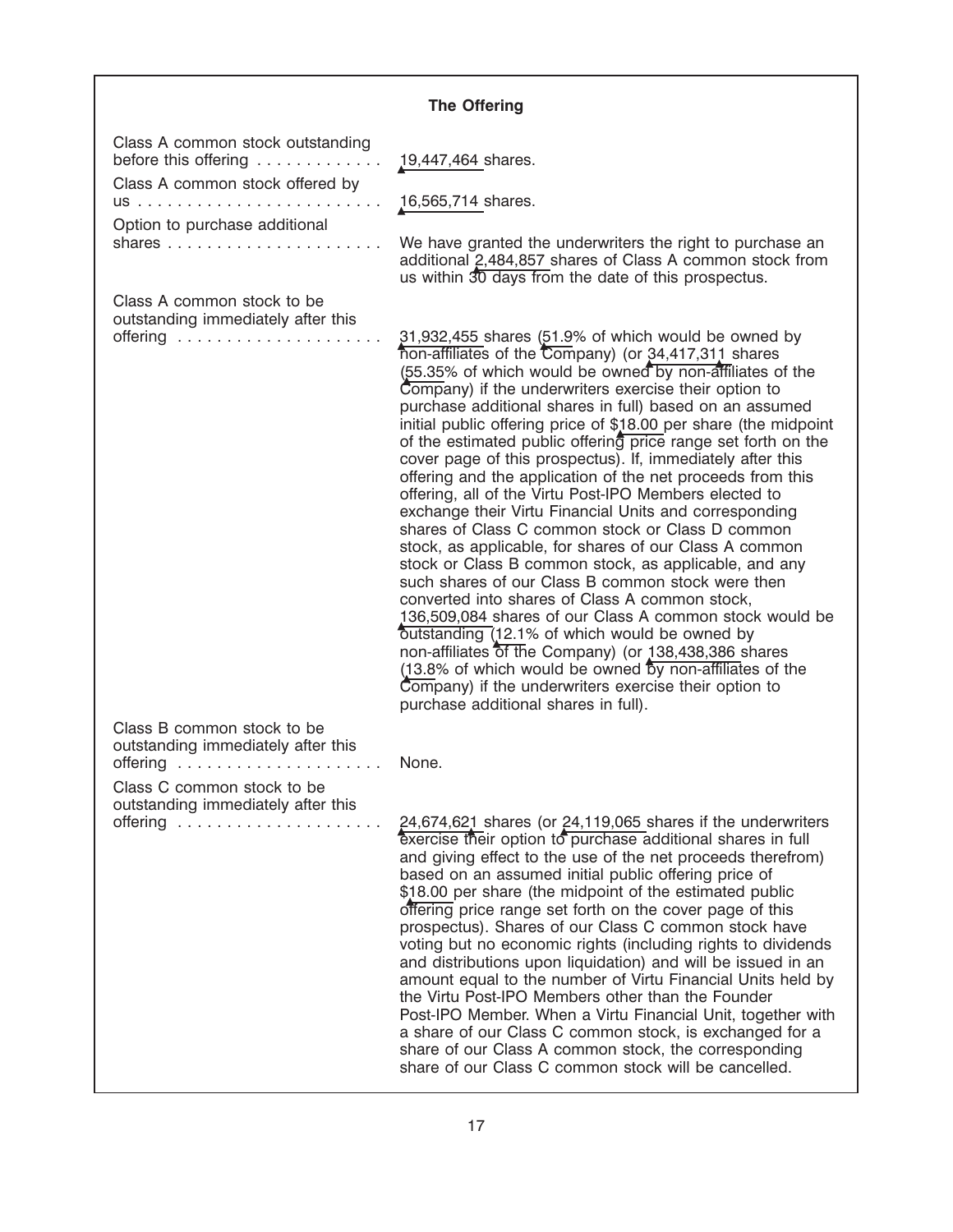Class D common stock to be outstanding immediately after this

offering ..................... 79,902,009 shares based on an assumed initial public offering price of \$18.00 per share (the midpoint of the estimated public offering price range set forth on the cover page of this prospectus). Shares of our Class D common stock have voting but no economic rights (including rights to dividends and distributions upon liquidation) and will be issued in an amount equal to the number of Virtu Financial Units held by the Founder Post-IPO Member. When a Virtu Financial Unit, together with a share of our Class D common stock, is exchanged for a share of our Class B common stock, the corresponding share of our Class D common stock will be cancelled.

Voting rights . . . . . . . . . . . . . . . . . . Each share of our Class A common stock entitles its holder to one vote per share, representing an aggregate of 3.7% of the combined voting power of our issued and outstanding common stock upon the completion of this offering and the application of the net proceeds from this offering (or 4.0% if the underwriters exercise their option to purchase additional shares in full).

> Each share of our Class B common stock entitles its holder to 10 votes per share. Because no shares of Class B common stock will be issued and outstanding upon the completion of this offering and the application of the net proceeds from this offering, our Class B common stock will initially represent none of the combined voting power of our issued and outstanding common stock.

> Each share of our Class C common stock entitles its holder to one vote per share, representing an aggregate of 2.9% of the combined voting power of our issued and outstanding common stock upon the completion of this offering and the application of the net proceeds from this offering (or 2.8% if the underwriters exercise their option to purchase additional shares in full and giving effect to the use of the net proceeds therefrom).

> Each share of our Class D common stock entitles its holder to 10 votes per share, representing an aggregate of 93.4% of the combined voting power of our issued and outstanding common stock upon the completion of this offering and the application of the net proceeds from this offering (or 93.2% if the underwriters exercise their option to purchase additional shares in full and giving effect to the use of the net proceeds therefrom).

> All classes of our common stock generally vote together as a single class on all matters submitted to a vote of our stockholders. Upon the completion of this offering, our Class D common stock will be held exclusively by the Founder Post-IPO Member and our Class C common stock will be held by the Virtu Post-IPO Members other than the Founder Post-IPO Member. See ''Description of Capital Stock.''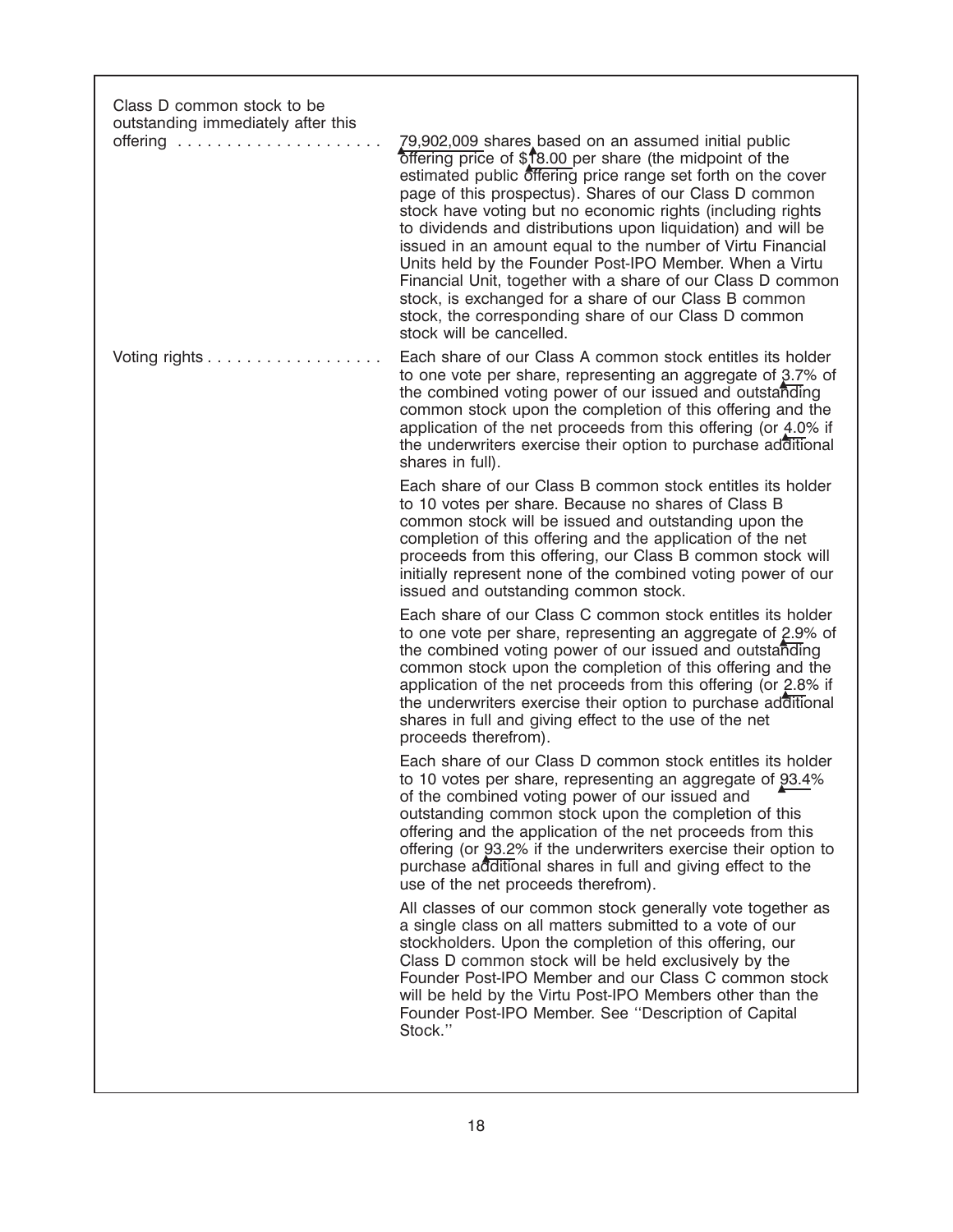| Exchange/conversion | Virtu Financial Units held by the Founder Post-IPO Member,<br>together with a corresponding number of shares of our<br>Class D common stock, may be exchanged for shares of<br>our Class B common stock on a one-for-one basis.<br>Virtu Financial Units held by the Virtu Post-IPO Members<br>other than the Founder Post-IPO Member, together with a<br>corresponding number of shares of our Class C common                                                                                                                                                                                                                                                                                                                                                                                                                                                      |
|---------------------|---------------------------------------------------------------------------------------------------------------------------------------------------------------------------------------------------------------------------------------------------------------------------------------------------------------------------------------------------------------------------------------------------------------------------------------------------------------------------------------------------------------------------------------------------------------------------------------------------------------------------------------------------------------------------------------------------------------------------------------------------------------------------------------------------------------------------------------------------------------------|
|                     | stock, may be exchanged for shares of our Class A<br>common stock on a one-for-one basis.<br>Each share of our Class B common stock and Class D                                                                                                                                                                                                                                                                                                                                                                                                                                                                                                                                                                                                                                                                                                                     |
|                     | common stock is convertible at any time, at the option of<br>the holder, into one share of Class A common stock or<br>Class C common stock, respectively.                                                                                                                                                                                                                                                                                                                                                                                                                                                                                                                                                                                                                                                                                                           |
|                     | Each share of our Class B common stock will automatically<br>convert into one share of Class A common stock and each<br>share of our Class D common stock will automatically<br>convert into one share of our Class C common stock<br>(a) immediately prior to any sale or other transfer of such<br>share by a Founder Post-IPO Member or any of its affiliates<br>or permitted transferees, subject to certain limited<br>exceptions, such as transfers to permitted transferees, or<br>(b) if the Founder Post-IPO Member or any of its affiliates or<br>permitted transferees own less than 25% of our issued and<br>outstanding common stock. See "Description of Capital<br>Stock."                                                                                                                                                                           |
| Use of proceeds     | We estimate that our net proceeds from this offering will be<br>approximately \$277.3 million (or approximately<br>\$318.9 million if the underwriters exercise their option to<br>purchase additional shares in full), after deducting<br>underwriting discounts and commissions of approximately<br>\$20.9 million, based on an assumed initial offering price of<br>\$18.00 per share (the midpoint of the estimated public<br>offering price range set forth on the cover page of this<br>prospectus). We intend to use the net proceeds from this<br>offering as follows:                                                                                                                                                                                                                                                                                      |
|                     | • we intend to contribute \$23.3 million of the net proceeds<br>from this offering to Virtu Financial (or \$55.5 million if the<br>underwriters exercise their option to purchase additional<br>shares in full) in exchange for a number of Virtu Financial<br>Units equal to the contribution amount divided by the<br>price paid by the underwriters for shares of our Class A<br>common stock in this offering (1,388,888 Virtu Financial<br>Units at the midpoint of the estimated public offering price<br>range set forth on the cover page of this prospectus or, if<br>the underwriters exercise their option to purchase<br>additional shares in full, 3,318,191 Virtu Financial Units),<br>and such contribution amount will be used by Virtu<br>Financial for working capital and general corporate<br>purposes, which may include financing growth; and |
|                     |                                                                                                                                                                                                                                                                                                                                                                                                                                                                                                                                                                                                                                                                                                                                                                                                                                                                     |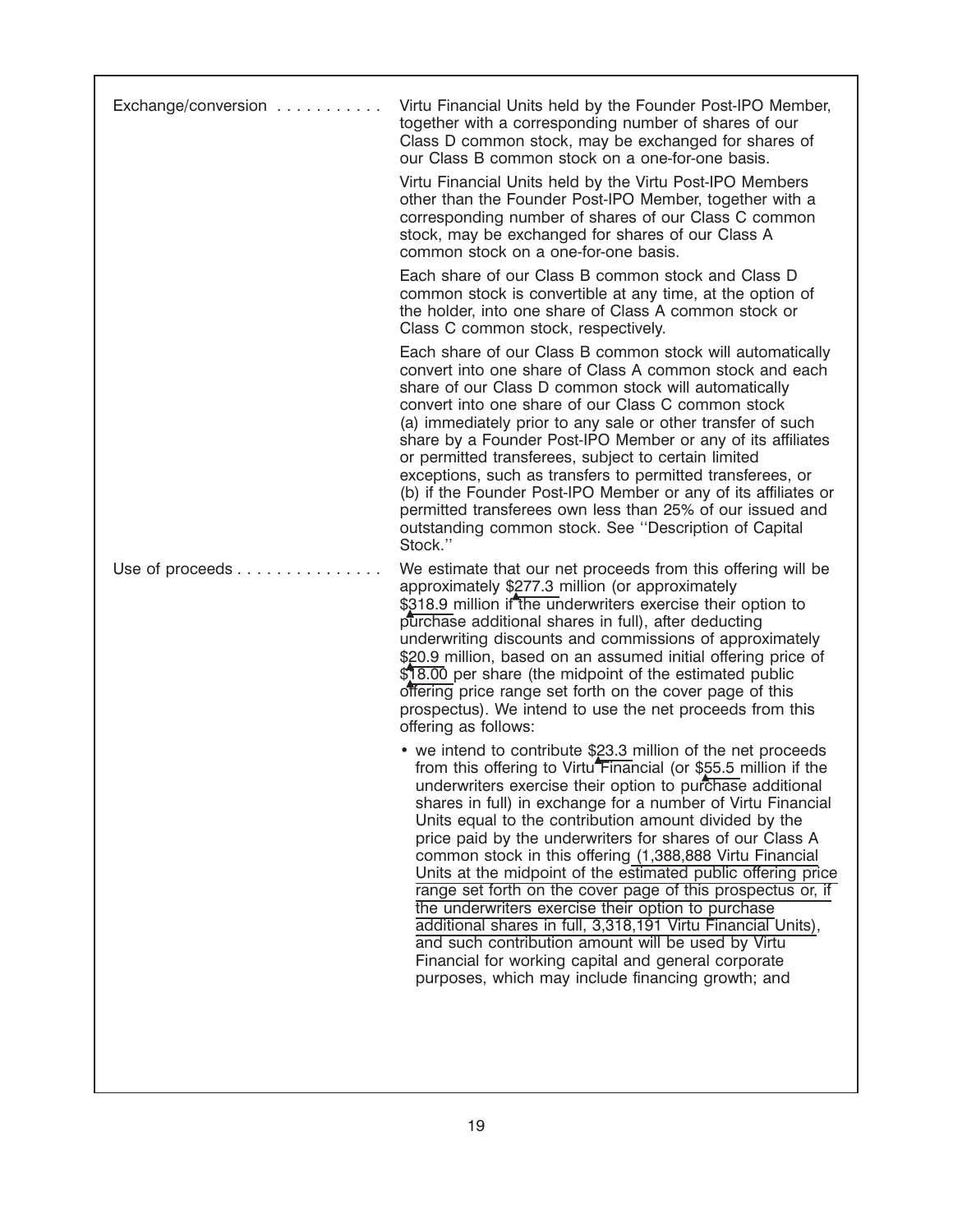• we intend to use the remaining approximately \$254.1 million of the net proceeds from this offering (or \$263.4 million if the underwriters exercise their option to purchase additional shares in full) to repurchase 4,080,724 shares of Class A common stock from the Silver Lake Post-IPO Stockholder and 11,096,101 Virtu Financial Units (and corresponding shares of Class<sup>+</sup>C common stock) from certain of the Virtu Post-IPO Members, including 4,252,609 Virtu Financial Units and corresponding shares of Class C common stock from the Silver Lake Post-IPO Members and 6,843,492 Virtu Financial Units and corresponding shares of Class C common stock from certain employees (or 4,080,724 shares of Class A common stock from the Silver Lake Post-IPO Stockholder and 11,651,657 Virtu Financial Units and corresponding shares of Class C common stock from certain of the Virtu Post-IPO Members, including 4,252,609 Virtu Financial Units and corresponding shares of Class C common stock the Silver Lake Post-IPO Members and 7,399,048 Virtu Financial Units from certain employees) at a net price equal to the price paid by the underwriters for shares of our Class A common stock in this offering. None of the Founder Pre-IPO Members, the Founder Post-IPO Member, Mr. Viola, Mr. Cifu or any of their family members intends to sell any equity interests in the Company in connection with the reorganization transactions or this offering. If the underwriters' option to purchase additional shares is exercised, no additional shares of Class A common stock or Virtu Financial Units and corresponding shares of Class C common stock will be purchased from our existing 5% equityholders, directors or executive officers.

Virtu Financial will contribute such net proceeds to its subsidiaries. We have broad discretion as to the application of such net proceeds to be used for working capital and general corporate purposes. We may use such net proceeds to finance growth through the acquisition of, or investment in, businesses, products, services or technologies that are complementary to our current business, through mergers, acquisitions or other strategic transactions.

We estimate that the offering expenses (other than the underwriting discounts) will be approximately \$8.5 million. All of such offering expenses will be paid for or otherwise borne by Virtu Financial.

See ''Use of Proceeds'' and ''Certain Relationships and Related Party Transactions — Purchases from Equityholders'' for further details.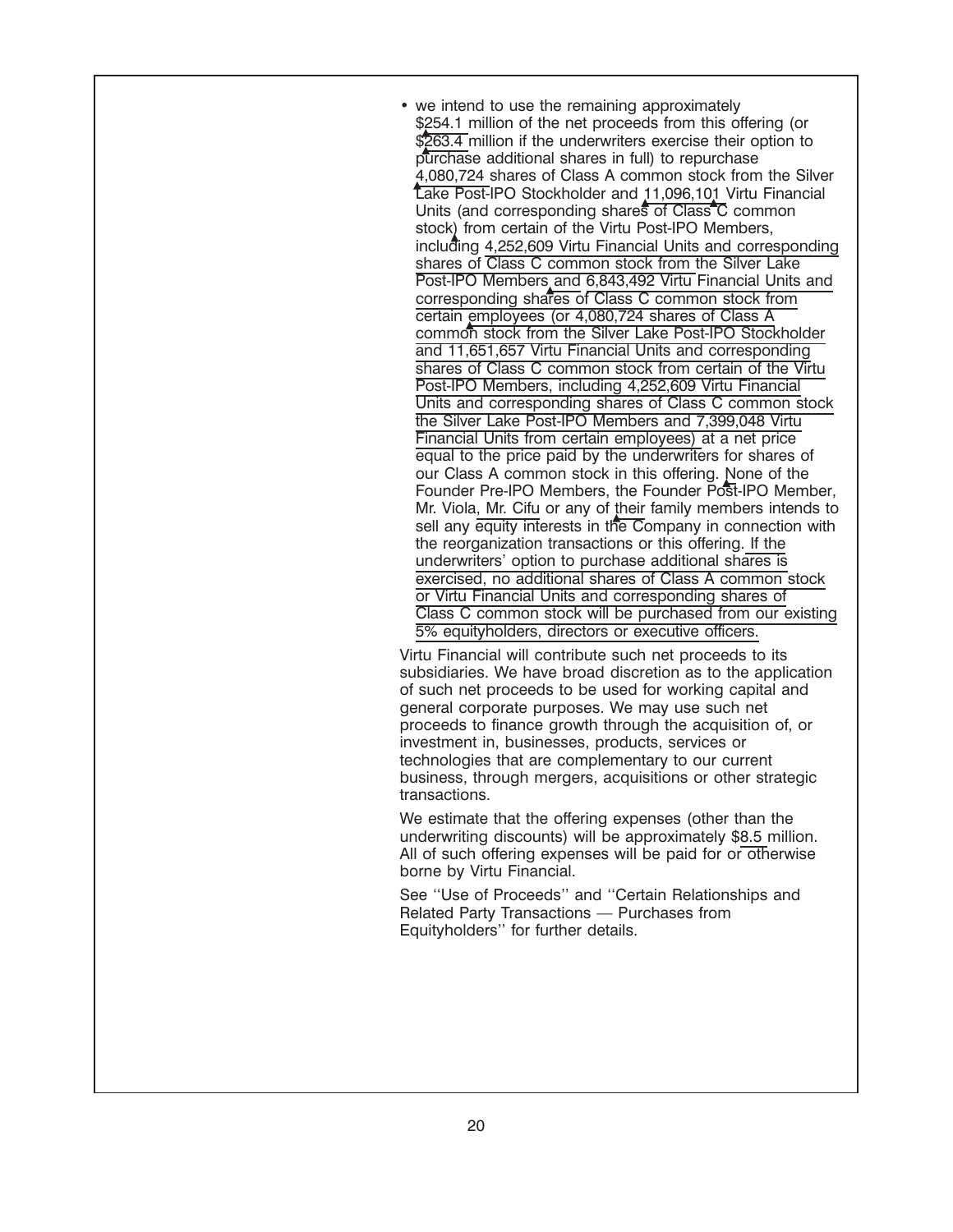| Dividend policy        | Commencing with the fiscal quarter ending September 30,<br>2015, we intend to pay a quarterly dividend of \$0.24 per share<br>to holders of our Class A common stock. Subject to the sole<br>discretion of our board of directors and the considerations<br>discussed below, we intend to pay dividends that will annually<br>equal, in the aggregate, between 70% and 100% of our net<br>income. The payment of dividends will be subject to general<br>economic and business conditions, including our financial<br>condition and results of operations, capital requirements,<br>contractual restrictions, including restrictions contained in the<br>credit agreement governing our senior secured credit facility,<br>which we refer to as our "credit agreement," business<br>prospects and other factors that our board of directors<br>considers relevant.                                                                                                                                                                                                                                                                                                                                                                                                                                                                                                                                             |
|------------------------|----------------------------------------------------------------------------------------------------------------------------------------------------------------------------------------------------------------------------------------------------------------------------------------------------------------------------------------------------------------------------------------------------------------------------------------------------------------------------------------------------------------------------------------------------------------------------------------------------------------------------------------------------------------------------------------------------------------------------------------------------------------------------------------------------------------------------------------------------------------------------------------------------------------------------------------------------------------------------------------------------------------------------------------------------------------------------------------------------------------------------------------------------------------------------------------------------------------------------------------------------------------------------------------------------------------------------------------------------------------------------------------------------------------|
| Proposed NASDAQ symbol | Because we will be a holding company and our principal<br>asset after the consummation of this offering will be our<br>direct and indirect equity interests in Virtu Financial, we will<br>fund dividends by causing Virtu Financial to make<br>distributions to its equityholders, including the Founder<br>Post-IPO Member, the Silver Lake Post-IPO Members, Virtu<br>Employee Holdco, the Management Members and us.<br>Following the consummation of this offering, before any other<br>distributions are made to us and the Virtu Post-IPO Members<br>by Virtu Financial, Virtu Financial will distribute to certain Virtu<br>Pre-IPO Members as of a record date prior to the<br>commencement of the reorganization transactions, pro rata in<br>accordance with their respective interests in classes of equity<br>entitled to participate in operating cash flow (as defined under<br>"Dividend Policy") distributions, operating cash flow of Virtu<br>Financial and its subsidiaries for the fiscal period beginning on<br>January 1, 2015 and ending on the date of the consummation<br>of the reorganization transactions, less any reserves<br>established during this period and less any operating cash<br>flow for this period previously distributed to such Virtu Pre-IPO<br>Members. We expect this distribution will be funded from cash<br>on hand.<br>See "Dividend Policy."<br>"VIRT." |
| Risk factors           | You should read the "Risk Factors" section of this<br>prospectus for a discussion of factors that you should<br>consider carefully before deciding to invest in shares of our<br>Class A common stock.                                                                                                                                                                                                                                                                                                                                                                                                                                                                                                                                                                                                                                                                                                                                                                                                                                                                                                                                                                                                                                                                                                                                                                                                         |

Unless we indicate otherwise throughout this prospectus, the number of shares of our Class A common stock and Class B common stock outstanding after this offering excludes:

- shares issuable pursuant to stock options and restricted stock units with respect to an aggregate amount of 9,168,000 shares of Class A common stock that we expect to issue in connection with this offering under the Virtu Financial, Inc. 2015 Management Incentive Plan (the ''2015 Management Incentive Plan''). See ''Executive Compensation — IPO Equity Grants'';
- additional shares issuable pursuant to stock options, restricted stock units or other equitybased awards with respect to an aggregate amount of 2,832,000 shares of Class A common stock, that we expect to remain available for issuance under the 2015 Management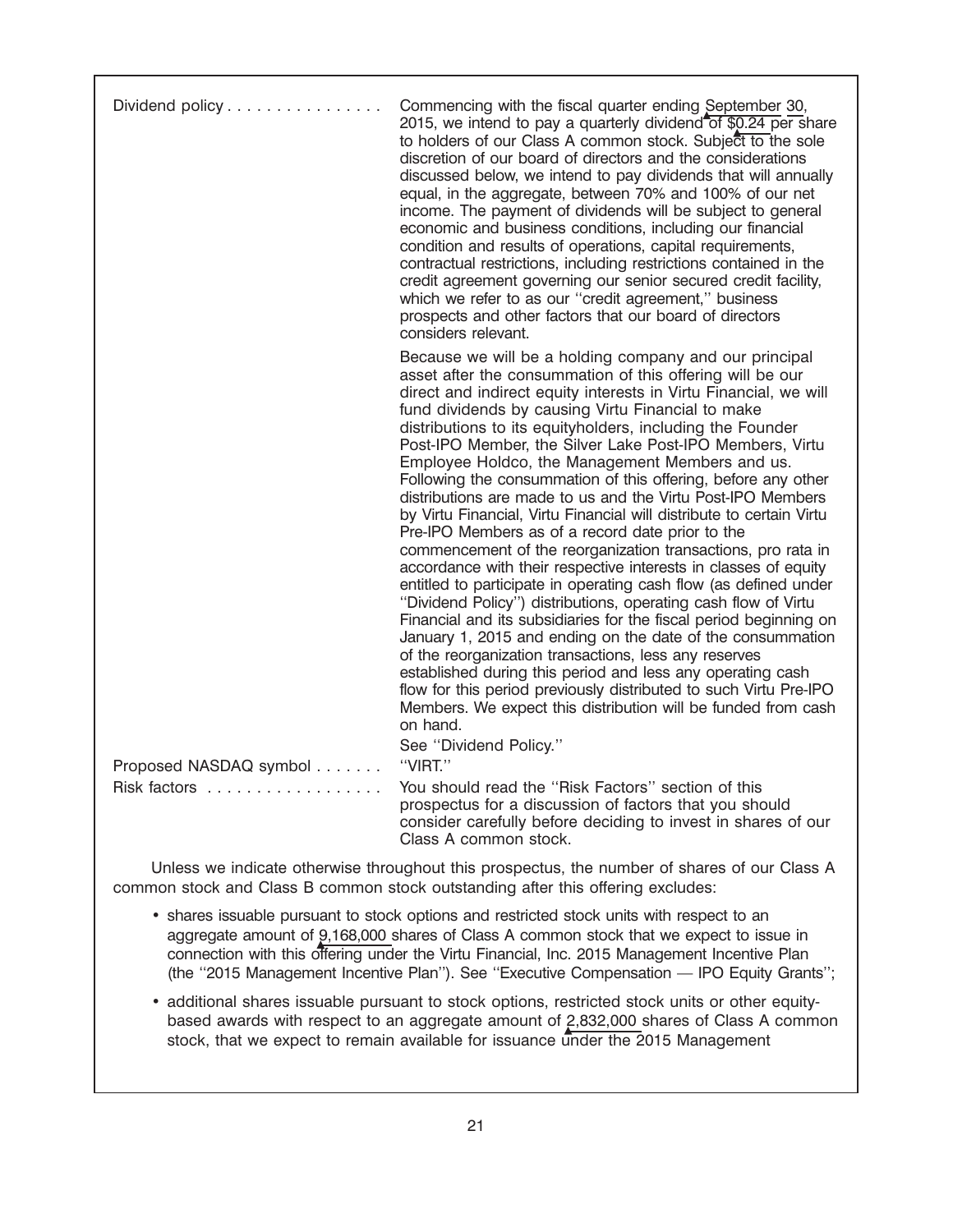Incentive Plan following the completion of this offering. See ''Executive Compensation — 2015 Management Incentive Plan'';

- 24,674,621 shares of Class A common stock reserved for issuance upon the exchange of Virtu Financial Units (together with the corresponding shares of our Class C common stock), and 79,902,009 shares of Class B common stock reserved for issuance upon the exchange of Virtu Financial Units (together with the corresponding shares of our Class D common stock); and
- 79,902,009 shares of our Class A common stock reserved for issuance upon the conversion of our Class B common stock into Class A common stock.

Unless we indicate otherwise, all information in this prospectus assumes (i) that the underwriters do not exercise their option to purchase up to 2,484,857 additional shares from us and (ii) an initial public offering price of \$18.00 per share (the midpoint of the estimated public offering price range set forth on the cover page of this prospectus).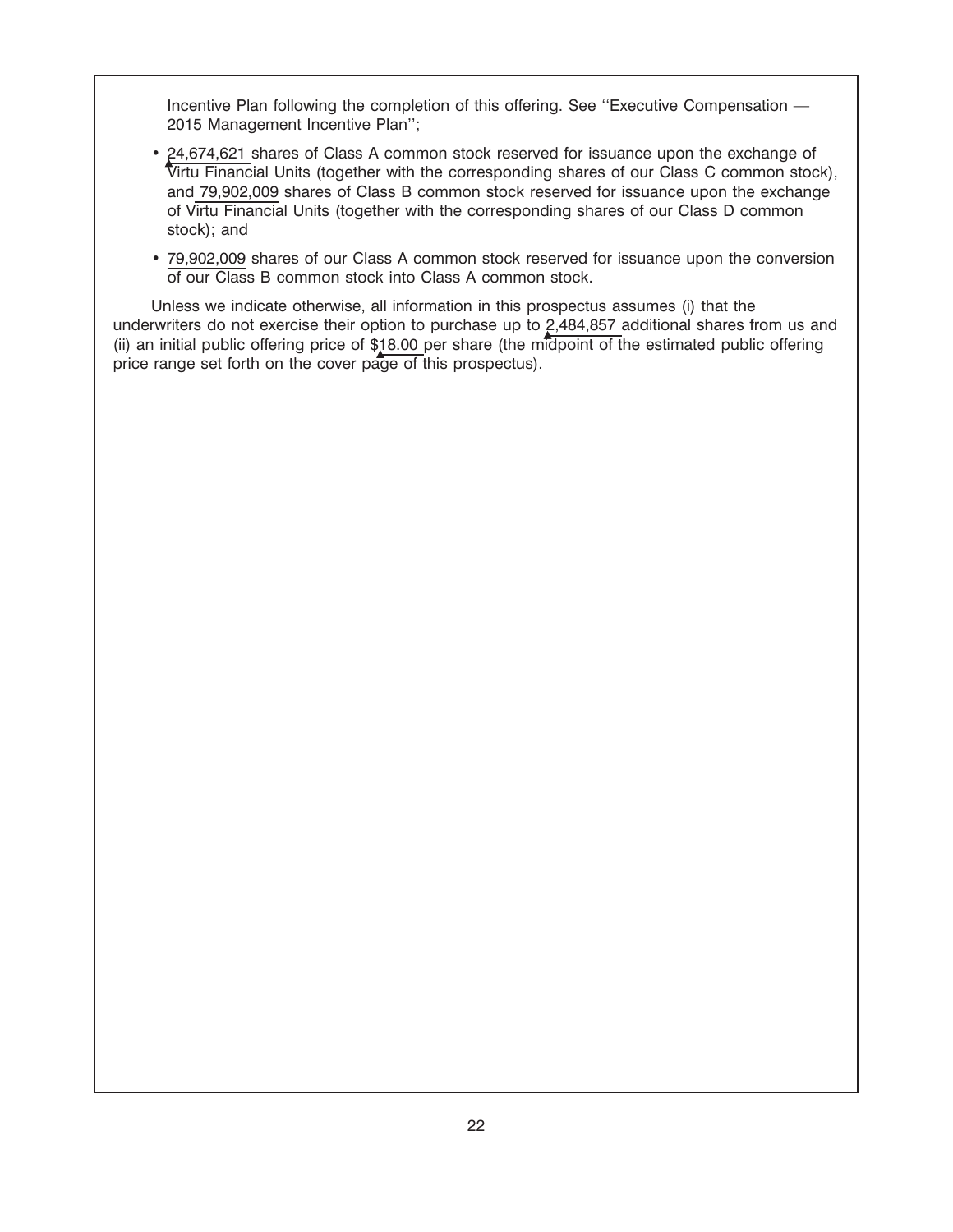### **Summary Historical and Pro Forma Consolidated Financial and Other Data**

The following tables set forth summary historical consolidated financial and other data of Virtu Financial for the periods presented. We were formed as a Delaware corporation on October 16, 2013 and have not, to date, conducted any activities other than those incident to our formation and the preparation of this prospectus and the registration statement of which this prospectus forms a part.

The consolidated statements of comprehensive income data for the years ended December 31, 2014, 2013 and 2012 and statements of financial condition data as of December 31, 2014 and 2013 have been derived from Virtu Financial's audited financial statements included elsewhere in this prospectus.

The pro forma consolidated statements of comprehensive income for the year ended December 31, 2014 give effect to (i) the reorganization transactions described under ''Organizational Structure'' and (ii) the creation or acquisition of certain tax assets in connection with this offering and the reorganization transactions and the creation of related liabilities in connection with entering into the tax receivable agreements with the Virtu Post-IPO Members and the Investor Post-IPO Stockholders, as if each had occurred on January 1, 2014. The pro forma consolidated statement of financial condition data as of December 31, 2014 give effect to (i) the reorganization transactions described under ''Organizational Structure,'' (ii) the creation or acquisition of certain tax assets in connection with this offering and the reorganization transactions and the creation of related liabilities in connection with entering into the tax receivable agreements with the Virtu Post-IPO Members and the Investor Post-IPO Stockholders, (iii) this offering and the application of the net proceeds from this offering and (iv) cash distributions by Virtu Financial to the Virtu Pre-IPO Members in an aggregate amount of \$50.0 million in January 2015, \$20.0 million in February 2015 and \$10.0 million in March 2015 and anticipated cash distributions by Virtu Financial to the Virtu Pre-IPO Members in an aggregate amount of \$50.0 million prior to the consummation of this offering and \$40.0 million following the consummation of this offering, as if each had occurred on December 31, 2014. We expect that the anticipated cash distributions to the pre-IPO equityholders following the consummation of this offering will be funded from cash on hand and withdrawals of excess cash held at clearing deposits from broker-dealers and clearing organizations. See ''Unaudited Pro Forma Financial Information.''

The summary historical and pro forma consolidated financial and other data presented below do not purport to be indicative of the results that can be expected for any future period and should be read together with "Capitalization," "Unaudited Pro Forma Financial Information," "Selected Consolidated Financial Data,'' ''Management's Discussion and Analysis of Financial Condition and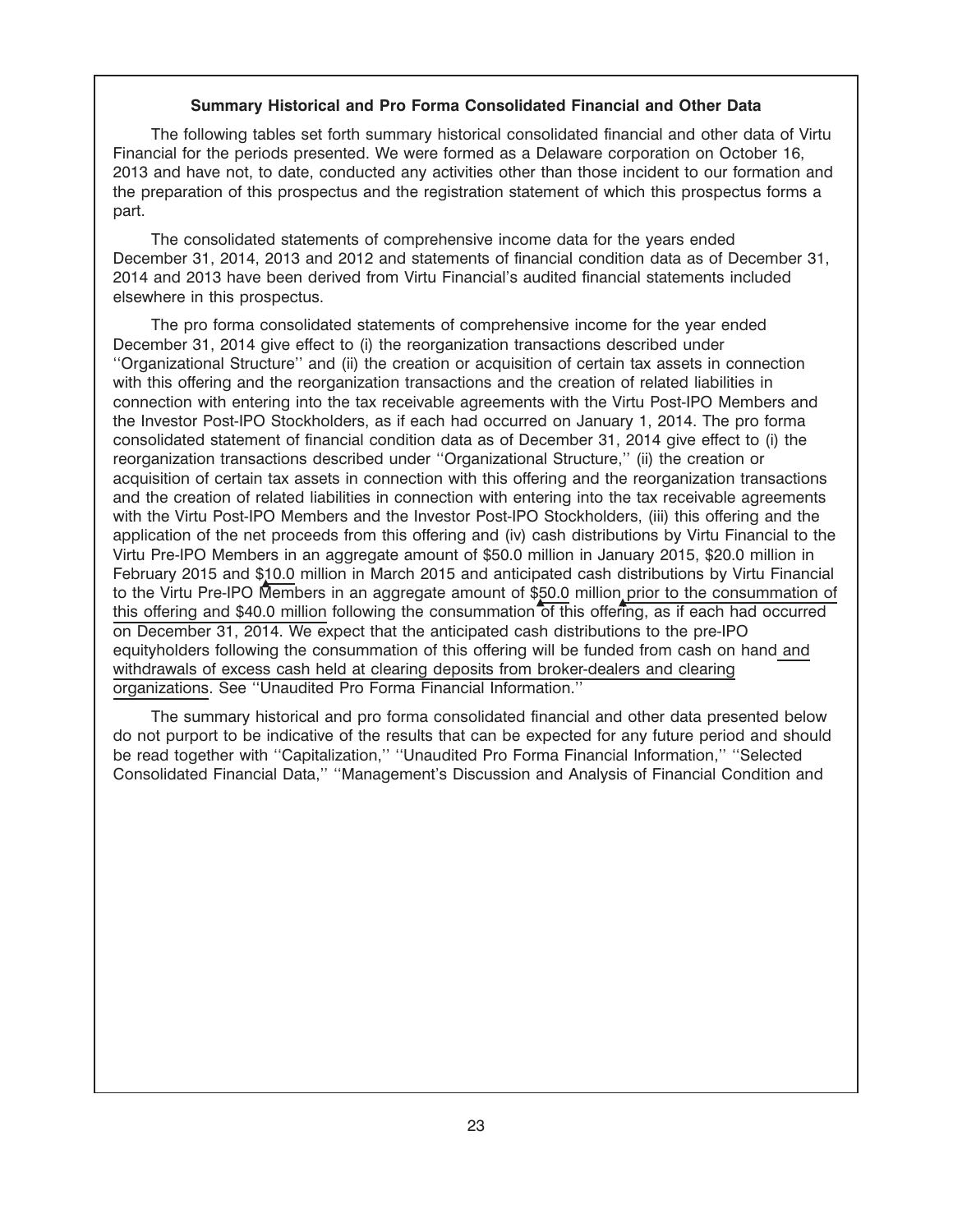Results of Operations'' and our and Virtu Financial's audited consolidated financial statements and related notes thereto included elsewhere in this prospectus.

|                                                                                                           | Pro Forma<br><b>Year Ended</b><br>Dec. 31, |                                 | <b>Years Ended</b><br>Dec. 31, |                    |
|-----------------------------------------------------------------------------------------------------------|--------------------------------------------|---------------------------------|--------------------------------|--------------------|
| (In thousands)                                                                                            | 2014                                       | 2014                            | 2013                           | 2012               |
| <b>Consolidated Statements of Comprehensive Income Data:</b><br><b>Revenues</b>                           |                                            |                                 |                                |                    |
| Trading income, net $\ldots \ldots \ldots \ldots \ldots \ldots \ldots \ldots \ldots \ldots \ldots \ldots$ | 685.150<br>S<br>27,923<br>9,980            | \$685,150 \$<br>27,923<br>9,980 | 623,733 \$<br>31,090<br>9,682  | 581,476<br>34,152  |
|                                                                                                           | 723,053                                    | 723.053                         | 664,505                        | 615,628            |
| <b>Operating Expenses</b>                                                                                 | 230,965                                    | 230,965                         | 195,146                        | 200,587            |
|                                                                                                           | 68,847                                     | 68,847                          | 64,689                         | 55,384             |
|                                                                                                           | 102,999<br>47,083                          | 84,531<br>47,083                | 78,353<br>45,196               | 63,836<br>48,735   |
|                                                                                                           | 21,923<br>30.441                           | 21,923<br>30,441                | 27,215<br>23,922               | 27,826<br>17,975   |
| Amortization of purchased intangibles and acquired capitalized software.                                  | 211                                        | 211                             | 1,011                          | 71,654<br>69       |
|                                                                                                           | 2,639                                      | 2.639                           | 6,705                          | 6,151<br>1,489     |
|                                                                                                           |                                            |                                 |                                | 6,134              |
| Debt issue cost related to debt refinancing(2)                                                            | 8,961                                      | 8,961                           | 10,022                         |                    |
| Financing interest expense on senior secured credit facility                                              | 3,000<br>28,322                            | 3,000<br>30,894                 | 24,646                         | 26,460             |
|                                                                                                           | 545,391                                    | 529,495                         | 476,905                        | 526,300            |
|                                                                                                           | 177,662<br>18,259                          | 193,558<br>3,501                | 187,600<br>5,397               | 89,328<br>1,768    |
| Net income attributable to non-controlling interest                                                       | 159,403<br>(133, 407)                      |                                 | \$190,057 \$ 182,203 \$        | 87,560             |
| Net income attributable to Virtu Financial, Inc.                                                          | 25,996                                     |                                 |                                |                    |
| Basic and diluted earnings per share to Class A common<br>stockholders:                                   | 0.81<br>0.81                               |                                 |                                |                    |
| Weighted average number of shares used in computing earnings per<br>share:                                | 31,932,454                                 |                                 |                                |                    |
|                                                                                                           | 31.932.454                                 |                                 |                                |                    |
|                                                                                                           |                                            | Pro Forma<br>as of<br>Dec. 31,  | As of Dec. 31,                 |                    |
| (In thousands)                                                                                            |                                            | 2014                            | 2014                           | 2013               |
| <b>Consolidated Statements of Financial Condition Data:</b>                                               | S                                          | 29,114                          | \$<br>75,864 \$                | 66,010             |
|                                                                                                           |                                            | 3,320,601                       | 3,324,561                      | 3,963,570          |
|                                                                                                           |                                            | 500,827                         | 500,827                        | 507,725            |
| <b>Total liabilities</b>                                                                                  |                                            | 2,992,819                       | 2,817,863                      | 3,510,282          |
|                                                                                                           |                                            | 58,561                          | 294,433<br>212,265             | 250,000<br>203,288 |
|                                                                                                           |                                            |                                 |                                |                    |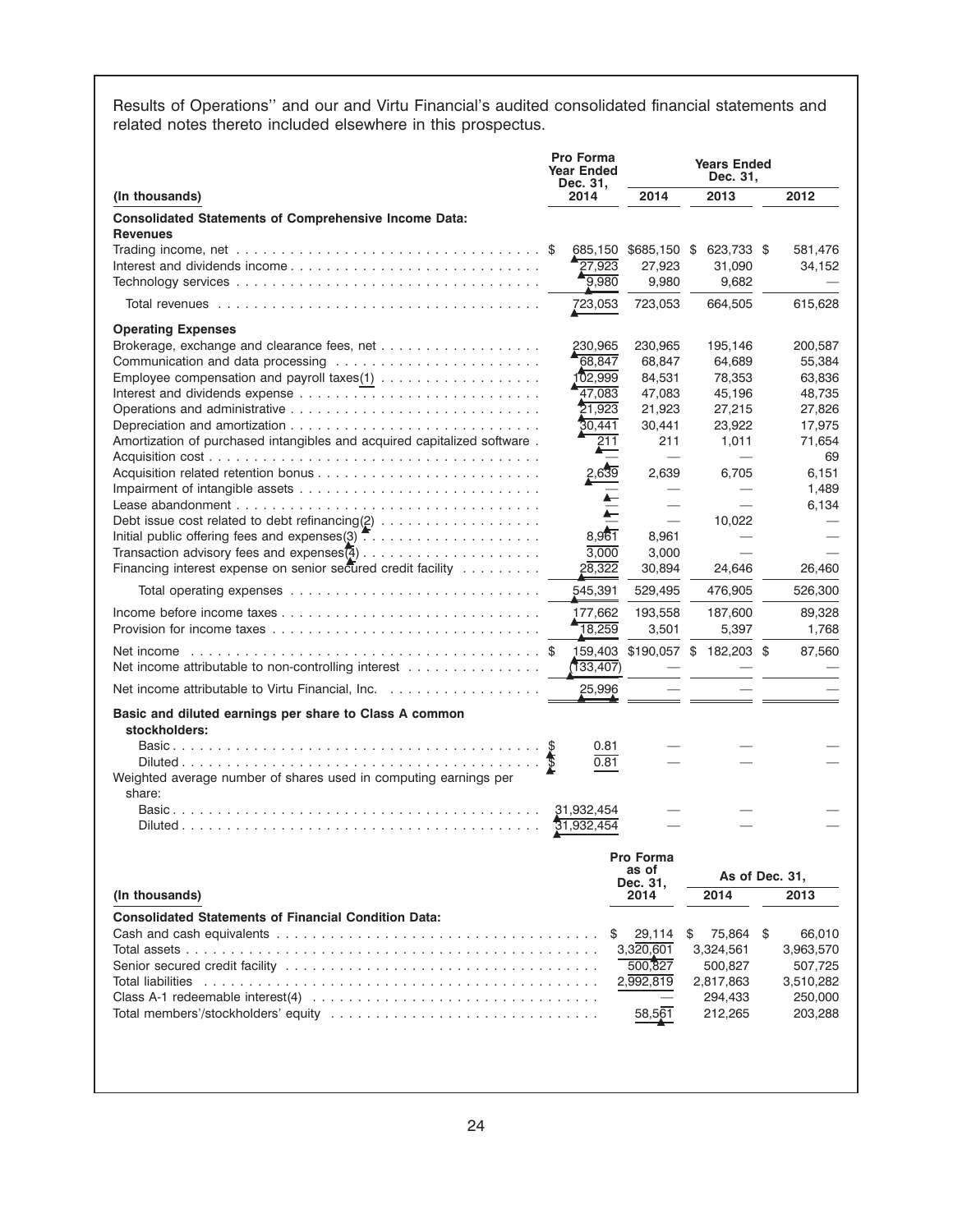|                                  | Pro Forma<br><b>Year Ended</b><br>Dec. 31. | <b>Years Ended</b><br>Dec. 31. |  |               |  |         |
|----------------------------------|--------------------------------------------|--------------------------------|--|---------------|--|---------|
| (In thousands)                   | 2014                                       | 2014                           |  | 2013          |  | 2012    |
| <b>Unaudited Financial Data:</b> |                                            |                                |  |               |  |         |
|                                  | \$214,350                                  | \$226.536                      |  | $$215.372$ \$ |  | 188,305 |
|                                  | 236,636                                    | 255.104                        |  | 247.201       |  | 205.417 |
|                                  | 291.372                                    | 291.372                        |  | 269.337       |  | 234.508 |
|                                  | 435,025                                    | 435.025                        |  | 414.481       |  | 366,306 |
|                                  | 49%                                        | 52%                            |  | 52%           |  | 51%     |
|                                  | 67%                                        | 67%                            |  | 65%           |  | 64%     |

<sup>(1)</sup> Primarily reflects approximately \$12.3 million of compensation expense in respect of the time-based vesting of pre-IPO Class B interests in Virtu Financial vesting upon the consummation of this offering.

(3) Initial public offering fees and expenses reflect costs directly attributable to the Company's initial public offering process, which was postponed in April 2014. The Company accounted for such costs in accordance with ASC 340-10, *Other Assets and Deferred Costs.* ASC 340 states that costs directly attributable to a successfully completed offering of equity securities may be deferred and charged against the gross proceeds of the offering as a reduction of additional paid-in capital, but for an offering postponed for a period greater than 90 days, the offering costs must be charged as an expense in the period the offering process was postponed.

(4) Transaction advisory fees reflect professional fees incurred by the Company in connection with the Temasek Transaction (as defined below), which was consummated on December 31, 2014.

- (5) The Class A-1 interests of Virtu Financial are convertible by the holders at any time into an equivalent number of Class A-2 capital interests of Virtu Financial and, in a sale or other specified capital transaction, holders are entitled to receive distributions up to specified preference amounts before holders of Class A-2 capital interests are entitled to receive distributions. In connection with the reorganization transactions, all of the existing equity interests in Virtu Financial will be reclassified into Virtu Financial Units. See ''Organizational Structure — The Reorganization Transactions.''
- (6) ''Adjusted Net Income'' measures our operating performance by adjusting net income to exclude amortization of purchased intangibles and acquired capitalized software, debt issue cost related to debt refinancing, impairment of intangible assets, lease abandonment, acquisition cost, terminated transaction fees and expenses, initial public offering fees and expenses, transaction advisory fees and expenses, expenses associated with termination of London leases, severance, acquisition related retention bonus and stock-based compensation expense. ''EBITDA'' measures our operating performance by adjusting net income to exclude financing interest expense on senior secured credit facility, debt issue cost related to debt refinancing, depreciation and amortization, amortization of purchased intangibles and acquired capitalized software and income tax expense, and ''Adjusted EBITDA'' measures our operating performance by further adjusting EBITDA to exclude impairment of intangible assets, lease abandonment, terminated transaction fees and expenses, initial public offering fees and expenses, transaction advisory fees and expenses, expenses associated with termination of London leases, severance, acquisition related retention bonus and stock-based compensation expense. Adjusted Net Income, EBITDA and Adjusted EBITDA are non-GAAP financial measures used by management in evaluating operating performance and in making strategic decisions. In addition, Adjusted Net Income, EBITDA and Adjusted EBITDA or similar non-GAAP measures are used by research analysts, investment bankers and lenders to assess our operating performance. Management believes that the presentation of Adjusted Net Income, EBITDA and Adjusted EBITDA provides useful information to investors regarding our results of operations because it assists both investors and management in analyzing and benchmarking the performance and value of our business. Adjusted Net Income, EBITDA and Adjusted EBITDA provide indicators of general economic performance that are not affected by fluctuations in certain costs or other items. Accordingly, management believes that these measurements are useful for comparing general operating performance from period to period. Furthermore, our credit agreement contains covenants and other tests based on metrics similar to Adjusted EBITDA. Other companies may define Adjusted Net Income or Adjusted EBITDA differently, and as a result our measures of Adjusted Net Income and Adjusted EBITDA may not be directly comparable to those of other companies. Although we use Adjusted Net Income, EBITDA and Adjusted EBITDA as financial measures to assess the performance of our business, such use is limited because they do not include certain material costs necessary to operate our business. Adjusted Net Income, EBITDA and Adjusted EBITDA should be considered in addition to, and not as a substitute for,

<sup>(2)</sup> In connection with the Madison Tyler Transactions, Virtu Financial entered into a \$320.0 million senior secured credit facility, which was subsequently refinanced. A portion of certain financing costs incurred in connection with the original credit facility that were scheduled to be amortized over the five-year term of the loan, including original issue discount and underwriting and legal fees, were accelerated and recognized at the closing of the refinancing.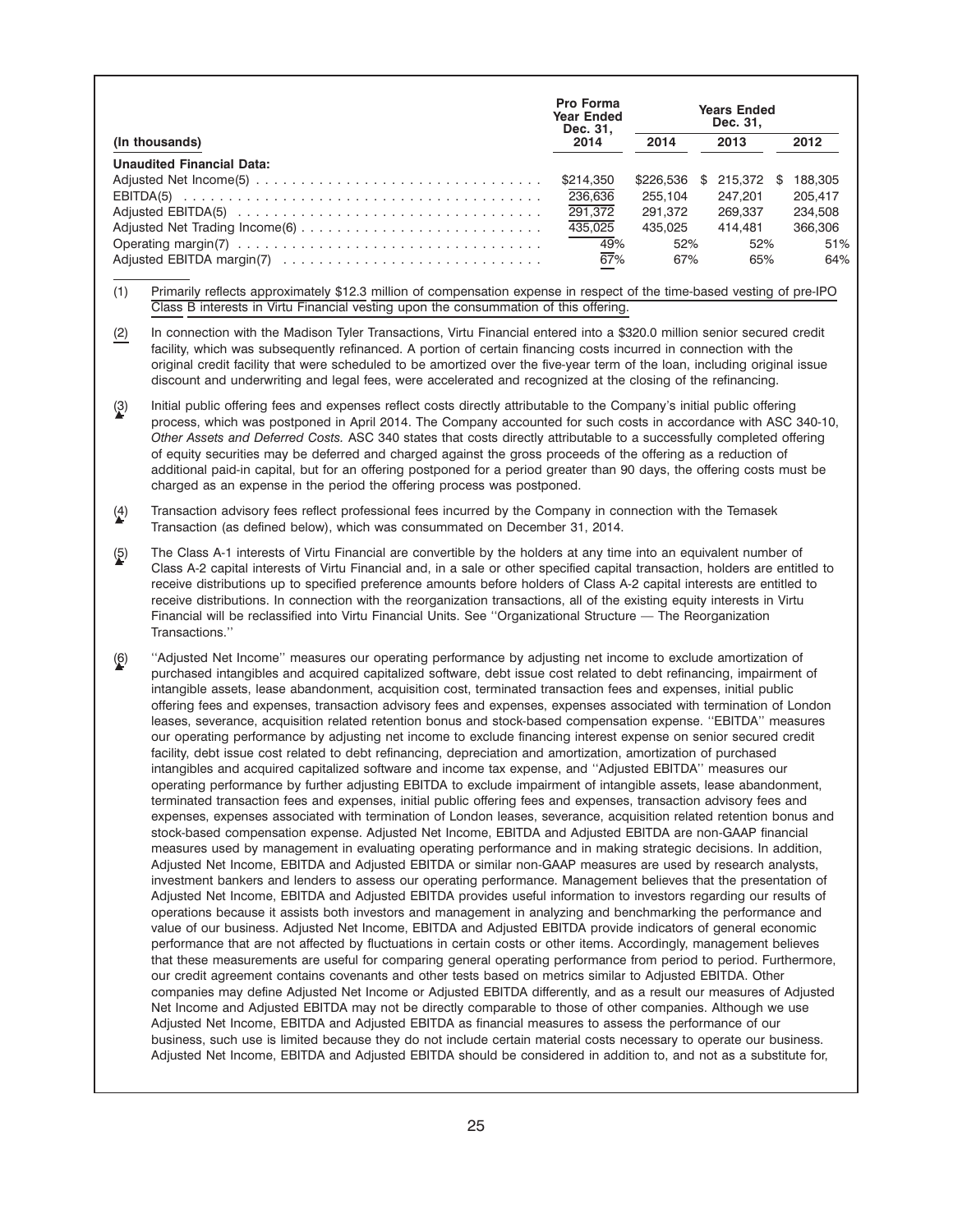net income in accordance with U.S. GAAP as a measure of performance. Our presentation of Adjusted Net Income, EBITDA and Adjusted EBITDA should not be construed as an indication that our future results will be unaffected by unusual or nonrecurring items. Adjusted Net Income and our EBITDA-based measures have limitations as analytical tools, and you should not consider them in isolation or as substitutes for analysis of our results as reported under U.S. GAAP. Some of these limitations are:

- they do not reflect every cash expenditure, future requirements for capital expenditures or contractual commitments;
- our EBITDA-based measures do not reflect the significant interest expense or the cash requirements necessary to service interest or principal payment on our debt;
- although depreciation and amortization are non-cash charges, the assets being depreciated and amortized will often have to be replaced or require improvements in the future, and our EBITDA-based measures do not reflect any cash requirement for such replacements or improvements;
- they are not adjusted for all non-cash income or expense items that are reflected in our statements of cash flows;
- they do not reflect the impact of earnings or charges resulting from matters we consider not to be indicative of our ongoing operations; and
- they do not reflect limitations on our costs related to transferring earnings from our subsidiaries to us.

Because of these limitations, Adjusted Net Income, EBITDA and Adjusted EBITDA are not intended as alternatives to net income as indicators of our operating performance and should not be considered as measures of discretionary cash available to us to invest in the growth of our business or as measures of cash that will be available to us to meet our obligations. We compensate for these limitations by using Adjusted Net Income, EBITDA and Adjusted EBITDA along with other comparative tools, together with U.S. GAAP measurements, to assist in the evaluation of operating performance. These U.S. GAAP measurements include operating income (loss), net income (loss), cash flows from operations and cash flow data. Our U.S. GAAP-based measures can be found in our consolidated financial statements and related notes included elsewhere in this prospectus.

The following table reconciles net income to Adjusted Net Income:

|                                                                                               | Pro Forma<br>Year Ended<br>Dec. 31, | Years Ended<br>Dec. 31, |           |           |  |
|-----------------------------------------------------------------------------------------------|-------------------------------------|-------------------------|-----------|-----------|--|
| (In thousands)                                                                                | 2014                                | 2014                    | 2013      | 2012      |  |
| Net income $\dots\dots\dots\dots\dots\dots\dots\dots\dots\dots\dots\dots\dots\dots\dots\dots$ | \$159,403                           | \$190.057               | \$182,203 | \$87,560  |  |
| Amortization of purchased intangibles and acquired capitalized software.                      | <u> 211</u>                         | 211                     | 1.011     | 71,654    |  |
|                                                                                               |                                     |                         | 10,022    |           |  |
|                                                                                               |                                     |                         |           | 1.489     |  |
|                                                                                               | EN                                  |                         |           | 6.134     |  |
|                                                                                               |                                     |                         |           | 69        |  |
| Terminated transaction fees and expenses(a) $\ldots \ldots \ldots \ldots \ldots$              | 트                                   |                         |           | 4.727     |  |
|                                                                                               | 8,961                               | 8,961                   |           |           |  |
|                                                                                               | 3,000                               | 3.000                   |           |           |  |
| Expenses associated with termination of London leases(b)                                      | -849                                | 849                     |           |           |  |
|                                                                                               | 4,786                               | 4.786                   | 1.990     | 2.123     |  |
|                                                                                               | 2.639                               | 2.639                   | 6.705     | 6.151     |  |
|                                                                                               | 34,501                              | 16.033                  | 13.441    | 8,398     |  |
|                                                                                               | \$214.350                           | \$226,536               | \$215,372 | \$188,305 |  |

(a) Represents expense of \$4.7 million incurred in connection with our attempt to purchase a publicly traded market making and financial services firm during the year ended December 31, 2012 and the professional and other fees incurred in connection therewith.

(b) Represents deferred lease write-off of \$0.4 million and one-time payment of \$0.4 million for the termination of the lease of our London office.

(c) Represents expense of \$4.8 million, \$2.0 million and \$2.1 million incurred for the years ended December 31, 2014, 2013 and 2012, respectively, primarily relating to the employee costs associated with consolidation of operations following the Madison Tyler Transactions.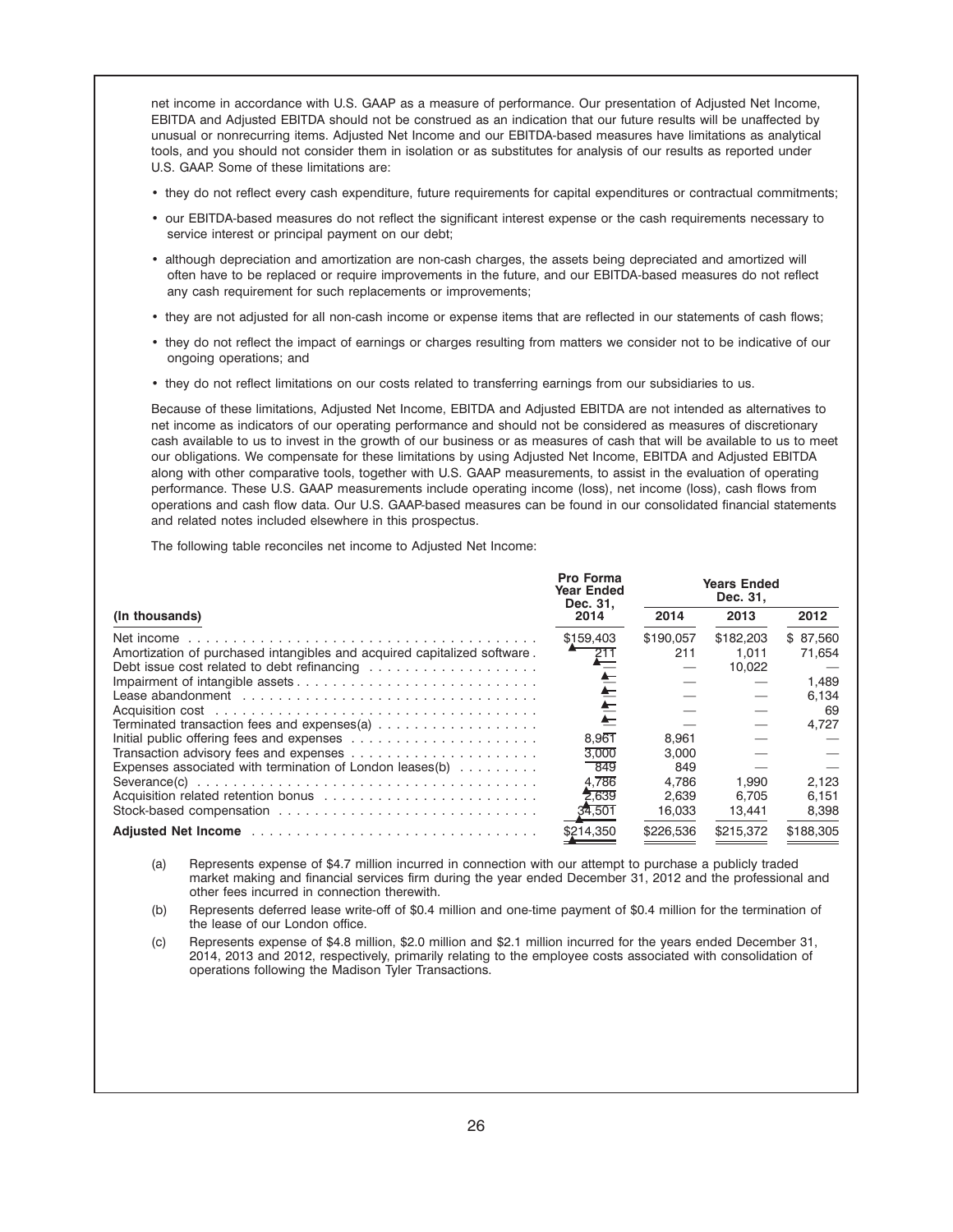The following table reconciles net income to EBITDA and Adjusted EBITDA:

|                                                                                                                                                                                 | Pro Forma<br><b>Year Ended</b><br>Dec. 31,     | <b>Years Ended</b><br>Dec. 31,                |                                                           |                                                 |  |  |
|---------------------------------------------------------------------------------------------------------------------------------------------------------------------------------|------------------------------------------------|-----------------------------------------------|-----------------------------------------------------------|-------------------------------------------------|--|--|
| (In thousands)                                                                                                                                                                  | 2014                                           | 2014                                          | 2013                                                      | 2012                                            |  |  |
| Financing interest expense on senior secured credit facility<br>Amortization of purchased intangibles and acquired capitalized software.                                        | \$159,403<br>28,322<br>30,441<br>211<br>18,259 | \$190,057<br>30,894<br>30,441<br>211<br>3,501 | \$182,203<br>24,646<br>10.022<br>23.922<br>1.011<br>5,397 | \$87,560<br>26,460<br>17,975<br>71,654<br>1,768 |  |  |
| <b>EBITDA</b>                                                                                                                                                                   | \$236,636                                      | \$255,104                                     | \$247.201                                                 | \$205,417                                       |  |  |
| Terminated transaction fees and expenses(a) $\dots \dots \dots \dots \dots \dots$                                                                                               | $\mathbf{r}$<br>$\mathbf{\tilde{r}}$           |                                               |                                                           | 1.489<br>6,134<br>69<br>4,727                   |  |  |
| Initial public offering fees and expenses $\ldots \ldots \ldots \ldots \ldots \ldots \ldots$<br>Expenses associated with termination of London leases(b) $\ldots \ldots \ldots$ | 8.96T<br>3,000<br>849                          | 8.961<br>3,000<br>849                         |                                                           |                                                 |  |  |
|                                                                                                                                                                                 | 4,786<br>2,639<br>34,501                       | 4,786<br>2,639<br>16,033                      | 1,990<br>6.705<br>13,441                                  | 2,123<br>6,151<br>8,398                         |  |  |
|                                                                                                                                                                                 | \$291,372                                      | \$291,372                                     | \$269,337                                                 | \$234,508                                       |  |  |

- (a) Represents expense of \$4.7 million incurred in connection with our attempt to purchase a publicly traded market making and financial services firm during the year ended December 31, 2012 and the professional and other fees incurred in connection therewith.
- (b) Represents deferred lease write-off of \$0.4 million and one-time payment of \$0.4 million for the termination of the lease of our London office.
- (c) Represents expense of \$4.8 million, \$2.0 million and \$2.1 million incurred for the years ended December 31, 2014, 2013 and 2012, respectively, primarily relating to the employee costs associated with consolidation of operations following the Madison Tyler Transactions.
- (7) ''Adjusted Net Trading Income'' is the amount of revenue we generate from our market making activities, or trading income, net, plus interest and dividends income and expense, net, less direct costs associated with those revenues, including brokerage, exchange and clearance fees, net. Rather than analyzing these components of our operating results individually, we generally view them on an aggregate basis in the context of Adjusted Net Trading Income. Adjusted Net Trading Income is a non-GAAP financial measure. Our total Adjusted Net Trading Income is the primary metric used by management in evaluating performance, making strategic decisions and allocating resources, and the primary factor influencing Adjusted Net Trading Income is volume levels. Management believes that the presentation of Adjusted Net Trading Income provides useful information to investors regarding our results of operations because it assists both investors and management in analyzing and benchmarking the performance and value of our business. Adjusted Net Trading Income provides an indicator of the performance of our market making activities that is not affected by revenues or expenses that are not directly associated with such activities. Accordingly, management believes that this measurement is useful for comparing general operating performance from period to period. Although we use Adjusted Net Trading Income as a financial measure to assess the performance of our business, the use of Adjusted Net Trading Income is limited because it does not include certain material costs that are necessary to operate our business. Adjusted Net Trading Income should be considered in addition to, and not as a substitute for, trading income, net, in accordance with U.S. GAAP as a measure of performance. Our presentation of Adjusted Net Trading Income should not be construed as an indication that our future results will be unaffected by revenues or expenses that are not directly associated with our market making activities. Adjusted Net Trading Income is limited as an analytical tool, and you should not consider it in isolation or as a substitute for analysis of our results as reported under U.S. GAAP. Our U.S. GAAP-based measures can be found in our consolidated financial statements and related notes included elsewhere in this prospectus.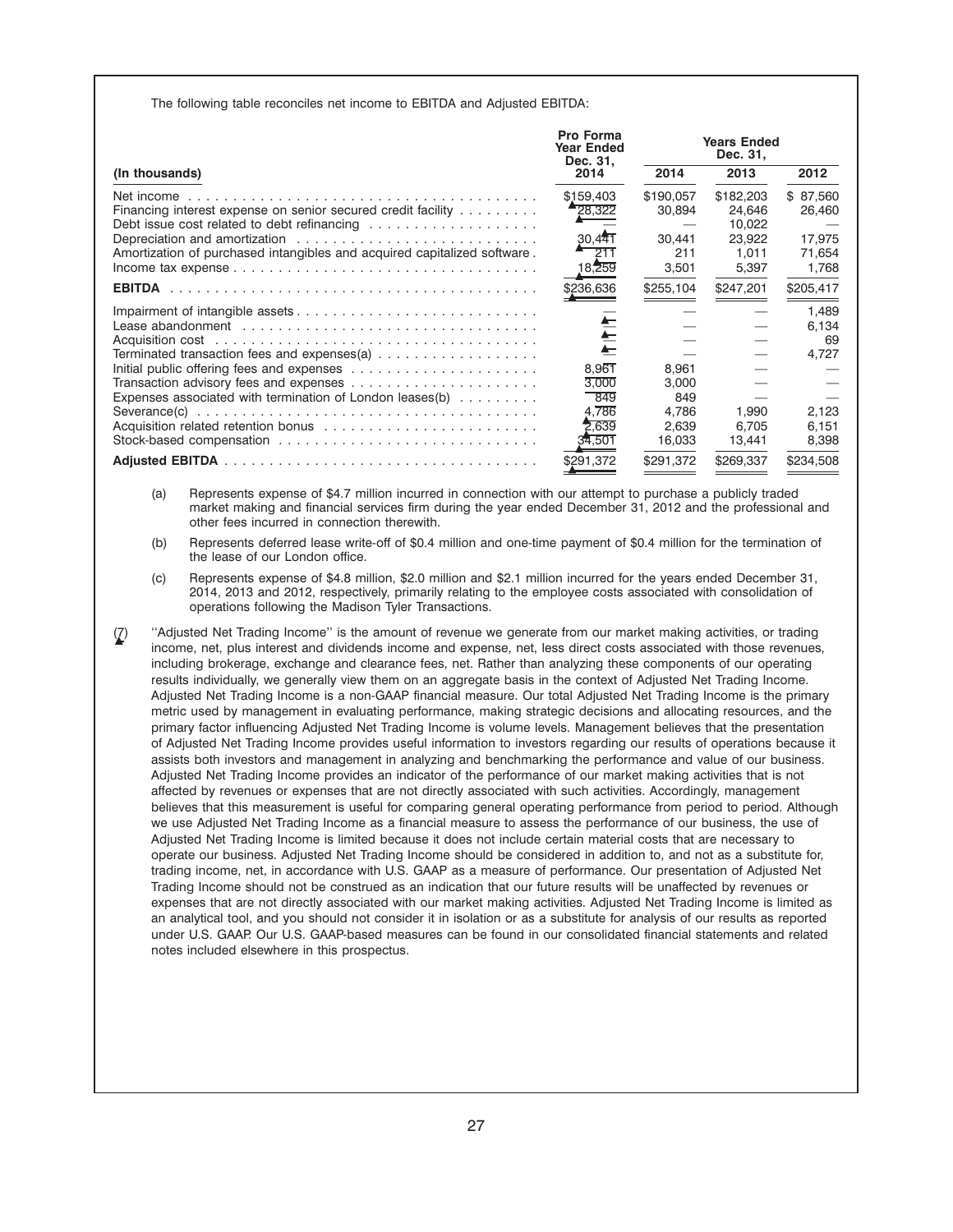The following table reconciles trading income, net, to Adjusted Net Trading Income:

|                                                | Pro Forma<br>Year Ended<br>Dec. 31. |                        | Years Ended Dec. 31,   |                        |
|------------------------------------------------|-------------------------------------|------------------------|------------------------|------------------------|
| (In thousands)                                 | -2014                               | 2014                   | 2013                   | 2012                   |
| Interest and dividends income and expense, net | \$685,150<br>(19, 160)              | \$685.150<br>(19, 160) | \$623.733<br>(14, 106) | \$581.476<br>(14, 583) |
| Brokerage, exchange and clearance fees, net    | (230, 965)                          | (230, 965)             | (195, 146)             | (200, 587)             |
| Adjusted Net Trading Income                    | \$435.025                           | \$435.025              | \$414.481              | \$366,306              |

The following table shows our Adjusted Net Trading Income, average daily Adjusted Net Trading Income and percentage of Adjusted Net Trading Income by asset class for the years ended December 31, 2014, 2013 and 2012.

| Years Ended Dec. 31,                                |           |                     |         |           |                     |         |           |                     |      |
|-----------------------------------------------------|-----------|---------------------|---------|-----------|---------------------|---------|-----------|---------------------|------|
|                                                     |           | 2014                |         |           | 2013                |         | 2012      |                     |      |
| (In thousands, except percentages)                  | Total     | Average<br>Daily(a) | %       | Total     | Average<br>Daily(a) | %       | Total     | Average<br>Daily(a) | %    |
| <b>Adjusted Net Trading Income:</b>                 |           |                     |         |           |                     |         |           |                     |      |
| <b>Asset Class</b>                                  |           |                     |         |           |                     |         |           |                     |      |
| Americas Equities(b)                                | \$113,402 | 450<br>\$           | 26%     | \$111.098 | S<br>441            | 27%     | \$108,845 | 435                 | 30%  |
| EMEA Equities                                       | 51.604    | 205                 | 12%     | 44.435    | 176                 | 11%     | 45.799    | 183                 | 13%  |
| APAC Equities                                       | 29.965    | 119                 | 7%      | 45.566    | 181                 | 11%     | 41.924    | 168                 | 11%  |
| Global Commodities                                  | 93.083    | 369                 | 21%     | 94.934    | 377                 | 23%     | 96.602    | 386                 | 26%  |
| Global Currencies                                   | 109,693   | 435                 | 25%     | 81,014    | 321                 | 20%     | 50,766    | 203                 | 14%  |
| Options, Fixed Income and Other                     |           |                     |         |           |                     |         |           |                     |      |
| Securities                                          | 42,321    | 168                 | 10%     | 38.499    | 153                 | 9%      | 26,628    | 106                 | 7%   |
| Unallocated(c) $\ldots \ldots \ldots \ldots \ldots$ | (5,043)   | (20)                | $(1)$ % | (1,065)   | (4)                 | $(1)$ % | (4,258)   | (17)                | (1)% |
| Total Adjusted Net Trading Income                   | \$435,025 | \$1.726             | 100%    | \$414.481 | \$1.645             | 100%    | \$366,306 | \$1.464             | 100% |

(a) Average daily Adjusted Net Trading Income figures are based on (i) 252 trading days during the year ended December 31, 2014, (ii) 252 trading days during the year ended December 31, 2013 and (iii) 250 trading days during the year ended December 31, 2012.

(b) In 2014, our Adjusted Net Trading Income, average daily Adjusted Net Trading Income and percentage of Adjusted Net Trading Income for Americas Equities consisted of approximately \$86.5 million, \$343,000 and 20%, respectively, attributable to U.S. equities, and approximately \$26.9 million, \$107,000 and 6%, respectively, attributable to Canadian and Latin American equities.

- (c) Under our methodology for recording ''trading income, net'' in our consolidated statements of comprehensive income, we recognize revenues based on the exit price of assets in accordance with applicable U.S. GAAP rules, and when we calculate Adjusted Net Trading Income for corresponding reporting periods, we start with trading income, net, so calculated. By contrast, when we calculate Adjusted Net Trading Income by asset class, we recognize revenues on a daily basis, and as a result prices used in recognizing revenues may differ. Because we provide liquidity on a global basis, across asset classes and time zones, the timing of any particular daily Adjusted Net Trading Income calculation can effectively defer or accelerate revenue from one day to another or one reporting period to another, as the case may be. We do not allocate any resulting differences based on the timing of revenue recognition.
- (8) We calculate ''operating margin'' by dividing Adjusted Net Income by Adjusted Net Trading Income. We calculate ''Adjusted EBITDA margin'' by dividing Adjusted EBITDA by Adjusted Net Trading Income. Operating margin and Adjusted EBITDA margin are non-GAAP financial measures used by management in evaluating operating performance and in making strategic decisions. Other companies may define operating margin and Adjusted EBITDA margin differently, and as a result our measures may not be directly comparable to those of other companies. These measures should be considered in addition to, rather than as a substitute for, the comparable U.S. GAAP financial measures as measures of our operating performance.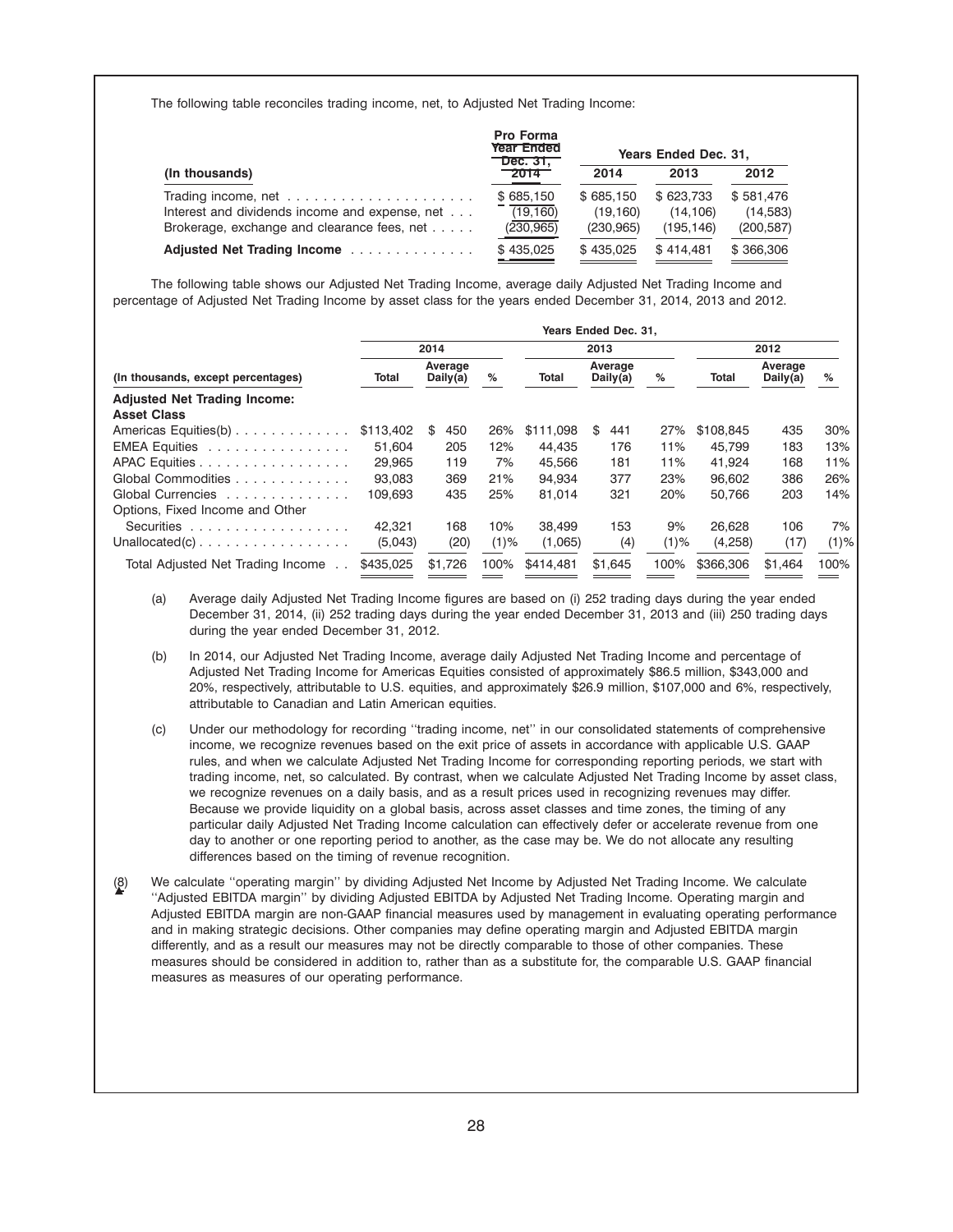market structure requesting comment from market participants on topics including, among others, high frequency trading, co-location, dark liquidity pre- and post-trade risk controls and system safeguards. The SEC has adopted rules that, among other results, have significantly limited the use of sponsored access by market participants to the U.S. equities exchanges, imposed large trader reporting requirements, restricted short sales in listed securities under certain conditions and required the planning and creation of a new comprehensive consolidated audit trail. The SEC has also approved by order a proposal adopted by the Financial Industry Regulatory Authority, Inc. (''FINRA'') establishing a ''Limit Up-Limit Down'' mechanism to address market volatility.

In addition, certain market participants, SROs, government officials and regulators have requested that the U.S. Congress and the SEC propose and adopt additional laws and rules, including rules relating to restrictions on co-location, order-to-execution ratios, minimum quote life for orders, incremental messaging fees to be imposed by exchanges for ''excessive'' order placements and/or cancellations, further transaction taxes, tick sizes and other market structure proposals. For example, the SEC recently adopted Regulation SCI, which could impose significant compliance and other costs on market centers that may have to pass such costs on to their users, including us, and could impact our future business plans of establishing a market center to avoid or reduce market center costs for certain of our transactions. Similarly, the consolidated audit trail, which the SEC has required the SROs to propose a plan for and will require them to implement, is expected to entail significant costs both on market centers, which may pass these costs along to their users, and broker-dealers directly. In February 2015, the NYSE proposed a new rule to conduct a daily single-priced auction at a specified time in lower volume securities (''Midday Auction''). Beginning at a specified time, the NYSE would pause trading in the Midday Auction, suspend automatic executions and publish a zero quote on both the public and proprietary data feeds. If adopted, the new rule could result in reduced opportunities for liquidity providers to provide liquidity in such lower-volume securities outside the Midday Auction while reducing spreads during the Midday Auction. The SEC also required that the SROs propose a pilot program to increase the minimum trading increment, or ''tick size,'' for certain securities. The proposed pilot program would include a ''trade at'' component, requiring that certain of these transactions occur only on an exchange. If adopted as proposed and not accompanied by a reduction in the fees paid to access liquidity on exchanges, the trade at requirement may increase the costs for certain of our transactions. Finally, the SEC has recently proposed amendments to regulations that would require our registered broker dealer to become a member of FINRA, which, if adopted as proposed, would require fees per trade that could adversely affect our profits given that we seek to make small profits on individual trades.

Any or all of these proposals or additional proposals may be adopted by the SEC, CFTC or other U.S. or foreign legislative or regulatory bodies, and recent news media attention to electronic trading and market structure could increase the likelihood of adoption. These potential market structure and regulatory changes could cause a change in the manner in which we make markets, impose additional costs and expenses on our business or otherwise have a material adverse effect on our business, financial condition and results of operations.

In addition, the financial services industry is heavily regulated in many foreign countries, much like in the U.S. The varying compliance requirements of these different regulatory jurisdictions and other factors may limit our ability to conduct business or expand internationally. For example, the Markets in Financial Instruments Directive (''MiFID''), which was implemented in November 2007, is in the process of being replaced by MiFID II/Markets in Financial Investments Regulation (''MiFIR''), which was adopted by the European Parliament on April 15, 2014 and by the Council on May 13, 2014, and entered into force on July 2, 2014. The MiFID II/MiFIR proposals include many changes likely to affect our business. For example, MiFID II/MiFIR will require certain types of firms, including us, to post firm quotes at competitive prices and will supplement current requirements with regard to investment firms' risk controls related to the safe operation of electronic systems. MiFID II/MiFIR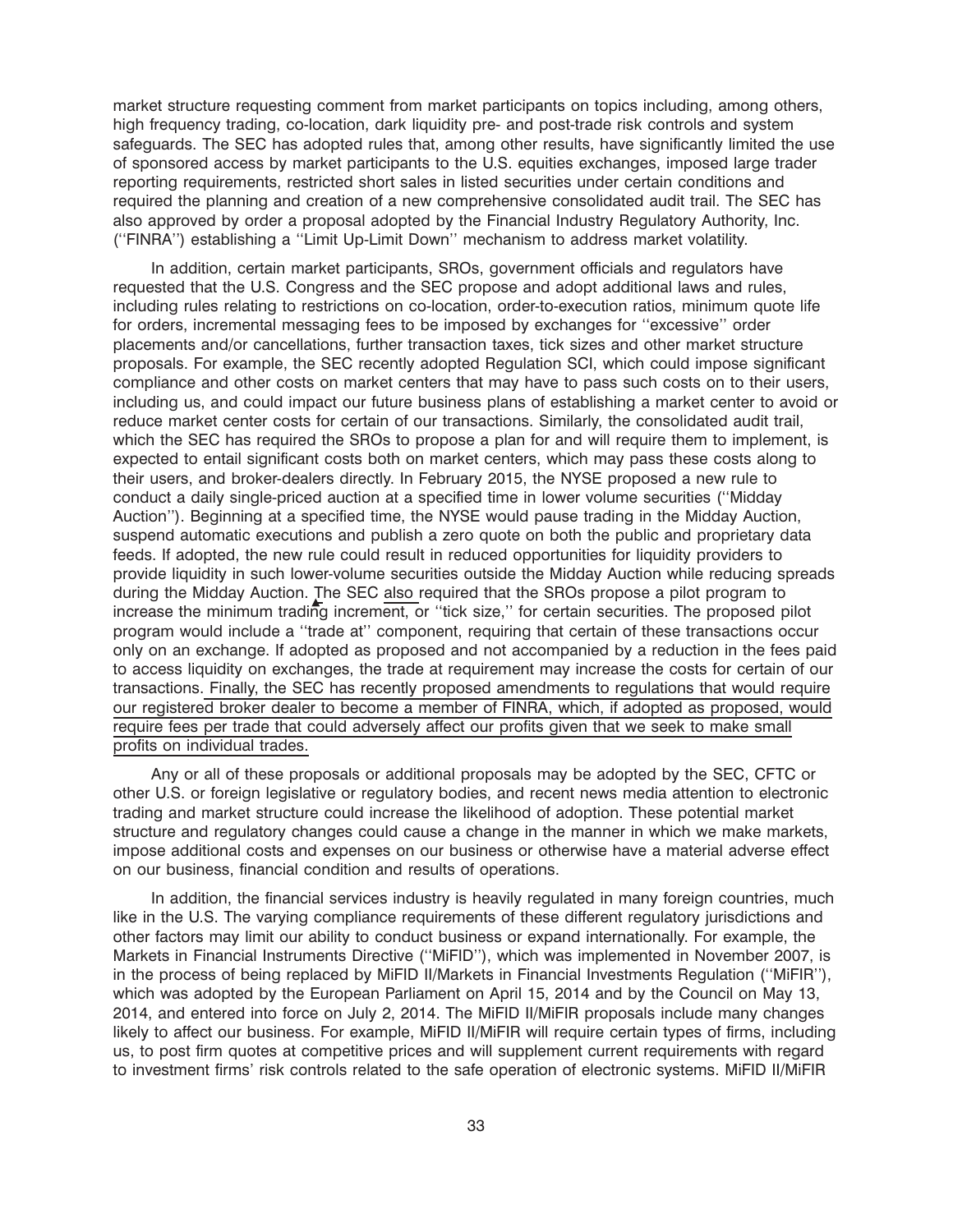common stock, (b) payments under the tax receivable agreements and (c) future deductions attributable to the prior acquisition of interests in Virtu Financial by an affiliate of Silver Lake Partners and Temasek, and the Temasek Pre-IPO Member, we expect that these tax distributions will be in amounts that exceed our tax liabilities. Our board of directors will determine the appropriate uses for any excess cash so accumulated, which may include, among other uses, the payment of obligations under the tax receivable agreements and the payment of other expenses. We will have no obligation to distribute such cash (or other available cash) to our shareholders. No adjustments to the exchange ratio for Virtu Financial Units and corresponding shares of common stock will be made as a result of any cash distribution by us or any retention of cash by us, and in any event the ratio will remain one-to-one.

# *We are controlled by the Founder Post-IPO Member, whose interests in our business may be different than yours, and certain statutory provisions afforded to stockholders are not applicable to us.*

Based on an assumed initial public offering price of \$18.00 per share (the midpoint of the estimated public offering price range set forth on the cover page of this prospectus), the Founder Post-IPO Member will control approximately 93.4% of the combined voting power of our common stock (or 93.2% if the underwriters exercise their option to purchase additional shares in full) after the completion of this offering and the application of the net proceeds from this offering as a result of its ownership of our Class D common stock, each share of which is entitled to 10 votes on all matters submitted to a vote of our stockholders.

The Founder Post-IPO Member will have the ability to substantially control our Company, including the ability to control any action requiring the general approval of our stockholders, including the election of our board of directors, the adoption of amendments to our certificate of incorporation and by-laws and the approval of any merger or sale of substantially all of our assets. This concentration of ownership and voting power may also delay, defer or even prevent an acquisition by a third party or other change of control of our Company and may make some transactions more difficult or impossible without the support of the Founder Post-IPO Member, even if such events are in the best interests of minority stockholders. This concentration of voting power with the Founder Post-IPO Member may have a negative impact on the price of our Class A common stock. In addition, because shares of our Class B common stock and Class D common stock each have 10 votes per share on matters submitted to a vote of our stockholders, the Founder Post-IPO Member will be able to control our Company as long as it owns at least 25% of our issued and outstanding common stock.

The Founder Post-IPO Member's interests may not be fully aligned with yours, which could lead to actions that are not in your best interest. Because the Founder Post-IPO Member holds part of its economic interest in our business through Virtu Financial, rather than through the public company, it may have conflicting interests with holders of shares of our Class A common stock. For example, the Founder Post-IPO Member may have a different tax position from us, which could influence its decisions regarding whether and when we should dispose of assets or incur new or refinance existing indebtedness, especially in light of the existence of the tax receivable agreements that we will enter into in connection with this offering, and whether and when we should undergo certain changes of control within the meaning of the tax receivable agreements or terminate the tax receivable agreements. In addition, the structuring of future transactions may take into consideration these tax or other considerations even where no similar benefit would accrue to us. See ''Certain Relationships and Related Party Transactions — Tax Receivable Agreements.'' In addition, pursuant to the Exchange Agreement described under ''Certain Relationships and Related Party Transactions — Exchange Agreement,'' the holders of Virtu Financial Units and shares of our Class C common stock or Class D common stock will not be required to participate in a proposed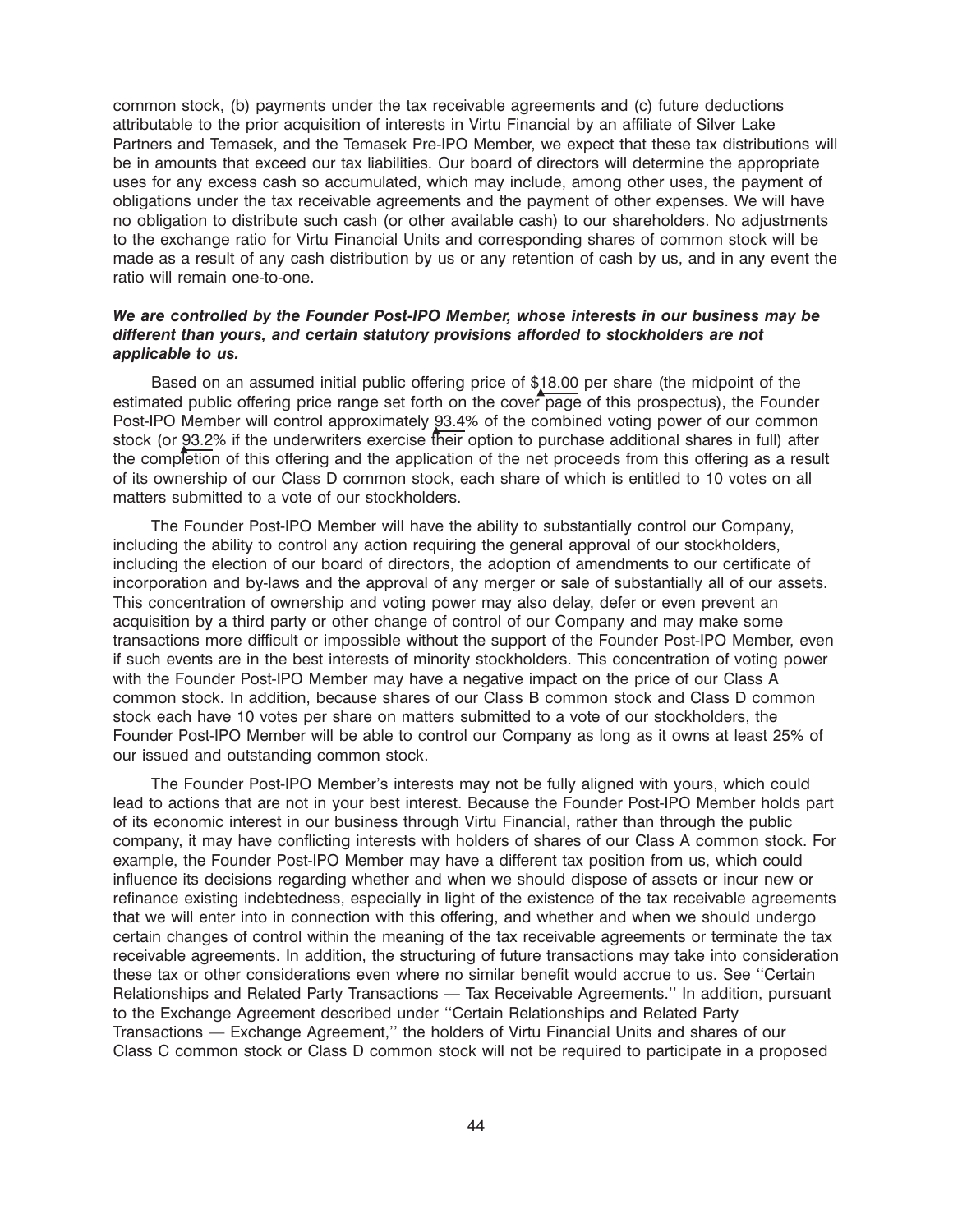### **Risks Related to this Offering and Our Class A Common Stock**

### *Substantial future sales of shares of our Class A common stock in the public market could cause our stock price to fall.*

Upon the consummation of this offering, we will have 31,932,455 shares of Class A common stock (or 34,417,311 shares if the underwriters exercise their option to purchase additional shares in full) outstanding, excluding 9,168,000 shares of Class A common stock underlying outstanding stock options and restricted stock units and, based on an assumed initial public offering price of \$18.00 per share (the midpoint of the estimated public offering price range set forth on the cover page of this prospectus) and 104,576,030 shares of Class A common stock issuable upon potential exchanges and/or conversions. Of these shares, the 16,565,714 shares sold in this offering (or 19,050,571 shares if the underwriters exercise their option to purchase additional shares in full) will be freely tradable without further restriction under the Securities Act. Upon the completion of this offering, the remaining 119,943,369 outstanding shares of Class A common stock, including shares issuable upon exchange and/or conversion (or 119,387,814 shares if the underwriters exercise their option to purchase additional shares in full), will be deemed "restricted securities," as that term is defined under Rule 144 of the Securities Act. Immediately following the consummation of this offering, the holders of these remaining 119,943,369 shares of our Class A common stock, including shares issuable upon exchange or conversion as described above (or 119,387,814 shares if the underwriters exercise their option to purchase additional shares in full) will be entitled to dispose of their shares following the expiration of an initial 180-day underwriter ''lock-up'' period pursuant to (i) the applicable holding period, volume and other restrictions of Rule 144 or (ii) another exemption from registration under the Securities Act. See ''Shares Available for Future Sale.''

We intend to file a registration statement under the Securities Act registering 12,000,000 shares of our Class A common stock reserved for issuance under our 2015 Management Incentive Plan, and we will enter into the Registration Rights Agreement pursuant to which we will grant demand and piggyback registration rights to the Founder Post-IPO Member, the Silver Lake Equityholders and the Temasek Post-IPO Stockholder and piggyback registration rights to certain of the other Virtu Post-IPO Members. See ''Shares Available for Future Sale'' for a more detailed description of the shares that will be available for future sale upon completion of this offering.

# *Failure to establish and maintain effective internal control over financial reporting could have a material adverse effect on our business, financial condition, results of operations and stock price.*

Maintaining effective internal control over financial reporting is necessary for us to produce reliable financial reports and is important in helping to prevent financial fraud. If we are unable to maintain adequate internal controls, our business and operating results could be harmed. We have begun to evaluate how to document and test our internal control procedures to satisfy the requirements of Section 404 of the Sarbanes-Oxley Act of 2002 (''Sarbanes-Oxley'') and the related rules of the SEC, which require, among other things, our management to assess annually the effectiveness of our internal control over financial reporting and, if we are no longer an emerging growth company under the Jumpstart Our Business Startups Act (the ''JOBS Act''), our independent registered public accounting firm to issue a report on that assessment beginning with our Annual Report on Form 10-K for the year ending December 31, 2016. During the course of this documentation and testing, we may identify weaknesses or deficiencies that we may be unable to remedy before the requisite deadline for those reports. For the year ended December 31, 2013, we and our independent registered public accounting firm identified a material weakness in our internal controls over financial reporting. This material weakness related to our inability to prepare accurate financial statements, resulting from a lack of reconciliations, a lack of detailed review and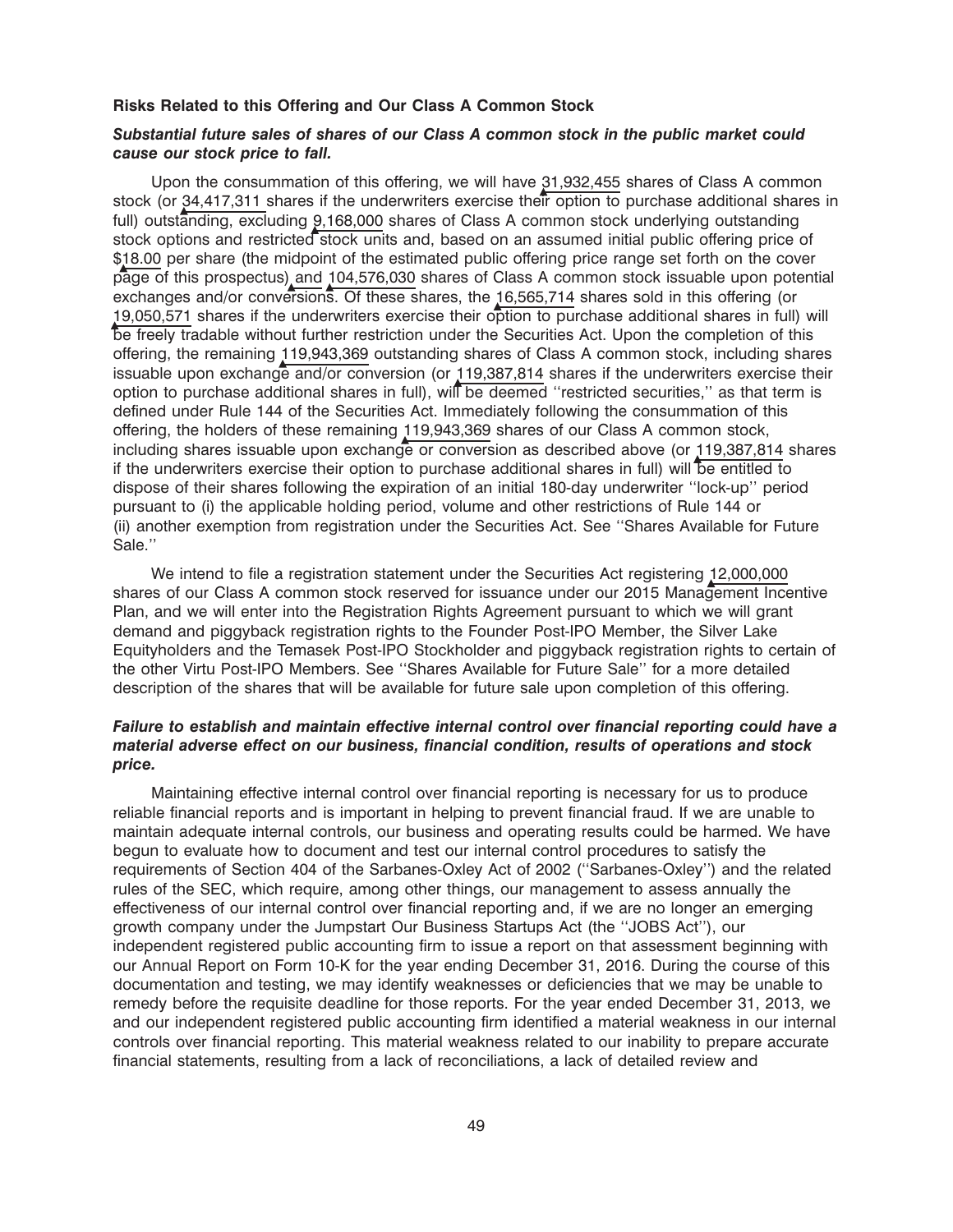# *Our stock price may be volatile, and you may be unable to resell your shares at or above the offering price or at all.*

Prior to this offering, there has been no public market for our Class A common stock, and an active trading market may not develop or be sustained upon the completion of this offering. The initial public offering price of the Class A common stock offered hereby was determined through our negotiations with the underwriters and may not be indicative of the market price of the Class A common stock after this offering. The market price of our Class A common stock after this offering will be subject to significant fluctuations in response to, among other factors, variations in our operating results and market conditions specific to our business.

Furthermore, in recent years the stock market has experienced significant price and volume fluctuations. This volatility has had a significant impact on the market price of securities issued by many companies, including companies in our industry. The changes frequently appear to occur without regard to the operating performance of the affected companies. As such, the price of our Class A common stock could fluctuate based upon factors that have little or nothing to do with us, and these fluctuations could materially reduce the price of our Class A common stock and materially affect the value of your investment.

# *Because the initial public offering price per share of Class A common stock is substantially higher than our book value per share, purchasers in this offering will immediately experience a substantial dilution in net tangible book value.*

Purchasers of our Class A common stock will experience immediate and substantial dilution in net tangible book value per share from the initial public offering price per share. After giving effect to the reorganization transactions, our entry into the tax receivable agreements, the sale of the 16,565,714 shares of Class A common stock we have offered hereby (after deducting underwriting discounts and commissions and estimated offering expenses payable by us) and the application of the net proceeds therefrom, our pro forma net tangible book value as of December 31, 2014, would have been a deficit of \$388.9 million, or \$(2.85) per share of Class A common stock and Class B common stock (assuming that the Virtu Post-IPO Members exchange all of their Virtu Financial Units (and corresponding shares of Class C common stock or Class D common stock, as applicable) for shares of our Class A common stock and Class B common stock, as applicable, on a one-for-one basis). This value represents an immediate dilution in net tangible book value of \$20.85 per share to new investors purchasing shares of our Class A common stock in this offering. A calculation of the dilution purchasers will incur is provided below under ''Dilution.''

#### *We will incur increased costs as a result of being a public company.*

As a public company, we will incur significant levels of legal, accounting and other expenses that we did not incur as a privately-owned corporation. Sarbanes-Oxley and related rules of the SEC, together with the listing requirements of NASDAQ, impose significant requirements relating to disclosure controls and procedures and internal control over financial reporting. We expect that compliance with these public company requirements will increase our costs, require additional resources and make some activities more time consuming than they have been in the past when we were privately owned. We will be required to expend considerable time and resources complying with public company regulations. In addition, these laws and regulations could make it more difficult or costly for us to obtain certain types of insurance, including director and officer liability insurance, and we may be forced to accept reduced policy limits and coverage or incur substantially higher costs to obtain the same or similar coverage. In addition, these laws and regulations could make it more difficult for us to attract and retain qualified persons to serve on our board of directors or as executive officers and may divert management's attention. Furthermore, if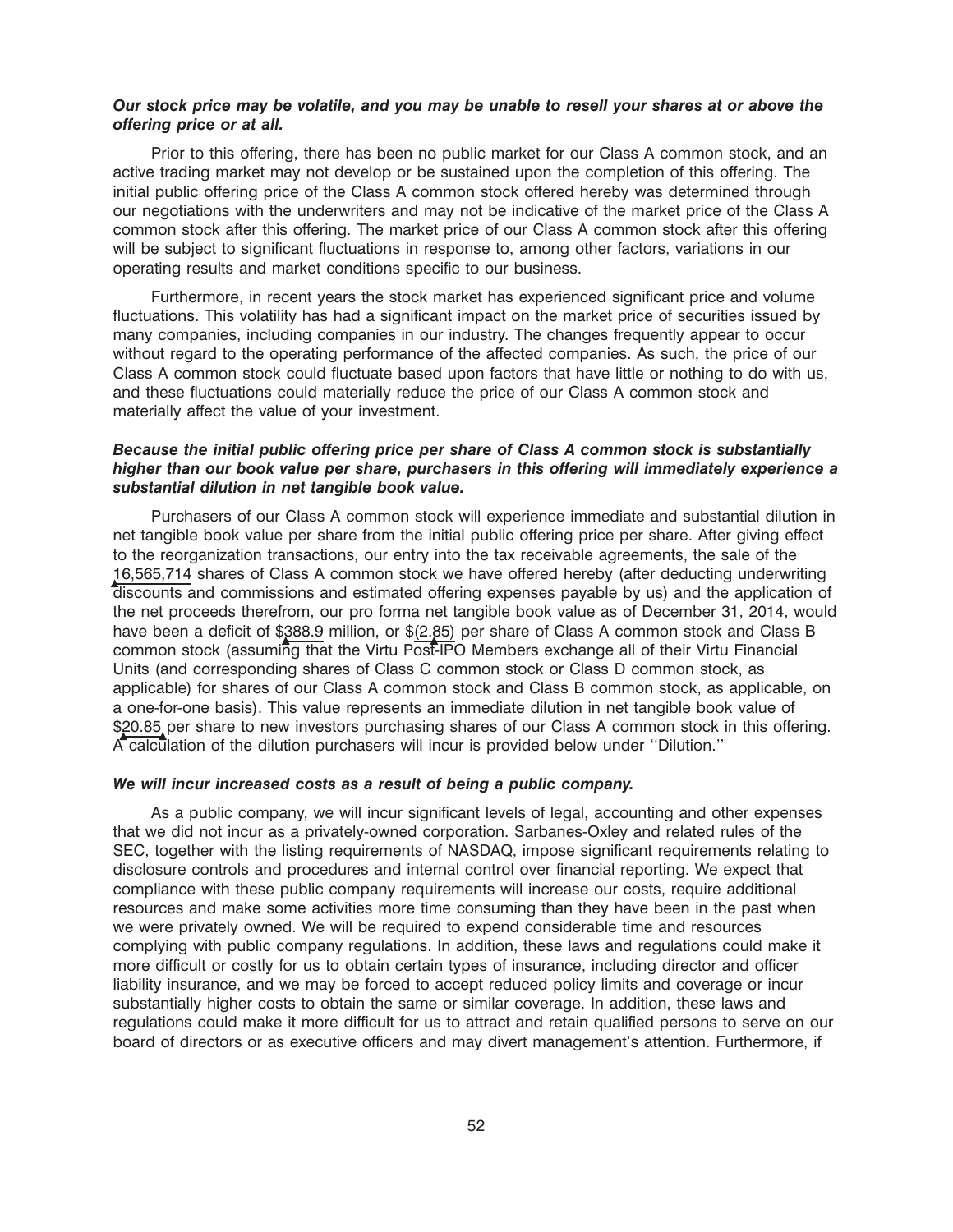Class A common stock and Class B common stock. These attributes are summarized in the following table:

| <b>Class of Common Stock</b>                                                                                 | <b>Votes</b> Economic Rights |
|--------------------------------------------------------------------------------------------------------------|------------------------------|
|                                                                                                              | Yes                          |
| Class B common stock expressions are seen that the state of the Class B common stock experience of the Class | Yes                          |
| Class C common stock entertainment and the Class C common stock entertainment of the Class                   | No.                          |
|                                                                                                              | N∩                           |

Shares of our common stock will generally vote together as a single class on all matters submitted to a vote of our stockholders;

- the Virtu Post-IPO Members will subscribe for and purchase shares of our common stock as follows, in each case at a purchase price of \$0.00001 per share and in an amount equal to the number of Virtu Financial Units held by each such Virtu Post-IPO Member:
	- the Founder Post-IPO Member will purchase 79,902,009 shares of our Class D common stock; and
	- the Silver Lake Post-IPO Members, Virtu Employee Holdco, the Management Members and the other Virtu Post-IPO Members will purchase 24,674,621 shares of our Class C common stock;
- the Founder Post-IPO Member will be granted the right to exchange its Virtu Financial Units, together with a corresponding number of shares of our Class D common stock, for shares of our Class B common stock, and the other Virtu Post-IPO Members will be granted the right to exchange their Virtu Financial Units, together with a corresponding number of shares of our Class C common stock, for shares of our Class A common stock. Each share of our Class B common stock and Class D common stock is convertible at any time, at the option of the holder, into one share of Class A common stock or Class C common stock, respectively.
- the limited liability company agreement of Virtu Employee Holdco will be amended such that, following this offering:
	- the membership interests of Virtu Employee Holdco will be reclassified into a number of restricted common units of Virtu Employee Holdco equal to the number of Virtu Financial Units held by Virtu Employee Holdco on behalf of its members;
	- the restricted common units of Virtu Employee Holdco remain subject to the vesting restrictions applicable to the membership interests from which they were reclassified;
	- at any time after this offering, subject to certain restrictions, members of Virtu Employee Holdco desiring to transfer their vested interests in us can elect to (i) cause Virtu Employee Holdco to distribute the vested Virtu Financial Units and corresponding shares of Class C common stock indirectly owned by such member to such member in redemption of its corresponding interests in Virtu Employee Holdco, (ii) exchange such Virtu Financial Units and corresponding shares of Class C common stock into shares of Class A common stock and/or (iii) transfer such shares of Class A common stock; and
	- the manager will direct Virtu Employee Holdco to vote all securities attributable to it entitled to vote upon the election of our directors in accordance with the recommendation of our board of directors.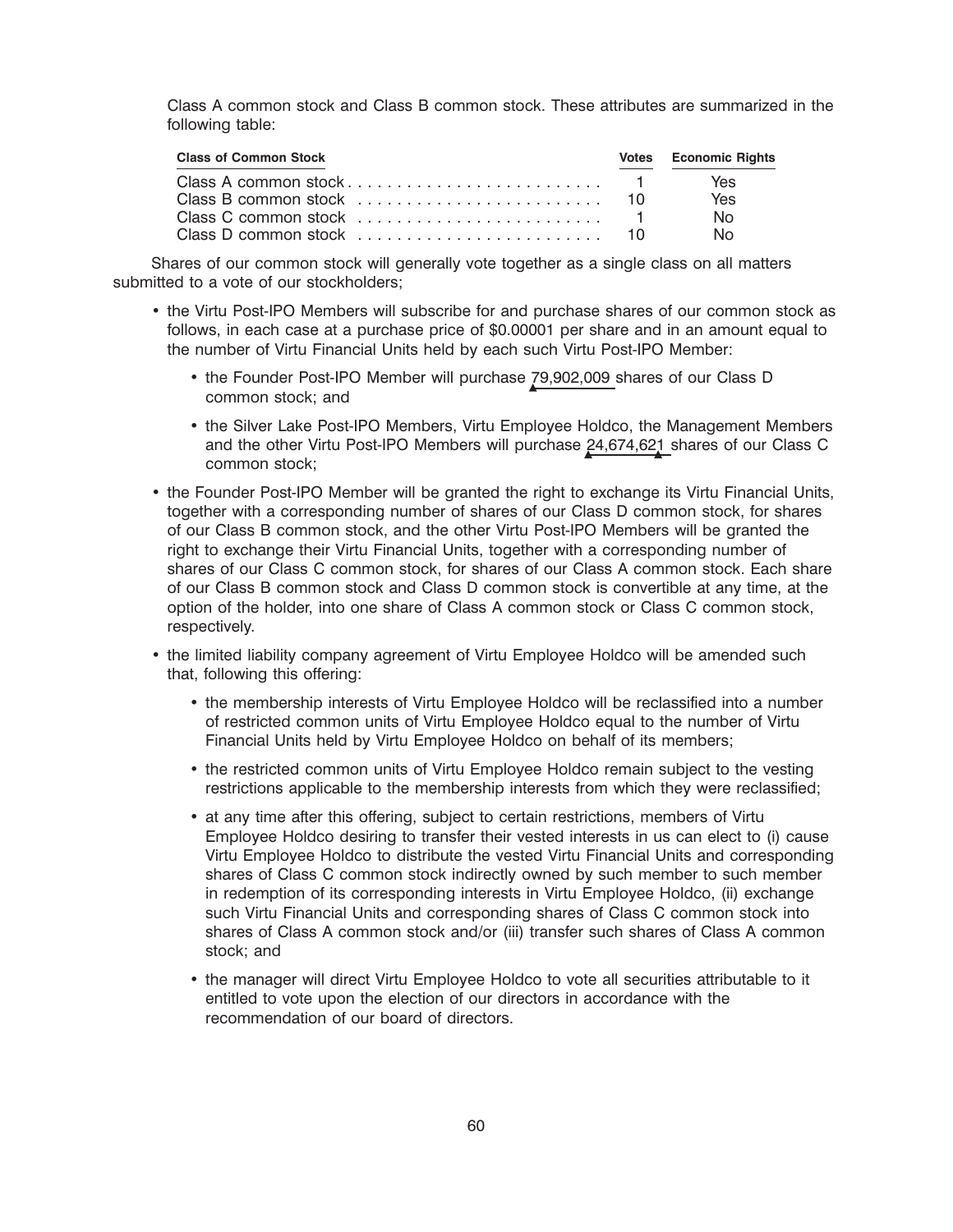We have not engaged in any business or other activities except in connection with the reorganization transactions and have no material assets. Following this offering, Virtu Financial and its subsidiaries will continue to operate the historical business of our Company.

### **Effect of the Reorganization Transactions and this Offering**

The reorganization transactions are intended to create a holding company that will facilitate public ownership of, and investment in, our Company and are structured in a tax-efficient manner for our investors. Because we will manage and operate the business and control the strategic decisions and day-to-day operations of Virtu Financial, as its sole managing member, and will also have a substantial financial interest in Virtu Financial, we will consolidate the financial results of Virtu Financial, and a portion of our net income (loss) will be allocated to the non-controlling interest to reflect the entitlement of the Virtu Post-IPO Members to a portion of Virtu Financial's net income (loss). In addition, because Virtu Financial will be under the common control of Mr. Viola and his affiliates before and after the reorganization transactions, we will account for the reorganization transactions as a reorganization of entities under common control and will initially measure the interests of the Virtu Pre-IPO Members in the assets and liabilities of Virtu Financial at their carrying amounts as of the date of the completion of this reorganization transactions.

Certain Virtu Pre-IPO Members desire that their investment in us maintain its existing tax treatment as a partnership for U.S. federal income tax purposes and, therefore, will continue to hold their ownership interests in Virtu Financial until such time in the future as they may elect to exchange their Virtu Financial Units (and corresponding shares of our Class C common stock or Class D common stock, as applicable) with Virtu Financial for shares of our Class A common stock or Class B common stock, as applicable, on a one-for-one basis.

After the completion of this offering, based on an assumed initial public offering price of \$18.00 per share (the midpoint of the estimated public offering price range set forth on the cover page of this prospectus), we intend to use the net proceeds from this offering as follows:

- we intend to contribute \$23.3 million of the net proceeds from this offering to Virtu Financial (or \$55.5 million if the underwriters exercise their option to purchase additional shares in full) in exchange for a number of Virtu Financial Units equal to the contribution amount divided by the price paid by the underwriters for shares of our Class A common stock in this offering (1,388,888 Virtu Financial Units at the midpoint of the estimated public offering price range set forth on the cover page of this prospectus or, if the underwriters exercise their option to purchase additional shares in full, 3,318,191 Virtu Financial Units), and such contribution amount will be used by Virtu Financial for working capital and general corporate purposes, which may include financing growth; and
- we intend to use the remaining approximately \$254.1 million of the net proceeds from this offering (or \$263.4 million if the underwriters exercise their option to purchase additional shares in full) to repurchase 4,080,724 shares of Class A common stock from the Silver Lake Post-IPO Stockholder and 11,096,101 Virtu Financial Units (and corresponding shares of Class C common stock) from certain of the Virtu Post-IPO Members, including 4,252,609 Virtu Financial Units and corresponding shares of Class C common stock from the Silver Lake Post-IPO Members and 6,843,492 Virtu Financial Units and corresponding shares of Class C common stock from certain employees (or, if the underwriters exercise their option to purchase additional shares in full, 4,080,724 shares of Class A common stock from the Silver Lake Post-IPO Stockholder and 11,651,657 Virtu Financial Units and corresponding shares of Class C common stock from certain of the Virtu Post-IPO Members, including 4,252,609 Virtu Financial Units and corresponding shares of Class C common stock from the Silver Lake Post-IPO Members and 7,399,048 Virtu Financial Units from certain employees) at a net price equal to the price paid by the underwriters for shares of our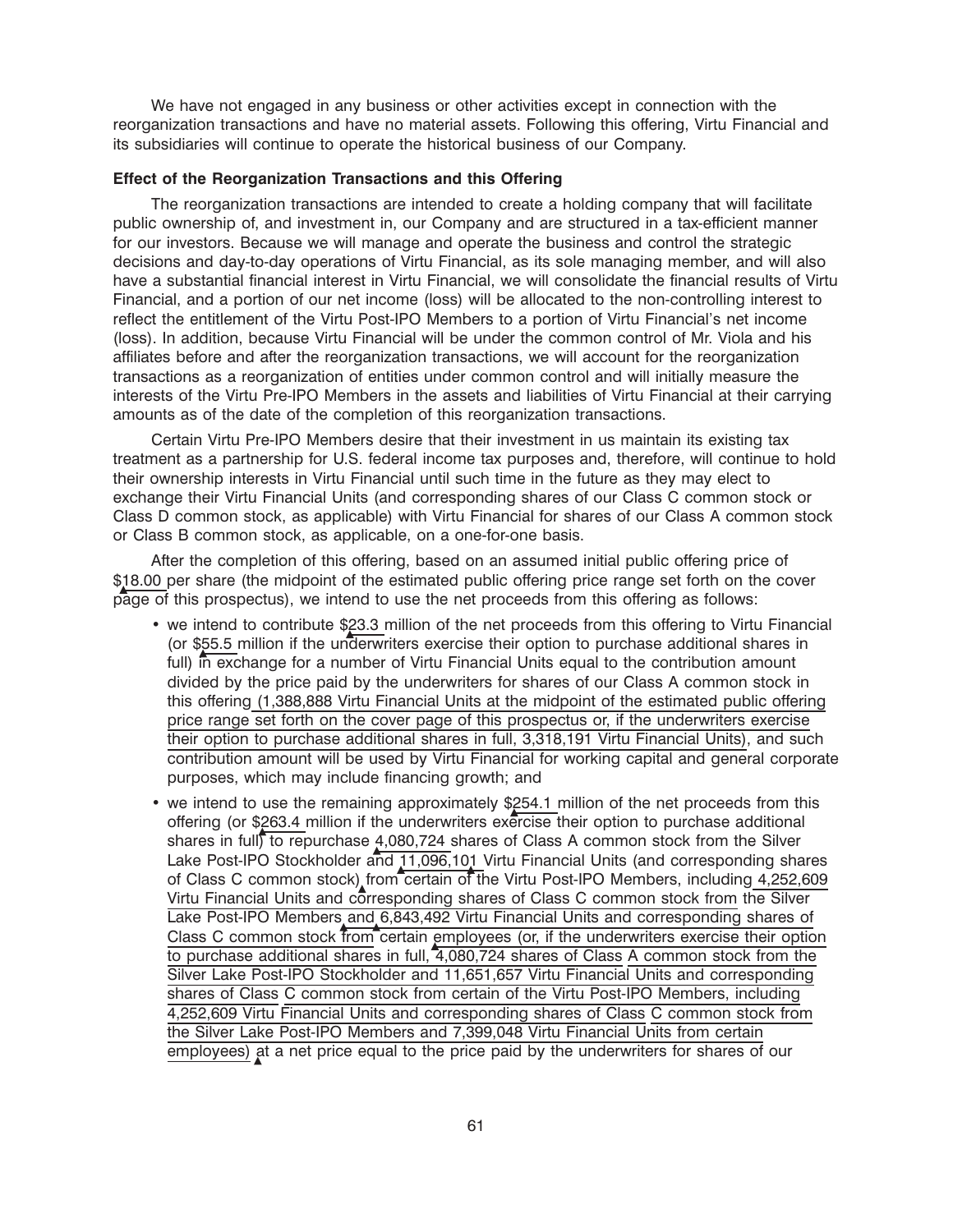Class A common stock in this offering. None of the Founder Pre-IPO Members, the Founder Post-IPO Member, Mr. Viola, Mr. Cifu or any of their family members intends to sell any equity interests in the Company in connection with the reorganization transactions or this offering. If the underwriters' option to purchase additional shares is exercised, no additional shares of Class A common stock or Virtu Financial Units and corresponding shares of Class C common stock will be purchased from our existing 5% equityholders, directors or executive officers.

We estimate that the offering expenses (other than the underwriting discounts) will be approximately \$8.5 million. All of such offering expenses will be paid for or otherwise borne by Virtu Financial.

See ''Use of Proceeds'' and ''Certain Relationships and Related Party Transactions — Purchases from Equityholders'' for further details.

The following diagram depicts our organizational structure following the reorganization transactions, this offering and the application of the net proceeds from this offering, including all of the transactions described above (assuming an initial public offering price of \$18.00 per share (the midpoint of the estimated public offering price range set forth on the cover page of this prospectus) and no exercise of the underwriters' option to purchase additional shares). This chart is provided for illustrative purposes only and does not purport to represent all legal entities within our organizational structure:



Includes 3,150,057 unvested Virtu Financial Units and corresponding shares of Class C common stock.

Represents economic interest in Virtu Financial, Inc. and not Virtu Financial LLC.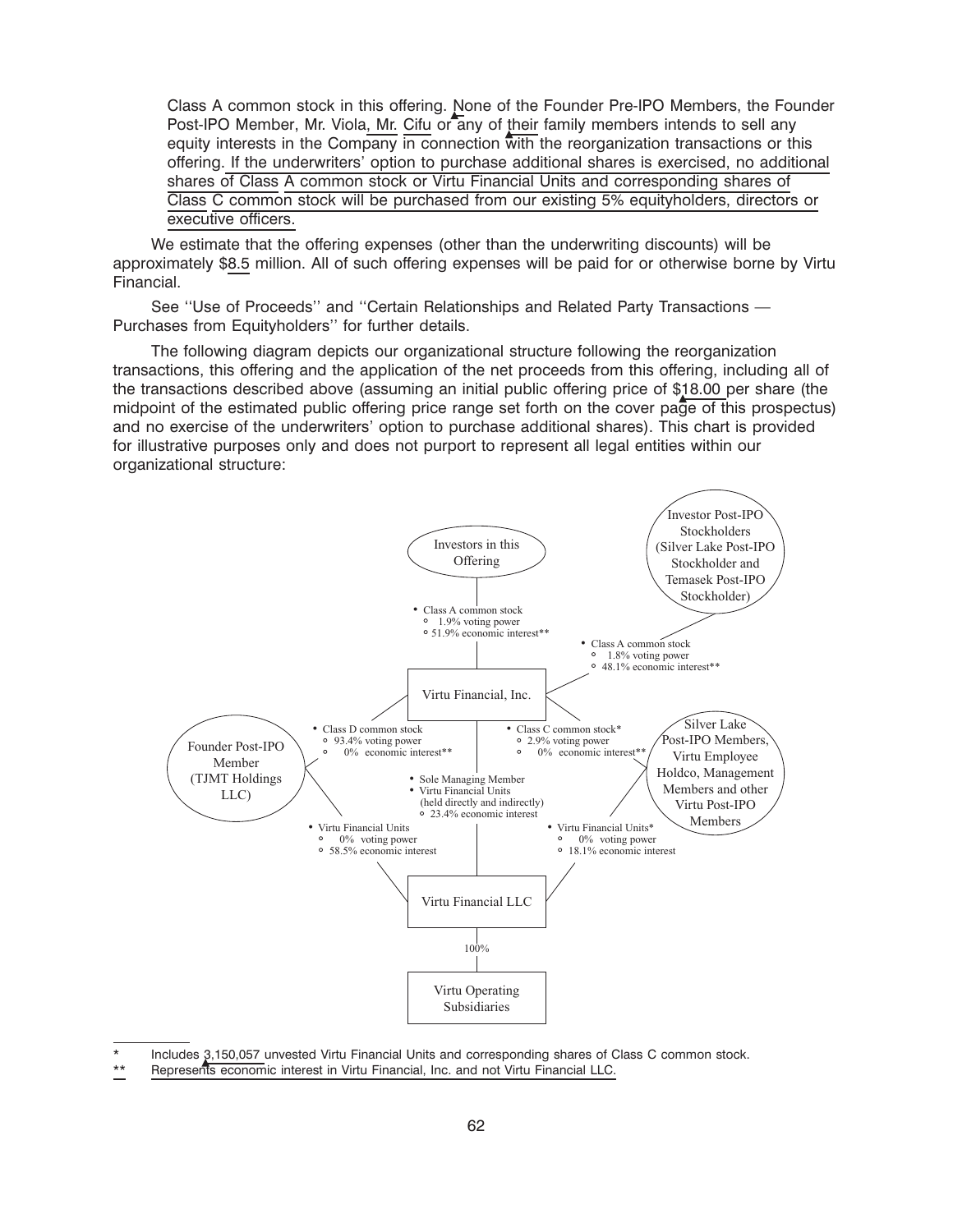Based on an assumed initial public offering price of \$18.00 per share (the midpoint of the estimated public offering price range set forth on the cover page of this prospectus), upon completion of the transactions described above, this offering and the application of the net proceeds from this offering:

- we will be appointed as the sole managing member of Virtu Financial and will directly or indirectly hold 31,932,455 Virtu Financial Units, constituting 23.3% of the outstanding equity interests in Virtu Financial (or 34,417,311 Virtu Financial Units, constituting 24.9% of the outstanding equity interests in Virtu Financial if the underwriters exercise their option to purchase additional shares in full and giving effect to the use of the net proceeds therefrom);
- the Founder Post-IPO Member will hold an aggregate of 79,902,209 shares of our Class D common stock and 79,902,209 Virtu Financial Units, constituting 58.5% of the outstanding equity interests in Virtu Financial (or constituting 57.7% of the outstanding equity interests in Virtu Financial, if the underwriters exercise their option to purchase additional shares in full and giving effect to the use of the net proceeds therefrom), collectively representing 93.4% of the combined voting power in us (or 93.2% if the underwriters exercise their option to purchase additional shares in full and giving effect to the use of the net proceeds therefrom);
- the Silver Lake Post-IPO Members will hold an aggregate of 3,128,590 shares of our Class C common stock and 3,128,590 Virtu Financial Units, representing 2.3% of the outstanding equity interests in Virtu Financial (or representing 2.3% of the outstanding equity interests in Virtu Financial, if the underwriters exercise their option to purchase additional shares in full and giving effect to the use of the net proceeds therefrom), collectively representing 0.4% of the combined voting power in us (or 0.4% if the underwriters exercise their option to purchase additional shares in full and giving effect to the use of the net proceeds therefrom);
- The Silver Lake Post-IPO Stockholder (collectively with the Silver Lake Post-IPO Members, the ''Silver Lake Equityholders'') will hold an aggregate of 3,002,137 shares of our Class A common stock, representing 0.4% of the combined voting power in us (or 0.4% if the underwriters exercise their option to purchase additional shares in full and giving effect to the use of the net proceeds therefrom);
- the Temasek Post-IPO Stockholder will hold an aggregate of 12,364,603 shares of our Class A common stock, representing 1.5% of the combined voting power in us (or 1.4% if the underwriters exercise their option to purchase additional shares in full and giving effect to the use of the net proceeds therefrom);
- Virtu Employee Holdco will hold, subject to the vesting restrictions described above, an aggregate of 15,039,271 shares of our Class C common stock and 15,039,271 Virtu Financial Units, constituting 11.0% of the outstanding equity interests in Virtu Financial (or constituting 10.9% of the outstanding equity interests in Virtu Financial, if the underwriters exercise their option to purchase additional shares in full and giving effect to the use of the net proceeds therefrom), collectively representing 1.8% of the combined voting power in us (or 1.8% if the underwriters exercise their option to purchase additional shares in full and giving effect to the use of the net proceeds therefrom);
- the other Virtu Post-IPO Members, including the Management Members and other pre-IPO investors, will hold, subject to the vesting restrictions described above, an aggregate of 6,506,760 shares of our Class C common stock and 6,506,760 Virtu Financial Units, constituting 4.8% of the outstanding equity interests in Virtu Financial (or 5,951,204 shares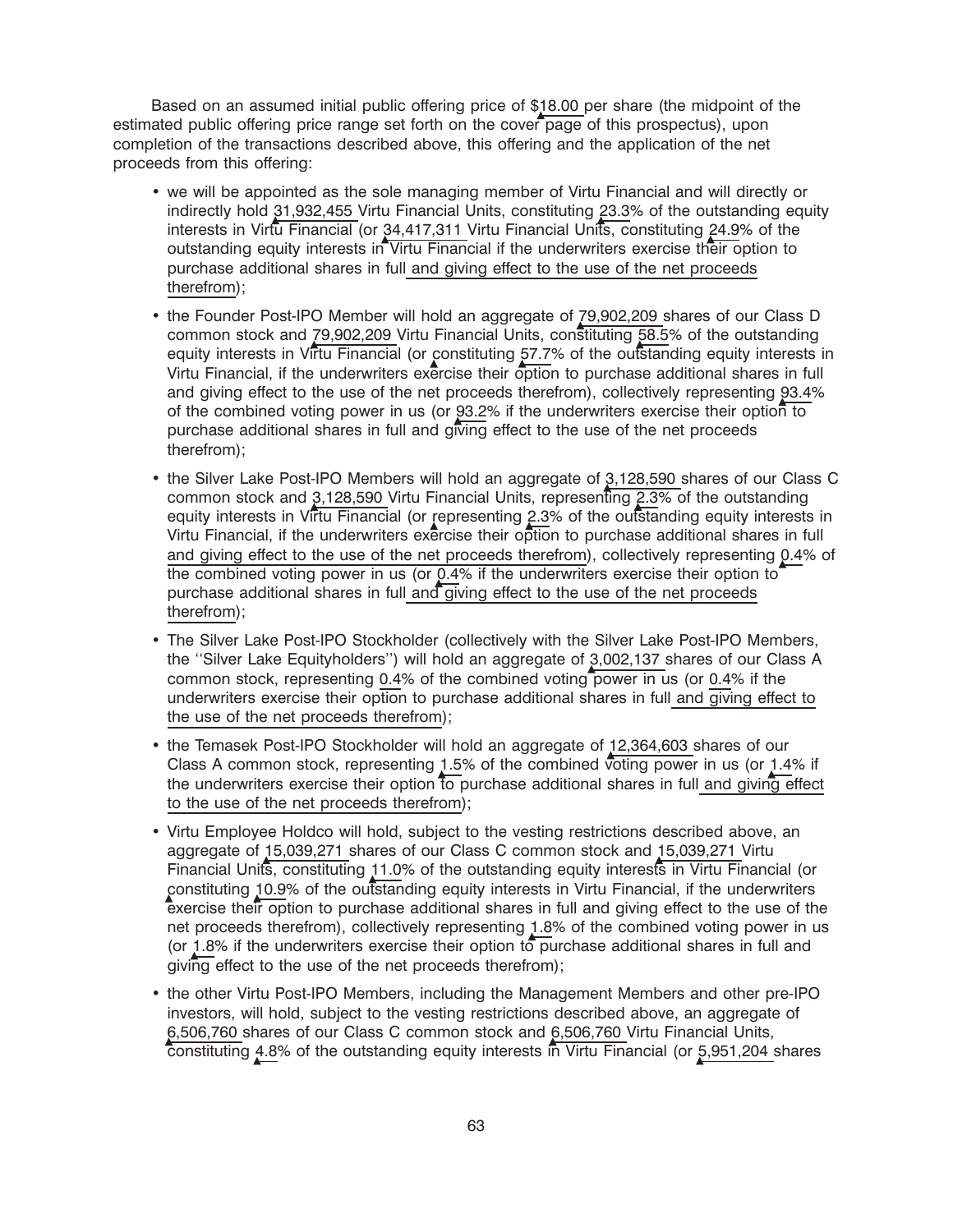of Class C common stock and 5,951,204 Virtu Financial Units, constituting 4.2% of the outstanding equity interests in Virtu Financial, if the underwriters exercise their option to purchase additional shares in full and giving effect to the use of the net proceeds therefrom), collectively representing 0.8% of the combined voting power in us (or 0.7% if the underwriters exercise their option to purchase additional shares in full and giving effect to the use of the net proceeds therefrom); and

• our public stockholders will collectively hold 16,565,714 shares of our Class A common stock, representing 12.1% of the combined voting power in us (or 19,050,571 shares and 13.8%, respectively, if the underwriters exercise their option to purchase additional shares in full and giving effect to the use of the net proceeds therefrom).

# **Holding Company Structure and Tax Receivable Agreements**

We are a holding company, and immediately after the consummation of the reorganization transactions and this offering our principal asset will be our ownership interests in Virtu Financial, which we will hold directly and indirectly. The number of Virtu Financial Units we will own, directly or indirectly, at any time will equal the aggregate number of outstanding shares of our Class A common stock and Class B common stock. The economic interest represented by each Virtu Financial Unit that we own will correspond to one share of our Class A common stock or Class B common stock, and the total number of Virtu Financial Units owned directly or indirectly by us and the holders of our Class C common stock and Class D common stock at any given time will equal the sum of the outstanding shares of all classes of our common stock. Shares of our Class C common stock and Class D common stock cannot be transferred except in connection with a transfer or exchange of Virtu Financial Units.

We do not intend to list our Class B common stock, Class C common stock or Class D common stock on any stock exchange.

In connection with the reorganization transactions, we will acquire existing equity interests in Virtu Financial from an affiliate of Silver Lake Partners and Temasek, and the Temasek Pre-IPO Member in the Mergers in exchange for the issuance of shares of our Class A common stock and rights to receive payments under a tax receivable agreement to the Investor Post-IPO Stockholders. In addition, as described above, we intend to use a portion of the net proceeds from this offering to purchase Virtu Financial Units (and corresponding shares of Class C common stock) from certain Virtu Post-IPO Members, including the Silver Lake Post-IPO Members, and certain members of management. These acquisitions of interests in Virtu Financial will result in favorable tax basis adjustments to the assets of Virtu Financial, and these basis adjustments will be allocated to us and our subsidiaries. In addition, future exchanges by the Virtu Post-IPO Members of Virtu Financial Units and corresponding shares of Class C common stock or Class D common stock, as the case may be, for shares of our Class A common stock or Class B common stock, respectively, are expected to produce favorable tax attributes. These tax attributes would not be available to us in the absence of those transactions.

We intend to enter into three tax receivable agreements with the Virtu Post-IPO Members and the Investor Post-IPO Stockholders (one with the Founder Post-IPO Member, Virtu Employee Holdco, the Management Members and other pre-IPO investors other than affiliates of Silver Lake Partners and affiliates of Temasek, another with the Investor Post-IPO Stockholders and the other with the Silver Lake Post-IPO Members) that will provide for the payment by us to the Virtu Post-IPO Members and the Investor Post-IPO Stockholders (or their transferees of Virtu Financial Units or other assignees) of 85% of the amount of cash savings, if any, in U.S. federal, state and local income tax or franchise tax that we actually realize as a result of (i) any increase in tax basis in Virtu Financial's assets resulting from (a) the acquisition of equity interests in Virtu Financial from an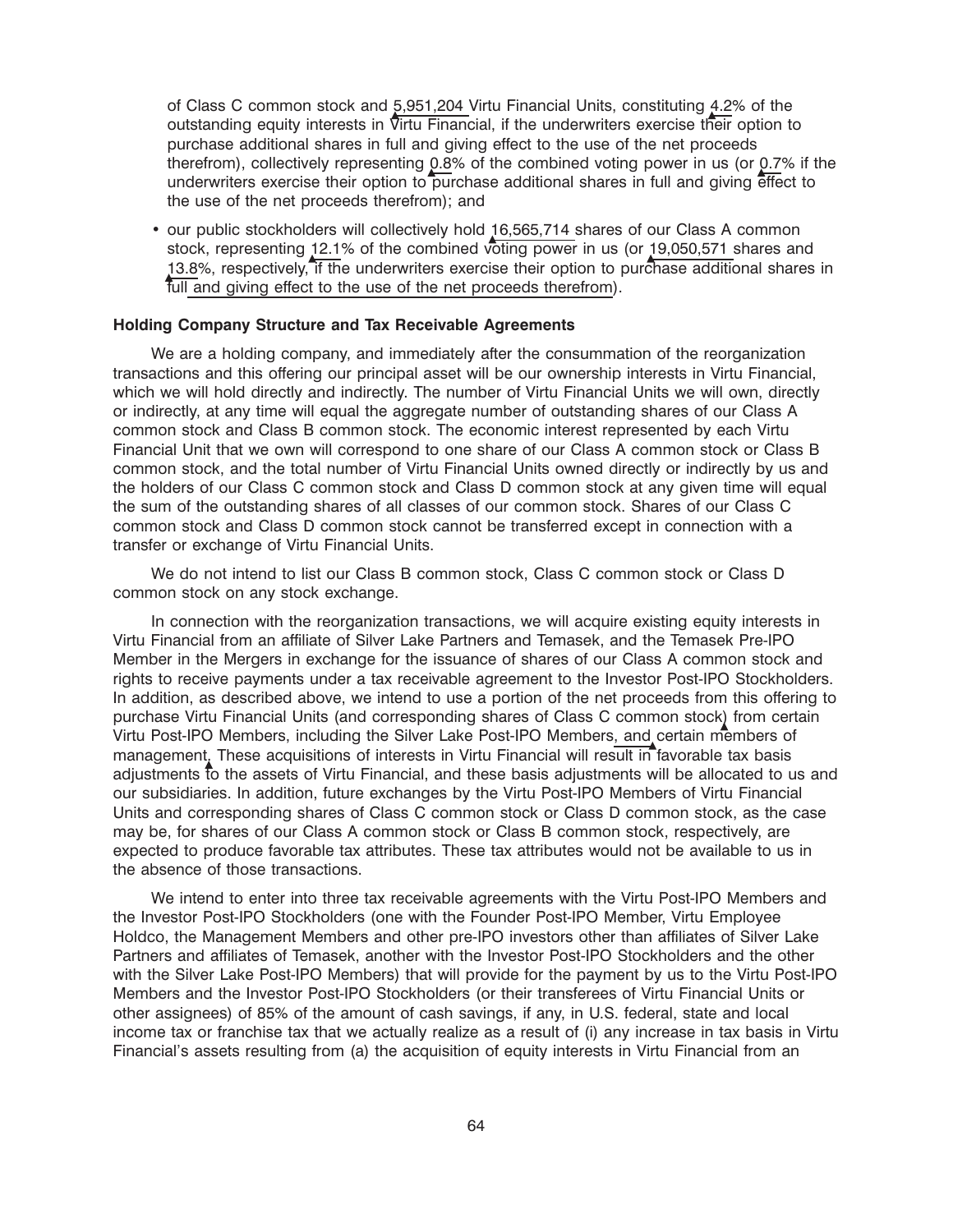### **USE OF PROCEEDS**

We estimate that our net proceeds from this offering will be approximately \$277.3 million, after deducting underwriting discounts and commissions of approximately \$20.9 million, based on an assumed initial offering price of \$18.00 per share (the midpoint of the estimated public offering price range set forth on the cover page of this prospectus) and assuming the underwriters' option to purchase additional shares is not exercised. If the underwriters exercise their option to purchase additional shares in full, we expect to receive approximately \$318.9 million of net proceeds based on an assumed initial offering price of \$18.00 per share (the midpoint of the estimated public offering price range set forth on the cover page of this prospectus).

Based on an assumed initial public offering price of \$18.00 per share (the midpoint of the estimated public offering price range set forth on the cover page of this prospectus), we intend to contribute \$23.3 million of the net proceeds from this offering to Virtu Financial (or \$55.5 million if the underwriters exercise their option to purchase additional shares in full (see ''Certain Relationships and Related Party Transactions — Purchases from Equityholders'')) in exchange for a number of Virtu Financial Units equal to the contribution amount divided by the price paid by the underwriters for shares of our Class A common stock in this offering (1,388,888 Virtu Financial Units at the midpoint of the estimated public offering price range set forth on the cover page of this prospectus or, if the underwriters exercise their option to purchase additional shares in full, 3,318,191 Virtu Financial Units).

Virtu Financial will contribute such net proceeds to its subsidiaries. We have broad discretion as to the application of such net proceeds to be used for working capital and general corporate purposes. We may use such net proceeds to finance growth through the acquisition of, or investment in, businesses, products, services or technologies that are complementary to our current business, through mergers, acquisitions or other strategic transactions. Prior to application, we may hold any such net proceeds in cash or invest them in short-term securities or investments. You will not have an opportunity to evaluate the economic, financial or other information on which we base our decisions regarding the use of these proceeds.

We estimate that the offering expenses (other than the underwriting discount) will be approximately \$8.5 million. All of such offering expenses will be paid for or otherwise borne by Virtu Financial.

We intend to use the remaining approximately \$254.1 million of the net proceeds from this offering (or \$263.4 million if the underwriters exercise their option to purchase additional shares in full) to repurchase 4,080,724 shares of Class A common stock from the Silver Lake Post-IPO Stockholder and 11,096,101 Virtu Financial Units (and corresponding shares of Class C common stock) from certain of the Virtu Post-IPO Members, including 4,252,609 Virtu Financial Units and corresponding shares of Class C common stock from the Silver Lake Post-IPO Members and 6,843,492 Virtu Financial Units and corresponding shares of Class C common stock from certain employees (or, if the underwriters exercise their option to purchase additional shares in full, 4,080,724 shares of Class A common stock from the Silver Lake Post-IPO Stockholder and 11,651,657 Virtu Financial Units and corresponding shares of Class C common stock from certain of the Virtu Post-IPO Members, including 4,252,609 Virtu Financial Units and corresponding shares of Class C common stock from the Silver Lake Post-IPO Members and 7,399,048 Virtu Financial Units from certain employees) at a net price equal to the price paid by the underwriters for shares of our Class A common stock in this offering. Certain of our 5% equityholders, directors and executive officers will receive a portion of the proceeds pursuant to these repurchases. See ''Certain Relationships and Related Party Transactions — Purchases from Equityholders.''

As a result of any purchases of Virtu Financial Units (together with a corresponding number of shares of Class C common stock) as described above, the number of outstanding shares of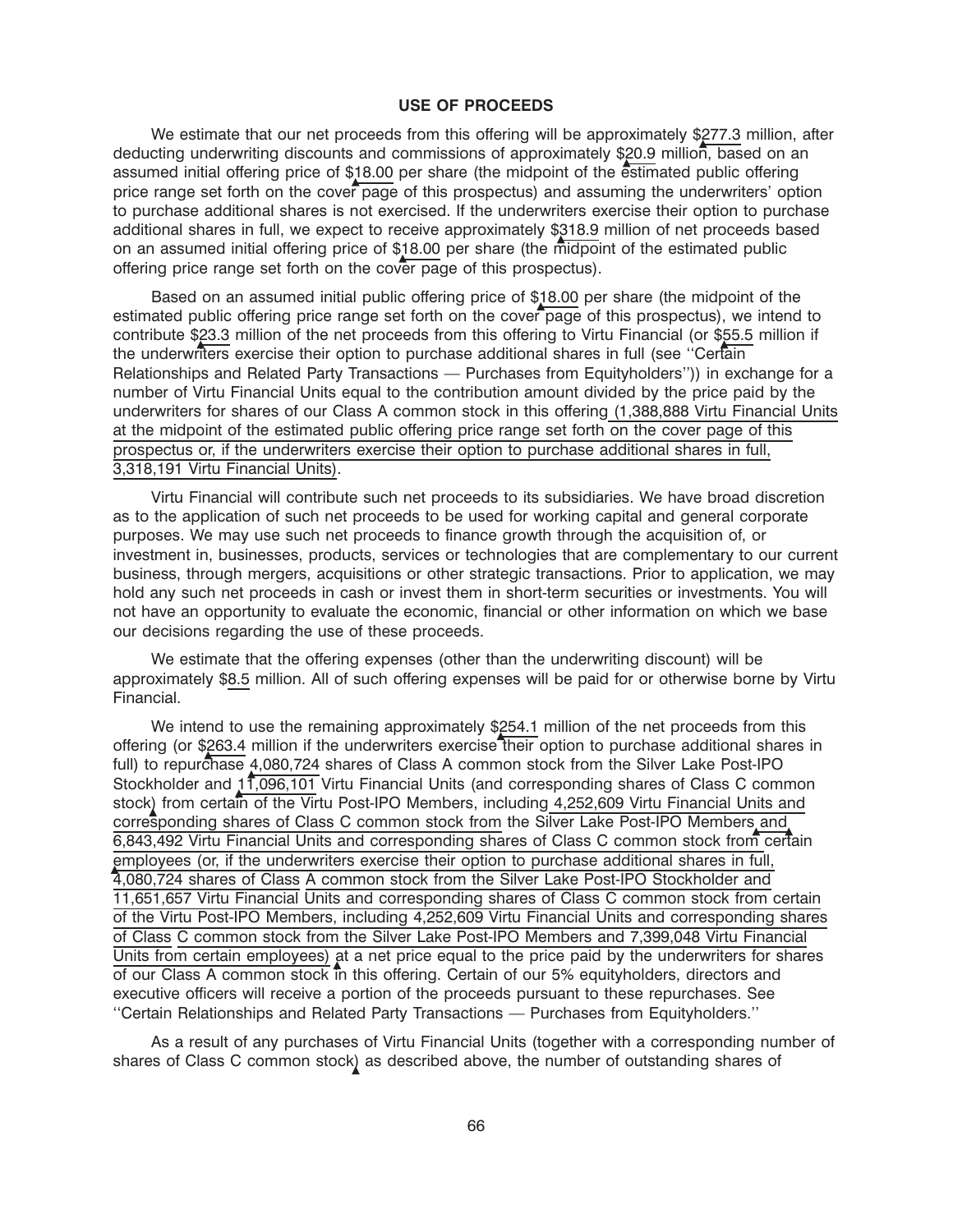Class C common stock will be reduced. Because we will hold the Virtu Financial Units that we acquire (and increase our ownership position in Virtu Financial), the number of outstanding Virtu Financial Units will remain the same.

A \$1.00 increase (decrease) in the assumed initial public offering price of \$18.00 per share would increase (decrease) the amount of proceeds to us from this offering available to purchase shares of Class A common stock and Virtu Financial Units and corresponding shares of Class C common stock by \$14.1 million and for working capital and general corporate purposes by \$1.3 million, assuming the number of shares offered by us, as set forth on the cover page of this prospectus, remains the same, and after deducting the estimated underwriting discounts and commissions and estimated offering expenses payable by us.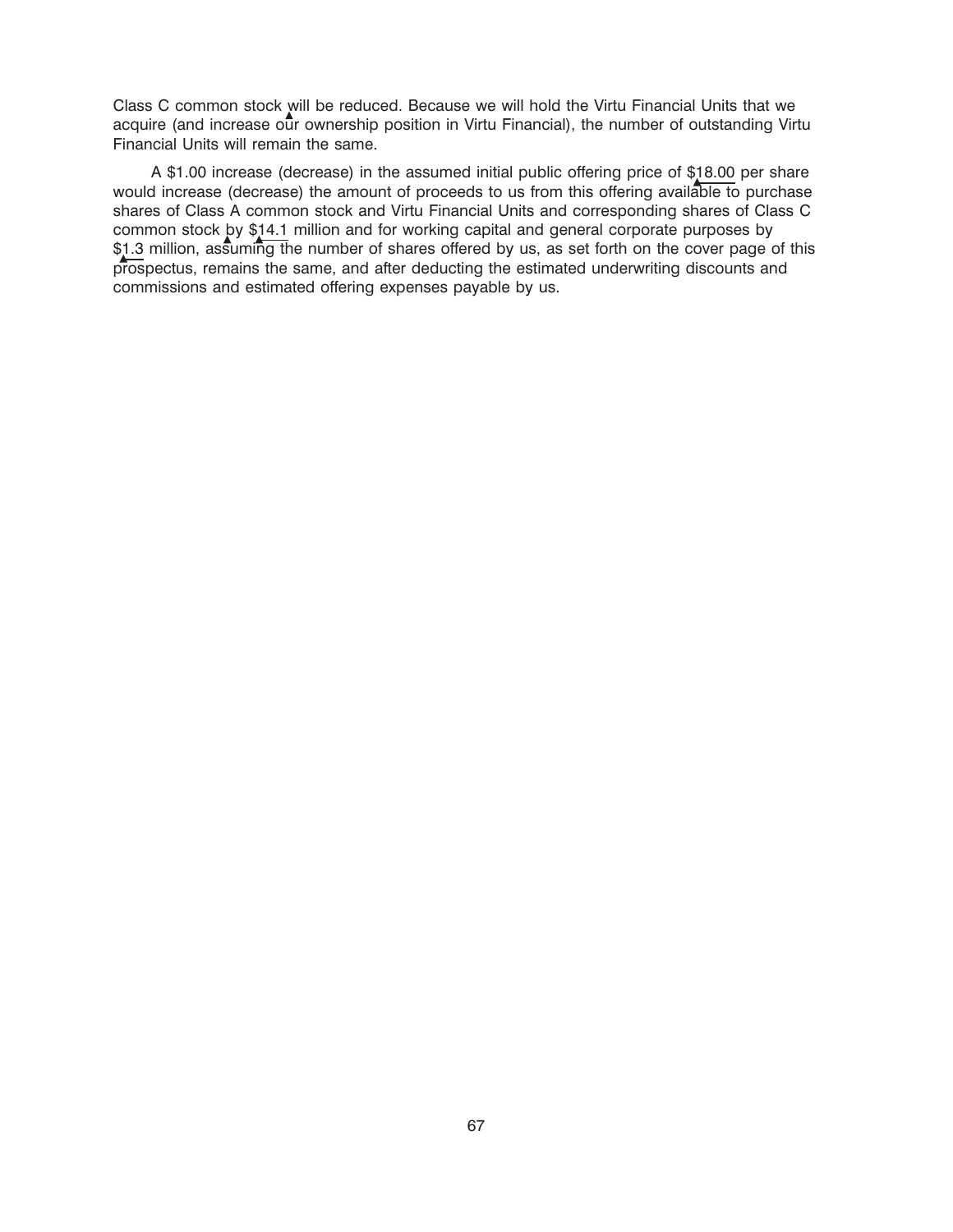In addition, during years ended December 31, 2006 through 2011, Virtu Financial and Madison Tyler Holdings regularly declared and paid significant cash distributions to their respective members, in an aggregate amount of \$934.5 million.

In January, February and March 2015, Virtu Financial made additional cash distributions to its equityholders in an aggregate amount of \$50.0 million, \$20.0 million and \$10.0 million, respectively. Prior to the consummation of this offering, we expect Virtu Financial to make cash distributions to the Virtu Pre-IPO members in an aggregate amount of \$50.0 million. Following the consummation of this offering, as of a record date prior to the commencement of the reorganization transactions, we expect Virtu Financial to make further cash distributions to the Virtu Pre-IPO Members in an aggregate amount of \$40.0 million. We refer to these distributions collectively as the ''2015 Distributions.''

The distribution to the Virtu Pre-IPO Members following the consummation of this offering will be made before any other distributions are made to us and the Virtu Post-IPO Members, and will be made pro rata in accordance with the Virtu Pre-IPO Members' respective interests in classes of equity entitled to participate in operating cash flow distributions, operating cash flow of Virtu Financial and its subsidiaries for the fiscal period beginning on January 1, 2015 and ending on the date of the consummation of the reorganization transactions, less any reserves established during this period and less any operating cash flow for this period previously distributed to such Virtu Pre-IPO Members. ''Operating cash flow'' refers to Virtu Financial's Available Cash Flow (as defined in Virtu Financial's existing limited liability company agreement), which includes Virtu Financial's consolidated net income, adjusted to exclude non-cash items, extraordinary or one-time items and any non-cash compensation expense related to any equity interests issued under any management equity plan. We expect this distribution will be funded from cash on hand and withdrawals of excess cash held at clearing deposits from broker dealers and clearing organizations.

Following the consummation of this offering, our board of directors intends to continue our policy of returning excess cash to our stockholders. Subject to the sole discretion of our board of directors and the considerations discussed below, we intend to pay dividends that will annually equal, in the aggregate, between 70% and 100% of our net income. We expect that our first dividend will be paid in the third quarter of 2015 (in respect of the second quarter of 2015) and will be \$0.24 per share of our Class A common stock. We intend to fund our initial dividend, as well as any future dividends, from our portion of distributions made by Virtu Financial, from its available cash generations from operations. The payment of dividends will be subject to general economic and business conditions, including our financial condition and results of operations, capital requirements, contractual restrictions, including restrictions contained in our credit agreement, regulatory restrictions, business prospects and other factors that our board of directors considers relevant.

Our board of directors will periodically review the cash generated from our business and the capital expenditures required to finance our growth plans and determine whether to increase this regular dividend and/or declare and pay periodic special dividends to our stockholders. Any future determination to change the amount of dividends and/or declare special dividends will be at the discretion of our board of directors and will be dependent upon then-existing conditions, including our financial condition and results of operations, capital requirements, contractual restrictions, including restrictions contained in our credit agreement, business prospects and other factors that our board of directors considers relevant.

Because we will be a holding company and our principal asset after the consummation of this offering will be our direct and indirect equity interests in Virtu Financial, we intend to fund our initial dividend and any future dividends by causing Virtu Financial, in our capacity as its sole managing member, to make distributions to its equityholders, including the Founder Post-IPO Member, the Silver Lake Post-IPO Members, Virtu Employee Holdco, the Management Members and us.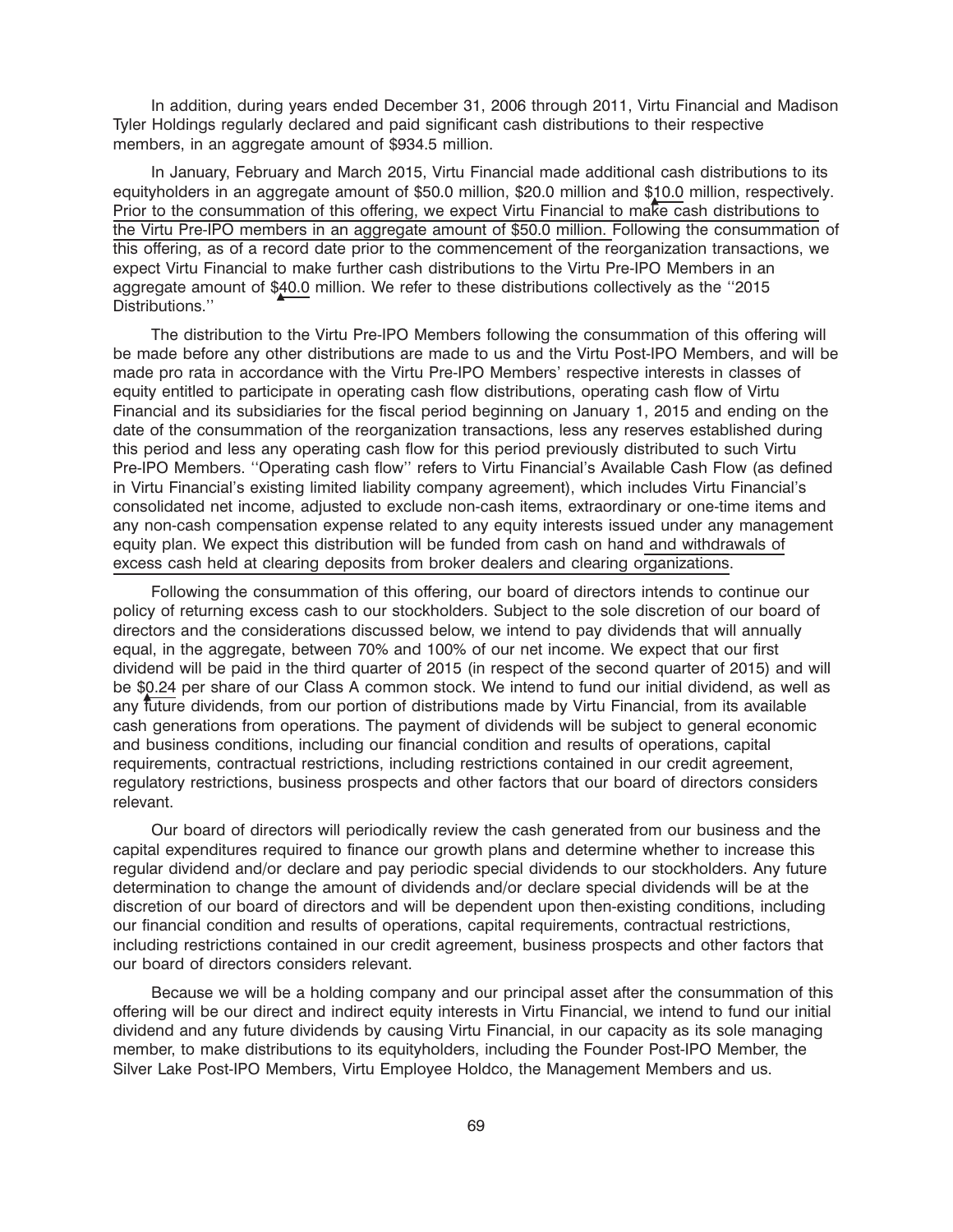### **CAPITALIZATION**

The following table sets forth our cash and cash equivalents and capitalization as of December 31, 2014 (i) on an actual basis, (ii) on a pro forma basis to reflect the reorganization transactions described under ''Organizational Structure'' and the estimated impact of the tax receivable agreements and (iii) as further adjusted to reflect:

- the sale of 16,565,714 shares of our Class A common stock in this offering at an assumed public offering price of \$18.00 per share (the midpoint of the estimated offering price range set forth on the cover page of this prospectus), after deducting the underwriters' discounts and commissions;
- the application of the net proceeds of this offering as described under ''Use of Proceeds''; and
- the 2015 Distributions.

This table should be read in conjunction with ''Use of Proceeds,'' ''Unaudited Pro Forma Financial Information'' and ''Management's Discussion and Analysis of Financial Condition and Results of Operations'' and the consolidated financial statements and related notes appearing elsewhere in this prospectus.

|                                                                                                     |                          | As of December 31, 2014                                    |                |
|-----------------------------------------------------------------------------------------------------|--------------------------|------------------------------------------------------------|----------------|
| (in thousands)                                                                                      | <b>Actual</b>            | Pro Forma<br>As Adjusted<br>Before this<br><b>Offering</b> | Pro Forma(1)   |
| Cash and cash equivalents                                                                           | 75,864<br>S.             | 5,864                                                      | \$29,114       |
| Total long-term indebtedness<br>Class A-1 redeemable interest<br>Equity:                            | 500,827<br>\$<br>294,433 | \$500,827                                                  | \$500,827      |
| Class A-1 interest<br>Class A-2 interest<br>Class A common stock, par                               | 19,648<br>287,705        |                                                            |                |
| value \$0.00001 per share<br>Class B common stock, par                                              |                          |                                                            |                |
| value \$0.00001 per share<br>Class C common stock, par                                              |                          | 二                                                          |                |
| value \$0.00001 per share<br>Class D common stock, par                                              |                          |                                                            |                |
| value \$0.00001 per share<br>Additional paid-in capital<br>Accumulated deficit<br>Accumulated other | (91, 383)                |                                                            | 68.71          |
| comprehensive income<br>$(\text{loss})$                                                             | (3,705)                  | (867)                                                      | (867)          |
| Total members' equity/<br>shareholders' equity<br>Non-controlling interest                          | 212,265                  | 13.470<br>99.583                                           | 58,561<br>69.2 |
| Total equity                                                                                        | 212,265                  | 313,053                                                    | 327,782        |
| Total capitalization                                                                                | \$1,007,525              | \$813,880                                                  | \$828,609      |

(1) A \$1.00 increase (decrease) in the assumed initial public offering price of \$18.00 per share, would increase (decrease) each of additional paid-in capital, total equity and total capitalization by \$15.4 million, assuming the number of shares offered by us, as set forth on the cover page of this prospectus, remains the same and after deducting underwriting discounts and commissions and estimated offering expenses payable by us.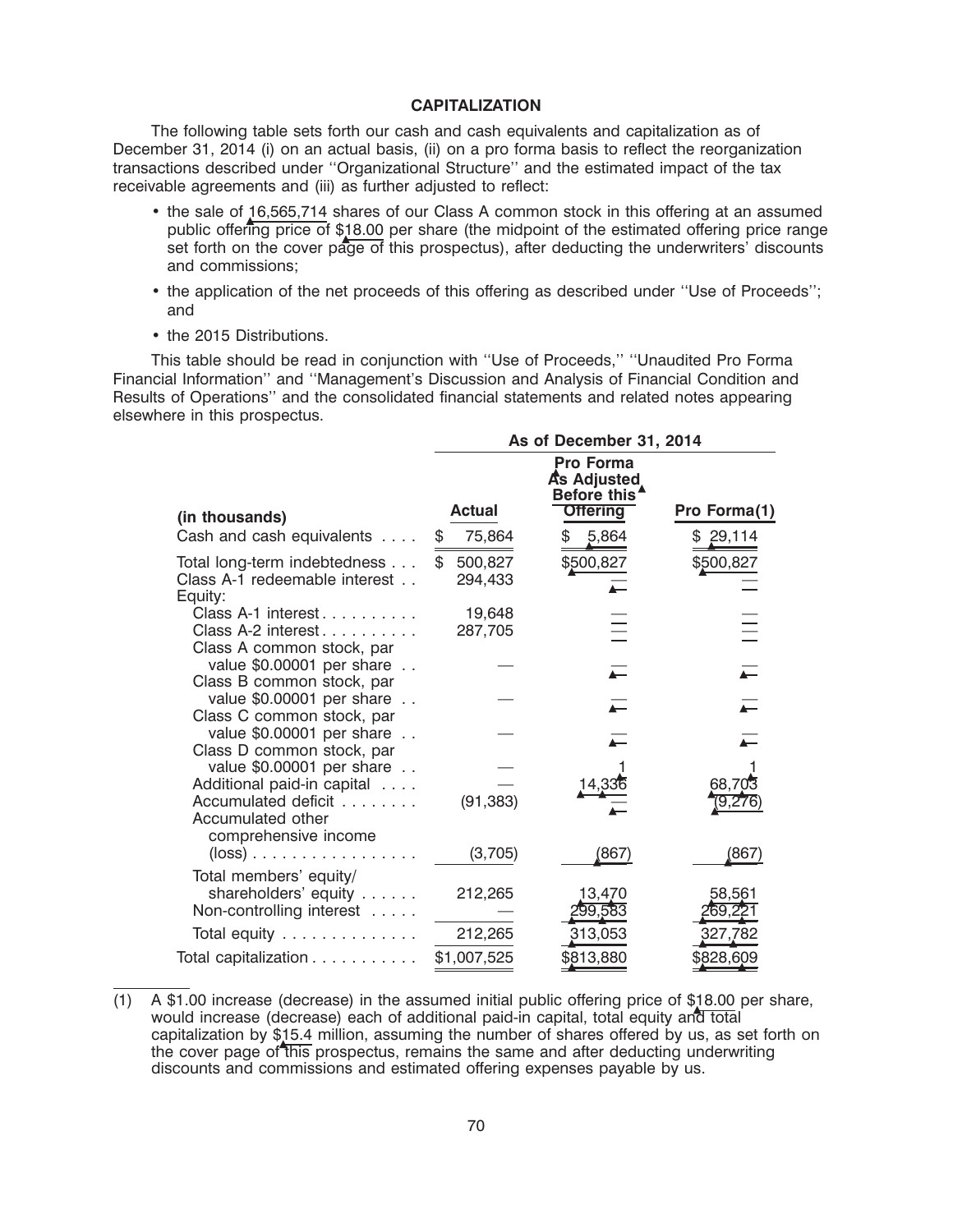### **DILUTION**

If you invest in our Class A common stock, you will experience dilution to the extent of the difference between the initial public offering price per share of our Class A common stock and the pro forma net tangible book value per share of our Class A common stock. Dilution results from the fact that the per share offering price of the Class A common stock is substantially in excess of the book value per share attributable to the Class A common stock held by existing equityholders (including all shares issuable upon exchange and/or conversion).

Our pro forma net tangible book value as of December 31, 2014 would have been a deficit of approximately \$403.7 million, or \$(2.99) per share of our common stock. Pro forma net tangible book value represents the amount of total tangible assets less total liabilities, and pro forma net tangible book value per share represents pro forma net tangible book value divided by the number of shares of common stock outstanding, in each case after giving effect to the reorganization transactions (based on an assumed initial public offering price of \$18.00 per share (the midpoint of the estimated public offering price range set forth on the cover page of this prospectus)), the 2015 Distributions and the estimated impact of the tax receivable agreements, assuming that the Virtu Post-IPO Members exchange all of their Virtu Financial Units (and corresponding shares of our Class C common stock or Class D common stock, as applicable) for newly-issued shares of our Class A common stock or Class B common stock, as applicable, on a one-for-one basis.

After giving effect to the reorganization transactions, the 2015 Distributions and the estimated impact of the tax receivable agreements, assuming that the Virtu Post-IPO Members exchange all of their Virtu Financial Units (and corresponding shares of our Class C common stock or Class D common stock, as applicable) for newly-issued shares of our Class A common stock or Class B common stock, as applicable, on a one-for-one basis, and after giving further effect to the sale of 16,565,714 shares of Class A common stock in this offering at the assumed initial public offering price of \$18.00 per share (the midpoint of the estimated price range on the cover page of this prospectus) and the application of the net proceeds from this offering (including the contribution of \$23.3 million of the net proceeds from this offering to Virtu Financial in exchange for Virtu Financial Units, and the use of the remaining approximately \$254.1 million of the net proceeds from this offering to repurchase 4,080,724 shares of Class A common stock from the Silver Lake Post-IPO Stockholder and 11,096,101 Virtu Financial Units (and corresponding shares of Class C common stock) from certain of the Virtu Post-IPO Members), our pro forma as adjusted net tangible book value would have been a deficit of approximately \$388.9 million, or \$ $(2.85)$  per share, representing an immediate increase in net tangible book value of \$0.14 per share to existing equityholders and an immediate dilution in net tangible book value of  $$20.85$  per share to new investors.

The following table illustrates the per share dilution:

| Assumed initial public offering price per share \$18.00 |
|---------------------------------------------------------|
|                                                         |
| \$(2.99)                                                |
|                                                         |
| 0.14                                                    |
|                                                         |
| (2.85)                                                  |
| \$20.85                                                 |
|                                                         |

<sup>(1)</sup> Reflects 135,120,195 outstanding shares of Class A common stock and Class B common stock, including (i) 79,902,009 shares of Class B common stock issuable upon the exchange of the Virtu Financial Units and shares of Class D common stock to be held by the Founder Post-IPO Member immediately prior to this offering, (ii) 19,447,464 shares of Class A common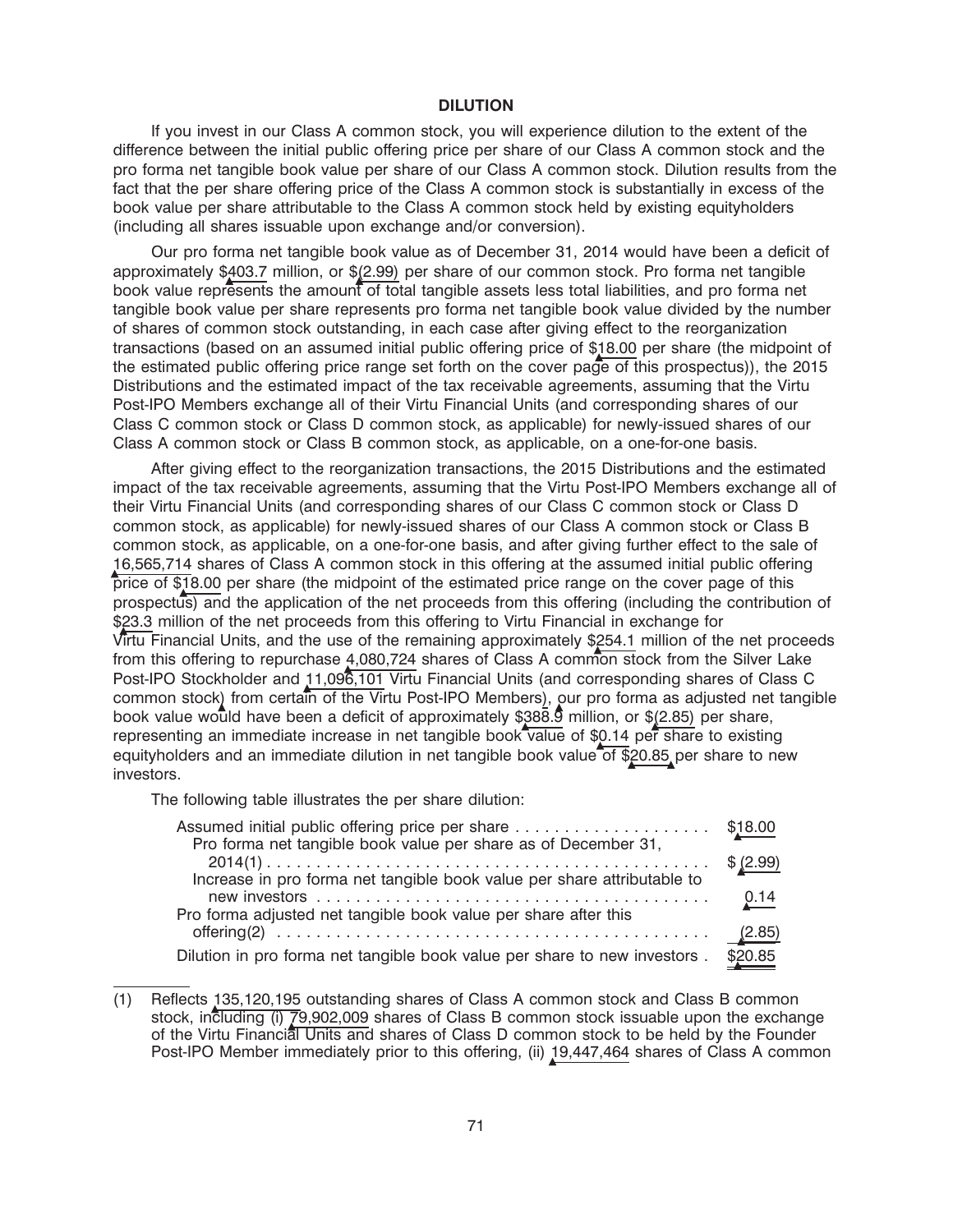stock to be held by the Investor Post-IPO Stockholders immediately prior to this offering and (iii) 35,770,722 shares of Class A common stock issuable upon the exchange of the Virtu Financial Units and shares of Class C common stock to be held by the Virtu Post-IPO Members other than the Founder Post-IPO Member immediately prior to this offering.

(2) Reflects 136,509,084 outstanding shares, consisting of (i) 16,565,714 shares of Class A common stock to be issued in this offering and (ii) the 135,120,195 outstanding shares described in note (1) above less the 4,080,724 shares of Class A common stock to be repurchased from the Silver Lake Po<del>st</del>-IPO Stockholder and the 11,096,101 shares of Class A common stock issuable upon the exchange of the Virtu Financial Units and corresponding shares of common stock to be repurchased from certain of the Virtu Post-IPO Members using a portion of the net proceeds from this offering.

Dilution is determined by subtracting pro forma net tangible book value per share after this offering from the initial public offering price per share of Class A common stock.

A \$1.00 increase (decrease) in the assumed initial public offering price of \$18.00 per share would increase (decrease) our pro forma net tangible book value after this offering by \$15.4 million and the dilution per share to new investors by \$0.11, in each case assuming the number of shares offered, as set forth on the cover page of this prospectus, remains the same and after deducting the estimated underwriting discounts and commissions and estimated offering expenses payable by us.

The following table sets forth, on a pro forma basis as of December 31, 2014, the number of shares of Class A common stock and Class B common stock purchased from us, the total consideration paid to us and the average price per share paid by the existing equityholders and by new investors purchasing shares in this offering, at the assumed initial public offering price of \$18.00 per share (the midpoint of the estimated price range on the cover page of this prospectus), after deducting the estimated underwriting discounts and commissions and estimated offering expenses payable by us and after giving effect to the reorganization transactions and the estimated impact of the tax receivable agreements, assuming that the Virtu Post-IPO Members exchange all of their Virtu Financial Units (and corresponding shares of our Class C common stock or Class D common stock, as applicable) for newly-issued shares of our Class A common stock or Class B common stock, as applicable, on a one-for-one basis, and after giving further effect to this offering and the application of the net proceeds from this offering:

|                                                 | <b>Shares of Class A and Class B</b><br><b>Common Stock Purchased</b> |                     | <b>Total Consideration</b>           | <b>Average Price</b> |                        |  |
|-------------------------------------------------|-----------------------------------------------------------------------|---------------------|--------------------------------------|----------------------|------------------------|--|
|                                                 | <b>Number</b>                                                         | <b>Percent</b>      | <b>Amount</b>                        | <b>Percent</b>       | <b>Per Share</b>       |  |
| Existing stockholders(1)<br>New investors $(2)$ | 119,943,370<br>16,565,714                                             | $\frac{87.9}{12.1}$ | \$1,013,853,292 77.3%<br>298,182,875 | $\overline{22.7}$    | $$ \frac{8.45}{18.00}$ |  |
| Total 136,509,084                               |                                                                       | 100%                | \$1,312,036,167                      | 100%                 |                        |  |

<sup>(1)</sup> Reflects approximately \$1,287.0 million of consideration paid by existing equityholders in respect of shares of Class A common stock, Class B common stock and Virtu Financial Units (together with corresponding shares of Class C common stock and Class D common stock), net of \$273.2 million of consideration paid by (i) the Investor Post-IPO Stockholders in respect of 4,080,724 shares of Class A common stock and (ii) certain of the Virtu Post-IPO Members in respect of 11,096,101 Virtu Financial Units and corresponding shares of common stock, which, in each case, we intend to repurchase using a portion of the net proceeds from this offering. The approximately \$1,287.0 million of consideration paid consists of (a) a contribution by the Silver Lake Pre-IPO Member and a Founder Pre-IPO Member in July 2011 in connection with the Madison Tyler Transactions, (b) a contribution in the form of rollover equity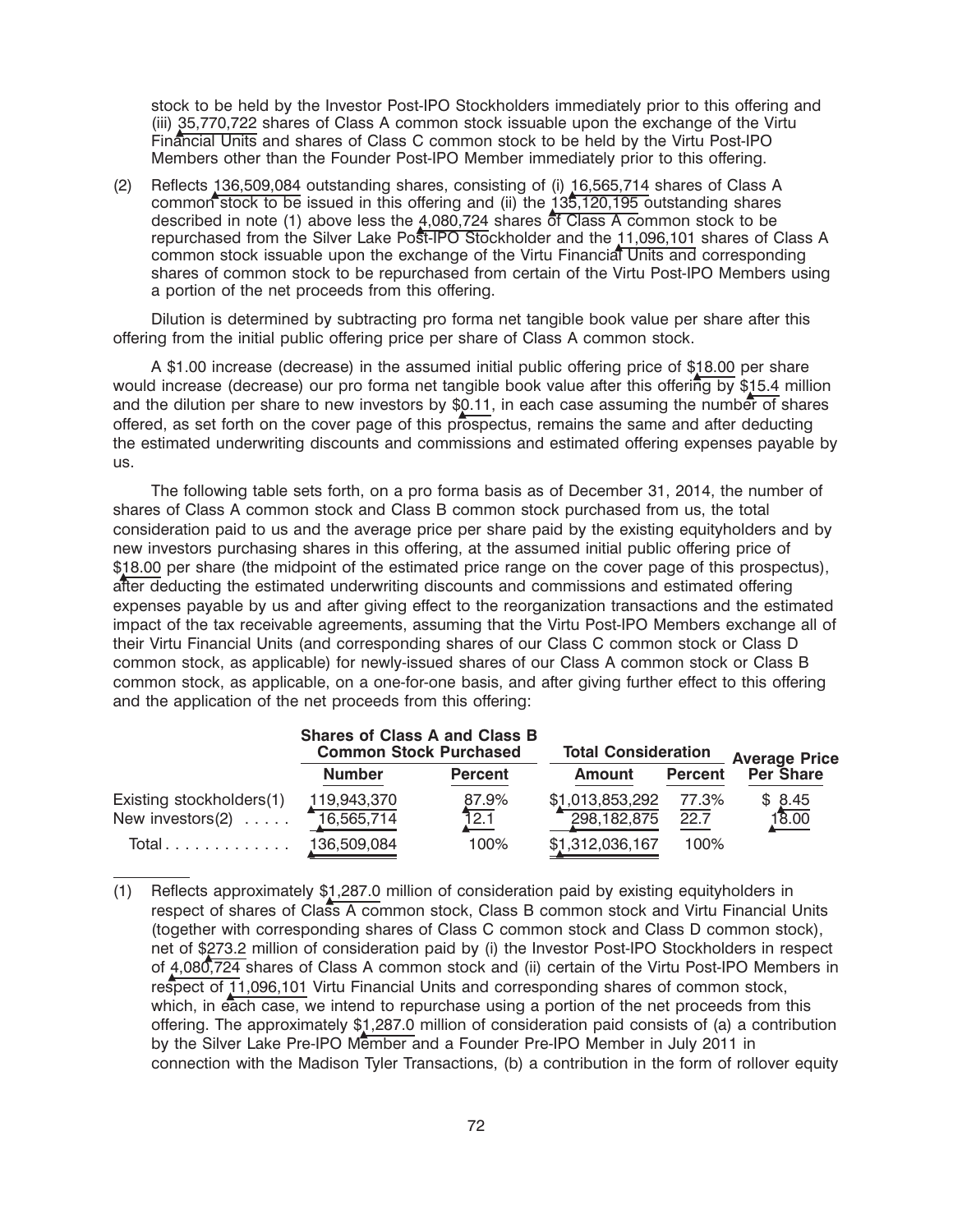by various Virtu Pre-IPO Members in July 2011 in connection with the Madison Tyler Transactions, (c) deemed contributions in respect of vested awards of Class A-2 profits interests and (d) a purchase by the Temasek Pre-IPO Member in December 2014 in connection with the Temasek Transaction.

(2) Includes 16,565,714 shares of Class A common stock to be sold in this offering, the net proceeds of which we intend to use to (i) make a contribution to Virtu Financial in exchange for Virtu Financial Units, as described under ''Use of Proceeds,'' and (ii) repurchase shares of Class A common stock and Virtu Financial Units together with corresponding shares of common stock from the Silver Lake Post-IPO Stockholder and certain of the Virtu Post-IPO Members, respectively, as described in note (1) above.

To the extent the underwriters' option to purchase additional shares is exercised, there will be further dilution to new investors.

A \$1.00 increase (decrease) in the assumed initial public offering price of \$18.00 per share of Class A common stock (the midpoint of the estimated public offering price range set forth on the cover page of this prospectus) would increase (decrease) total consideration paid by new investors in this offering by \$15.4 million and would increase (decrease) the average price per share paid by new investors by \$1.00, assuming the number of shares offered, as set forth on the cover page of this prospectus, remains the same and after deducting the estimated underwriting discounts and commissions and estimated offering expenses payable by us.

We may choose to raise additional capital due to market conditions or strategic considerations even if we believe we have sufficient funds for our current or future operating plans. To the extent additional capital is raised through the sale of equity or convertible debt securities, the issuance of these securities could result in further dilution to our stockholders.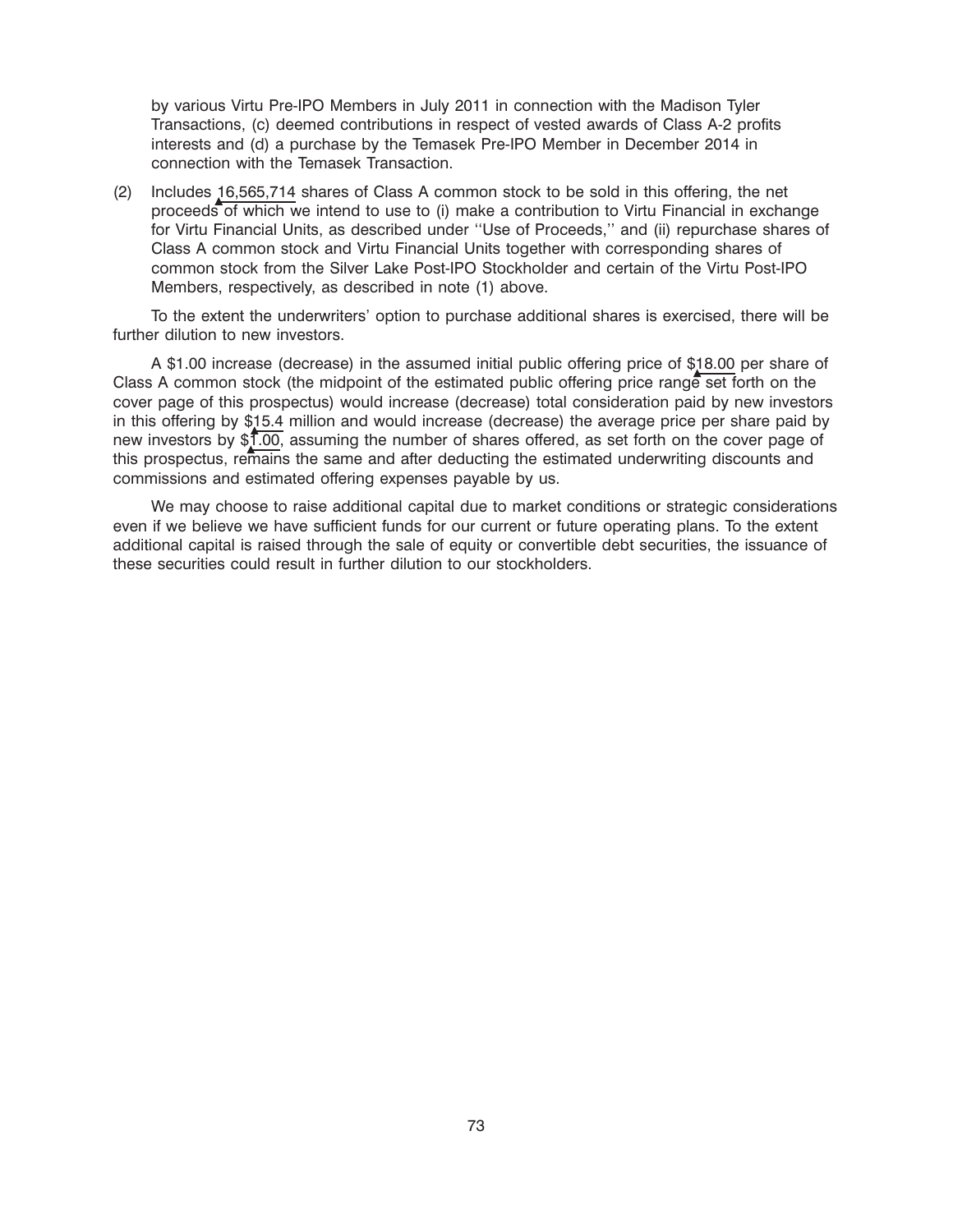### **UNAUDITED PRO FORMA FINANCIAL INFORMATION**

The unaudited pro forma condensed consolidated statement of income for the year ended December 31, 2014 gives effect to (i) the reorganization transactions described under ''Organizational Structure'' and (ii) the creation of certain tax assets in connection with this offering and the reorganization transactions and the creation or acquisition of related liabilities in connection with entering into the tax receivable agreements with the Virtu Post-IPO Members and the Investor Post-IPO Stockholders, as if each had occurred on January 1, 2014.

The unaudited pro forma condensed consolidated statement of financial condition as of December 31, 2014 gives effect to (i) the reorganization transactions described under ''Organizational Structure,'' (ii) the creation of certain tax assets in connection with this offering and the reorganization transactions and the creation or acquisition of related liabilities in connection with entering into the tax receivable agreements with the Virtu Post-IPO Members and the Investor Post-IPO Stockholders, (iii) this offering and the use of proceeds from this offering, and (iv) the 2015 Distributions, as if each had occurred on December 31, 2014.

The unaudited pro forma financial information has been prepared by our management and is based on Virtu Financial's historical financial statements and the assumptions and adjustments described in the notes to the unaudited pro forma financial information below. The presentation of the unaudited pro forma financial information is prepared in conformity with Article 11 of Regulation S-X.

Our historical financial information for the year ended December 31, 2014 has been derived from Virtu Financial's consolidated financial statements and accompanying notes included elsewhere in this prospectus.

For purposes of the unaudited pro forma financial information, we have assumed that 16,565,714 shares of Class A common stock will be issued by us at a price per share equal to the midpoint of the estimated offering price range set forth on the cover of this prospectus, and as a result, immediately following the completion of this offering, the ownership percentage represented by Virtu Financial Units not held by us will be 76.6%, and the net income attributable to Virtu Financial Units not held by us will accordingly represent 83.7% of our net income. If the underwriters' option to purchase additional shares is exercised in full, the ownership percentage represented by Virtu Financial Units not held by us will be 75.1%; and the net income attributable to Virtu Financial Units not held by us will accordingly represent 82.1% of our net income. The higher percentage of net income attributable to Virtu Financial Units not held by us over the ownership percentage of Virtu Financial Units not held by us is due to the recognition of additional current income tax expense after giving effect to the adjustments for the reorganization transactions and this offering that is entirely attributable to our interest.

We based the pro forma adjustments on available information and on assumptions that we believe are reasonable under the circumstances in order to reflect, on a pro forma basis, the impact of the relevant transactions on the historical financial information of Virtu Financial. See ''Notes to Unaudited Pro Forma Financial Information'' for a discussion of assumptions made. The unaudited pro forma financial information does not purport to be indicative of our results of operations or financial position had the relevant transactions occurred on the dates assumed and does not project our results of operations or financial position for any future period or date.

The unaudited pro forma financial information should be read together with ''Capitalization,'' ''Selected Consolidated Financial Data,'' ''Management's Discussion and Analysis of Financial Condition and Results of Operations'' and our and Virtu Financial's respective audited consolidated financial statements and related notes thereto included elsewhere in this prospectus.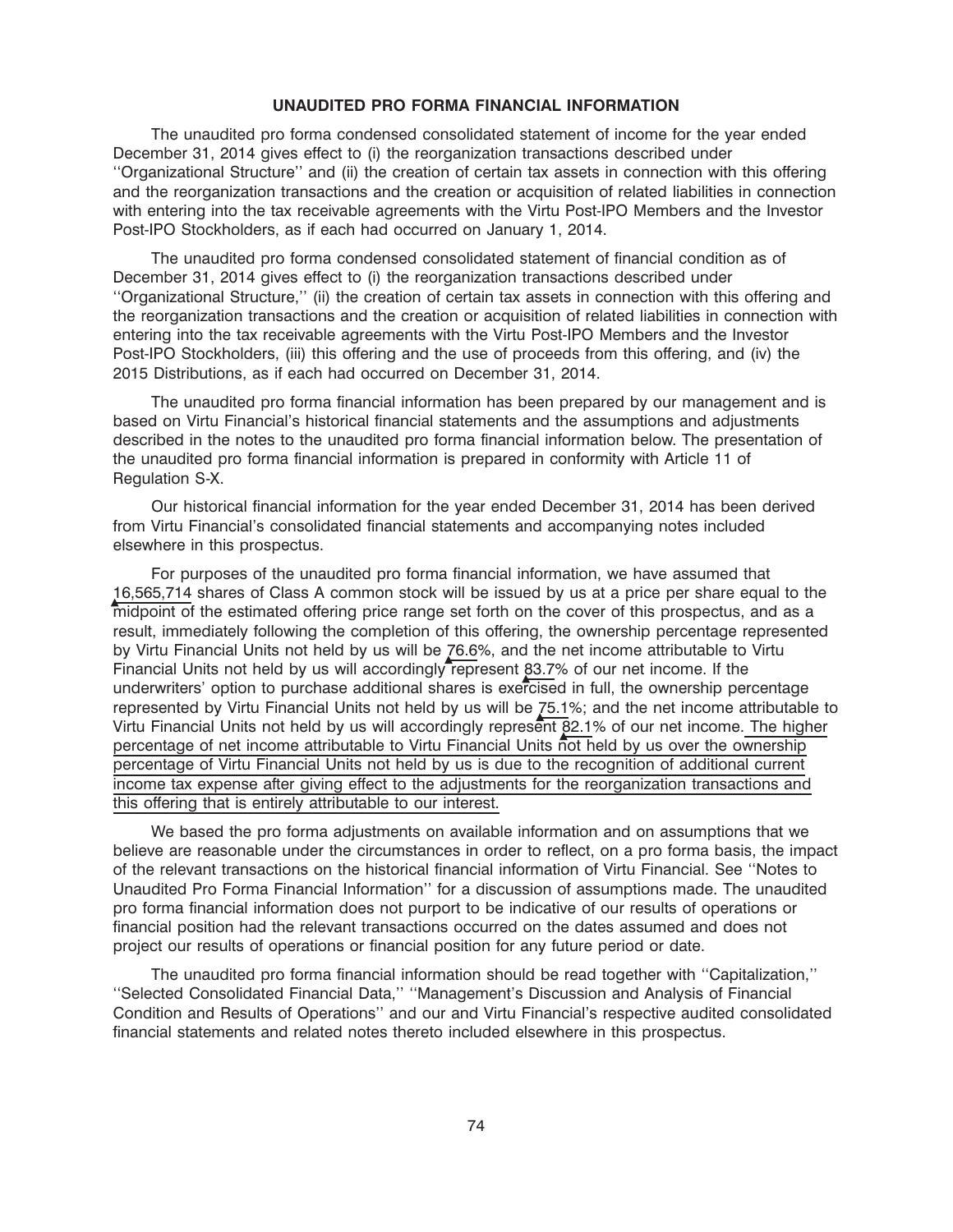# **Virtu Financial, Inc. and Subsidiaries**

# **Unaudited Pro Forma Condensed Consolidated Statement of Income**

# **Year Ended December 31, 2014**

| (In thousands, except per share data)                                                                                                                            | Actual                       | <b>Adjustments</b><br>for the<br>Reorganization<br><b>Transactions</b><br>Other than Tax<br>Receivable<br>Agreements | <b>Adiustments for</b><br>the Tax<br>Receivable<br><b>Agreements</b> | As Adjusted<br><b>Before this</b><br><b>Offering</b> | <b>Adiustments for</b><br>this Offering | Pro Forma                                       |
|------------------------------------------------------------------------------------------------------------------------------------------------------------------|------------------------------|----------------------------------------------------------------------------------------------------------------------|----------------------------------------------------------------------|------------------------------------------------------|-----------------------------------------|-------------------------------------------------|
| <b>Revenues:</b>                                                                                                                                                 |                              |                                                                                                                      |                                                                      |                                                      |                                         |                                                 |
| Trading income, net $\ldots \ldots \ldots$<br>Interest and dividends income<br>Technology services                                                               | \$685.150<br>27,923<br>9,980 |                                                                                                                      |                                                                      | \$685,150<br>27,923<br>9,980                         |                                         | \$<br>685,150<br>27,923<br>9,980                |
| Total revenue                                                                                                                                                    | 723,053                      |                                                                                                                      |                                                                      | 723,053                                              |                                         | 723,053                                         |
| <b>Operating Expenses:</b><br>Brokerage, exchange and clearance<br>fees, net<br>Communication and data processing.                                               | 230,965<br>68,847            |                                                                                                                      |                                                                      | 230,965<br>68,847                                    |                                         | 230,965<br>68,847                               |
| Employee compensation and payroll                                                                                                                                | 84,531                       |                                                                                                                      |                                                                      | 84,531                                               | 18,468(a)                               | 102,999                                         |
| Interest and dividends expense<br>Operations and administrative<br>Depreciation and amortization<br>Amortization of purchased intangibles                        | 47,083<br>21,923<br>30,441   |                                                                                                                      |                                                                      | 47.083<br>21,923<br>30.441                           |                                         | 47.083<br>21,923<br>30.441                      |
| and acquired capitalized software .<br>Acquisition related retention bonus<br>Initial public offering fees and                                                   | 211<br>2,639                 |                                                                                                                      |                                                                      | 211<br>2,639                                         |                                         | 211<br>2,639                                    |
| $expenses$<br>Transaction advisory fees and                                                                                                                      | 8,961                        |                                                                                                                      |                                                                      | 8,961                                                |                                         | 8,961                                           |
| $expenses$<br>Financing interest expense on senior<br>secured credit facility                                                                                    | 3,000<br>30,894              |                                                                                                                      |                                                                      | 3,000<br>30,894                                      | $(2,572)$ (b)                           | 3,000<br>28,322                                 |
| Total operating expenses<br>Income before income taxes<br>Provision for income taxes                                                                             | 529,495<br>193,558<br>3,501  | 16,079(c)                                                                                                            |                                                                      | 529,495<br>193.558<br>19.580                         | 15.896<br>(15,896)<br>(1,320)(c)        | 545,391<br>177,662<br>18,259                    |
| Net income $\ldots$ , $\ldots$ , $\ldots$ , $\ldots$<br>Net income attributable to<br>non-controlling interest                                                   | \$190,057                    | (16,079                                                                                                              |                                                                      | 173,978                                              | (14, 576)<br>(133,407)(d)               | 159,403<br>(133,407)                            |
| Net income attributable to Virtu                                                                                                                                 |                              |                                                                                                                      |                                                                      |                                                      |                                         |                                                 |
| Financial, Inc.                                                                                                                                                  | \$190,057                    | \$(16,079)                                                                                                           |                                                                      | \$173,978                                            | \$(147,983)                             | \$<br>25,996<br>÷                               |
| Basic and diluted earnings per share<br>of Class A Common stockholders:                                                                                          |                              |                                                                                                                      |                                                                      |                                                      |                                         |                                                 |
| Basic<br>Diluted $\ldots$ , $\ldots$ , $\ldots$ , $\ldots$ , $\ldots$ , $\ldots$<br>Weighted average number of shares<br>used in computing earnings per<br>share |                              |                                                                                                                      |                                                                      |                                                      | (e)<br>$\overline{e}$                   | \$<br>0.81<br>$\overline{\mathfrak{F}}$<br>0.81 |
| Basic                                                                                                                                                            |                              |                                                                                                                      |                                                                      |                                                      | (e)<br>(e)                              | 31,932,454<br>31,932,454                        |

See accompanying notes to unaudited pro forma financial information.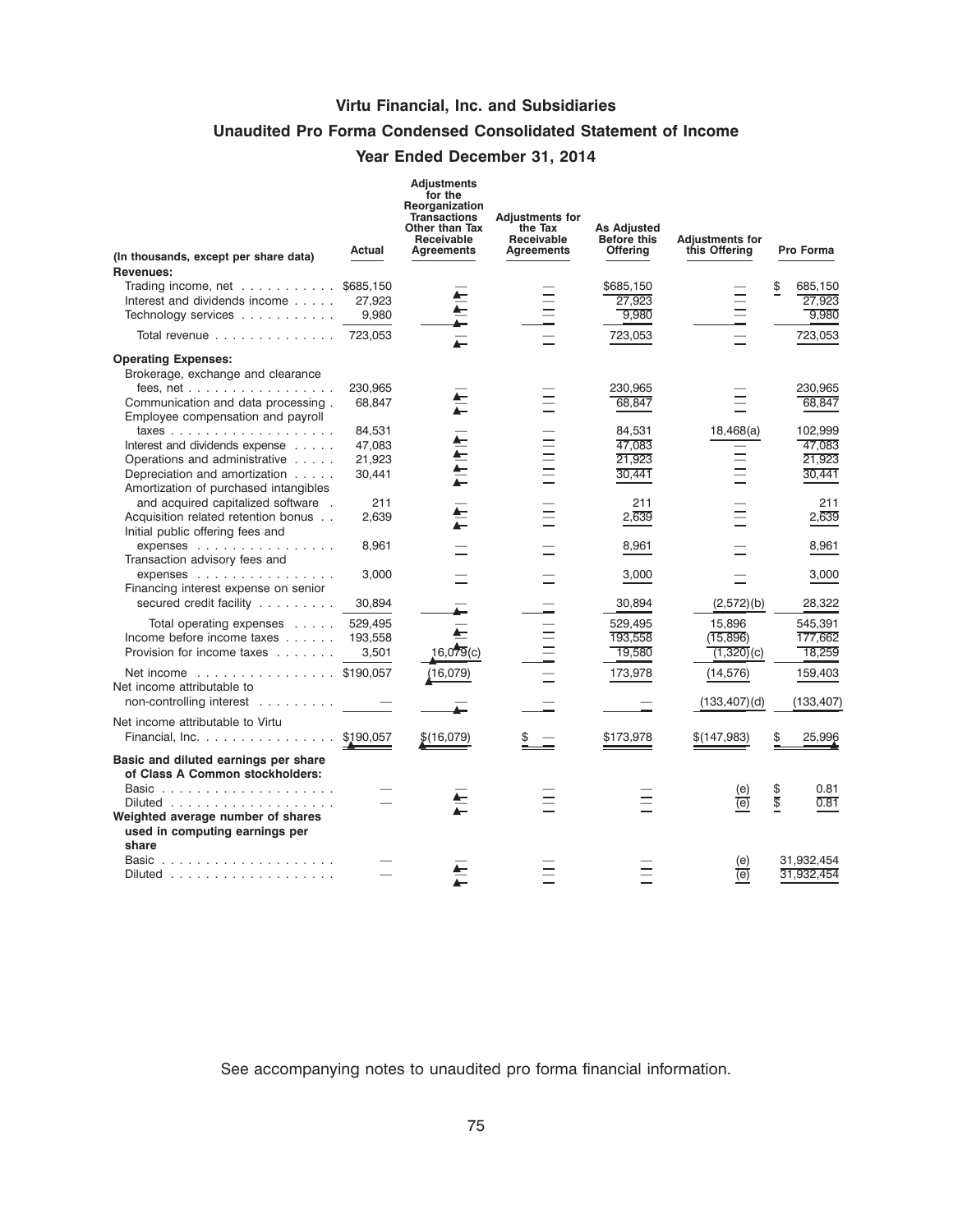# **Virtu Financial, Inc. and Subsidiaries**

# **Unaudited Pro Forma Condensed Consolidated Statement of Financial Condition**

# **As of December 31, 2014**

| (In thousands, except<br>per interest and share<br>data)<br><b>Assets</b>  | Actual                  | <b>Adjustments for</b><br>the Pre-IPO<br><b>Distributions</b> | <b>Adjustments</b><br>for the<br>Reorganization<br><b>Transactions</b><br>Other than<br>the Tax<br>Receivable<br>Agreements | <b>Adjustments for</b><br>Reorganization<br><b>Transactions</b><br>Involvina<br><b>Silver Lake</b><br><b>Equityholders</b><br>and Temasek<br>Equityholders | <b>Adjustments for</b><br>the Tax<br>Receivable<br><b>Agreements</b> | <b>Before this</b><br>Offering | As Adjusted Adjustments<br>for this<br>Offering | <b>Adjustments</b><br>for the<br>Use of<br><b>Proceeds</b> | Pro<br>Forma            |
|----------------------------------------------------------------------------|-------------------------|---------------------------------------------------------------|-----------------------------------------------------------------------------------------------------------------------------|------------------------------------------------------------------------------------------------------------------------------------------------------------|----------------------------------------------------------------------|--------------------------------|-------------------------------------------------|------------------------------------------------------------|-------------------------|
| Cash and cash                                                              |                         |                                                               |                                                                                                                             |                                                                                                                                                            |                                                                      |                                |                                                 |                                                            |                         |
| equivalents<br>Securities borrowed                                         | 75,864<br>\$<br>484,934 | (70,000)(q)                                                   | $=$                                                                                                                         | $=$                                                                                                                                                        | $=$                                                                  | \$<br>5,864<br>484,934         | 277,310(f)                                      | $(254,060)$ (f)                                            | \$<br>29,114<br>484,934 |
| Securities purchased                                                       |                         |                                                               |                                                                                                                             |                                                                                                                                                            |                                                                      |                                |                                                 |                                                            |                         |
| under agreements to                                                        |                         |                                                               |                                                                                                                             |                                                                                                                                                            |                                                                      |                                |                                                 |                                                            |                         |
| $resell \ldots \ldots \ldots$<br>Receivables from broker-                  | 31,463                  |                                                               |                                                                                                                             |                                                                                                                                                            |                                                                      | 31,463                         |                                                 |                                                            | 31,463                  |
| dealers and clearing                                                       |                         |                                                               |                                                                                                                             |                                                                                                                                                            |                                                                      |                                |                                                 |                                                            |                         |
| organizations                                                              | 387,652                 | (100,000)(g)                                                  |                                                                                                                             |                                                                                                                                                            |                                                                      | 287,652                        |                                                 |                                                            | 287,652                 |
| Trading assets, at fair                                                    |                         |                                                               |                                                                                                                             |                                                                                                                                                            |                                                                      |                                |                                                 |                                                            |                         |
| value:                                                                     |                         |                                                               |                                                                                                                             |                                                                                                                                                            |                                                                      |                                |                                                 |                                                            |                         |
| <b>Financial instruments</b><br>owned $\ldots$                             | 1,307,933               |                                                               |                                                                                                                             |                                                                                                                                                            |                                                                      | 1,307,933                      |                                                 |                                                            | 1,307,933               |
| Financial instruments                                                      |                         |                                                               |                                                                                                                             |                                                                                                                                                            |                                                                      |                                |                                                 |                                                            |                         |
| owned and pledged.                                                         | 236,375                 |                                                               |                                                                                                                             |                                                                                                                                                            |                                                                      | 236,375                        |                                                 |                                                            | 236,375                 |
| Property, equipment and                                                    |                         |                                                               |                                                                                                                             |                                                                                                                                                            |                                                                      |                                |                                                 |                                                            |                         |
| capitalized software<br>(net of accumulated                                |                         |                                                               |                                                                                                                             |                                                                                                                                                            |                                                                      |                                |                                                 |                                                            |                         |
| depreciation) $\ldots$                                                     | 44,644                  |                                                               |                                                                                                                             |                                                                                                                                                            |                                                                      | 44,644                         |                                                 |                                                            | 44,644                  |
| Goodwill                                                                   | 715,379                 | =                                                             | $=$                                                                                                                         |                                                                                                                                                            |                                                                      | 715,379                        | =                                               | =                                                          | 715,379                 |
| Intangibles (net of                                                        |                         |                                                               |                                                                                                                             |                                                                                                                                                            |                                                                      |                                |                                                 |                                                            |                         |
| accumulated                                                                |                         |                                                               |                                                                                                                             |                                                                                                                                                            |                                                                      |                                |                                                 |                                                            |                         |
| amortization)<br>Other assets                                              | 1,414<br>38,903         | $=$                                                           | $=$                                                                                                                         | $=$                                                                                                                                                        | -                                                                    | 1.414<br>38,903                | $=$                                             | (8,52T)(h)                                                 | 1,414<br>30,382         |
| Deferred tax asset                                                         |                         | $=$                                                           | $=$                                                                                                                         | $=$                                                                                                                                                        | 151,3TT(i)                                                           | 151,311                        | ◣                                               |                                                            | 151,511                 |
| Total assets                                                               | \$3,324,561             | ┶<br>(170,000)<br>\$                                          |                                                                                                                             |                                                                                                                                                            | \$<br>151,311                                                        | \$3,305,872                    | 277,310<br>\$                                   | \$ (262, 581)                                              | \$3,320,601             |
|                                                                            |                         |                                                               |                                                                                                                             |                                                                                                                                                            |                                                                      |                                |                                                 |                                                            |                         |
| <b>Liabilities and</b><br>members'/<br>stockholders' equity<br>Liabilities |                         |                                                               |                                                                                                                             |                                                                                                                                                            |                                                                      |                                |                                                 |                                                            |                         |
| Short-term borrowings \$<br>Securities loaned                              | 497,862                 | =                                                             | $=$                                                                                                                         | $=$                                                                                                                                                        | $=$                                                                  | \$<br>497,862                  | =                                               | $=$                                                        | 497,862                 |
| Securities sold under<br>agreements to                                     |                         |                                                               |                                                                                                                             |                                                                                                                                                            |                                                                      |                                |                                                 |                                                            |                         |
| repurchase                                                                 | 2,006                   |                                                               |                                                                                                                             |                                                                                                                                                            |                                                                      | 2,006                          |                                                 |                                                            | 2,006                   |
| Payables to broker-                                                        |                         |                                                               |                                                                                                                             |                                                                                                                                                            |                                                                      |                                |                                                 |                                                            |                         |
| dealers and clearing                                                       |                         |                                                               |                                                                                                                             |                                                                                                                                                            |                                                                      |                                |                                                 |                                                            |                         |
| organizations<br>Trading liabilities, at fair<br>value:                    | 686,203                 |                                                               |                                                                                                                             |                                                                                                                                                            |                                                                      | 686,203                        |                                                 |                                                            | 686,203                 |
| <b>Financial instruments</b>                                               |                         |                                                               |                                                                                                                             |                                                                                                                                                            |                                                                      |                                |                                                 |                                                            |                         |
| sold, not yet purchased<br>Accounts payable and                            | 1,037,634               |                                                               |                                                                                                                             |                                                                                                                                                            |                                                                      | 1,037,634                      |                                                 |                                                            | 1,037,634               |
| accrued expenses and                                                       |                         |                                                               |                                                                                                                             |                                                                                                                                                            |                                                                      |                                |                                                 |                                                            |                         |
| other liabilities                                                          | 93,331                  |                                                               |                                                                                                                             |                                                                                                                                                            | 174,956(i)                                                           | 268,287                        |                                                 |                                                            | 268,287                 |
| Senior secured credit                                                      |                         |                                                               |                                                                                                                             |                                                                                                                                                            |                                                                      |                                |                                                 |                                                            |                         |
| facility                                                                   | 500,827                 |                                                               |                                                                                                                             |                                                                                                                                                            |                                                                      | 500,827                        |                                                 |                                                            | 500,827                 |
| Total liabilities                                                          | \$2,817,863             |                                                               | \$                                                                                                                          | \$                                                                                                                                                         | 174,956<br>\$                                                        | \$2,992,819                    | \$                                              | \$                                                         | \$2,992,819             |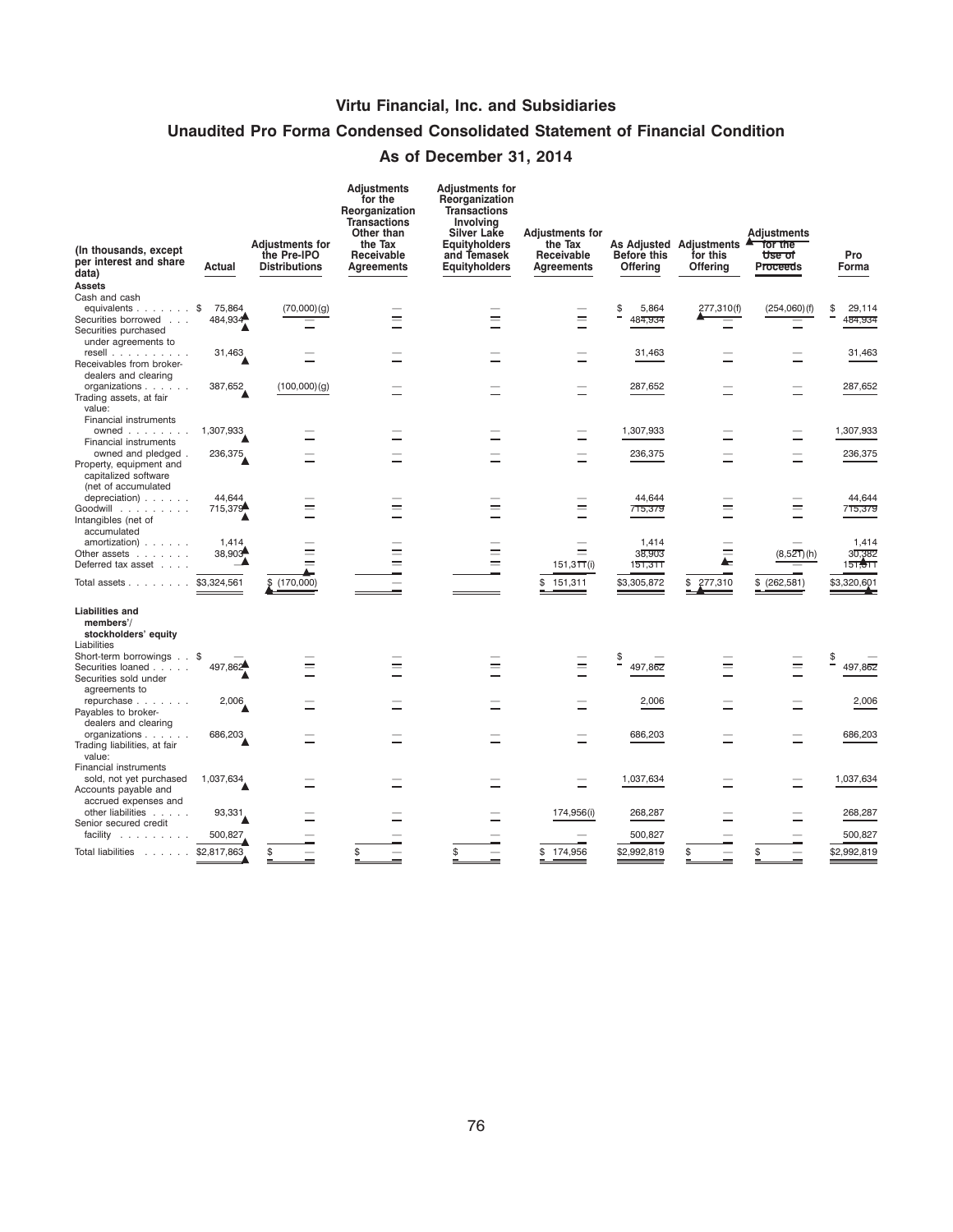# **Virtu Financial, Inc. and Subsidiaries**

# **Unaudited Pro Forma Condensed Consolidated Statement of Financial Condition (Continued) As of December 31, 2014**

| (In thousands, except<br>per interest and share<br>data)                                                                                                                | Actual      | <b>Adjustments for</b><br>the Pre-IPO<br><b>Distributions</b> | Adjustments<br>for the<br>Reorganization<br><b>Transactions</b><br>Other than<br>the Tax<br>Receivable<br>Agreements | <b>Adjustments for</b><br>Reorganization<br><b>Transactions</b><br>Involving<br><b>Silver Lake</b><br><b>Equityholders</b><br>and Temasek<br><b>Equityholders</b> | <b>Adjustments for</b><br>the Tax<br>Receivable<br><b>Agreements</b> | <b>Before this</b><br>Offering | As Adjusted Adjustments<br>for this<br>Offering | Adjustments<br>for the<br>Use of<br><b>Proceeds</b> | Pro<br>Forma                      |
|-------------------------------------------------------------------------------------------------------------------------------------------------------------------------|-------------|---------------------------------------------------------------|----------------------------------------------------------------------------------------------------------------------|-------------------------------------------------------------------------------------------------------------------------------------------------------------------|----------------------------------------------------------------------|--------------------------------|-------------------------------------------------|-----------------------------------------------------|-----------------------------------|
| Class A-1 redeemable<br>$interest(1) \ldots \ldots$                                                                                                                     | 294,433     |                                                               | $(81,005)$ (j)                                                                                                       | $(213, 428)$ (k)                                                                                                                                                  |                                                                      |                                |                                                 |                                                     |                                   |
| Equity<br>Class A-1 - Authorized<br>and Issued -<br>1,964,826 interests,<br>Outstanding —                                                                               |             | ┶                                                             |                                                                                                                      |                                                                                                                                                                   |                                                                      |                                |                                                 |                                                     |                                   |
| 1,964,826 interests<br>Class A-2 - Authorized<br>and Issued -<br>101,381,332 interests,<br>Outstanding -                                                                | 19,648      | ┶                                                             | $(19,648)$ (j)                                                                                                       |                                                                                                                                                                   |                                                                      |                                |                                                 |                                                     |                                   |
| 99,855,666 interests<br>Class A common stock<br>(par value, \$0.00001),<br>1,000,000,000 shares<br>authorized and<br>31,932,454 shares                                  | 287,705     | ▴                                                             | $(287, 705)$ (j)                                                                                                     |                                                                                                                                                                   |                                                                      |                                |                                                 |                                                     |                                   |
| outstanding<br>Class B common stock<br>(par value, \$0.00001),<br>175,000,000 shares<br>authorized and 0                                                                |             |                                                               | —(j)                                                                                                                 |                                                                                                                                                                   |                                                                      |                                |                                                 | —(f)                                                |                                   |
| shares outstanding<br>Class C common stock<br>(par value, \$0.00001),<br>90,000,000 shares<br>authorized and<br>24,674,621 shares                                       |             |                                                               |                                                                                                                      |                                                                                                                                                                   |                                                                      |                                |                                                 |                                                     |                                   |
| outstanding<br>Class D common stock<br>(par value, \$0.00001),<br>175,000,000 shares<br>authorized and<br>79,902,009 shares                                             |             |                                                               | -(j)                                                                                                                 |                                                                                                                                                                   |                                                                      |                                |                                                 | —(j)                                                |                                   |
| outstanding<br>Additional paid-in capital.<br>Accumulated deficit<br>Accumulated other<br>comprehensive income                                                          | (91, 383)   | (170,000)(g)                                                  | 1(j)<br>(5,447)(d)<br>91,363(d)                                                                                      | 213,428(k)                                                                                                                                                        | $(23, 645)$ (T)                                                      | 1<br>14,336                    | 77,310(h)                                       | $(222, 943)$ (h)<br>(9,276) (a)                     | $\mathbf{1}$<br>68,703<br>(9,276) |
| $(\text{loss})$                                                                                                                                                         | (3,705)     |                                                               | 2,838                                                                                                                |                                                                                                                                                                   |                                                                      | (867)                          |                                                 |                                                     | (867)                             |
| Total members' equity/<br>shareholders' equity<br>Non-controlling interest                                                                                              | 212,265     | 170,000)                                                      | (218, 629)<br>299,583(d)(j)                                                                                          | 213,428                                                                                                                                                           | (23, 645)                                                            | 13,470<br>299,563              | 277,310                                         | (232, 219)<br>$(30, 362)$ (d)                       | 58,561<br>269,221                 |
| Total members'/<br>stockholders' equity                                                                                                                                 | \$212,265   | \$(170,000)                                                   | 81,005<br>\$                                                                                                         | 213,428<br>\$                                                                                                                                                     | (23, 645)<br>\$                                                      | \$313,053                      | 277,310<br>\$                                   | \$ (262, 581)                                       | 327,782<br>\$                     |
| Total liabilities.<br>redeemable<br>membership interest<br>and members'/<br>stockholders' equity/<br>$(\text{deficit}) \cdot \cdot \cdot \cdot \cdot \cdot \cdot \cdot$ | \$3,324,561 | (170,000)<br>\$                                               | \$                                                                                                                   | \$                                                                                                                                                                | \$<br>151,311                                                        | \$3,305,872                    | \$<br>277,310                                   | \$ (262, 581)                                       | \$3,320,601                       |

 $(1)$  The Class A-1 interests of Virtu Financial are convertible by the holders at any time into an equivalent number of Class A-2 capital interests of Virtu Financial and, in a sale or other specified capital transaction, holders are entitled to receive distributions up to specified preference amounts before holders of Class A-2 capital interests of Virtu Financial<br>are entitled to receive distributions.

See accompanying notes to unaudited pro forma financial information.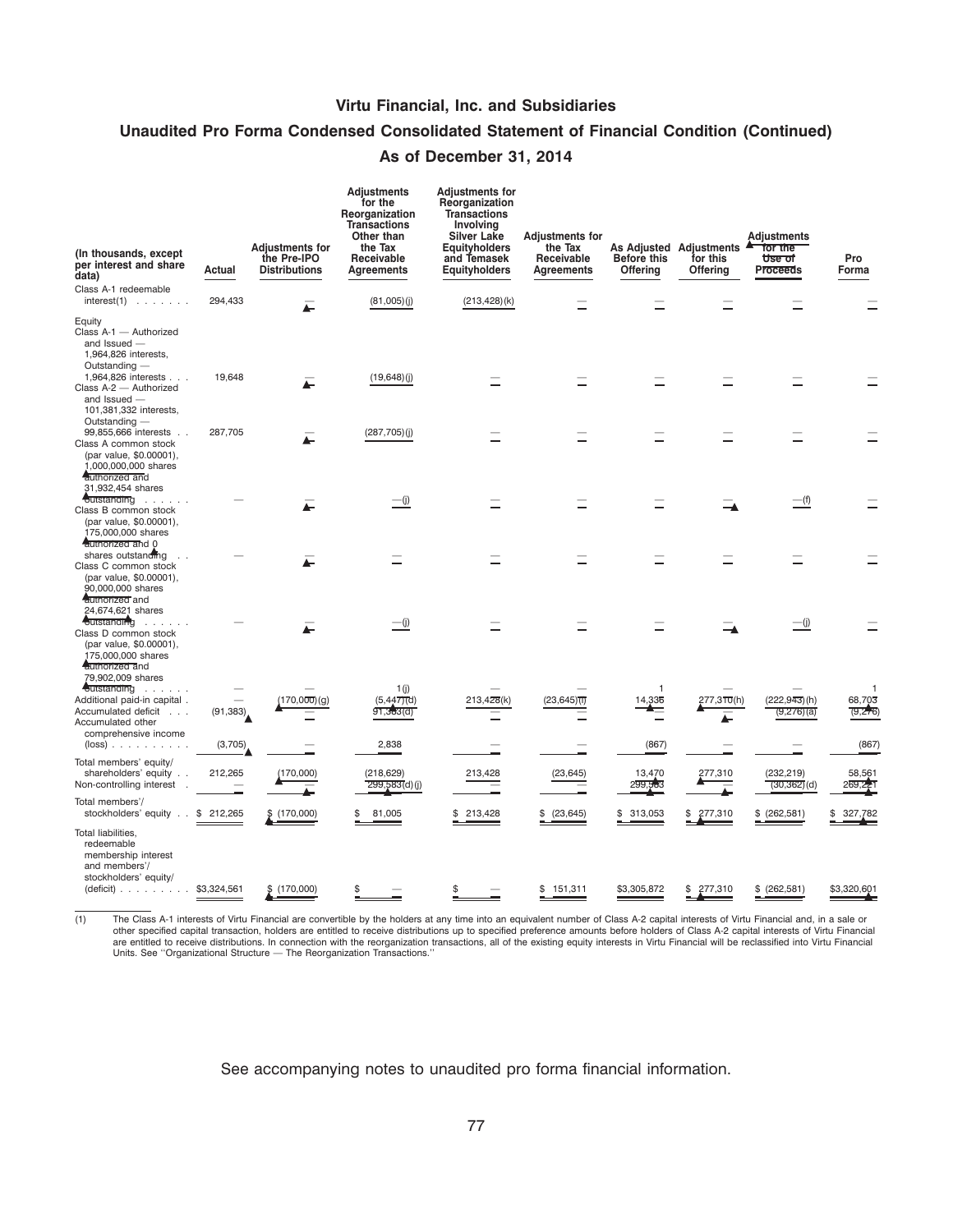(a) Reflects approximately \$12.3 million and \$6.2 million of expected recurring compensation expenses in respect of the time-based vesting of (i) pre-IPO Class B interests in Virtu Financial vesting upon the consummation of this offering and (ii) stock options with respect to an aggregate of 9,168,000 shares of Class A common stock to be issued in connection with this offering under the 2015 Management Incentive Plan, respectively. The stock options will have an exercise price equal to the public offering price of our Class A common stock in this offering and will vest equally over a four-year period beginning on the grant date. The remaining unvested amounts relating to Class B interests and stock options of \$9.4 million and \$18.6 million, respectively, will vest over a weighted average time period of 0.8 and 3 years, respectively. With respect to the unvested pre-IPO Class B interests, such vesting over a period ending on December 31, 2017 will increase the non-controlling interests, assuming such interests are not exchanged for Class A common stock of Virtu Financial, Inc. The related impacts to the condensed consolidated statement of financial condition reflect the proportionate allocation of (i) \$12.3 million described above and (ii) an additional \$27.4 million representing the cumulative impact of prior expense related to the vested portion of pre-IPO Class B interests, between accumulated deficit, representing controlling interest of 23.4% and non-controlling interest of 76.6%.

We applied ASC 718, *Compensation — Stock Compensation*, in accounting for the Class B interests and stock option awards. Share-based compensation expense relating to Class B interests, which is recognized over a four-year service period and only upon the occurrence of an initial public offering, was determined using the fair value at the date of grant based on the equity value of Virtu Financial through the application of the Black-Scholes-Merton model. The volatility assumption used in the Black-Scholes-Merton model was based on the historical volatilities of comparable companies for a period equal to the estimated time until the liquidity event.

Share-based compensation expense relating to the stock options, which is recognized over a four-year service period, was determined using the fair value at the date of grant through the application of the Black-Scholes-Merton model, using the midpoint of the estimated public offering price range set forth on the cover page of this prospectus, the expected dividend rate, the risk-free interest rate and the ''simplified'' method in accordance Staff Accounting Bulletin No. 110 to determine the expected term. The volatility assumption used in the Black-Scholes-Merton model was based on the historical volatilities of comparable companies.

- (b) Reflects a 0.5% per annum reduction in the interest rate applicable to the outstanding term loan balance under our senior secured credit facility upon the consummation of this offering.
- (c) Represents the additional current income tax expense for the period based on an effective income tax rate of 10.3%, determined based on the U.S. federal income tax rate applicable to corporations of 35.0%, less the rate attributable to non-controlling interest of 26.8%, plus any state, local and foreign taxes net of federal tax benefit of 2.1%. After giving effect to the adjustments for the reorganization transactions and this offering, the additional current income tax provision (benefit) on our 23.4% interest in Virtu Financial will be \$16.1 million and \$(1.3) million, respectively, for the year ended December 31, 2014.
- (d) Represents the portion of the stockholder's equity owned by the current members of Virtu Financial after the reorganization transactions and this offering. The amount of net income attributable to the non-controlling interest and the portion of stockholder's equity is based on the non-controlling interest of 76.6%.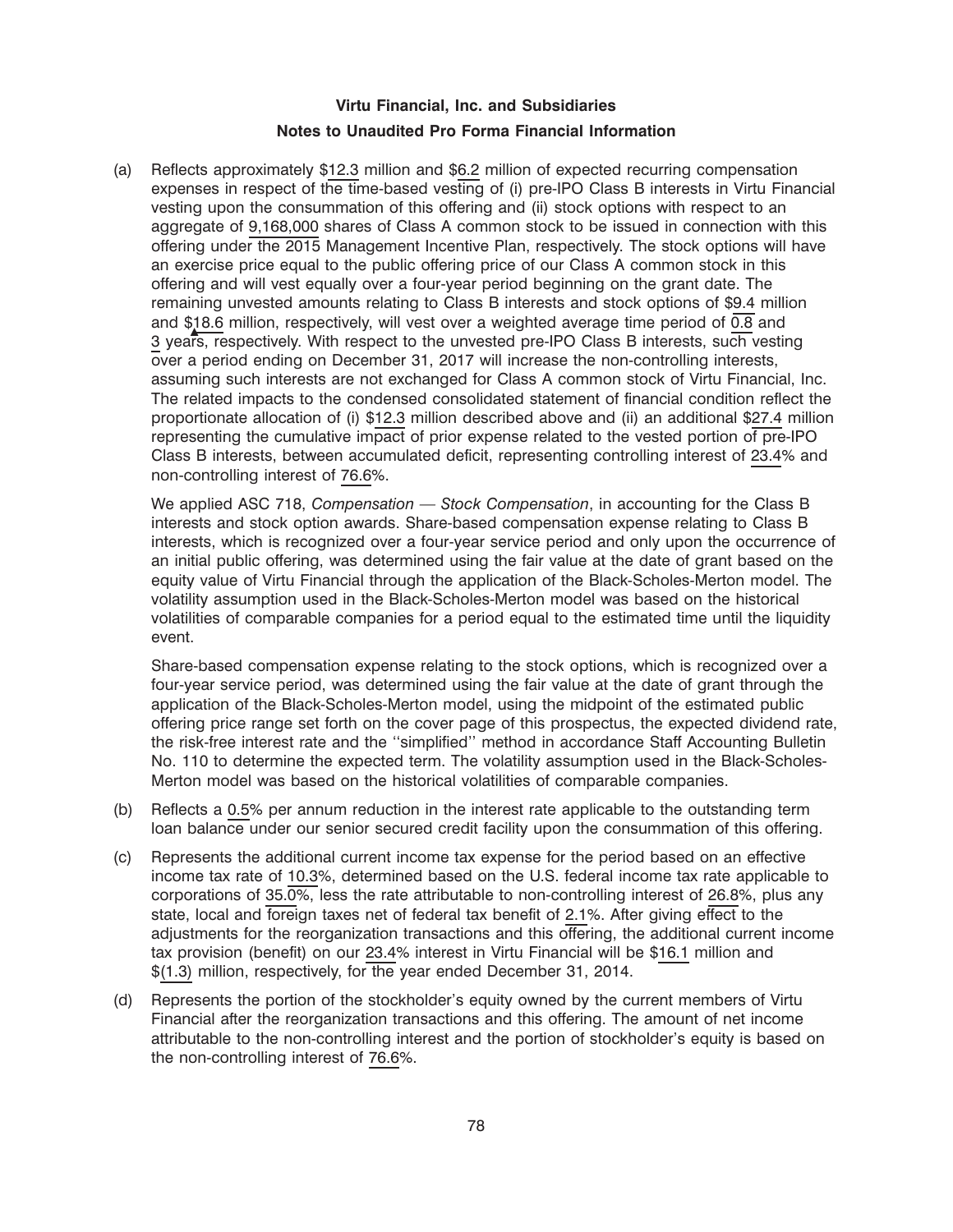- (e) The weighted average number of shares underlying the basic earnings per share calculation reflects only the 31,932,454 shares of Class A common stock outstanding after the offering as they are the only outstanding shares which participate in the economics of Virtu Financial, Inc. The weighted average number of shares underlying the diluted earnings per share calculation similarly reflects the 31,932,454 shares of Class A common stock outstanding after the offering but does not include the conversion of the Class A common stock options as they were deemed to have an anti-dilutive impact at this time. Additionally, the conversion of Class C and Class D common shares would not have a dilutive effect on earnings per share as net income attributable to controlling interests would increase proportionately with each conversion.
- (f) The following sets forth the estimated sources and uses of funds in connection with the reorganization transactions and this offering, assuming the issuance of 16,565,714 shares of Class A common stock at a price of \$18.00 per share (the midpoint of the estimated public offering price range set forth on the cover of this prospectus):
	- Sources:
		- \$298.2 million gross cash proceeds to us from the offering of Class A common stock.
	- Uses:
		- we will use \$20.9 million to pay underwriting discounts and commissions and other offering expenses (which will be borne by Virtu Financial through a reduction in the contributions described immediately below);
		- we will contribute \$23.3 million to Virtu Financial in exchange for a number of Virtu Financial Units equal to the contribution amount divided by the price paid by the underwriters for shares of our Class A common stock in this offering;
		- we will use \$68.3 million to purchase Class A common stock from the Silver Lake Post-IPO Stockholder at a net price equal to the price paid by the underwriters for shares of our Class A common stock; and
		- we will use \$185.7 million to purchase Virtu Financial Units and corresponding shares of Class C common stock from certain of the Virtu Post-IPO Members, including certain members of management, at a net price equal to the price paid by the underwriters for shares of our Class A common stock.
- (g) Reflects the 2015 Distributions, which consist of (i) cash distributions by Virtu Financial to the Virtu Pre-IPO Members in an aggregate amount of \$50.0 million in January 2015, \$20.0 million in February 2015 and \$10.0 million in March 2015 (funded from cash on hand) and (ii) anticipated cash distributions by Virtu Financial to the Virtu Pre-IPO Members in an aggregate amount of \$50.0 million prior to the consummation of this offering, as of a record date prior to the commencement of the reorganization transactions and \$40.0 million following the consummation of this offering. We expect that the anticipated cash distributions to the Virtu Pre-IPO Members following the consummation of this offering will be funded from cash on hand and withdrawals of excess cash held at clearing deposits from broker dealers and clearing organizations.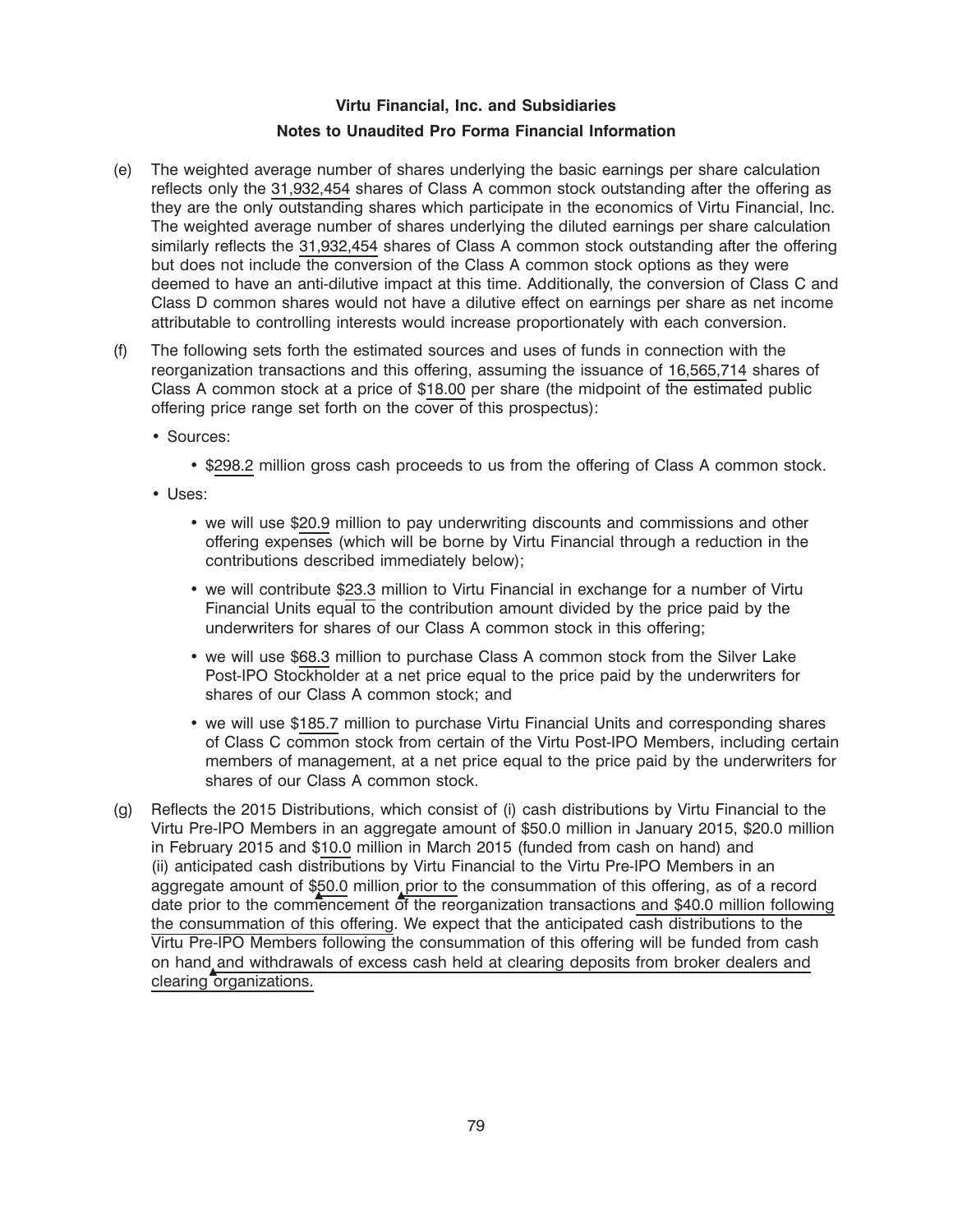(h) Reflects the effects on additional paid-in capital relating to the following (\$ in thousands):

| Gross proceeds from offering of Class A common stock                     | \$298,183  |
|--------------------------------------------------------------------------|------------|
| Payment of underwriting discounts and commissions in connection          |            |
|                                                                          | (20,873)   |
| Purchase of Class A common stock from Silver Lake Post-IPO               |            |
|                                                                          | (68,311)   |
| Purchase of Virtu Financial Units and shares of Class C common           |            |
|                                                                          | (185, 749) |
| Vesting of pre-IPO Class B interests in Virtu Financial upon the         |            |
|                                                                          | 39,638     |
| Reclassification of costs incurred in this offering from other assets to |            |
|                                                                          | (8,521     |
|                                                                          | \$ 54,367  |

- (i) Reflects adjustment to give effect to \$151.3 million of amortizable tax basis related to amounts recognized as taxable income by the current sellers of Virtu Financial. In addition, a wholly owned subsidiary of ours will succeed to an affiliate of Silver Lake Partners' and Temasek's, and the Temasek Pre-IPO Member's remaining tax basis that similarly arose on account of taxable income recognized by past sellers of Virtu Financial. The total tax benefit expected in connection with the amortization of this tax basis is approximately \$205.8 million, which is amortized over 15 years pursuant to Section 197 of the Internal Revenue Code (the ''Code''). We have entered into an agreement with the Virtu Pre-IPO Members to pay them 85% of the tax savings (or \$175.0 million) as the tax reduction is realized by us and the obligation to make those payments has been recognized as a liability (referred to as ''TRA liability'') and is included in accounts payable, accrued expenses and other liabilities in our pro forma condensed consolidated statement of financial condition. While the total tax benefit is \$205.8 million, the amount that can be recognized as a deferred tax asset is a lesser amount due to the Madison Tyler Transactions that resulted in the recognition of goodwill for financial reporting purposes that had no corresponding tax basis within Virtu Financial. When determining the amount to recognize as a deferred tax asset, the tax basis in the units that results in the tax benefit of \$205.8 million must be compared to the financial reporting basis in Virtu Financial units, which includes this historical financial reporting (but not tax) goodwill, resulting in the deferred tax asset being \$151.3 million instead of the total tax benefit of \$205.8 million. The \$23.7 million difference between the deferred tax asset recognized and the TRA liability is recorded as a reduction in additional paid-in-capital.
- (j) Reflects adjustments to give effect to (i) the reclassification of Virtu Financial's Class A-1 redeemable interests, Class A-1 interests and Class A-2 interests into 104,576,630 Virtu Financial Units and (ii) the subscription for and purchase of (x) 79,902,009 corresponding shares of Class D common stock by the Founder Post-IPO Member and (y) 24,674,621 corresponding shares of Class C common stock, in each case at a purchase price of \$0.00001 per share. Remaining value is included as part of non-controlling interest.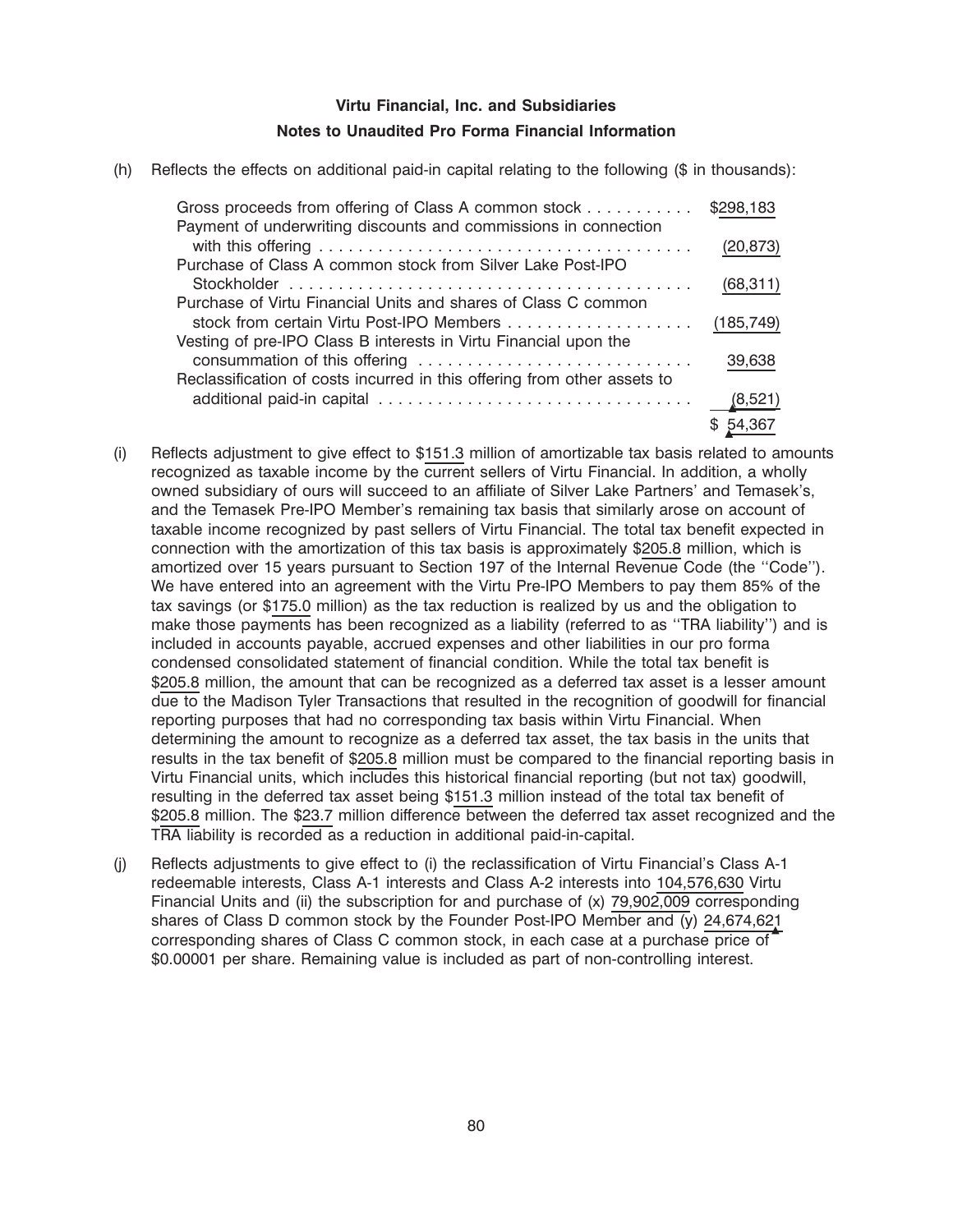The effects on non-controlling interests relate to the following (\$ in thousands):

| Reclassification of Class A-1 redeemable membership interests into                           |              |
|----------------------------------------------------------------------------------------------|--------------|
|                                                                                              | \$81,005     |
| Reclassification of Class A-1 membership interests into Virtu Financial                      |              |
|                                                                                              | \$19,648     |
| Reclassification of Class A-2 membership interests into Virtu Financial                      |              |
|                                                                                              | \$287,705    |
| Reclassification of accumulated deficit attributable to the Virtu Pre-IPO                    |              |
|                                                                                              | \$ (91, 383) |
| Reclassification to additional paid-in capital $\ldots \ldots \ldots \ldots \ldots$ \$ 5,497 |              |
| Reclassification of accumulated comprehensive income to the Virtu                            |              |
|                                                                                              | (2,838)      |
|                                                                                              | \$299.634    |

(k) Reflects adjustments to give effect to the Mergers, in which we will acquire 19,447,464 Virtu Financial Units in exchange for issuing 19,447,464 shares of Class A common stock, and rights to receive payments under a tax receivable agreement, to the Investor Post-IPO Stockholders.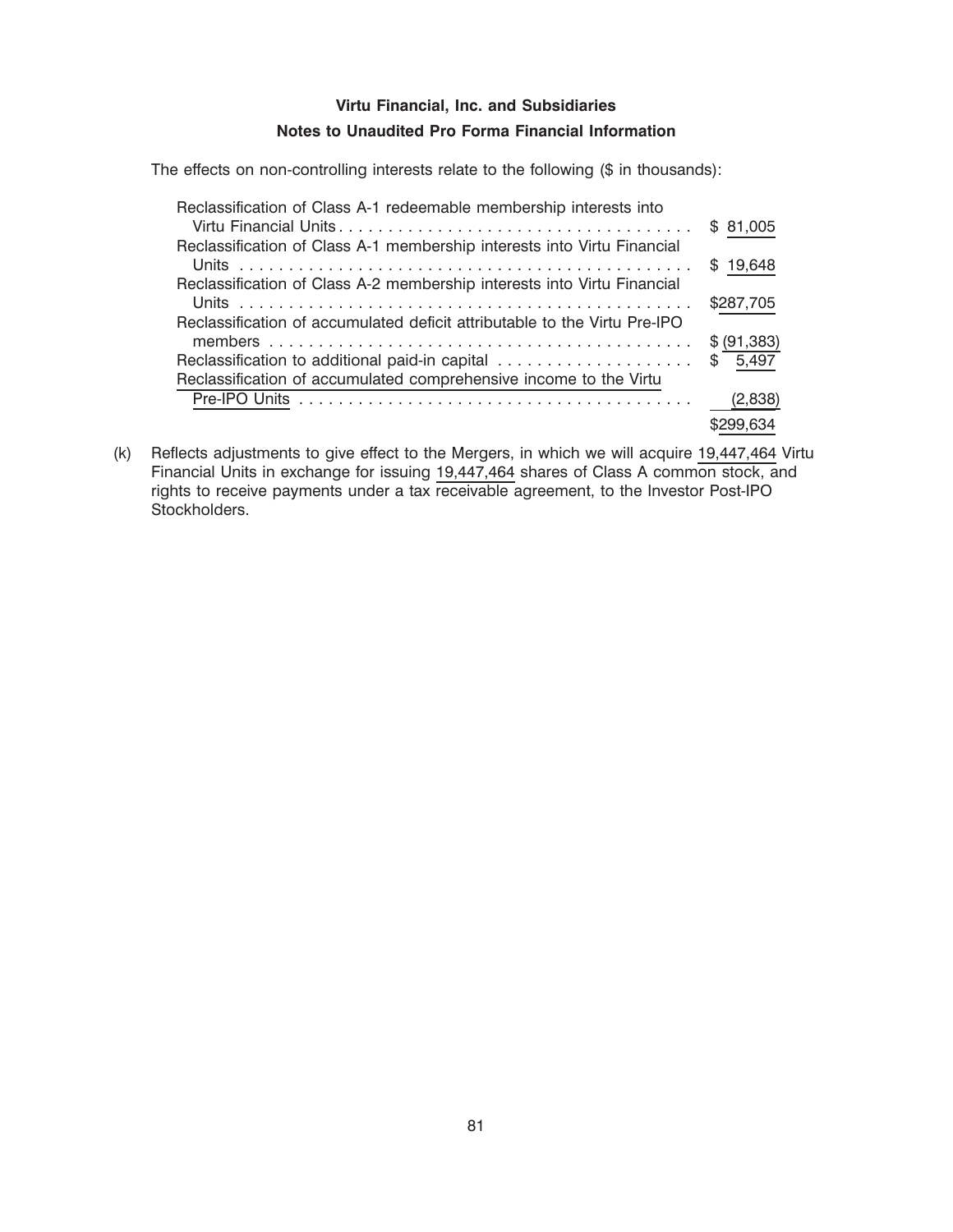secured credit facility as of February 2013, from 7.50% to 5.75%, which was partially offset by a \$150.0 million and \$106.7 million increase in the principal amount outstanding under our senior secured credit facility in May and November 2013, respectively.

### *Provision for Income Taxes*

Historically, as a limited liability company treated as a partnership for U.S. federal income tax purposes, most of our income has not been subject to corporate tax, but instead our members have been taxed on their proportionate share of our net income. Our income tax expense reflects taxes payable by certain of our non-U.S. subsidiaries. Provision for income taxes increased \$3.6 million, or 205.3%, to \$5.4 million for the year ended December 31, 2013, compared to \$1.8 million for the year ended December 31, 2012. The increase was primarily attributable to increases in taxable incomes in foreign jurisdictions where we are subject to corporate level taxation, including increased profitability in our European operations following a consolidation of such operations. We anticipate that our income tax provision will increase following the reorganization transactions, as we will be subject to corporate level taxation on taxable income, as adjusted for any non-controlling interest.

### **Liquidity and Capital Resources**

#### *General*

As of December 31, 2014, we had \$75.9 million in cash and cash equivalents. These balances are maintained primarily to support operating activities and for capital expenditures and for short-term access to liquidity. As of December 31, 2014, we had short-term debt outstanding of \$0 and long-term debt outstanding in an aggregate principal amount of \$502.7 million. As of December 31, 2014, our regulatory capital requirements for domestic U.S. subsidiaries were \$3.7 million, in aggregate.

The majority of our assets consist of exchange-listed marketable securities, which are marked-to-market daily, and collateralized receivables from broker-dealers and clearing organizations arising from proprietary securities transactions. Collateralized receivables consist primarily of securities borrowed, receivables from clearing houses for settlement of securities transactions and, to a lesser extent, securities purchased under agreements to resell.

We actively manage our liquidity, and we maintain significant borrowing facilities through the securities lending markets and with banks and prime brokers. We have continually received the benefit of uncommitted margin financing from our prime brokers globally. These margin facilities are secured by securities in accounts held at the prime broker. For purposes of providing additional liquidity, we maintain a committed revolving credit facility for Virtu Financial BD LLC, one of our wholly owned broker-dealer subsidiaries. See " — Credit Facilities" below. In addition, we expect to supplement our overall liquidity with the new revolving credit facility we intend to obtain in connection with this offering.

Based on our current level of operations, we believe our cash flows from operations, available cash and available borrowings under our broker-dealer revolving credit facility will be adequate to meet our future liquidity needs for more than the next twelve months. We anticipate that our primary upcoming cash and liquidity needs will be increased margin requirements from increased trading activities in markets where we currently provide liquidity and in new markets into which we expand. We manage and monitor our margin and liquidity needs on a real-time basis and can adjust our requirements both intraday and inter-day, as required. In addition, commencing with the fiscal quarter ending September 30, 2015, we intend to pay a quarterly dividend of \$0.24 per share to holders of our Class A common stock.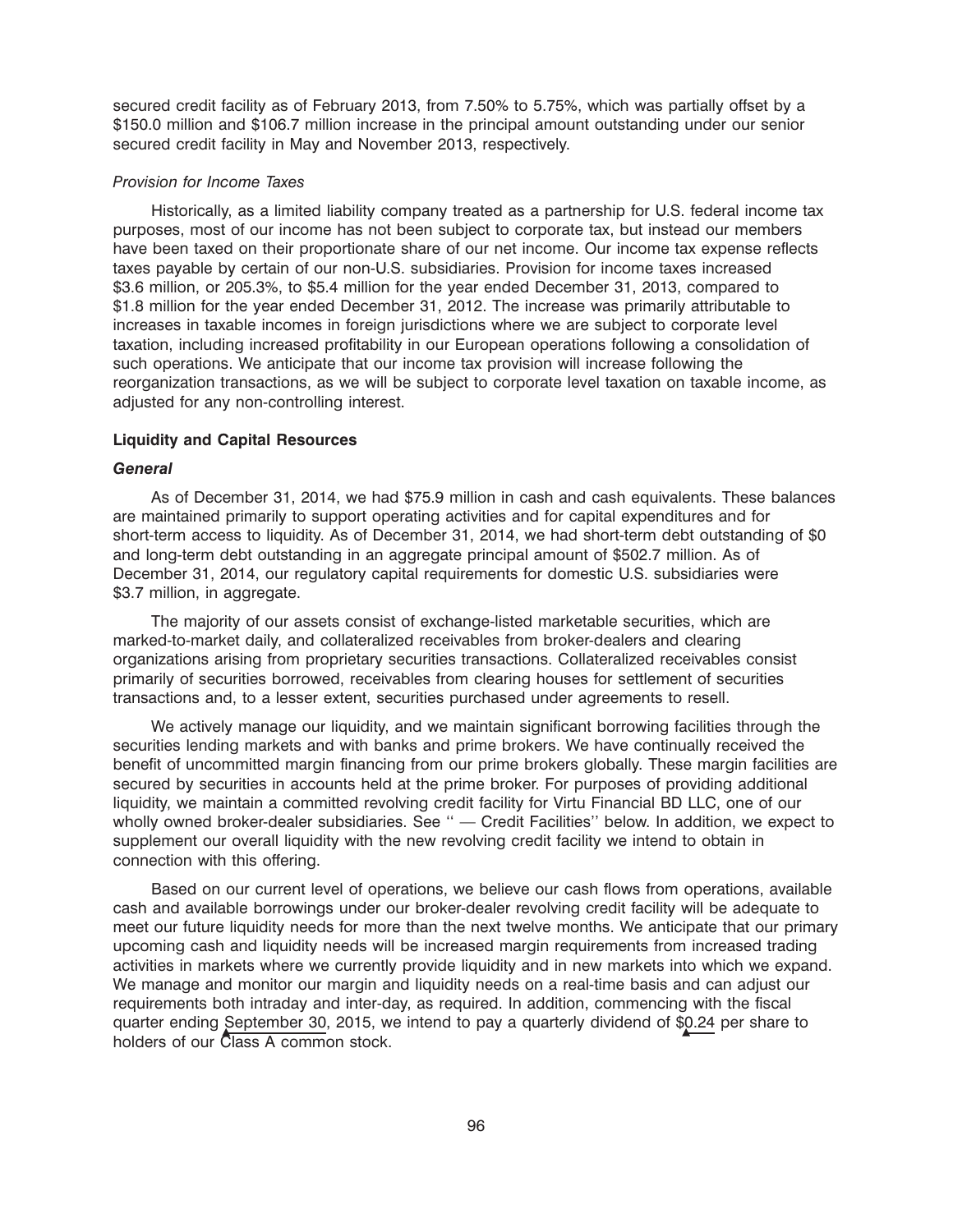Following the consummation of this offering, before any other distributions are made to us and the Virtu Post-IPO Members by Virtu Financial, Virtu Financial will distribute to certain Virtu Pre-IPO Members as of a record date prior to the commencement of the reorganization transactions, pro rata in accordance with their respective interests in classes of equity entitled to participate in operating cash flow distributions, operating cash flow of Virtu Financial and its subsidiaries for the fiscal period beginning on January 1, 2015 and ending on the date of the consummation of the reorganization transactions, less any reserves established during this period and less any operating cash flow for this period previously distributed to such Virtu Pre-IPO Members. We expect this distribution will be funded from cash on hand. See ''Dividend Policy.''

We expect our principal sources of future liquidity to come from cash flows provided by operating activities and financing activities we may pursue, including the new revolving credit facility described above. In addition, based on an assumed initial public offering price of \$18.00 per share (the midpoint of the estimated public offering price range set forth on the cover page of this prospectus), we will have broad discretion as to the application of \$23.3 million of the net proceeds from this offering to be used for working capital and general corporate purposes. See ''Use of Proceeds.'' We may also use such net proceeds, together with cash from operations, to finance growth through the acquisition of, or investment in, businesses, products, services or technologies that are complementary to our current business, through mergers, acquisitions or other strategic transactions. Certain of our cash balances are insured by the Federal Deposit Insurance Corporation, generally up to \$250,000 per account but without a cap under certain conditions. From time to time these cash balances may exceed insured limits, but we select financial institutions deemed highly creditworthy to minimize risk. We consider highly liquid investments with original maturities of less than three months when acquired to be cash equivalents.

### *Tax Receivable Agreements*

Generally, we are required under the tax receivable agreements described in ''Certain Relationships and Related Party Transactions—Tax Receivable Agreements'' to make payments to the Virtu Post-IPO Members and the Investor Post-IPO Stockholders that are generally equal to 85% of the applicable cash tax savings, if any, that we actually realize as a result of favorable tax attributes that will be available to us as a result of the reorganization transactions, exchanges of membership interests for Class A common stock or Class B common stock and payments made under the tax receivable agreements. We will retain the remaining 15% of these cash tax savings. We expect that future payments to the Virtu Post-IPO Members and the Investor Post-IPO Stockholders in respect of the purchases, the exchanges and the Mergers described in ''Organizational Structure—The Reorganization Transactions'' will aggregate to approximately \$175.0 million and range from approximately \$7.1 million to \$13.0 million per year over the next 15 years (or approximately \$179.2 million in the aggregate, ranging from approximately \$7.4 million to \$13.3 million per year over the next 15 years if the underwriters exercise their option to purchase additional shares in full). Such payments will occur only after the Company has filed its U.S. federal and state income tax returns and realized the cash tax savings from the favorable tax attributes. The first payment would be due after the filing of the Company's tax return for the year ended December 31, 2015, which is due March 15, 2016, but the due date can be extended until September 15, 2016. Future payments under the tax receivable agreements in respect of subsequent exchanges would be in addition to these amounts. We currently expect to fund these payments from cash flow from operations generated by our subsidiaries as well as from excess tax distributions that we receive from our subsidiaries.

Under the tax receivable agreements, as a result of certain types of transactions and other factors, including a transaction resulting in a change of control, we may also be required to make payments to the Virtu Post-IPO Members and the Investor Post-IPO Stockholders in amounts equal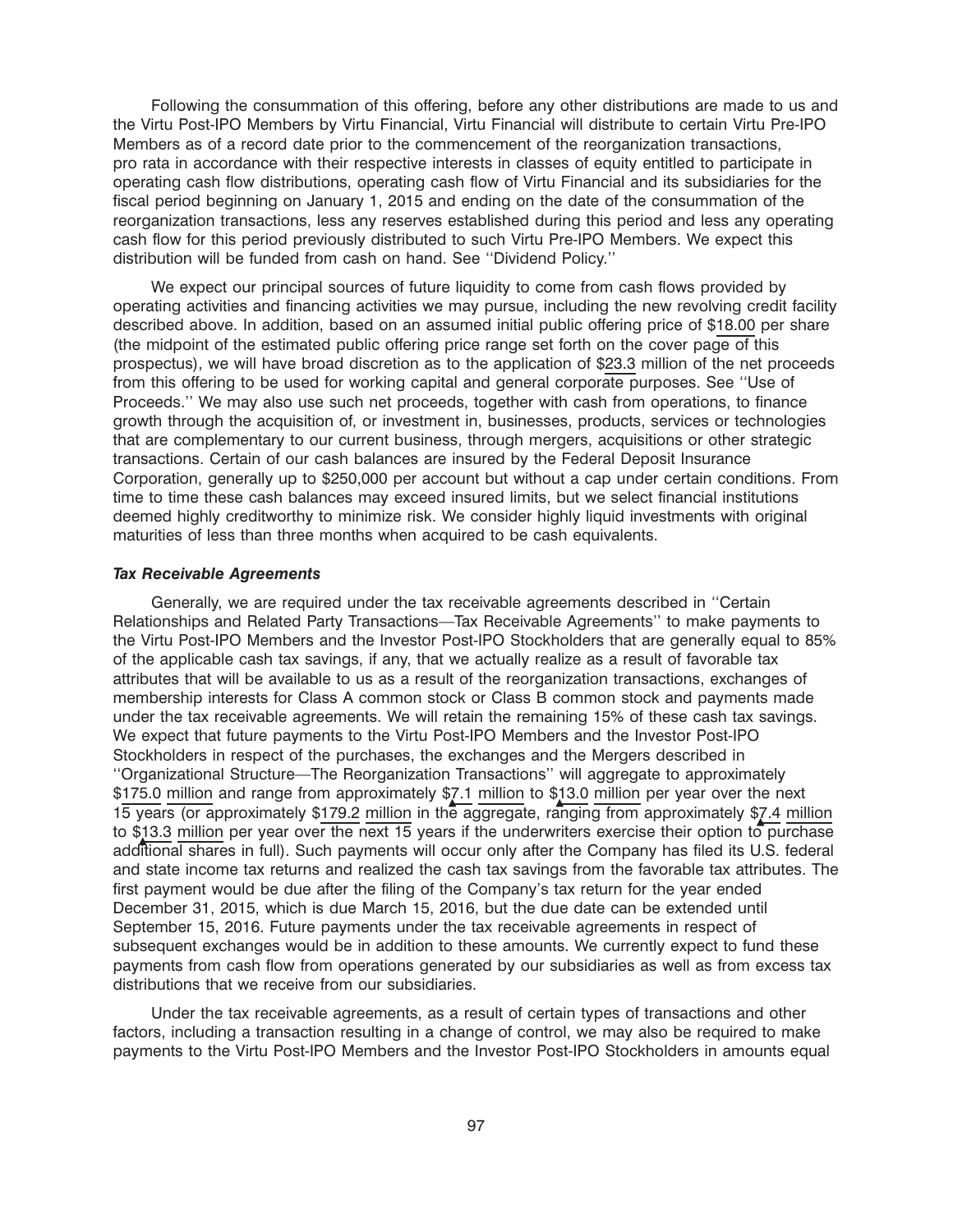# **EXECUTIVE COMPENSATION**

### **Summary Compensation Table**

The following table shows the compensation earned by our principal executive officer for the fiscal year ended December 31, 2014, our Founder and Executive Chairman and our two most highly compensated executive officers who were serving as executive officers as of December 31, 2014, whom we refer to collectively as our ''named executive officers.''

The principal positions listed in the table refer to the positions of our named executive officers as of December 31, 2014.

| <b>Name and Principal Position</b>                            | Year         | <b>Salary</b>                 | <b>Bonus</b> | Equity<br><b>Awards</b>                     | <b>All Other</b><br>Compensation | Total(1)                   |
|---------------------------------------------------------------|--------------|-------------------------------|--------------|---------------------------------------------|----------------------------------|----------------------------|
|                                                               | 2014         |                               |              |                                             |                                  |                            |
| <b>Founder and Executive Chairman</b>                         | 2013         |                               |              |                                             |                                  |                            |
| <b>Chief Executive Officer</b>                                | 2014<br>2013 | \$1,000,000<br>\$1,000,000    |              |                                             | \$41,774(9)                      | \$1,041,774<br>\$1,000,000 |
| Joseph Molluso<br><b>Executive Vice President and Chief</b>   | 2014<br>2013 | 500.000<br>\$.<br>76.293<br>S | \$400,000    | \$289,634(3)<br>\$975,000(4) \$3,209,919(5) | \$                               | \$1,189,634<br>\$4,261,212 |
| <b>Financial Officer</b>                                      |              |                               |              |                                             |                                  |                            |
| Venu Palaparthi(7) 2014<br>Senior Vice President, Compliance, |              | 17.307<br>-S                  |              | $$600,000(6)$ \$ 482,723(8)                 | \$                               | \$1,100,030                |

*Regulatory and Government Affairs*

(1) All amounts set forth in this table were paid by Virtu Financial. The Company has not paid or provided the named executive officers with any compensation prior to this offering.

(2) Mr. Cifu will become Virtu Financial's Chief Executive Officer upon the completion of this offering.

(3) This amount represents the grant date fair value calculated in accordance with FASB ASC Topic 718 with respect to the grant of fully vested Class A-2 profits interests in Virtu Employee Holdco granted on December 31, 2014. Assumptions used in calculating this amount are described in Note 15 of the Company's audited financial statements for the fiscal year ended December 31, 2014.

(4) This amount represents a one-time starting bonus of \$600,000 and a year-end cash bonus of \$375,000.

(5) This amount represents the grant date fair value calculated in accordance with FASB ASC Topic 718 with respect to (i) the grant of Class A-2 profits interests in Virtu Employee Holdco granted on November 4, 2013, which vest on each of the first four anniversaries of the date of grant, and (ii) the grant of fully vested Class A-2 profits interests in Virtu Employee Holdco granted on December 31, 2013. Assumptions used in calculating this amount are described in Note 15 of the Company's audited financial statements for the fiscal year ended December 31, 2014.

(6) This amount represents a one-time starting bonus of \$200,000 and a year-end cash bonus of \$400,000.

(7) Mr. Palaparthi became our Senior Vice President for Compliance, Regulatory and Government Affairs on December 1, 2014.

(8) This amount represents the grant date fair value calculated in accordance with FASB ASC Topic 718 with respect to the grant of Class A-2 profits interests in Virtu Employee Holdco granted on December 8, 2014, which vest on each of the first three anniversaries of the date of grant. Assumptions used in calculating this amount are described in Note 15 of the Company's audited financial statements for the fiscal year ended December 31, 2014.

(9) This amount represents the cost of providing transportation services to Mr. Cifu for the fiscal year December 31, 2014.

Since our inception, Mr. Viola has not received any salary, bonus or other cash or equity compensation, and Mr. Cifu has not received any cash bonus compensation. Each of Messrs. Cifu, Molluso and Palaparthi and affiliates of Mr. Viola have received, and will continue to receive, distributions in respect of their direct and indirect equity holdings in Virtu Financial.

### **Employment Agreements and Restrictive Covenant Agreements**

In connection with this offering, we intend to enter into employment agreements with Messrs. Viola and Cifu that will provide for the grant of equity compensation in us as compensation for the services they will provide to us. All of our named executive officers will be subject to the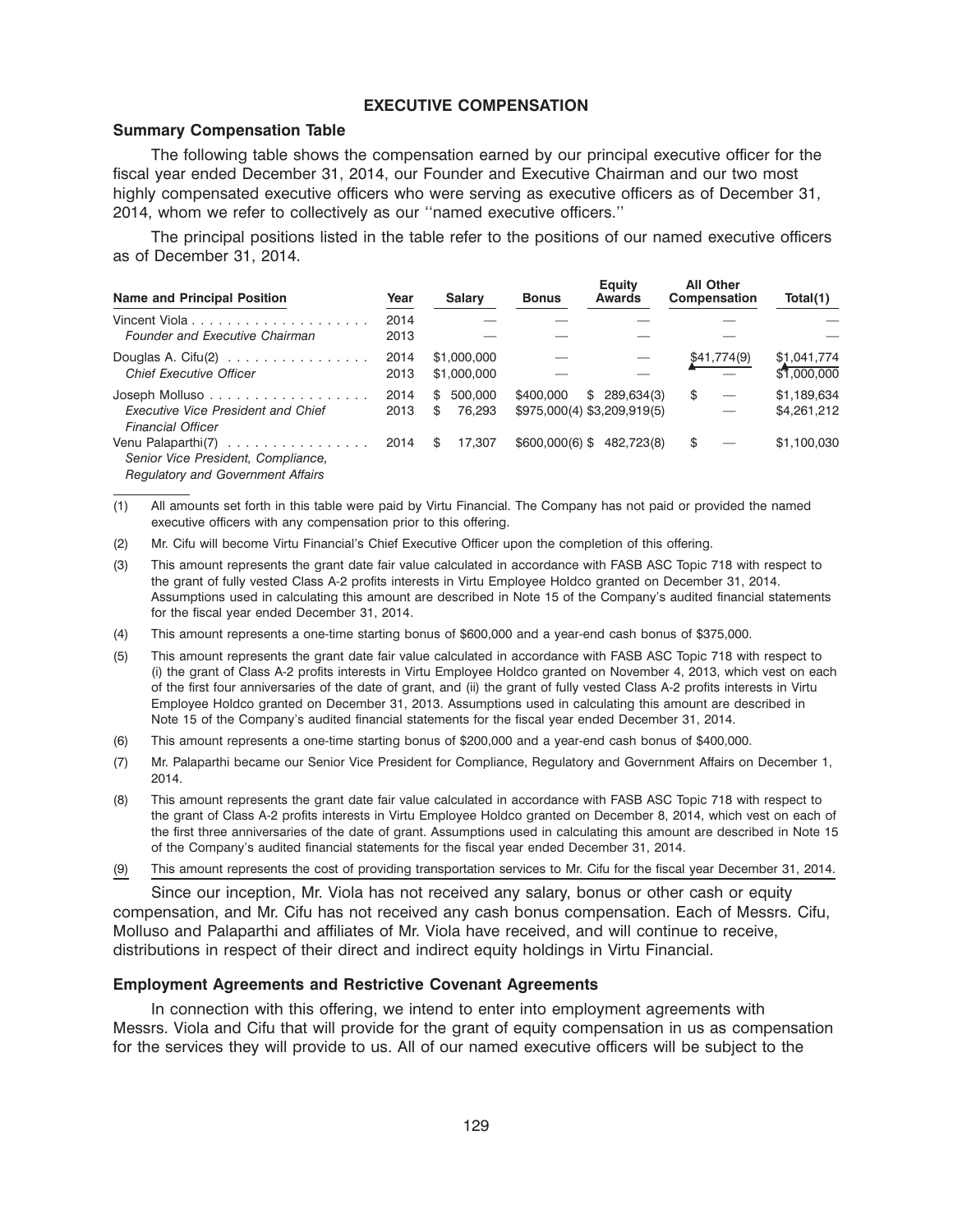After four years of service non-employee directors (other than Messrs. Bingle and Osnoss) must maintain a minimum stock ownership equal to \$100,000.

The following table sets forth compensation earned by our directors during the year ended December 31, 2014.

| <b>Name</b>            | <b>Fees Earned or</b><br>Paid in Cash |  |                              | <b>Total</b> |
|------------------------|---------------------------------------|--|------------------------------|--------------|
|                        |                                       |  | $-$ \$ 127,250(2) \$ 127,250 |              |
|                        |                                       |  |                              |              |
|                        |                                       |  |                              |              |
|                        |                                       |  |                              |              |
| John F. (Jack) Sandner |                                       |  |                              |              |
|                        |                                       |  |                              |              |

(1) As of December 31, 2014, Messrs. Abizaid and Sander each held 7,691 Class A-2 profits interests in Virtu Employee Holdco, all of which were vested. For outstanding equity awards held by Mr. Cifu, please see ''Outstanding Equity Awards at Fiscal Year End'' above.

(2) Represents fees paid to Mr. Abizaid pursuant to his consulting arrangement.

### **IPO Equity Grants**

In connection with this offering, we intend to grant awards for an aggregate of 3,260,000 shares of Class A common stock to our named executive officers under the 2015 Management Incentive Plan described below. The awards will consist of stock options for 3,260,000 shares of Class A common stock in the aggregate at an exercise price equal to the initial public offering price, which will expire on the tenth anniversary of the date of grant. Mr. Viola will be granted 2,775,000 options, Mr. Cifu will be granted 400,000 options, Mr. Molluso will be granted 60,000 options and Mr. Palaparthi will be granted 25,000 options. The options will be subject to time-based vesting conditions. They will generally vest in four equal installments of 25% on each of the first four anniversaries of the date of grant, subject to continued employment on the applicable vesting date. The options shall otherwise be on terms consistent with the 2015 Management Incentive Plan described below.

### **2015 Management Incentive Plan**

Our board of directors and stockholders plan to adopt the Virtu Financial 2015 Management Incentive Plan, which we refer to as the 2015 Management Incentive Plan, to become effective upon consummation of this offering. The following is a summary of certain terms and conditions of the 2015 Management Incentive Plan. This summary is qualified in its entirety by reference to the 2015 Management Incentive Plan attached as an exhibit to the registration statement of which this prospectus forms a part. You are encouraged to read the full 2015 Management Incentive Plan.

*Administration.* The Compensation Committee (or subcommittee thereof, if necessary for Section 162(m) of the Code) will administer the 2015 Management Incentive Plan. The Compensation Committee will have the authority to determine the terms and conditions of any agreements evidencing any awards granted under the 2015 Management Incentive Plan and to adopt, alter and repeal rules, guidelines and practices relating to the 2015 Management Incentive Plan. The Compensation Committee will have full discretion to administer and interpret the 2015 Management Incentive Plan and to adopt such rules, regulations and procedures as it deems necessary or advisable and to determine, among other things, the time or times at which the awards may be exercised and whether and under what circumstances an award may be exercised.

*Eligibility.* Any current or prospective employees, directors, officers, consultants or advisors of our Company or its affiliates who are selected by the Compensation Committee will be eligible for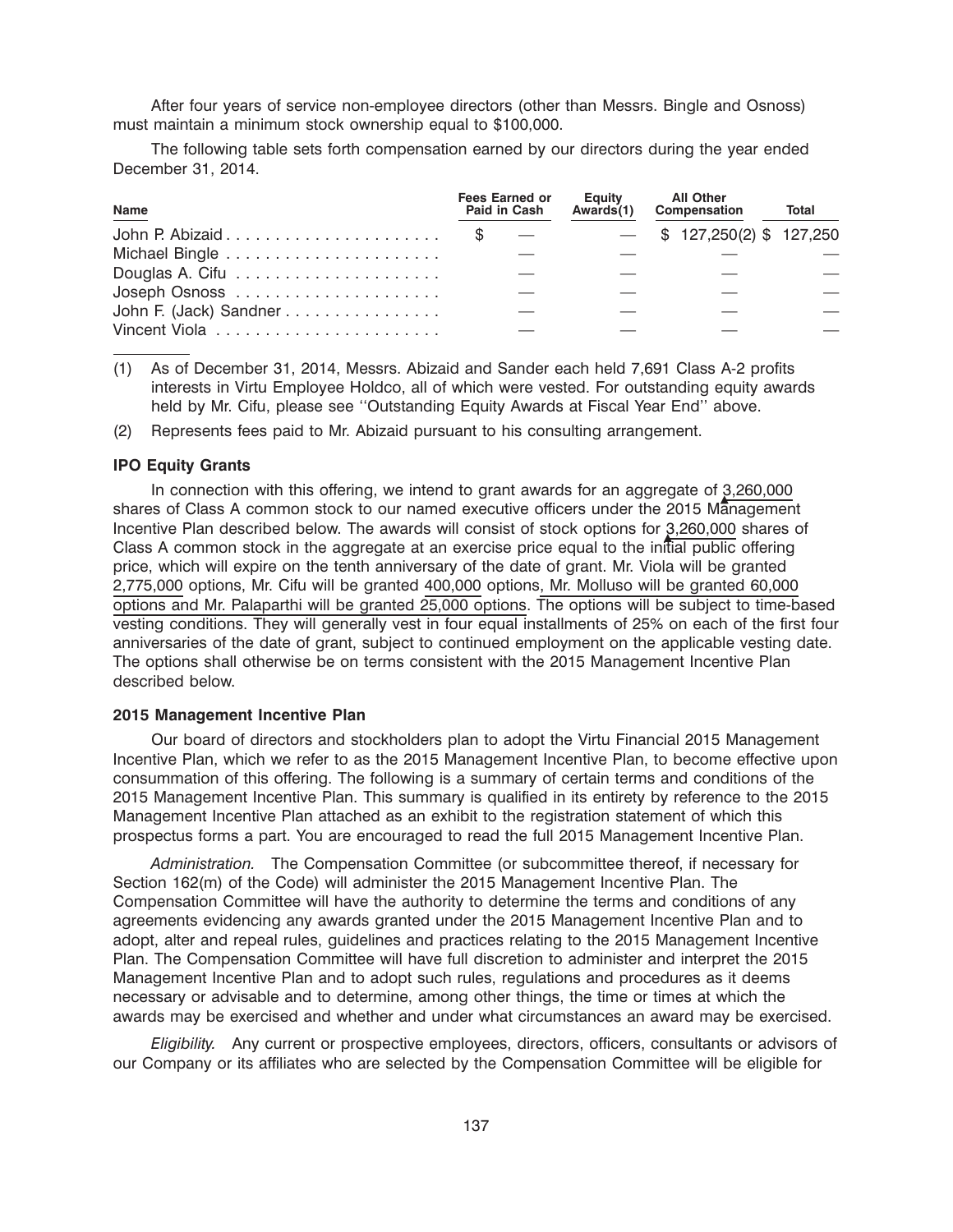awards under the 2015 Management Incentive Plan. The Compensation Committee will have the sole and complete authority to determine who will be granted an award under the 2015 Management Incentive Plan.

*Number of Shares Authorized.* The 2015 Management Incentive Plan provides for an aggregate of 12,000,000 shares of our Class A common stock. No more than 12,000,000 shares of our Class A common stock may be issued with respect to incentive stock options under the 2015 Management Incentive Plan. Other than Mr. Viola's stock option grant in connection with this offering, no participant may be granted awards of options and stock appreciation rights with respect to more than 1,000,0000 shares of our Class A common stock in any 12-month period. No more than 1,000,0000 shares of our Class A common stock may be granted under the 2015 Management Incentive Plan with respect to any performance compensation awards to any participant during a performance period (or with respect to each year if the performance period is more than one year). The maximum amount payable to any participant under the 2015 Management Incentive Plan for any single year during a performance period for a cash denominated award is \$10,000,000 (with respect to each year if the performance period is more than one year). Shares of our Class A common stock subject to awards are generally unavailable for future grant; provided that in no event shall such shares increase the number of shares of our Class A common stock that may be delivered pursuant to incentive stock options granted under the 2015 Management Incentive Plan. If any award granted under the 2015 Management Incentive Plan expires, terminates, is canceled or forfeited without being settled or exercised, or if a stock appreciation right is settled in cash or otherwise without the issuance of shares, shares of our Class A common subject to such award will again be made available for future grant. In addition, if any shares are surrendered or tendered to pay the exercise price of an award or to satisfy withholding taxes owed, such shares will again be available for grant under the 2015 Management Incentive Plan.

*Change in Capitalization.* If there is a change in our Company's corporate capitalization in the event of a stock or extraordinary cash dividend, recapitalization, stock split, reverse stock split, reorganization, merger, consolidation, split-up, split-off, spin-off, combination, repurchase or exchange of shares of our Class A common stock or Class B common stock or other relevant change in capitalization or applicable law or circumstances, such that the Compensation Committee determines that an adjustment to the terms of the 2015 Management Incentive Plan (or awards thereunder) is necessary or appropriate, then the Compensation Committee may make adjustments in a manner that it deems equitable. Such adjustments may be to the number of shares reserved for issuance under the 2015 Management Incentive Plan, the number of shares covered by awards then outstanding under the 2015 Management Incentive Plan, the limitations on awards under the 2015 Management Incentive Plan, the exercise price of outstanding options and such other equitable substitution or adjustments as it may determine appropriate.

*Awards Available for Grant.* The Compensation Committee may grant awards of non-qualified stock options, incentive (qualified) stock options, stock appreciation rights (''SARs''), restricted stock awards, restricted stock units, other stock-based awards, performance compensation awards (including cash bonus awards), other cash-based awards or any combination of the foregoing. Awards may be granted under the 2015 Management Incentive Plan in assumption of, or in substitution for, outstanding awards previously granted by an entity acquired by our Company or with which our Company combines (which are referred to herein as "Substitute Awards").

*Stock Options.* The Compensation Committee will be authorized to grant options to purchase shares of our Class A common stock that are either ''qualified,'' meaning they are intended to satisfy the requirements of Section 422 of the Code for incentive stock options, or ''non-qualified,'' meaning they are not intended to satisfy the requirements of Section 422 of the Code. All options granted under the 2015 Management Incentive Plan shall be non-qualified unless the applicable award agreement expressly states that the option is intended to be an ''incentive stock option.''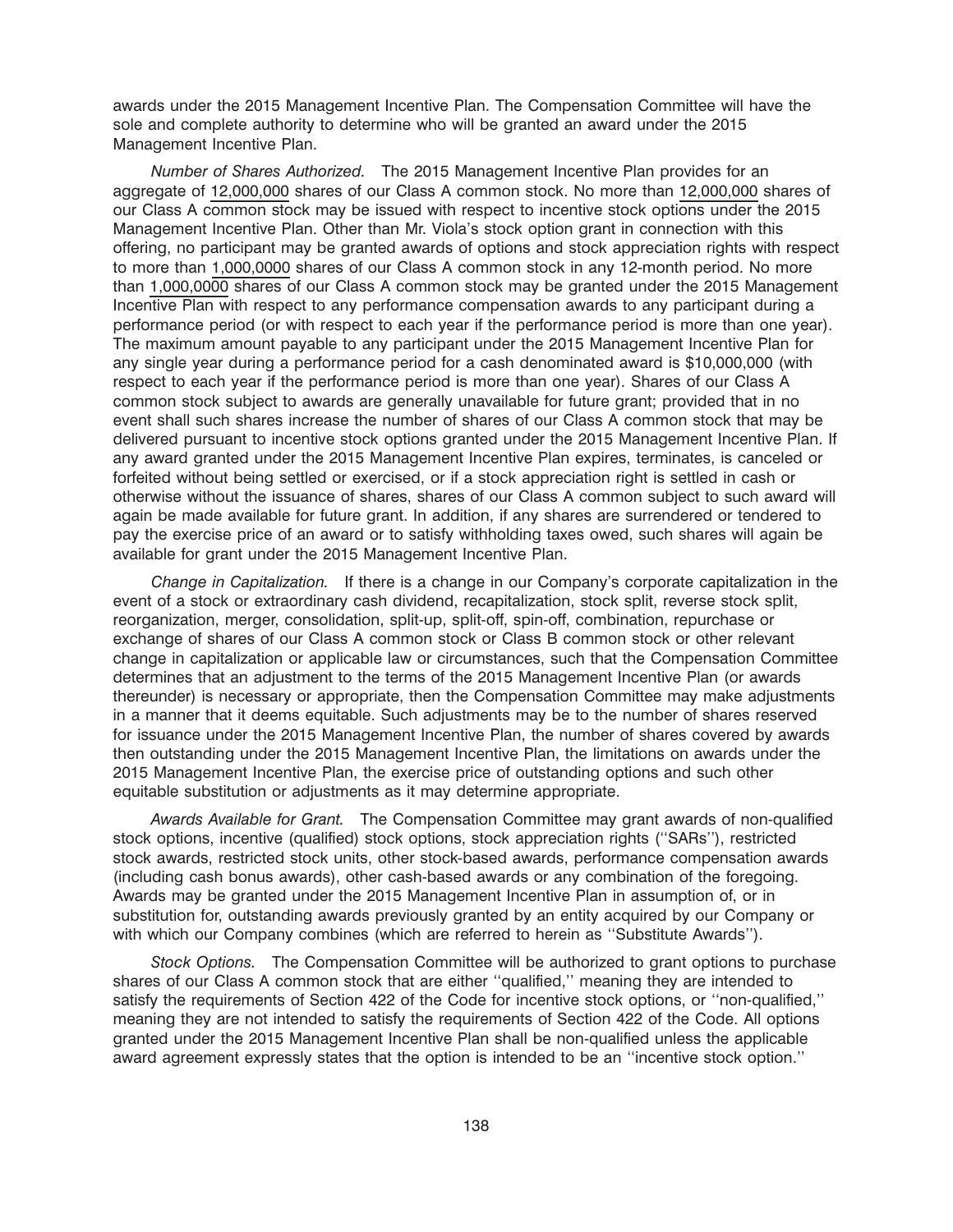## **PRINCIPAL STOCKHOLDERS**

The tables below set forth information with respect to the beneficial ownership of our Class A common stock and Class B common stock by:

- each of our directors and executive officers;
- each person who is known to be the beneficial owner of more than 5% of any class or series of our capital stock; and
- all of our directors and executive officers as a group.

The numbers of shares of Class A common stock and Class B common stock beneficially owned, percentages of beneficial ownership and percentages of combined voting power for before this offering that are set forth below are based on (i) the number of shares and Virtu Financial Units to be issued and outstanding prior to this offering after giving effect to the reorganization transactions and (ii) an assumed initial public offering price of \$18.00 per share (the midpoint of the estimated public offering price range set forth on the cover page of this prospectus). See ''Organizational Structure.'' The numbers of shares of Class A common stock and Class B common stock beneficially owned, percentages of beneficial ownership and percentages of combined voting power for after this offering that are set forth below are based on (a) the number of shares and Virtu Financial Units to be issued and outstanding immediately after this offering and (b) an assumed initial public offering price of \$18.00 per share (the midpoint of the estimated public offering price range set forth on the cover page of this prospectus).

We intend to use approximately \$254.1 million (or \$263.4 million if the underwriters exercise their option to purchase additional shares in full) of the net proceeds from this offering to repurchase 4,080,724 shares of Class A common stock from the Silver Lake Post-IPO Stockholder and 11,096,101 Virtu Financial Units (and corresponding shares of Class C common stock) from certain of the Virtu Post-IPO Members, including 4,252,609 Virtu Financial Units and corresponding shares of Class C common stock from the Silver Lake Post-IPO Members and 6,843,492 Virtu Financial Units and corresponding shares of Class C common stock from certain employees (or, if the underwriters exercise their option to purchase additional shares in full, 4,080,724 shares of Class A common stock from the Silver Lake Post-IPO Stockholder and 11,651,657 Virtu Financial Units and corresponding shares of Class C common stock from certain of the Virtu Post-IPO Members, including 4,252,609 Virtu Financial Units and corresponding shares of Class C common stock from the Silver Lake Post-IPO Members and 7,399,048 Virtu Financial Units from certain employees). If the underwriters' option to purchase additional shares is exercised, no additional shares of Class A common stock or Virtu Financial Units and corresponding shares of Class C common stock will be purchased from our existing 5% equityholders, directors or executive officers. The beneficial ownership numbers and percentages for after this offering set forth below reflect this application of such net proceeds from this offering. See ''Use of Proceeds'' and ''Certain Relationships and Related Party Transactions — Purchases from Equityholders.''

The amounts and percentages of Class A common stock and Class B common stock beneficially owned are reported on the basis of the regulations of the SEC governing the determination of beneficial ownership of securities. Under these rules, a person is deemed to be a beneficial owner of a security if that person has or shares voting power, which includes the power to vote or to direct the voting of such security, or investment power, which includes the power to dispose of or to direct the disposition of such security. A person is also deemed to be a beneficial owner of any securities of which that person has a right to acquire beneficial ownership within 60 days. Under these rules, more than one person may be deemed to be a beneficial owner of the same securities.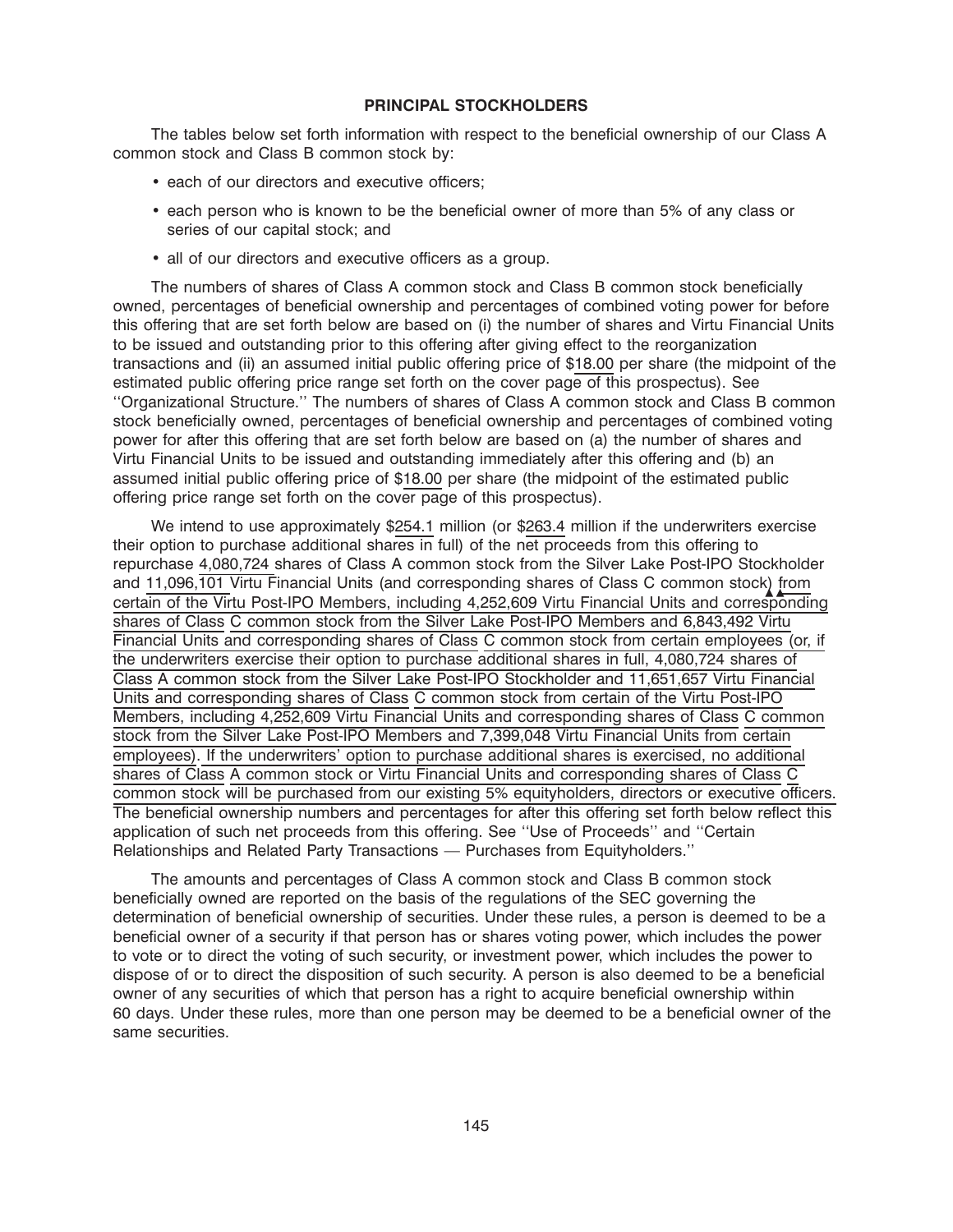Unless otherwise indicated, the address for each beneficial owner listed below is: c/o Virtu Financial, Inc., 900 Third Avenue, New York, New York 10022-1010. The following table assumes the underwriters' option to purchase additional shares is not exercised.

|                                                                         |                      | Class A Common Stock Owned (on a fully<br>exchanged and converted basis)(1) |                     |                          | Class B Common Stock Owned (on a fully |                             |                                            |                               | <b>Combined Voting Power(3)</b>          |                               |
|-------------------------------------------------------------------------|----------------------|-----------------------------------------------------------------------------|---------------------|--------------------------|----------------------------------------|-----------------------------|--------------------------------------------|-------------------------------|------------------------------------------|-------------------------------|
|                                                                         | Before this offering |                                                                             | After this offering |                          |                                        | <b>Before this offering</b> | exchanged basis)(2)<br>After this offering |                               | <b>Before this</b>                       | <b>After this</b>             |
| <b>Name of Beneficial Owner</b>                                         | <b>Number</b>        |                                                                             | Number              | Percentage               | <b>Number</b>                          | Percentage                  | Number                                     |                               | <b>Offering</b><br>Percentage Percentage | <b>Offering</b><br>Percentage |
|                                                                         |                      | Percentage                                                                  |                     |                          |                                        |                             |                                            |                               |                                          |                               |
| 5% Equityholders                                                        |                      |                                                                             |                     |                          |                                        |                             |                                            |                               |                                          |                               |
| <b>TJMT Holdings LLC(4)</b>                                             | 79,902,009           | 59.1%                                                                       | 79,902,009          | 58.5%                    | 79,902,009                             | 100.0%                      | 79,902,009                                 | 100.0%                        | 93.5%                                    | 93.4%                         |
| Silver Lake Equityholders(5)                                            | 14,464,060           | 10.7%                                                                       | 6,130,727           | 4.5%                     |                                        |                             |                                            |                               | 1.7%                                     | $\overline{\ast}$             |
| Temasek Post-IPO                                                        |                      |                                                                             |                     |                          |                                        |                             |                                            |                               |                                          |                               |
| Stockholder(6)                                                          | 12,364,603           | 9.2%                                                                        | 12,364,603          | 9.1%                     |                                        |                             |                                            |                               | 1.4%                                     | 1.4%                          |
| Virtu Employee Holdco LLC(7)                                            | 16,425,277           | 12.2%                                                                       | 15,039,271          | 11.0%                    |                                        |                             |                                            | $\overbrace{\phantom{12332}}$ | 1.9%                                     | 1.8%                          |
| <b>Directors and Executive</b>                                          |                      |                                                                             |                     |                          |                                        |                             |                                            |                               |                                          |                               |
| <b>Officers</b>                                                         |                      |                                                                             |                     |                          |                                        |                             |                                            |                               |                                          |                               |
| Vincent $Viola(4)(7)(8)$<br>$\mathcal{L}$ . In the set of $\mathcal{L}$ | 96,327,286           | 71.3%                                                                       | 94,941,280          | 69.5%                    | 79,902,009                             | 100.0%                      | 79,902,009                                 | 100.0%                        | 95.5%                                    | 95.1%                         |
| Douglas A. Cifu $(9)$                                                   | 3,646,960            | 2.7%                                                                        | 3,646,960           | 2.7%                     |                                        |                             |                                            |                               | $\overline{\ast}$                        | $\overline{\ast}$             |
| Joseph Molluso                                                          | 475,710              | $\overline{\phantom{a}}$                                                    | 475,710             | ∓                        |                                        |                             |                                            |                               | $\overline{\ast}$                        | ∓                             |
| Venu Palaparthi                                                         | 64,134               |                                                                             | 64,134              |                          |                                        |                             |                                            |                               |                                          |                               |
| John P. Abizaid(10)                                                     | 7,690                | $\equiv$                                                                    | 7,690               | $\overline{\phantom{0}}$ |                                        |                             |                                            |                               |                                          |                               |
| <b>Michael Bingle</b><br>.                                              |                      |                                                                             |                     |                          |                                        |                             |                                            |                               |                                          |                               |
| William F. Cruger, Jr.                                                  | $6,4\overline{13}$   | Ξ                                                                           | $6,4\overline{13}$  | $\overline{\phantom{0}}$ |                                        |                             |                                            |                               |                                          |                               |
| Joseph Osnoss                                                           |                      |                                                                             |                     | –                        |                                        |                             |                                            |                               |                                          |                               |
| John F. (Jack) Sandner(11)                                              | 7,690                | $\equiv$                                                                    | 7,690               | $\overline{\phantom{0}}$ |                                        |                             |                                            |                               |                                          |                               |
| All directors and executive                                             |                      |                                                                             |                     |                          |                                        |                             |                                            |                               |                                          |                               |
| officers as a group (9                                                  |                      |                                                                             |                     |                          |                                        |                             |                                            |                               |                                          |                               |
| persons)<br>and a straightful and straight                              | 100,535,883          | 74.4%                                                                       | 99,149,877          | 72.6%                    | 79,902,009                             | 100.0%                      | 79,902,009                                 | 100.0%                        | 96.0%                                    | 95.6%                         |

# \* Less than 1%

The following table assumes the underwriters' option to purchase additional shares is exercised in full.

|                                       |                      | Class A Common Stock Owned (on a fully |                    |                     |               |                      | Class B Common Stock Owned (on a fully |                     |                                       | <b>Combined Voting</b><br>Power(3)   |
|---------------------------------------|----------------------|----------------------------------------|--------------------|---------------------|---------------|----------------------|----------------------------------------|---------------------|---------------------------------------|--------------------------------------|
|                                       | Before this offering | exchanged and converted basis)(1)      |                    | After this offering |               | Before this offering | exchanged basis)(2)                    | After this offering | <b>Before this</b><br><b>Offering</b> | <b>After this</b><br><b>Offering</b> |
| Name of Beneficial Owner              | Number               | Percentage                             | <b>Number</b>      | Percentage          | <b>Number</b> | Percentage           | Number                                 |                     | Percentage Percentage                 | Percentage                           |
| 5% Equityholders                      |                      |                                        |                    |                     |               |                      |                                        |                     |                                       |                                      |
| TJMT Holdings LLC(4)                  | 79,902,009           | 59.1%                                  | 79,902,009         | 57.7%               | 79,902,009    | 100.0%               | 79,902,009                             | 100.0%              | 93.5%                                 | 93.2%                                |
| Silver Lake Equityholders(5)          | 14,464,060           | 10.7%                                  | 6,130,727          | 4.4%                |               |                      |                                        |                     | 1.7%                                  | $\overline{\ast}$                    |
| Temasek Post-IPO                      |                      |                                        |                    |                     |               |                      |                                        |                     |                                       |                                      |
| Stockholder(6)<br>and a strain of     | 12,364,603           | 9.2%                                   | 12,364,603         | 8.9%                |               |                      |                                        |                     | 1.4%                                  | 1.4%                                 |
| Virtu Employee                        |                      |                                        |                    |                     |               |                      |                                        |                     |                                       |                                      |
| Holdco LLC(7)                         | 16,425,277           | 12.2%                                  | 15,039,271         | 10.9%               |               |                      |                                        |                     | 1.9%                                  | 1.8%                                 |
| <b>Directors and Executive</b>        |                      |                                        |                    |                     |               |                      |                                        |                     |                                       |                                      |
| <b>Officers</b>                       |                      |                                        |                    |                     |               |                      |                                        |                     |                                       |                                      |
| Vincent Viola $(4)(7)(8)$<br>$\ldots$ | 96,327,286           | 71.3%                                  | 94.941.280         | 68.6%               | 79,902,009    | 100.0%               | 79,902,009                             | 100.0%              | 95.5%                                 | 94.9%                                |
| Douglas A. Cifu $(9)$                 | 3,646,960            | 2.7%                                   | 3,646,960          | 2.6%                |               |                      |                                        |                     | $\overline{\ast}$                     | $\overline{\ast}$                    |
| Joseph Molluso                        | 475,710              | $\overline{\phantom{a}}$               | 475,710            | $\overline{\cdot}$  |               |                      |                                        |                     | ∓                                     | ∓                                    |
| Venu Palaparthi                       | 64,134               | $\equiv$                               | 64,134             |                     |               |                      |                                        |                     |                                       |                                      |
| John P. Abizaid(10)                   | 7,690                | $\equiv$                               | 7,690              |                     |               |                      |                                        |                     |                                       |                                      |
| Michael Bingle                        |                      |                                        |                    |                     |               |                      | -                                      |                     |                                       |                                      |
| William F. Cruger, Jr.                | 6,413                | $\equiv$                               | $6,4\overline{13}$ |                     |               |                      |                                        | —                   |                                       |                                      |
| Joseph Osnoss                         |                      |                                        |                    |                     |               |                      |                                        |                     |                                       |                                      |
| John F. (Jack) Sandner(11)            | 7,690                | $\equiv$                               | 7,690              |                     |               |                      |                                        |                     |                                       |                                      |
| All directors and                     |                      |                                        |                    |                     |               |                      |                                        |                     |                                       |                                      |
| executive officers as a               |                      |                                        |                    |                     |               |                      |                                        |                     |                                       |                                      |
| group (9 persons)                     | 100,535,883          | 74.4%                                  | 99,149,877         | 71.6%               | 79,902,009    | 100.0%               | 79,902,009                             | 100.0%              | 96.0%                                 | 95.4%                                |
|                                       |                      |                                        |                    |                     |               |                      |                                        |                     |                                       |                                      |

\* Less than 1%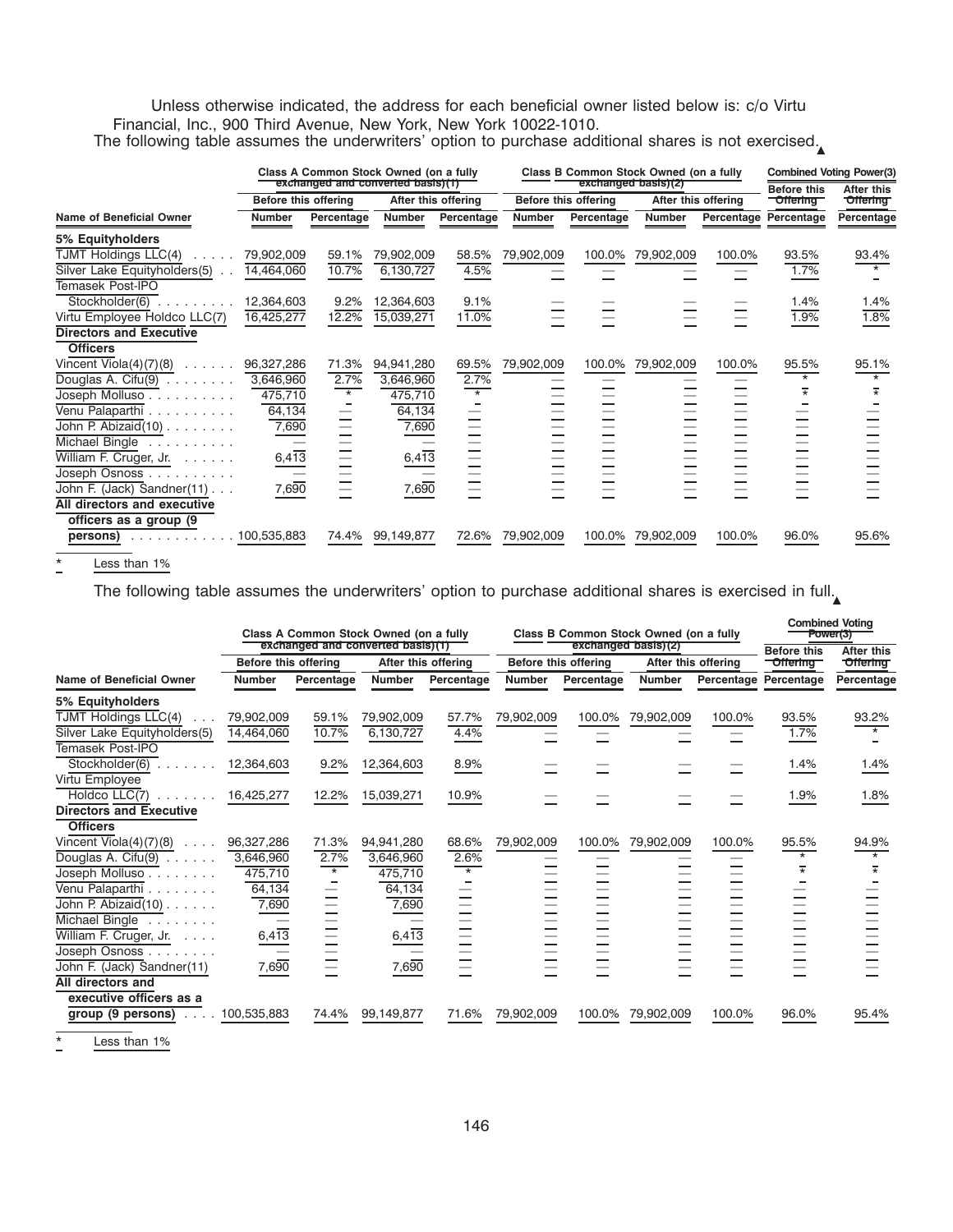(1) Each Virtu Post-IPO Member, other than the Founder Post-IPO Member, holds Virtu Financial Units and an equal number of shares of Class C common stock. Each Virtu Post-IPO Member, other than the Founder Post-IPO Member, has the right at any time to exchange any vested Virtu Financial Units (together with a corresponding number of shares of Class C common stock) for shares of Class A common stock on a one-for-one basis. The Founder Post-IPO Member has the right at any time to exchange any Virtu Financial Units (together with a corresponding number of shares of Class D common stock) for shares of Class B common stock on a one-for-one basis and to convert shares of Class B common stock into shares of Class A common stock on a one-for-one basis. See ''Description of Capital Stock.'' The numbers of shares of Class A common stock beneficially owned and percentages of beneficial ownership set forth in the table assume that (i) all vested Virtu Financial Units (together with the corresponding shares of Class C common stock) have been exchanged for shares of Class A common stock, (ii) all vested Virtu Financial Units (together with the corresponding shares of Class D common stock) have been exchanged for shares of Class B common stock and (iii) all shares of Class B common stock have been converted into shares of Class A common stock. Set forth below is a table that lists each of our directors and named executive officers who own Virtu Financial Units and corresponding shares of Class C common stock:

| <b>Name</b><br>$\overline{\phantom{a}}$ | Number of Virtu Financial Units<br>and Shares of<br><b>Class C Common Stock</b> |
|-----------------------------------------|---------------------------------------------------------------------------------|
|                                         | 3.646.960                                                                       |

- (2) Prior to this offering, the Founder Post-IPO Member holds 79,902,009 Virtu Financial Units and an equal number of shares of Class D common stock. The Founder Post-IPO Member has the right at any time to exchange any Virtu Financial Units (together with a corresponding number of shares of Class D common stock) for shares of Class B common stock on a one-for-one basis and to convert shares of Class B common stock into a shares of Class A common stock on a one-for-one basis. See ''Description of Capital Stock.'' The numbers of shares of Class B common stock beneficially owned and percentages of beneficial ownership set forth in the table assume that all vested Virtu Financial Units (together with the corresponding shares of Class D common stock) have been exchanged for shares of Class B common stock.
- (3) Percentage of combined voting power represents voting power with respect to all shares of our Class A common stock, Class B common stock, Class C common stock and Class D common stock, voting together as a single class. Each holder of Class B common stock and Class D common stock is entitled to 10 votes per share and each holder of Class A common stock and Class C common stock is entitled to one vote per share on all matters submitted to our stockholders for a vote. Our Class C common stock and Class D common stock do not have any of the economic rights (including rights to dividends and distributions upon liquidation) associated with our Class A and Class B common stock. See ''Description of Capital Stock.''
- (4) TJMT Holdings LLC, the Founder Post-IPO Member, is owned by trusts for the benefit of family members of Mr. Viola and Teresa Viola, Mr. Viola's wife. Teresa Viola and Michael Viola, Mr. Viola's son, share dispositive control and voting control over the shares held by the Founder Post-IPO Member. Mr. Viola may be deemed to beneficially own the shares held by the Founder Post-IPO Member by virtue of his relationship with Teresa Viola.
- (5) The Class A common stock owned by the Silver Lake Equityholders is comprised of shares of Class A common stock held by SLP III EW Feeder I, L.P., the general partner of which is Silver Lake Technology Associates III, L.P. (''Silver Lake Technology''); shares of Class A common stock issuable upon the exchange of Virtu Financial Units and corresponding shares of Class C common stock held by SLP Virtu Investors, LLC, the managing member of which is Silver Lake Partners III DE (AIV III), L.P., the general partner of which is Silver Lake Technology and shares of Class A common stock issuable upon the exchange of Virtu Financial Units and corresponding shares of Class C common stock held by Silver Lake Technology, the general partner of which is SLTA III (GP), L.L.C. (''GP'').
- (6) Temasek Post-IPO Stockholder is an indirect wholly owned subsidiary of Temasek Holdings (Private) Limited.
- (7) Mr. Viola is the manager of Virtu Employee Holdco and exercises dispositive control and voting control over the 16,425,277 shares held by Virtu Employee Holdco. Mr. Viola disclaims beneficial ownership in such shares (including the 1,386,006 shares of Class C common stock (and corresponding Virtu Financial Units) to be purchased by the Company with net proceeds of this offering) except to the extent of his pecuniary interest therein.
- (8) Includes shares held by Virtu Employee Holdco, including the 1,386,006 shares of Class C common stock (and corresponding Virtu Financial Units) to be purchased by the Company with net proceeds of this offering and as to which Mr. Viola disclaims beneficial ownership.
- (9) The Class A common stock owned by Mr. Cifu is comprised of: 2,824,275 shares of Class A common stock issuable upon the exchange of Virtu Financial Units and corresponding shares of Class C common stock held by Mr. Cifu; and 822,685 shares of Class A common stock issuable upon the exchange of Virtu Financial Units and corresponding shares of Class C common stock held by a trust for the benefit of the Cifu Family Trust. Melissa B. Lautenberg, Mr. Cifu's wife, and Dr. Mitchel A. Lautenberg, Ms. Lautenberg's brother, share dispositive control and voting control over the shares held by the Cifu Family Trust. Mr. Cifu may be deemed to beneficially own the shares held by the Cifu Family Trust by virtue of his relationship with Ms. Lautenberg.
- (10) Consists of shares held by Virtu Employee Holdco on behalf of Mr. Abizaid.
- (11) Consists of shares held by Virtu Employee Holdco on behalf of Mr. Sandner.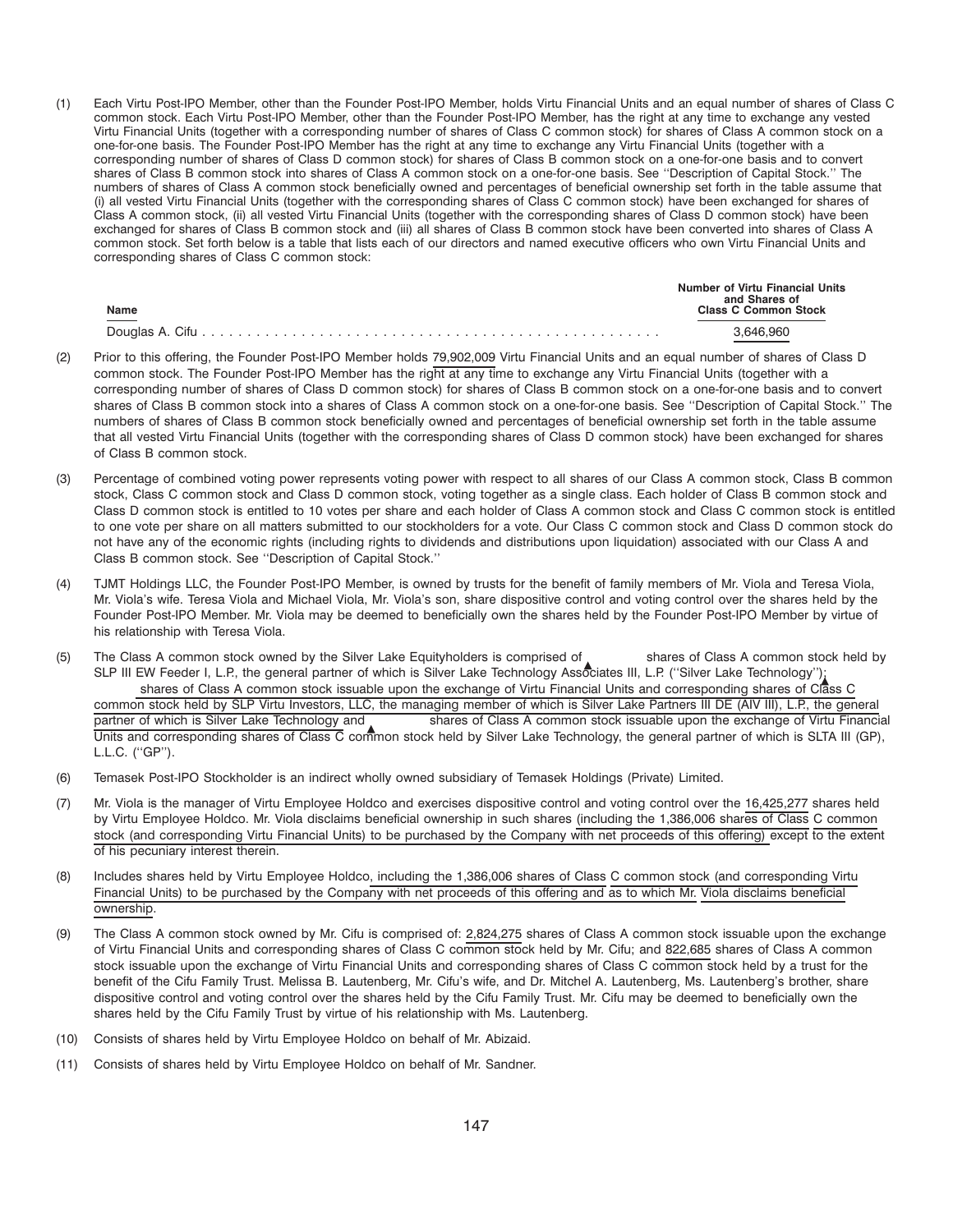#### **CERTAIN RELATIONSHIPS AND RELATED PARTY TRANSACTIONS**

#### **Reorganization Agreement and Common Stock Subscription Agreement**

In connection with the reorganization transactions, we will enter into a reorganization agreement and related agreements with Virtu Financial, four of our wholly owned subsidiaries, and each of the Virtu Post-IPO Members, including the Founder Post-IPO Member, the Silver Lake Post-IPO Members, the Temasek Post-IPO Stockholder, Virtu Employee Holdco and certain Virtu Pre-IPO Members, which will affect the reorganization transactions. See ''Organizational Structure'' for more information.

The table below sets forth the consideration in Virtu Financial Units, Class A common stock, Class B common stock, Class C common stock and Class D common stock to be received by our 5% equityholders, directors and executive officers in the reorganization transactions, based on an assumed public offering price of \$18.00 per share (the midpoint of the estimated public offering price range set forth on the cover page of this prospectus):

| Name                                                                          | <b>Virtu Financial</b><br>Units to be<br>issued in the<br>Reorganization<br><b>Transactions</b> | <b>Class A</b><br><b>Common Stock</b><br>to be Issued<br>in the<br>Reorganization<br><b>Transactions</b> | <b>Class B</b><br><b>Common Stock</b><br>to be Issued<br>in the<br>Reorganization<br><b>Transactions</b> | <b>Class C</b><br><b>Common Stock</b><br>to be issued<br>in the<br>Reorganization<br><b>Transactions</b> | <b>Class D</b><br><b>Common Stock</b><br>to be Issued<br>in the<br><b>Reorganization</b><br><b>Transactions</b> |
|-------------------------------------------------------------------------------|-------------------------------------------------------------------------------------------------|----------------------------------------------------------------------------------------------------------|----------------------------------------------------------------------------------------------------------|----------------------------------------------------------------------------------------------------------|-----------------------------------------------------------------------------------------------------------------|
| TJMT Holdings LLC(1)                                                          | 79,902,009                                                                                      |                                                                                                          |                                                                                                          |                                                                                                          | 79,902,009                                                                                                      |
| SLP III EW Feeder I, L.P.<br>Silver Lake Technology                           |                                                                                                 |                                                                                                          |                                                                                                          |                                                                                                          |                                                                                                                 |
| Associates III L.P.<br><b>SLP Virtu Investors LLC</b><br><b>Havelock Fund</b> |                                                                                                 |                                                                                                          |                                                                                                          |                                                                                                          |                                                                                                                 |
| Investments Pte. Ltd.<br>Virtu Employee                                       |                                                                                                 | 12,364,603                                                                                               |                                                                                                          |                                                                                                          |                                                                                                                 |
| Holdco LLC(1)<br>Vincent Viola                                                | 16,425,277                                                                                      |                                                                                                          |                                                                                                          | 16,425,277                                                                                               |                                                                                                                 |
| Douglas A. Cifu<br>Cifu Family Trust(2)<br>Joseph Molluso                     | 2,824,275<br>822,685<br>475,710                                                                 |                                                                                                          |                                                                                                          | 2,824,275<br>822,685<br>475,710                                                                          |                                                                                                                 |
| John P. Abizaid.<br>Michael Bingle                                            | 7,690,                                                                                          |                                                                                                          |                                                                                                          | 7,690                                                                                                    |                                                                                                                 |
| William F. Cruger, Jr.<br>Joseph Osnoss<br>John F. (Jack) Sandner             | $6,4\overline{13}$<br>7,690                                                                     |                                                                                                          |                                                                                                          | 6,413<br>7,690                                                                                           |                                                                                                                 |
|                                                                               |                                                                                                 |                                                                                                          |                                                                                                          |                                                                                                          |                                                                                                                 |

(1) Mr. Viola may be deemed to beneficially own the interests held by TJMT Holdings LLC and Virtu Employee Holdco LLC.

(2) Mr. Cifu may be deemed to beneficially own the interests held by the Cifu Family Trust.

The consideration set forth above and otherwise to be received in the reorganization transactions is subject to adjustment based on the final public offering price of our Class A common stock in this offering.

### **Purchases from Equityholders**

Immediately following this offering, based on the midpoint of the estimated public offering price range set forth on the cover page of this prospectus and assuming the underwriters' option to purchase additional shares is not exercised, we will use approximately \$254.1 million of our net proceeds from this offering to repurchase  $4,080,724$  shares of Class A common stock from the Silver Lake Post-IPO Stockholder and 11,096,101 Virtu Financial Units and corresponding shares of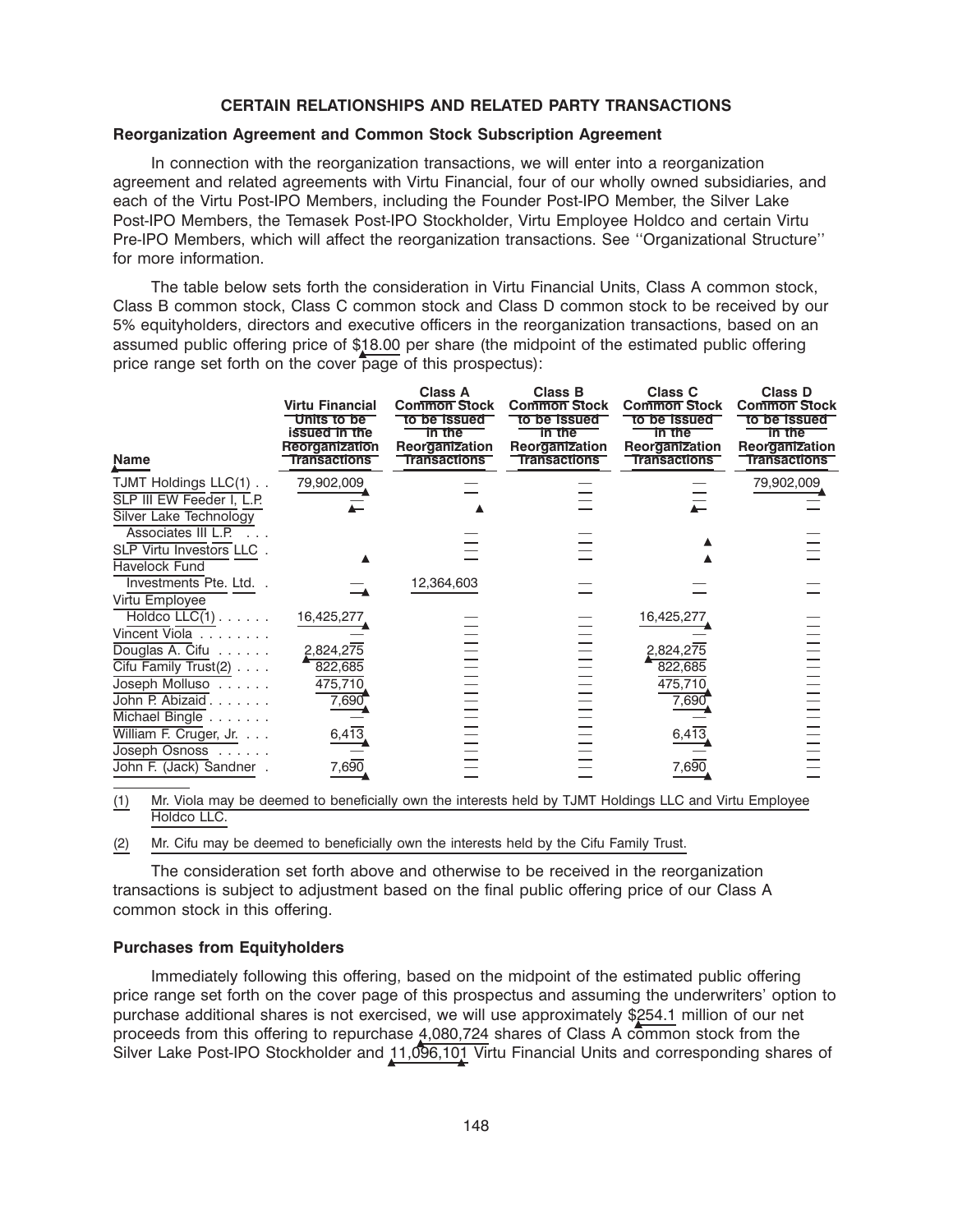Class C common stock from certain of the Virtu Post-IPO Members, including 4,252,609 Virtu Financial Units and corresponding shares of Class C common stock from the Silver Lake Post-IPO Members and 6,843,492 Virtu Financial Units and corresponding shares of Class C common stock from certain employees (or approximately \$263.4 million, to repurchase 4,080,724 shares of Class A common stock and 11,651,657 Virtu Financial Units (and corresponding shares of Class C common stock) if the underwriters exercise their option to purchase additional shares in full).

The following table sets forth the cash proceeds that each of our existing 5% equityholders, directors and executive officers will receive from the purchase by us of shares of Class A common stock or Virtu Financial Units and corresponding shares of Class C common stock with the proceeds from this offering, based on the midpoint of the estimated public offering price range set forth on the cover page of this prospectus and assuming the underwriters' option to purchase additional shares is not exercised:

| <b>Name</b>                | Number of shares of Class A common stock or<br>Virtu Financial Units and corresponding shares<br>of Class C common stock to be sold to us,<br>assuming the underwriters' option to purchase<br>additional shares is not exercised(1) | Cash proceeds (\$) |
|----------------------------|--------------------------------------------------------------------------------------------------------------------------------------------------------------------------------------------------------------------------------------|--------------------|
| SLP Virtu Investors, LLC   | 4,252,609                                                                                                                                                                                                                            | 71,188,675         |
| SLP III EW Feeder I, L.P.  | 4,080,724                                                                                                                                                                                                                            | 68,311,320         |
| Virtu Employee Holdco LLC. | 1,386,006                                                                                                                                                                                                                            | 23,201,740         |
| Silver Lake Technology     |                                                                                                                                                                                                                                      |                    |
| Associates III, L.P.       |                                                                                                                                                                                                                                      |                    |
|                            |                                                                                                                                                                                                                                      |                    |
| <u>(1)</u>                 | If the underwriters' option to purchase additional shares is exercised, no additional shares of                                                                                                                                      |                    |
|                            | Class A common stock or Virtu Financial Units and corresponding shares of Class C common                                                                                                                                             |                    |

stock will be purchased from our existing 5% equityholders, directors or executive officers.

### **Amended and Restated Virtu Financial Limited Liability Company Agreement**

In connection with the reorganization transactions, we, Virtu Financial and each of the Virtu Post-IPO Members, including the Founder Post-IPO Member, the Silver Lake Post-IPO Members, the Temasek Post-IPO Stockholder and Virtu Employee Holdco, will enter into the Amended and Restated Virtu Financial LLC Agreement. Following the reorganization transactions, and in accordance with the terms of the Amended and Restated Virtu Financial LLC Agreement, we will operate our business through Virtu Financial and its subsidiaries. Pursuant to the terms of the Amended and Restated Virtu Financial LLC Agreement, so long as affiliates of Mr. Viola or affiliates of Silver Lake Partners continue to own any Virtu Financial Units, shares of our Class A common stock or securities exchangeable or convertible into shares of our Class A common stock, we will not, without the prior written consent of such holders, engage in any business activity other than the management and ownership of Virtu Financial and its subsidiaries or own any assets other than securities of Virtu Financial and its subsidiaries and/or any cash or other property or assets distributed by or otherwise received from Virtu Financial and its subsidiaries, unless we determine in good faith that such actions or ownership are in the best interest of Virtu Financial. As the sole managing member of Virtu Financial, we will have control over all of the affairs and decision making of Virtu Financial. As such, through our officers and directors, we will be responsible for all operational and administrative decisions of Virtu Financial and the day-to-day management of Virtu Financial's business. We will fund any dividends to our stockholders by causing Virtu Financial to make distributions to its equityholders, including the Founder Post-IPO Member, the Silver Lake Post-IPO Members, Virtu Employee Holdco and us, subject to the limitations imposed by our credit agreement. See ''Dividend Policy.''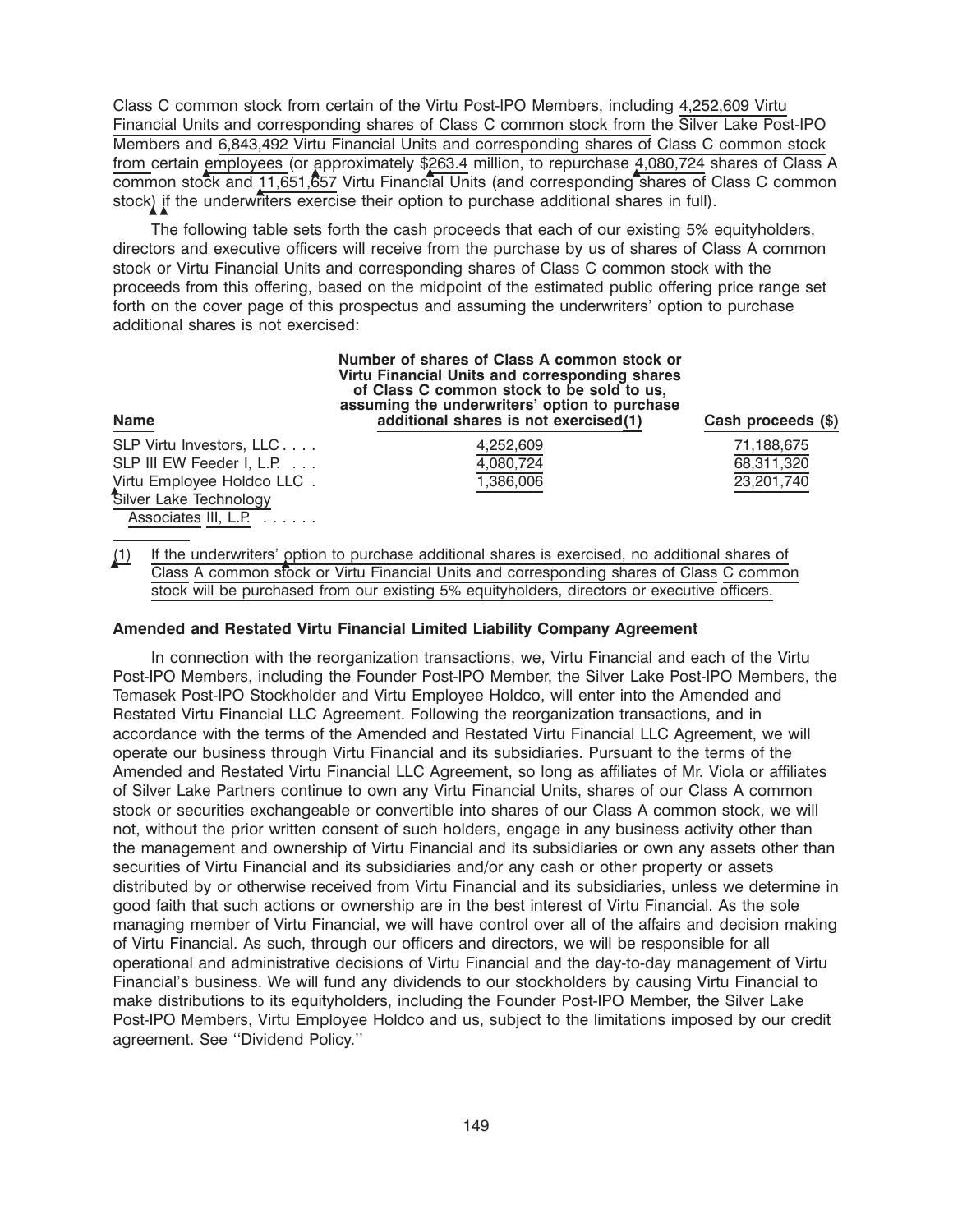Founder Post-IPO Member, the Silver Lake Equityholders and the Temasek Post-IPO Stockholder have the right to require us to register the sale of the registrable securities held by them on Form S-3, subject to offering size and other restrictions.

If the Founder Post-IPO Member, the Silver Lake Equityholders or the Temasek Post-IPO Stockholder make a request for registration, the non-requesting parties to the Registration Rights Agreement will be entitled to customary piggyback registration rights in connection with the request, and if the request is for an underwritten offering, such piggyback registration rights will be subject to underwriter cutback provisions, with priority first for registration of shares going first to the Founder Post-IPO Member, the Silver Lake Equityholders and the Temasek Post-IPO Stockholder on a pro rata basis (provided that (a) for one year after the completion of this offering, such priority will be allocated 75% to the Silver Lake Equityholders and the Temasek Post-IPO Stockholder (to be allocated 45% to the Silver Lake Equityholders and 30% to the Temasek Post-IPO Stockholder if they both elect to have their securities included in such registration) and 25% to the Founder Post-IPO Member until any of the Silver Lake Equityholders, the Temasek Post-IPO Stockholder or the Founder Post-IPO Member have included all their securities sought to be included in such registration and (b) from the one year anniversary of the completion of this offering until three demand registrations have been completed, such priority will be allocated 50% to the Silver Lake Equityholders and the Temasek Post-IPO Stockholder (to be allocated 30% to the Silver Lake Equityholders and 20% to the Temasek Post-IPO Stockholder if they both elect to have their securities included in such registration) and 50% to the Founder Post-IPO Member until any of the Silver Lake Equityholders, the Temasek Post-IPO Stockholder or the Founder Post-IPO Member have included all their securities sought to be included in such registration), second to the other parties with piggyback registration rights under the Registration Rights Agreement and third to other persons with a contractual right to include securities in the registration. In addition, the parties to the Registration Rights Agreement will be entitled to piggyback registration rights with respect to any registration initiated by us or another stockholder, and if any such registration is in the form of an underwritten offering, such piggyback registration rights will be subject to customary cutback provisions, with priority for registration of shares going first to us or such other stockholder, as applicable, second to the Founder Post-IPO Member, the Silver Lake Equityholders and the Temasek Post-IPO Stockholder as described above, third to the other parties, if any, with piggyback registration rights under the Registration Rights Agreement and fourth to other persons with a contractual right to include securities in the registration.

In addition, we will undertake in the Registration Rights Agreement to file a registration statement as soon as we become eligible to register the sale of our securities on Form S-3 under the Securities Act and to use commercially reasonable efforts to have the registration statement declared effective as soon as practicable and to remain effective in order to register the shares of Class A common stock issuable upon the exchange of Virtu Financial Units, together with shares of Class C common stock, by Virtu Employee Holdco, certain other Virtu Post-IPO Members, including Mr. Cifu, and certain transferees thereof from time to time. Alternatively, under certain circumstances, we may instead file a shelf registration statement on Form S-3 to permit the resale of the shares of Class A common stock held by such persons. For so long as any such registration statement is effective and usable, neither Virtu Employee Holdco nor transferee thereof will have the piggyback registration rights described in the immediately preceding paragraph.

In connection with the transfer of their registrable securities, the parties to the Registration Rights Agreement may assign certain of their respective rights under the Registration Rights Agreement under certain circumstances. In connection with the registrations described above, we will indemnify any selling stockholders and we will bear all fees, costs and expenses (except underwriting commissions and discounts and fees and expenses of financial advisors of the selling stockholders and their internal and similar costs).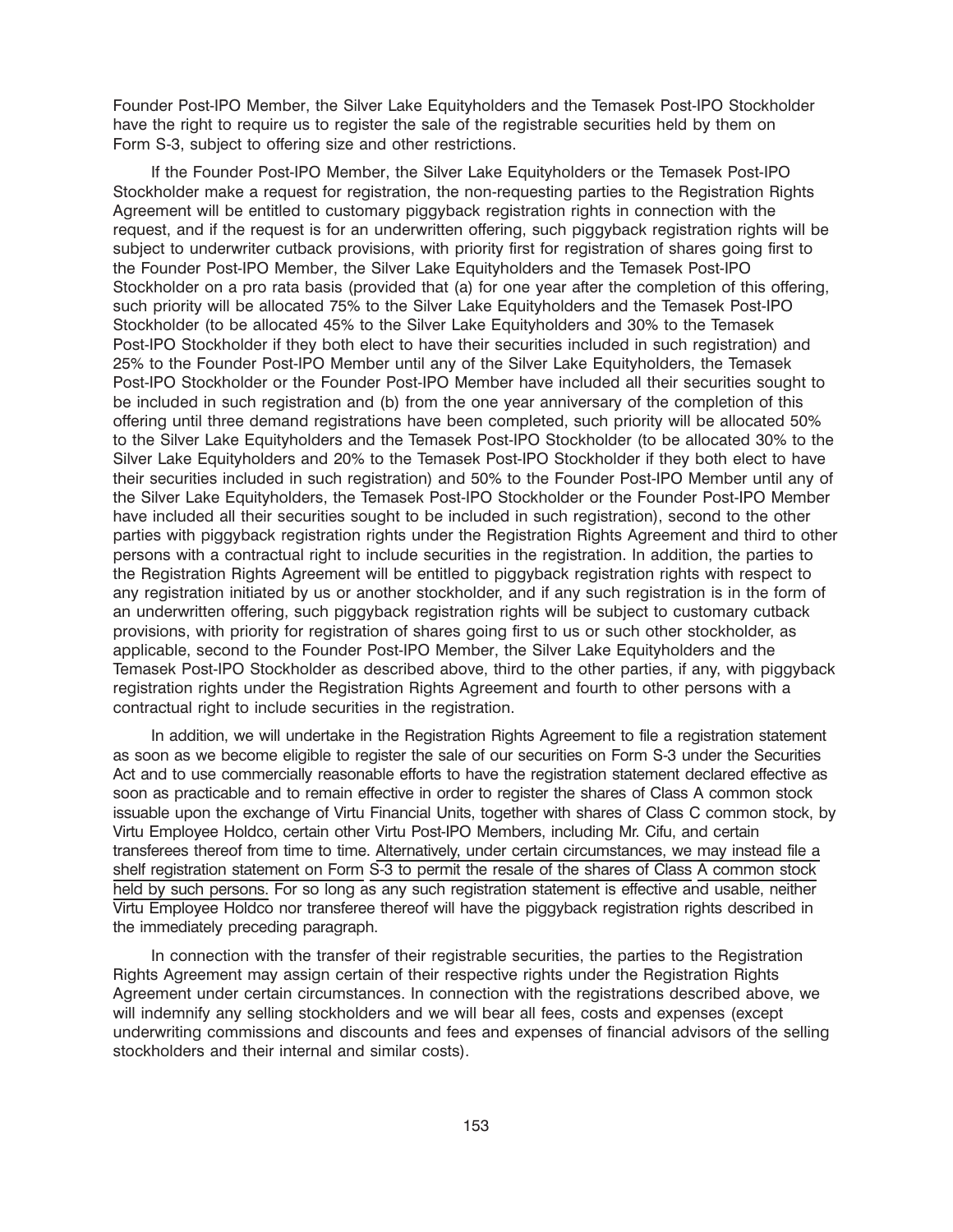### **Tax Receivable Agreements**

In connection with the reorganization transactions, we will acquire equity interests in Virtu Financial from an affiliate of Silver Lake Partners and Temasek, and the Temasek Pre-IPO Member in the Mergers. In addition, as described under ''Use of Proceeds,'' we intend to use a portion of the net proceeds from this offering to purchase Virtu Financial Units and corresponding shares of common stock from certain Virtu Post-IPO Members. These purchases will result in favorable tax basis adjustments to the assets of Virtu Financial that will be allocated to us and our subsidiaries. In addition, future exchanges by the Virtu Post-IPO Members of Virtu Financial Units and corresponding shares of Class C common stock or Class D common stock, as the case may be, for shares of our Class A common stock or Class B common stock, respectively, are expected to produce favorable tax attributes. These tax attributes would not be available to us in the absence of those transactions. Both the existing and anticipated tax basis adjustments are expected to reduce the amount of tax that we would otherwise be required to pay in the future.

We intend to enter into three tax receivable agreements with the Virtu Post-IPO Members and the Investor Post-IPO Stockholders (one with the Founder Post-IPO Member, Virtu Employee Holdco, the Management Members and other post-IPO investors, another with the Investor Post-IPO Stockholders and the other with the Silver Lake Post-IPO Members) that will provide for the payment by us to the Virtu Post-IPO Members and the Investor Post-IPO Stockholders (or their transferees of Virtu Financial Units or other assignees) of 85% of the amount of cash savings, if any, in U.S. federal, state and local income tax or franchise tax that we actually realize as a result of (i) any increase in tax basis in Virtu Financial's assets resulting from (a) the acquisition of equity interests in Virtu Financial from an affiliate of Silver Lake Partners and Temasek, and the Temasek Pre-IPO Member in the reorganization transactions (which represents the unamortized portion of the increase in tax basis in Virtu Financial's assets resulting from a prior acquisition of interests in Virtu Financial by an affiliate of Silver Lake Partners and Temasek, and the Temasek Pre-IPO Member, (b) the purchases of Virtu Financial Units (along with the corresponding shares of our Class C common stock or Class D common stock, as applicable) from certain of the Virtu Post-IPO Members using a portion of the net proceeds from this offering or in any future offering, (c) exchanges by the Virtu Post-IPO Members of Virtu Financial Units (together with the corresponding shares of our Class C common stock or Class D common stock, as applicable) for shares of our Class A common stock or Class B common stock, as applicable, or (d) payments under the tax receivable agreements, (ii) any net operating losses available to us as a result of the Mergers and (iii) tax benefits related to imputed interest deemed arising as a result of payments made under the tax receivable agreements.

The actual increase in tax basis, as well as the amount and timing of any payments under these agreements, will vary depending upon a number of factors, including the timing of exchanges by the Virtu Post-IPO Members, the price of our Class A common stock at the time of the exchange, the extent to which such exchanges are taxable, the amount and timing of the taxable income we generate in the future and the tax rate then applicable and the portion of our payments under the tax receivable agreements constituting imputed interest.

The payments we will be required to make under the tax receivable agreements could be substantial. We expect that, as a result of the amount of the increases in the tax basis of the tangible and intangible assets of Virtu Financial, assuming no material changes in the relevant tax law and that we earn sufficient taxable income to realize in full the potential tax benefit described above, future payments to the Virtu Post-IPO Members and the Investor Post-IPO Stockholders in respect of the purchases, the exchanges and the Mergers will aggregate to approximately \$175.0 million and range from approximately \$7.1 million to \$13.0 million per year over the next 15 years (or approximately \$179.2 million in the aggregate, ranging from approximately \$7.4 million to \$13.3 million per year over the next 15 years if the underwriters exercise their option to purchase additional shares in full). Future payments under the tax receivable agreements in respect of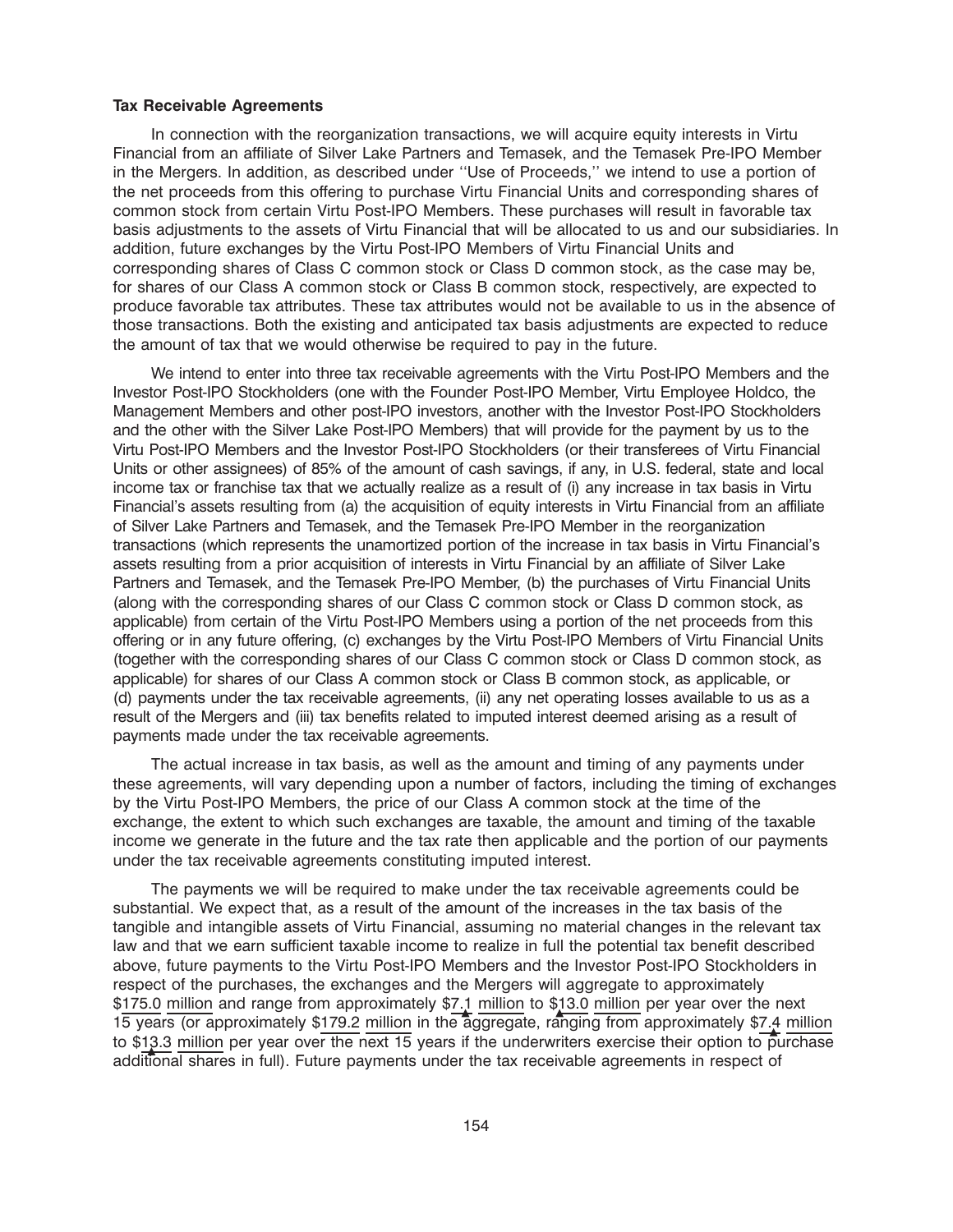### **Unit Vesting, Equity Retention and Restrictive Covenant Agreements**

In connection with the reorganization transactions and this offering, we expect to issue stock options, with respect to shares of Class A common stock, to certain of our direct and indirect employee equityholders and other employees pursuant to our 2015 Management Incentive Plan (such grants, ''IPO grants''). We also intend to offer certain of our direct and indirect employee equityholders and other employees, including Messrs. Cifu, Molluso and Palaparthi, the ability to sell to us, in connection with this offering, pre-IPO equity interests in our Company (''pre-IPO equity'') representing up to 15% of his or her pre-IPO equity (calculated based on the amount of pre-IPO equity that would be owned assuming an initial public offering price of \$18.00 per share (the midpoint of the estimated public offering price range set forth on the cover page of this prospectus)), to the extent such pre-IPO equity has vested. See '' — Purchases from Equityholders.''

In addition, we have entered into Unit Vesting, Equity Retention and Restrictive Covenant Agreements (''equity retention agreements'') with certain of our direct and indirect employee equityholders and other employees, including Messrs. Viola, Cifu, Molluso and Palaparthi (collectively, the ''equity restricted employees''), pursuant to which each equity restricted employee may:

- upon the consummation of this offering, sell to us up to 15% of his or her pre-IPO equity (calculated based on the amount of pre-IPO equity that would be owned assuming an initial public offering price of \$18.00 per share (the midpoint of the estimated public offering price range set forth on the cover page of this prospectus)), to the extent such pre-IPO equity has vested;
- on and after the first anniversary of the consummation of this offering, sell up to a cumulative 30% of his or her pre-IPO equity, to the extent such pre-IPO equity has vested;
- on and after the second anniversary of the consummation of this offering, sell up to a cumulative 45% of his or her pre-IPO equity, to the extent such pre-IPO equity has vested;
- on and after the third anniversary of the consummation of this offering, sell up to a cumulative 60% of his or her pre-IPO equity, to the extent such pre-IPO equity has vested;
- on and after the fourth anniversary of the consummation of this offering, sell up to a cumulative 75% of his or her pre-IPO equity, to the extent such pre-IPO equity has vested;
- on and after the fifth anniversary of the consummation of this offering, sell up to a cumulative 90% of his or her pre-IPO equity, to the extent such pre-IPO equity has vested; and
- on and after the sixth anniversary of the consummation of this offering, sell any of his or her remaining pre-IPO equity, to the extent such pre-IPO equity has vested, without being subject to any further equity retention restrictions.

In addition to the equity retention restrictions described above, in each equity retention agreement the applicable equity restricted employee will acknowledge that he or she remains subject to the following existing restrictive covenants until the third anniversary of the date his or her employment with us is terminated, in each case subject to certain exceptions as set forth in the Amended and Restated Virtu Financial LLC Agreement or the Amended and Restated Limited Liability Company Agreement of Virtu Employee Holdco:

• the equity restricted employee will not directly or indirectly engage in certain competitive activities;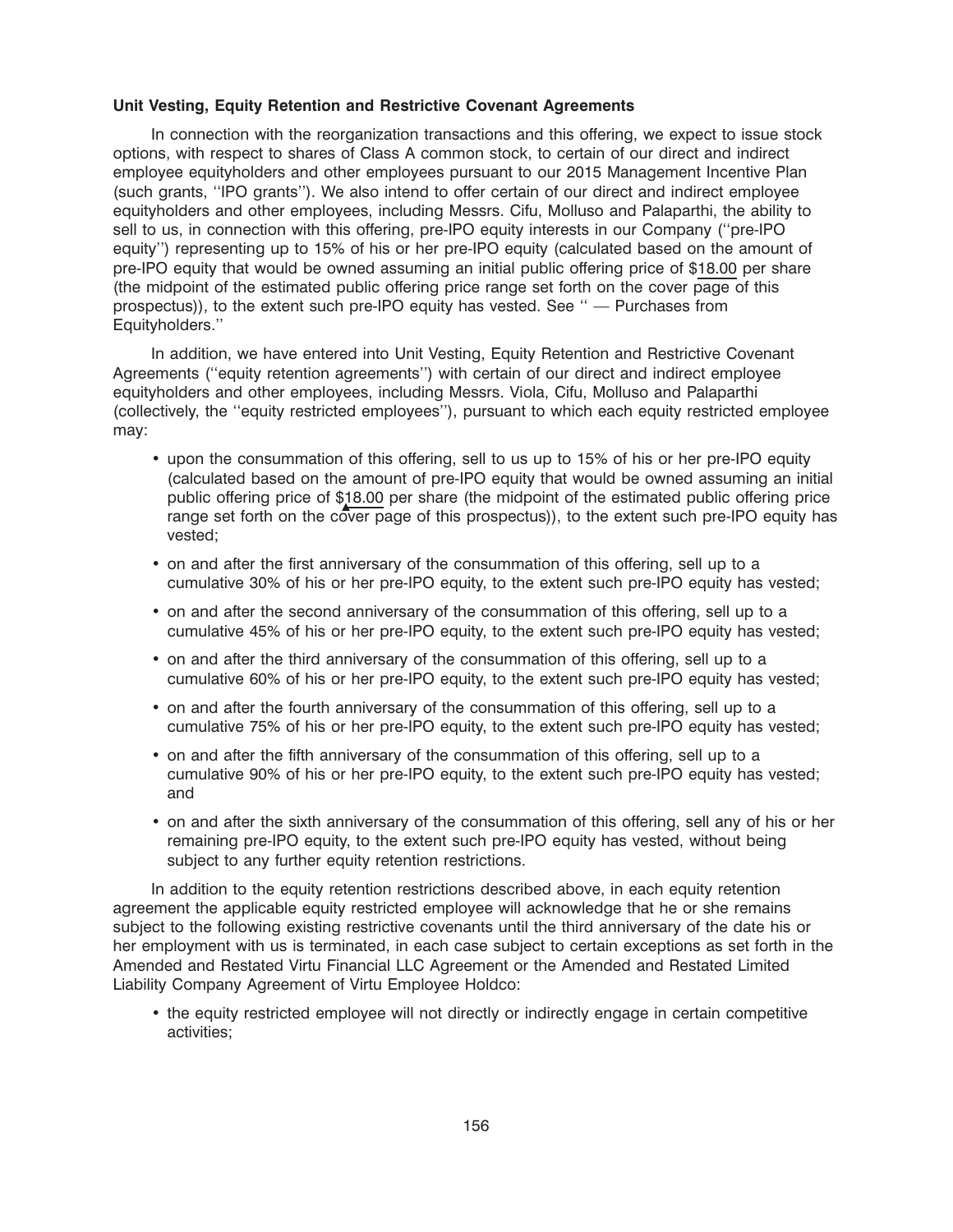### **DESCRIPTION OF CAPITAL STOCK**

### **Capital Stock**

In connection with the reorganization transactions, we expect to amend and restate our certificate of incorporation so that our authorized capital stock will consist of 1,000,000,000 shares of Class A common stock, par value \$0.00001 per share, 175,000,000 shares of Class B common stock, par value \$0.00001 per share, 90,000,000 shares of Class C common stock, par value \$0.00001 per share, 175,000,000 shares of Class D common stock, par value \$0.00001 per share, and 50,000,000 shares of preferred stock, par value \$0.00001 per share.

Immediately following the reorganization transactions, we will have two holders of record of our Class A common stock, no holders of record of our Class B common stock, 13 holders of record of our Class C common stock, one holder of record of our Class D common stock and no holders of record of our preferred stock. Of the authorized shares of our capital stock, based on an assumed initial public offering price of \$18.00 per share (the midpoint of the estimated public offering price range set forth on the cover page of this prospectus), 19,447,464 shares of our Class A common stock will be issued and outstanding, no shares of our Class B common stock will be issued and outstanding, 35,770,722 shares of our Class C common stock will be issued and outstanding, 79,902,009 shares of our Class D common stock will be issued and outstanding and no shares of our preferred stock will be issued and outstanding. In addition, we expect to issue stock options and restricted stock units with respect to an aggregate amount of 9,168,000 shares of Class A common stock in connection with this offering under the 2015 Management Incentive Plan. See ''Executive Compensation — 2015 Management Incentive Plan.''

After the consummation of this offering and the application of the net proceeds from this offering, based on an assumed initial public offering price of \$18.00 per share (the midpoint of the estimated public offering price range set forth on the cover page of this prospectus), we expect to have 31,932,454 shares of our Class A common stock outstanding (or 34,417,311 shares if the underwriters' option to purchase additional shares is exercised in full), no shares of our Class B common stock outstanding, 24,674,621 shares of our Class C common stock outstanding (or 24,119,065 shares if the underwriters' option to purchase additional shares is exercised in full and giving effect to the use of the net proceeds therefrom), 79,902,009 shares of our Class D common stock outstanding and no shares of our preferred stock outstanding.

#### *Common Stock*

#### *Voting*

The holders of our Class A common stock, Class B common stock, Class C common stock and Class D common stock will vote together as a single class on all matters submitted to stockholders for their vote or approval, except (i) as required by applicable law or (ii) any amendment (including by merger, consolidation, reorganization or similar event) to our certificate of incorporation that would affect the rights of the Class A common stock and the Class C common stock in a manner that is disproportionately adverse as compared to the Class B common stock or Class D common stock, or vice versa, in which case the holders of Class A common stock and Class C common stock or the holders of Class B common stock and Class D common stock, as applicable, shall vote together as a class.

Holders of our Class A common stock and Class C common stock are entitled to one vote on all matters submitted to stockholders for their vote or approval. Holders of our Class B common stock and Class D common stock are entitled to ten votes on all matters submitted to stockholders for their vote or approval.

Based on an assumed initial public offering price of \$18.00 per share (the midpoint of the estimated public offering price range set forth on the cover page of this prospectus), upon the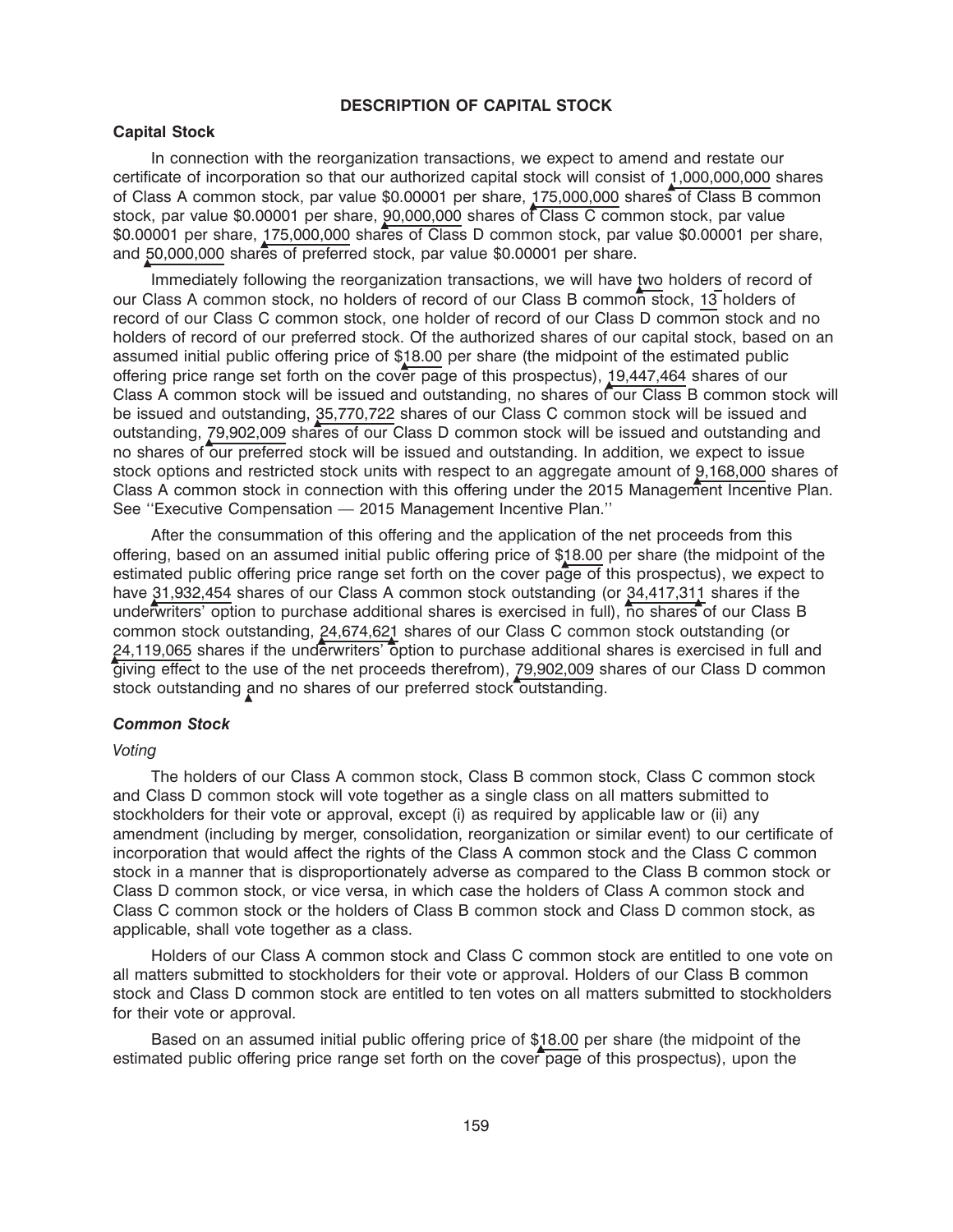completion of this offering, the Founder Post-IPO Member will control approximately 93.4% of the combined voting power of our common stock (or 93.2% if the underwriters' option to purchase additional shares is exercised in full and giving effect to the use of the net proceeds therefrom) as a result of their ownership of our Class D common stock. Accordingly, the Founder Post-IPO Member will control our business policies and affairs and can control any action requiring the general approval of our stockholders, including the election of our board or directors, the adoption of amendments to our certificate of incorporation and by-laws and the approval of any merger or sale of substantially all of our assets. The Founder Post-IPO Member will continue to have such control as long as it owns at least 25% of our issued and outstanding common stock. This concentration of ownership and voting power may also delay, defer or even prevent an acquisition by a third party or other change of control of our Company and may make some transactions more difficult or impossible without the support of the Founder Post-IPO Member, even if such events are in the best interests of minority stockholders.

#### *Dividends*

The holders of Class A common stock and Class B common stock are entitled to receive dividends when, as and if declared by our board of directors out of legally available funds. Under our amended and restated certificate of incorporation, dividends may not be declared or paid in respect of Class B common stock unless they are declared or paid in the same amount in respect of Class A common stock, and vice versa. With respect to stock dividends, holders of Class B common stock must receive Class B common stock while holders of Class A common stock must receive Class A common stock.

The holders of our Class C common stock and Class D common stock will not have any right to receive dividends other than dividends consisting of shares of our (i) Class C common stock, paid proportionally with respect to each outstanding share of our Class C common stock, and (ii) Class D common stock, paid proportionally with respect to each outstanding share of our Class D common stock, in each case in connection with stock dividends.

### *Merger, Consolidation, Tender or Exchange Offer*

The holders of Class B common stock and Class D common stock will not be entitled to receive economic consideration for their shares in excess of that payable to the holders of Class A common stock and Class C common stock, respectively, in the event of a merger, consolidation or other business combination requiring the approval of our stockholders or a tender or exchange offer to acquire any shares of our common stock. However, in any such event involving consideration in the form of securities, the holders of Class B common stock and Class D common stock will be entitled to receive securities that have no more than ten times the voting power of any securities distributed to the holders of Class A common stock and Class C common stock.

### *Liquidation or Dissolution*

Upon our liquidation or dissolution, the holders of our Class A common stock and Class B common stock will be entitled to share ratably in those of our assets that are legally available for distribution to stockholders after payment of liabilities and subject to the prior rights of any holders of preferred stock then outstanding. Other than their par value, the holders of our Class C common stock and Class D common stock will not have any right to receive a distribution upon a liquidation or dissolution of our company.

#### *Conversion, Transferability and Exchange*

Our amended and restated certificate of incorporation will provide that each share of our Class B common stock is convertible at any time, at the option of the holder, into one share of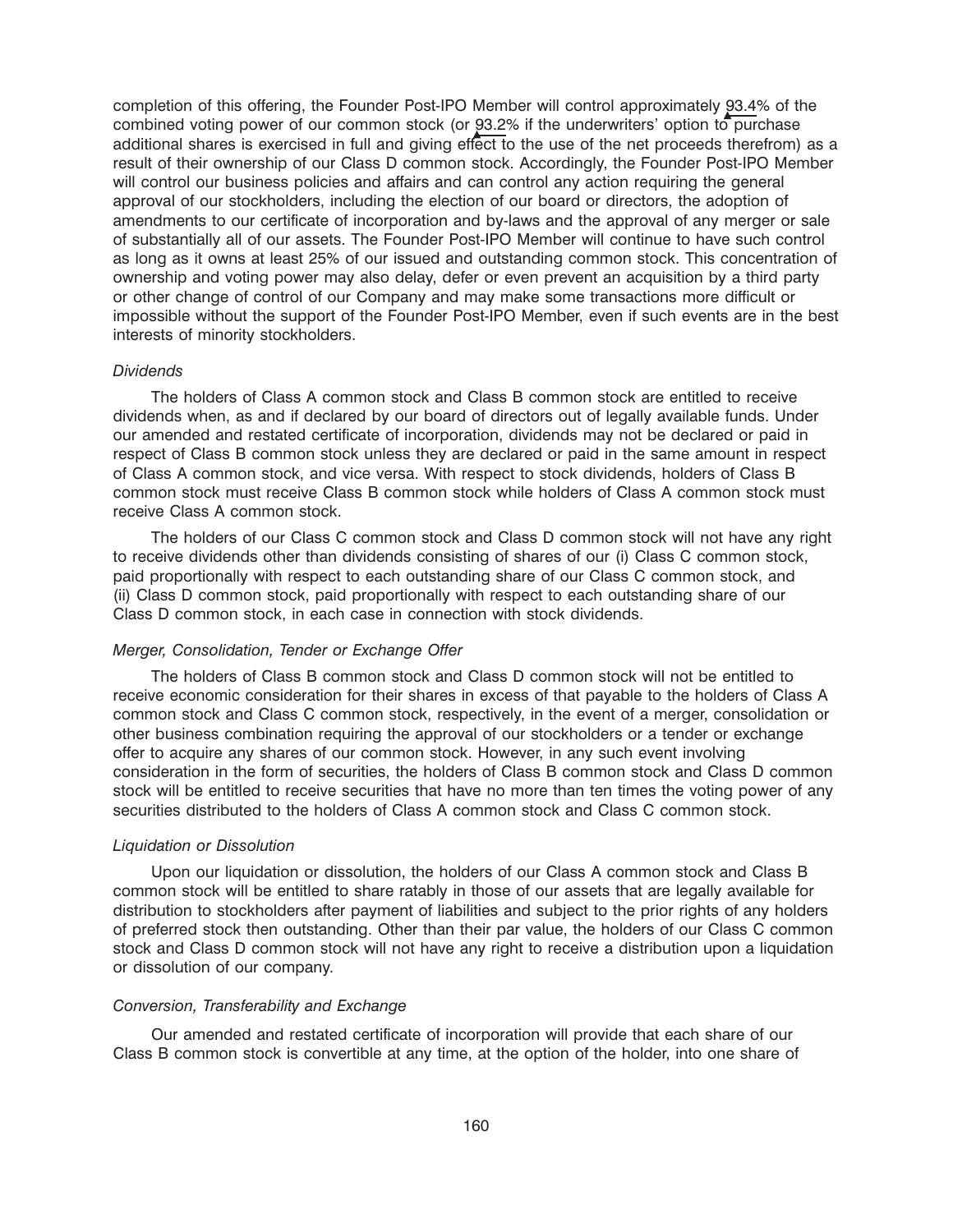# **SHARES AVAILABLE FOR FUTURE SALE**

Prior to this offering, there has been no public market for our Class A common stock. We cannot make any prediction as to the effect, if any, that sales of Class A common stock or the availability of Class A common stock for future sales will have on the market price of our Class A common stock. The market price of our Class A common stock could decline because of the sale of a large number of shares of our Class A common stock or the perception that such sales could occur in the future. These factors could also make it more difficult to raise funds through future offerings of Class A common stock. See ''Risk Factors — Risks Related to this Offering and Our Class A Common Stock — Substantial future sales of shares of our Class A common stock in the public market could cause our stock price to fall.''

#### **Sale of Restricted Shares**

Upon the consummation of this offering, we will have 31,932,455 shares of Class A common stock (or 34,417,311 shares if the underwriters exercise their option to purchase additional shares in full) outstanding, excluding 9,168,000 shares of Class A common stock underlying outstanding options or restricted stock units. Of these shares, the 16,565,714 shares sold in this offering (or 19,050,571 shares if the underwriters exercise their option to purchase additional shares in full) will be freely tradable without further restriction under the Securities Act, except any shares held by our affiliates, as that term is defined in Rule 144 under the Securities Act. In the absence of registration under the Securities Act, shares held by affiliates may only be sold in compliance with the limitations of Rule 144 described below or another exemption from the registration requirements of the Securities Act. As defined in Rule 144, an affiliate of an issuer is a person that directly, or indirectly through one or more intermediaries, controls, is controlled by or is under common control with the issuer. Upon the completion of this offering, approximately 15,366,740 of our outstanding shares of Class A common stock (or 15,366,740 shares if the underwriters' exercise their option to purchase additional shares in full) will be deemed "restricted securities," as that term is defined under Rule 144, and would also be subject to the ''lock-up'' period noted below.

In addition, based on an assumed initial public offering price of \$18.00 per share (the midpoint of the estimated public offering price range set forth on the cover page of this prospectus), upon consummation of the offering, the Virtu Post-IPO Members will own an aggregate of 104,576,630 Virtu Financial Units and 104,576,630 shares of our Class C common stock and Class D common stock (or 104,021,630 Virtu Financial Units and 104,021,630 shares of Class C common stock and Class D common stock if the underwriters' exercise their option to purchase additional shares in full and giving effect to the use of the net proceeds therefrom). Pursuant to the terms of the Exchange Agreement, the Founder Post-IPO Member could from time to time exchange its Virtu Financial Units (and corresponding shares of Class D common stock) for shares of our Class B common stock on a one-for-one basis, and the other Virtu Post-IPO Members could from time to time exchange their Virtu Financial Units (and corresponding shares of our Class C common stock) for shares of our Class A common stock on a one-for-one basis. In addition, our amended and restated certificate of incorporation will provide that each share of our Class B common stock is convertible at any time, at the option of the holder, into one share of Class A common stock. Shares of our Class A common stock issuable to the Virtu Post-IPO Members upon an exchange of Virtu Financial Units (and corresponding shares of our Class C common stock) or upon conversion of shares of Class B common stock would be considered ''restricted securities,'' as that term is defined under Rule 144 and would also be subject to the ''lock-up'' period noted below.

Restricted securities may be sold in the public market only if they qualify for an exemption from registration under Rule 144 under the Securities Act, which is summarized below, or any other applicable exemption under the Securities Act, or pursuant to a registration statement that is effective under the Securities Act. Immediately following the consummation of this offering, the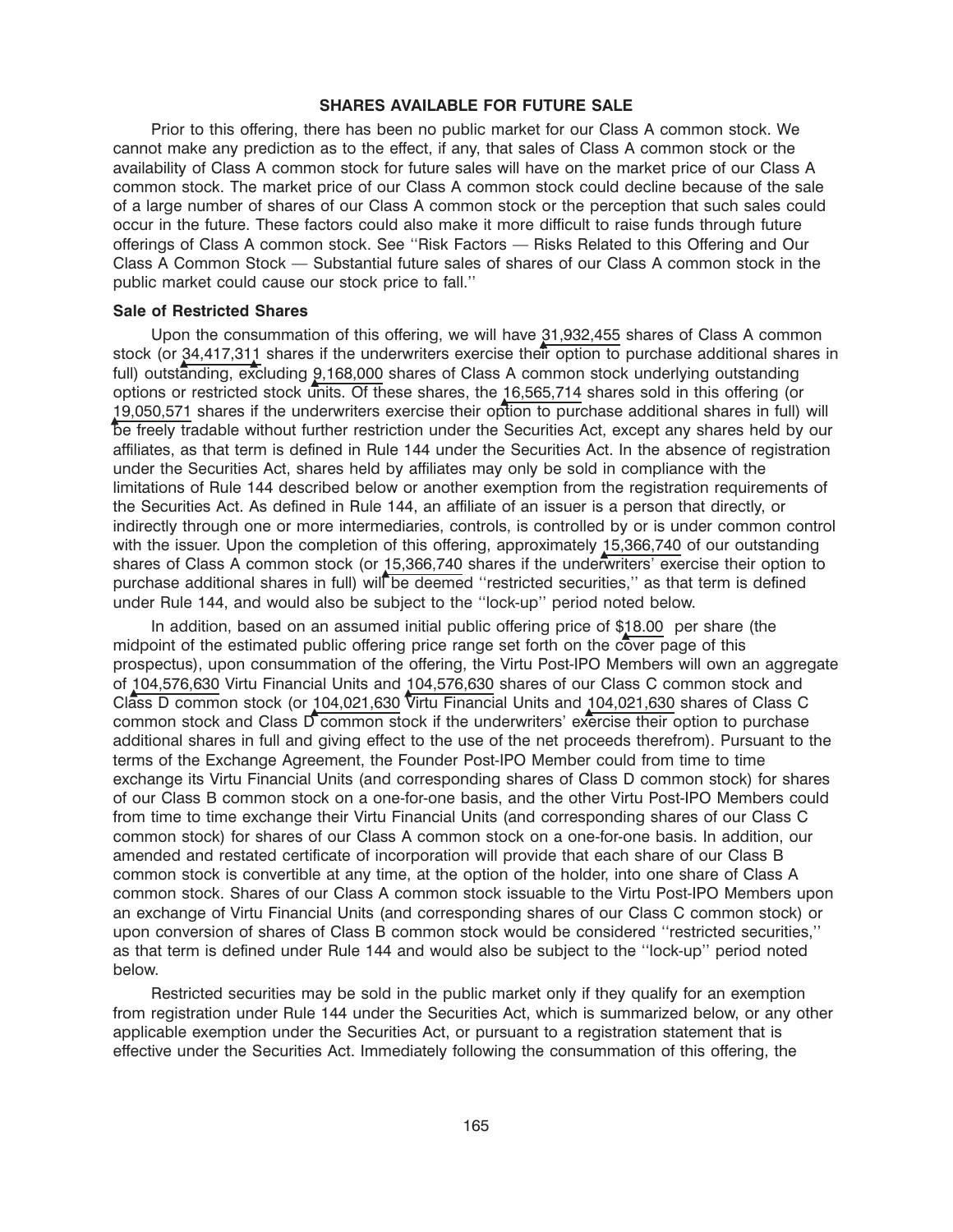holders of approximately 119,943,370 shares of our Class A common stock (or 119,387,814 shares if the underwriters exercise their option to purchase additional shares in full and giving effect to the use of the net proceeds therefrom) (on an assumed as-exchanged basis) will be entitled to dispose of their shares following the expiration of an initial 180-day underwriter ''lock-up'' period pursuant to the holding period, volume and other restrictions of Rule 144. The representatives of the underwriters are entitled to waive these lock-up provisions at their discretion prior to the expiration dates of such lock-up agreements.

### **Rule 144**

In general, pursuant to Rule 144 under the Securities Act, a person (or persons whose shares are aggregated) who is not deemed to have been an affiliate of ours at any time during the three months preceding a sale, and who has beneficially owned restricted securities within the meaning of Rule 144 for at least six months (including any period of consecutive ownership of preceding non-affiliated holders) would be entitled to sell those shares, subject only to the availability of current public information about us. A non-affiliated person who has beneficially owned restricted securities within the meaning of Rule 144 for at least one year would be entitled to sell those shares without regard to the provisions of Rule 144.

A person (or persons whose shares are aggregated) who is deemed to be an affiliate of ours and who has beneficially owned restricted securities within the meaning of Rule 144 for at least six months would be entitled to sell within any three-month period a number of shares that does not exceed the greater of one percent of the then outstanding shares of our Class A common stock or the average weekly trading volume of our Class A common stock during the four calendar weeks preceding such sale. Such sales are also subject to certain manner of sale provisions, notice requirements and the availability of current public information about us.

### **Options/Equity Awards**

We intend to file a registration statement under the Securities Act to register approximately 12,000,000 shares of Class A common stock reserved for issuance or sale under our 2015 Management Incentive Plan. We expect to grant options to purchase 9,168,000 shares of our Class A common stock under our 2015 Management Incentive Plan in connection with this offering. Shares issued upon the exercise of stock options that vest after the effective date of the registration statement will be eligible for resale in the public market without restriction, subject to Rule 144 limitations applicable to affiliates and the lock-up agreements and equity retention agreements described below.

### **Lock-Up Agreements**

Our executive officers, directors, the Founder Post-IPO Member, the Silver Lake Equityholders, the Temasek Post-IPO Stockholder and certain of our other stockholders have agreed that, for a period of 180 days from the date of this prospectus, they will not, without the prior written consent of the representatives of the underwriters, dispose of or hedge any shares of our Class A common stock or any securities convertible into or exchangeable for our Class A common stock (including Virtu Financial Units) subject to certain exceptions.

As described under ''Underwriting — Directed Share Program,'' any participants in the directed share program shall be subject to a 180-day lock-up. This lock-up will have similar restrictions and exceptions as the lock-up agreement described above. Any shares sold in the directed share program to our executive officers, directors, the Founder Post-IPO Member, the Silver Lake Equityholders, the Temasek Post-IPO Stockholder and certain of our other stockholders shall be subject to the lock-up agreement described above.

Immediately following the consummation of this offering, based on an assumed initial public offering price of \$18.00 per share (the midpoint of the estimated public offering price range set forth on the cover page of this prospectus), stockholders subject to lock-up agreements will hold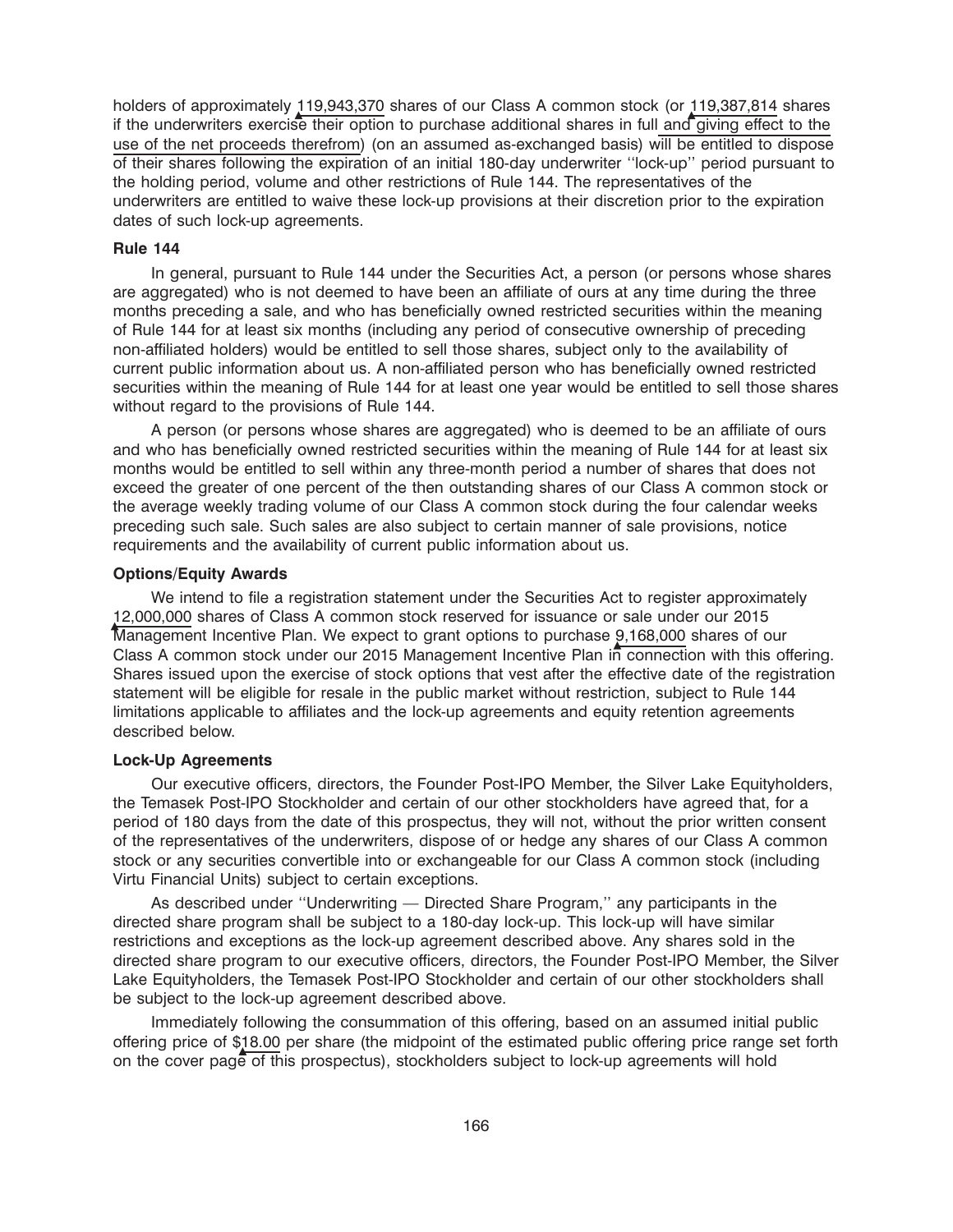119,943,370 shares of our Class A common stock (assuming the Virtu Post-IPO Members exchange all their Virtu Financial Units (and corresponding shares of our Class C common stock or Class D common stock, as applicable) for shares of our Class A common stock or Class B common stock, as applicable, and the conversion of all Class B common stock into Class A common stock), representing approximately 87.9% of our then-outstanding shares of Class A common stock (or 119,387,814 shares of Class A common stock, representing approximately 86.2% of our then-outstanding shares of Class A common stock, if the underwriters exercise their option to purchase additional shares in full and giving effect to the use of the net proceeds therefrom).

We have agreed, subject to certain exceptions, not to issue, sell or otherwise dispose of any shares of our Class A common stock or any securities convertible into or exchangeable for our Class A common stock (including Virtu Financial Units) during the 180-day period following the date of this prospectus. We may, however, grant options to purchase shares of Class A common stock and issue shares of Class A common stock upon the exercise of outstanding options under our Existing Equity Incentive Plan, and we may issue or sell Class A common stock in connection with an acquisition or business combination (subject to a specified maximum amount) as long as the acquirer of such Class A common stock agrees in writing to be bound by the obligations and restrictions of our lock-up agreement.

### **Equity Retention Agreements**

In connection with the reorganization transactions and this offering, we intend to enter into the equity retention agreements with the equity restricted employees, including Messrs. Viola, Cifu, Molluso and Palaparthi, pursuant to which each equity restricted employee may:

- upon the consummation of this offering, sell to us pre-IPO equity representing up to 15% of his or her pre-IPO equity (calculated based on the amount of pre-IPO equity that would be owned assuming an initial public offering price of \$18.00 per share (the midpoint of the estimated public offering price range set forth on the cover page of this prospectus)), to the extent such pre-IPO equity has vested;
- on and after the first anniversary of the consummation of this offering, sell up to a cumulative 30% of his or her pre-IPO equity, to the extent such pre-IPO equity has vested;
- on and after the second anniversary of the consummation of this offering, sell up to a cumulative 45% of his or her pre-IPO equity, to the extent such pre-IPO equity has vested;
- on and after the third anniversary of the consummation of this offering, sell up to a cumulative 60% of his or her pre-IPO equity, to the extent such pre-IPO equity has vested;
- on and after the fourth anniversary of the consummation of this offering, sell up to a cumulative 75% of his or her pre-IPO equity, to the extent such pre-IPO equity has vested;
- on and after the fifth anniversary of the consummation of this offering, sell up to a cumulative 90% of his or her pre-IPO equity, to the extent such pre-IPO equity has vested; and
- on and after the sixth anniversary of the consummation of this offering, sell any of his or her remaining pre-IPO equity, to the extent such pre-IPO equity has vested, without being subject to any further equity retention restrictions.

For more information, see ''Certain Relationships and Related Party Transactions — Unit Vesting, Equity Retention and Restrictive Covenant Agreements.''

## **Registration Rights**

Our Registration Rights Agreement grants registration rights to the Founder Post-IPO Member, the Silver Lake Equityholders, the Temasek Post-IPO Stockholder and the other Virtu Post-IPO Members. For more information, see ''Certain Relationships and Related Party Transactions — Registration Rights Agreement.''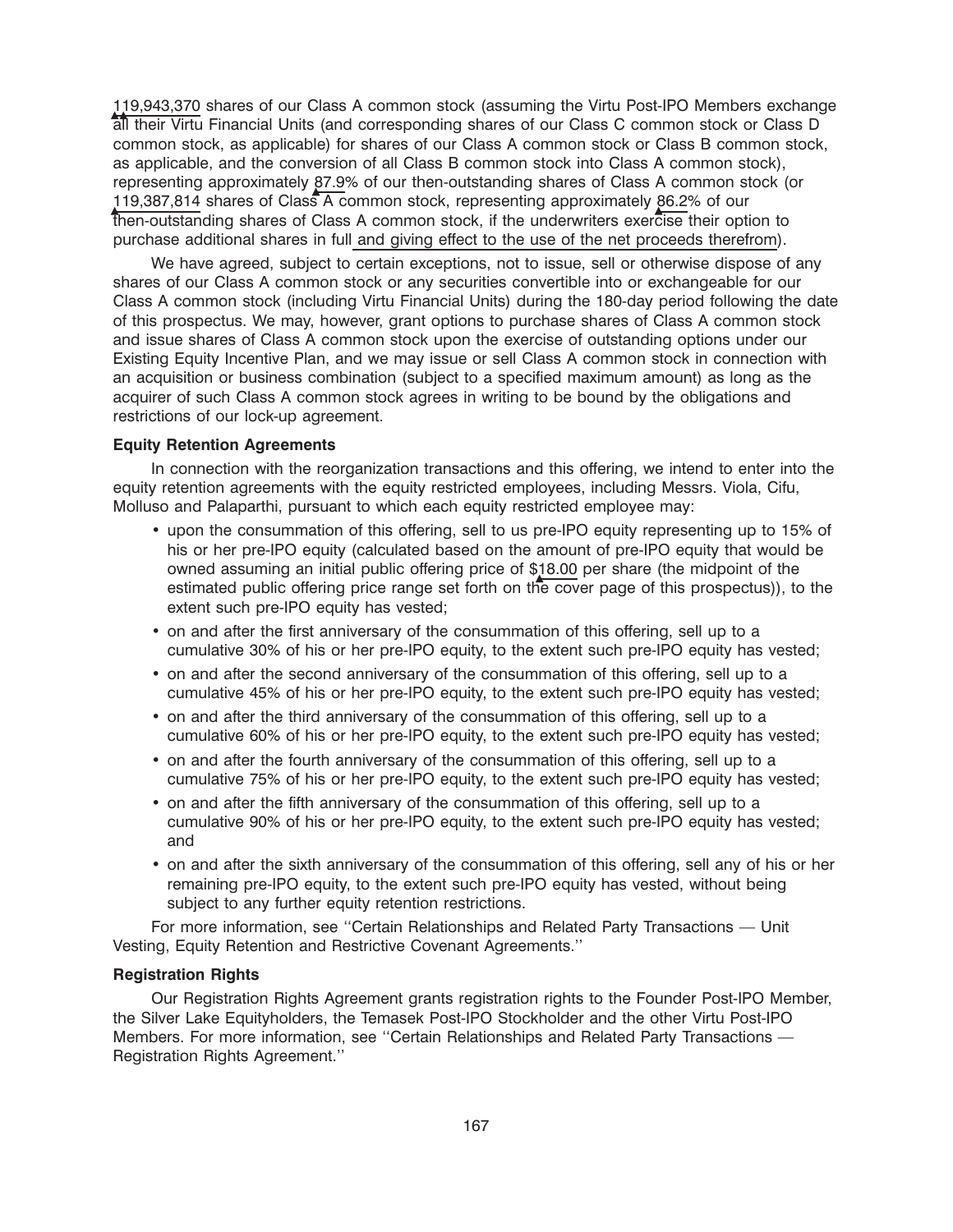purchases of shares made by the underwriters in the open market prior to the completion of the offering.

The underwriters may also impose a penalty bid. This occurs when a particular underwriter repays to the underwriters a portion of the underwriting discount received by it because the representatives have repurchased shares sold by or for the account of such underwriter in stabilizing or short covering transactions.

Purchases to cover a short position and stabilizing transactions, as well as other purchases by the underwriters for their own accounts, may have the effect of preventing or slowing a decline in the market price of our Class A common stock, and together with the imposition of the penalty bid, may stabilize, maintain or otherwise affect the market price of our Class A common stock. As a result, the price of our Class A common stock may be higher than the price that otherwise might exist in the open market. The underwriters are not required to engage in these activities and may end any of these activities at any time. These transactions may be effected on NASDAQ, in the over-the-counter market or otherwise.

### **Directed Share Program**

At our request, the underwriters have reserved up to 5.0% of the Class A common stock being offered for sale in this offering at the initial public offering price to our directors, officers, employees, consultants, team members and other individuals associated with us and members of their respective families. The sales will be made by UBS Financial Services Inc., a selected dealer affiliated with UBS Securities LLC, an underwriter of this offering, through a directed share program. We do not know if these persons will choose to purchase all or any portion of these reserved shares, but any purchases they do make will reduce the number of shares available to the general public. Any reserved shares not so purchased will be offered by the underwriters to the general public on the same terms as the other shares of Class A common stock. Participants in the directed share program shall be subject to a 180-day lock-up with respect to any shares sold to them pursuant to that program. Such lock-up will have similar restrictions and exceptions to the lock-up entered into by executive officers, directors, the Founder Post-IPO Member, the Silver Lake Equityholders, the Temasek Post-IPO Stockholder and certain of our other stockholders as described under ''Shares Available for Future Sale — Lock-Up Agreements.'' Any shares sold in the directed share program to our executive officers, directors, the Founder Post-IPO Member, the Silver Lake Equityholders, the Temasek Post-IPO Stockholder and certain of our other stockholders shall also be subject to the 180-day lock-up agreement described under ''Shares Available for Future Sale — Lock-Up Agreements.''

### **European Economic Area**

In relation to each Member State of the European Economic Area which has implemented the Prospectus Directive (each, a ''Relevant Member State''), each underwriter agrees that with effect from and including the date on which the Prospectus Directive is implemented in that Relevant Member State (the ''Relevant Implementation Date'') it has not made and will not make an offer of shares to the public in that Relevant Member State prior to the publication of a prospectus in relation to the shares which has been approved by the competent authority in that Relevant Member State or, where appropriate, approved in another Relevant Member State and notified to the competent authority in that Relevant Member State, all in accordance with the Prospectus Directive, except that it may, with effect from and including the Relevant Implementation Date, make an offer of shares to the public in that Relevant Member State at any time:

(a) to legal entities which are authorized or regulated to operate in the financial markets or, if not so authorized or regulated, whose corporate purpose is solely to invest in securities;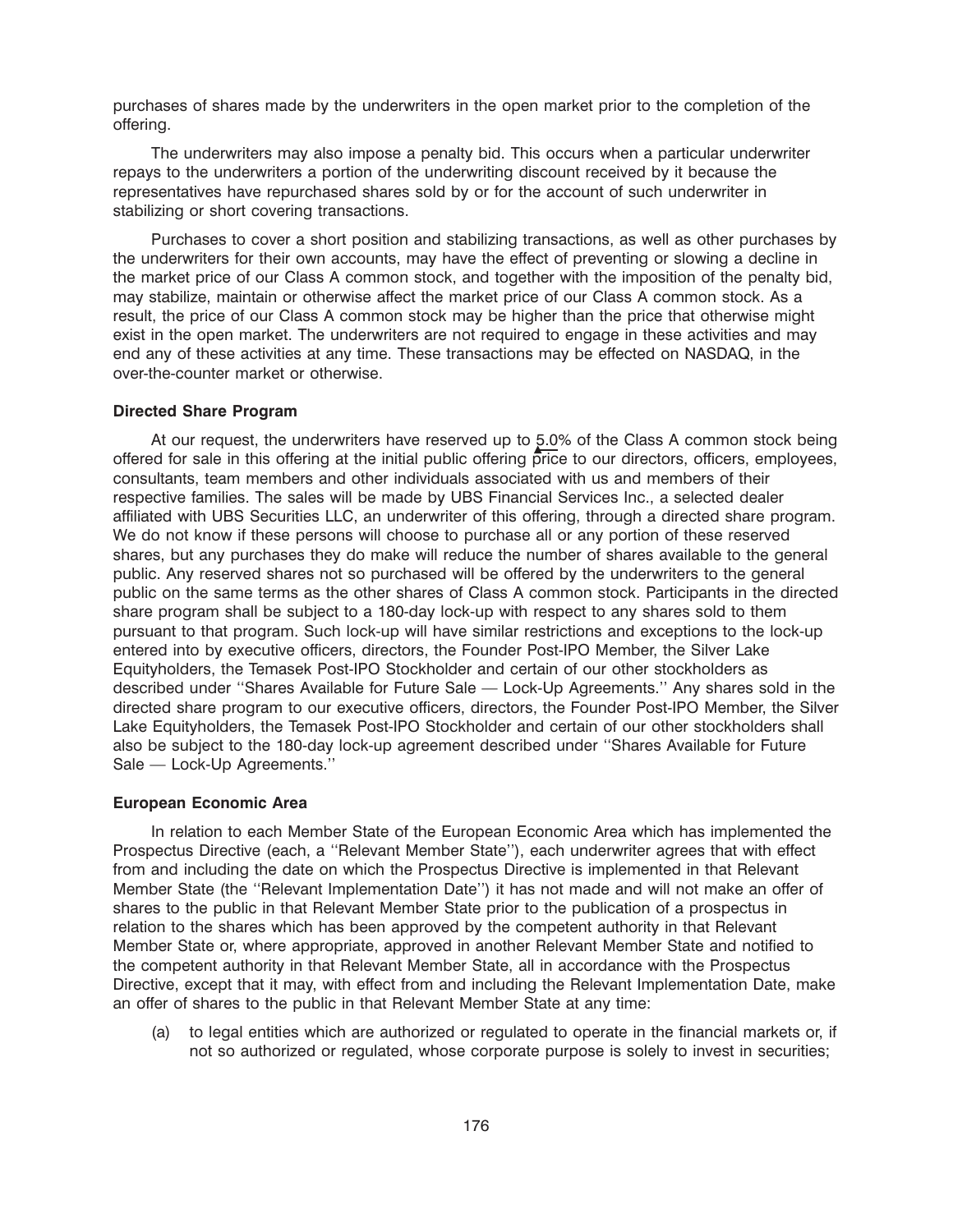# **Virtu Financial LLC and Subsidiaries**

# **Consolidated Statements of Financial Condition as of December 31, 2014 and 2013**

|                                                                                                                                                                                                                                                      | <b>Unaudited Pro Forma</b><br>As of December 31, | As of December 31,                   |                                                |  |
|------------------------------------------------------------------------------------------------------------------------------------------------------------------------------------------------------------------------------------------------------|--------------------------------------------------|--------------------------------------|------------------------------------------------|--|
| (in thousands except interest data)                                                                                                                                                                                                                  | 2014                                             | 2014                                 | 2013                                           |  |
|                                                                                                                                                                                                                                                      | (Note 1)                                         |                                      |                                                |  |
| <b>Assets</b>                                                                                                                                                                                                                                        | 29,114<br>\$<br>484,934                          | \$<br>75,864<br>484,934              | \$<br>66,010<br>708,103                        |  |
| Securities purchased under agreements to resell<br>Receivables from broker-dealers and clearing organizations<br>Trading assets, at fair value:                                                                                                      | 31,463<br>287,652                                | 31,463<br>387,652                    | 162,608<br>427,741                             |  |
| Financial instruments owned and pledged<br>Property, equipment and capitalized software (net of accumulated                                                                                                                                          | 1,307,933<br>236,375                             | 1,307,933<br>236,375                 | 1,388,234<br>415,179                           |  |
| Intangibles (net of accumulated amortization)<br>Other assets (\$8,205 and \$7,318, at fair value, as of December 31,                                                                                                                                | 44,644<br>715,379<br>1,414<br>181,693            | 44,644<br>715,379<br>1,414<br>38,903 | 37,585<br>715,379<br>1,626<br>41,105           |  |
|                                                                                                                                                                                                                                                      | \$3,320,601                                      | \$3,324,561                          | \$3,963,570                                    |  |
|                                                                                                                                                                                                                                                      |                                                  |                                      |                                                |  |
| Liabilities, redeemable interest and members' equity<br>Liabilities                                                                                                                                                                                  |                                                  |                                      |                                                |  |
| Securities sold under agreements to repurchase<br>Payables to broker-dealers and clearing organizations                                                                                                                                              | $\frac{6}{2}$<br>497,862<br>2,006<br>686,203     | \$<br>497,862<br>2,006<br>686,203    | \$<br>72,800<br>1,029,312<br>10,883<br>530,229 |  |
| Trading liabilities, at fair value:<br>Financial instruments sold, not yet purchased<br>Accounts payable and accrued expenses and other liabilities                                                                                                  | 1,037,634<br>268,287<br>500,827                  | 1,037,634<br>93,331<br>500,827       | 1,278,412<br>80,921<br>507,725                 |  |
| Members' equity                                                                                                                                                                                                                                      | \$2,992,819                                      | \$2,817,863<br>294,433               | \$3,510,282<br>250,000                         |  |
| Class A-1 $-$ Authorized and Issued $-$ 1,964,826 and 1,964,826<br>interests, Outstanding - 1,964,826 and 1,964,826 interests, at<br>December 31, 2014 and 2013, respectively<br>Class A-2 $-$ Authorized and Issued $-$ 101,381,332 and 100,627,010 |                                                  | 19,648                               | 19,648                                         |  |
| interests, Outstanding - 99,855,666 and 99,459,345 interests at<br>Class A common stock (par value, \$0.00001), 1,000,000,000 shares                                                                                                                 |                                                  | 287,705                              | 256,340                                        |  |
| authorized and $31,932,454$ shares outstanding $\ldots \ldots \ldots \ldots$<br>Class B common stock (par value, \$0.00001), 175,000,000 shares                                                                                                      |                                                  |                                      |                                                |  |
| Class C common stock (par value, \$0.00001), 90,000,000 shares                                                                                                                                                                                       |                                                  |                                      |                                                |  |
| authorized and 24,674,621 shares outstanding<br>Class D common stock (par value, \$0.00001), 175,000,000 shares                                                                                                                                      |                                                  |                                      |                                                |  |
| authorized and $79,902,009$ shares outstanding $\ldots \ldots \ldots \ldots$                                                                                                                                                                         | 68.703                                           |                                      |                                                |  |
| Accumulated other comprehensive income (loss)                                                                                                                                                                                                        | (9,276)<br>(867)                                 | (91, 383)<br>(3,705)                 | (74, 027)<br>1,327                             |  |
| Total members' equity/shareholders' equity                                                                                                                                                                                                           | 58,561<br>\$<br>269,221                          | \$212,265                            | 203,288<br>\$                                  |  |
| Total liabilities, redeemable membership interest and members' equity/                                                                                                                                                                               | 327,782                                          | 212,265                              | 203,288                                        |  |
|                                                                                                                                                                                                                                                      | \$3,320,601                                      | \$3,324,561                          | \$3,963,570                                    |  |

See accompanying notes to the consolidated financial statements.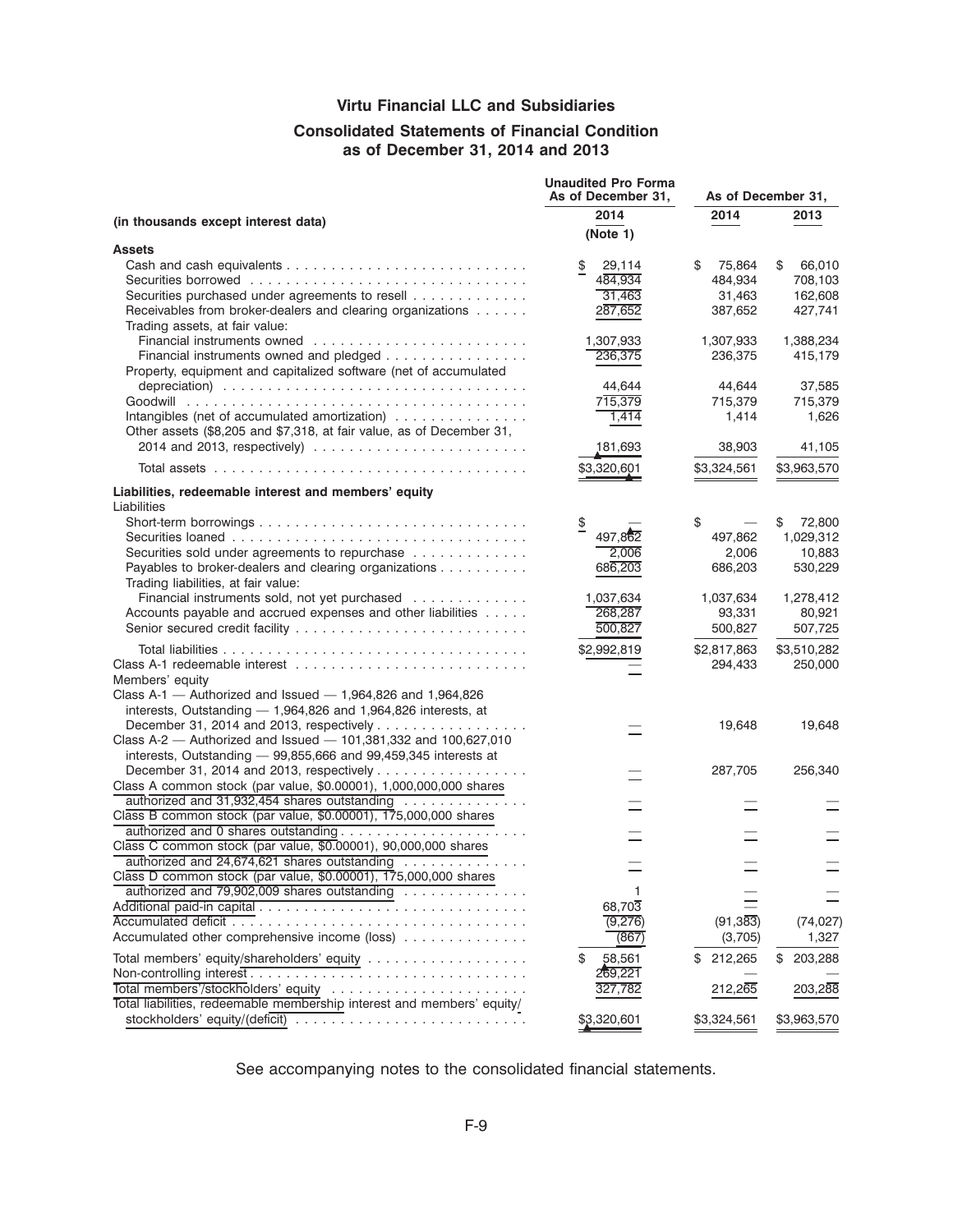# **Virtu Financial LLC and Subsidiaries NOTES TO CONSOLIDATED FINANCIAL STATEMENTS**

# **1. Organization and Basis of Presentation**

# **Organization**

Virtu Financial LLC (''VF'' or, collectively with its wholly owned subsidiaries, the ''Company'') was formed as a Delaware limited liability company on April 8, 2011 in connection with a corporate reorganization and acquisition of the outstanding equity interests of Madison Tyler Holdings, LLC (''MTH''), an electronic trading firm and market maker. In connection with the reorganization, the members of VF's predecessor entity, Virtu Financial Operating LLC (''VFO''), a Delaware limited liability company formed on March 19, 2008, exchanged their interests in VFO for interests in VF and the members of MTH exchanged their interests in MTH for cash and/or interests in VF. VF's principal subsidiaries include Virtu Financial BD LLC (''VFBD''), a self-clearing US broker-dealer, Virtu Financial Capital Markets LLC (''VFCM''), a self-clearing US broker-dealer and designated market maker on the New York Stock Exchange (''NYSE'') and the NYSE MKT (formerly NYSE Amex) and other proprietary trading firms, including Virtu Financial Global Markets LLC (''VFGM''), Virtu Financial Europe Limited (''VFE''), Virtu Financial Ireland Limited (''VFIL''), incorporated in Ireland, Virtu Financial Asia Pty Ltd. (''VFAP''), incorporated in Australia, and Virtu Financial Singapore Pte. Ltd. (''VFSing''), incorporated in Singapore. VFCM became a designated market maker (''DMM'') in connection with its acquisition of certain assets of Cohen Capital Group LLC (''CCG'') on December 9, 2011.

The Company is a technology-enabled market maker and liquidity provider. The Company has developed a single, proprietary, multi-asset, multi-currency technology platform through which it provides quotations to buyers and sellers in equities, commodities, currencies, options, fixed income and other securities on numerous exchanges, markets and liquidity pools in numerous countries around the world.

The Company is managed and operated as one business. Accordingly, the Company operates under one reportable segment.

### **Pro Forma Impact of Distributions in Connection with Initial Public Offering (unaudited)**

The Company made cash distributions to its equityholders of \$50.0 million, \$20.0 million and \$10.0 million in January, February and March 2015, respectively (funded from cash on hand). Additionally, the Company intends to make a further cash distribution of \$50.0 million to its members prior to the consummation of Virtu Financials, Inc.'s initial public offering and \$40 million following the consummation of such offering. The Company expects that this further distribution will be funded from cash on hand and withdrawals of excess cash held at clearing deposits from broker dealers and clearing organizations.

### **Basis of Presentation**

The accompanying Consolidated Financial Statements have been prepared in accordance with U.S. generally accepted accounting principles (''U.S. GAAP'').

Basic and diluted earnings per share are not presented since the ownership structure of the Company does not include a common unit of ownership.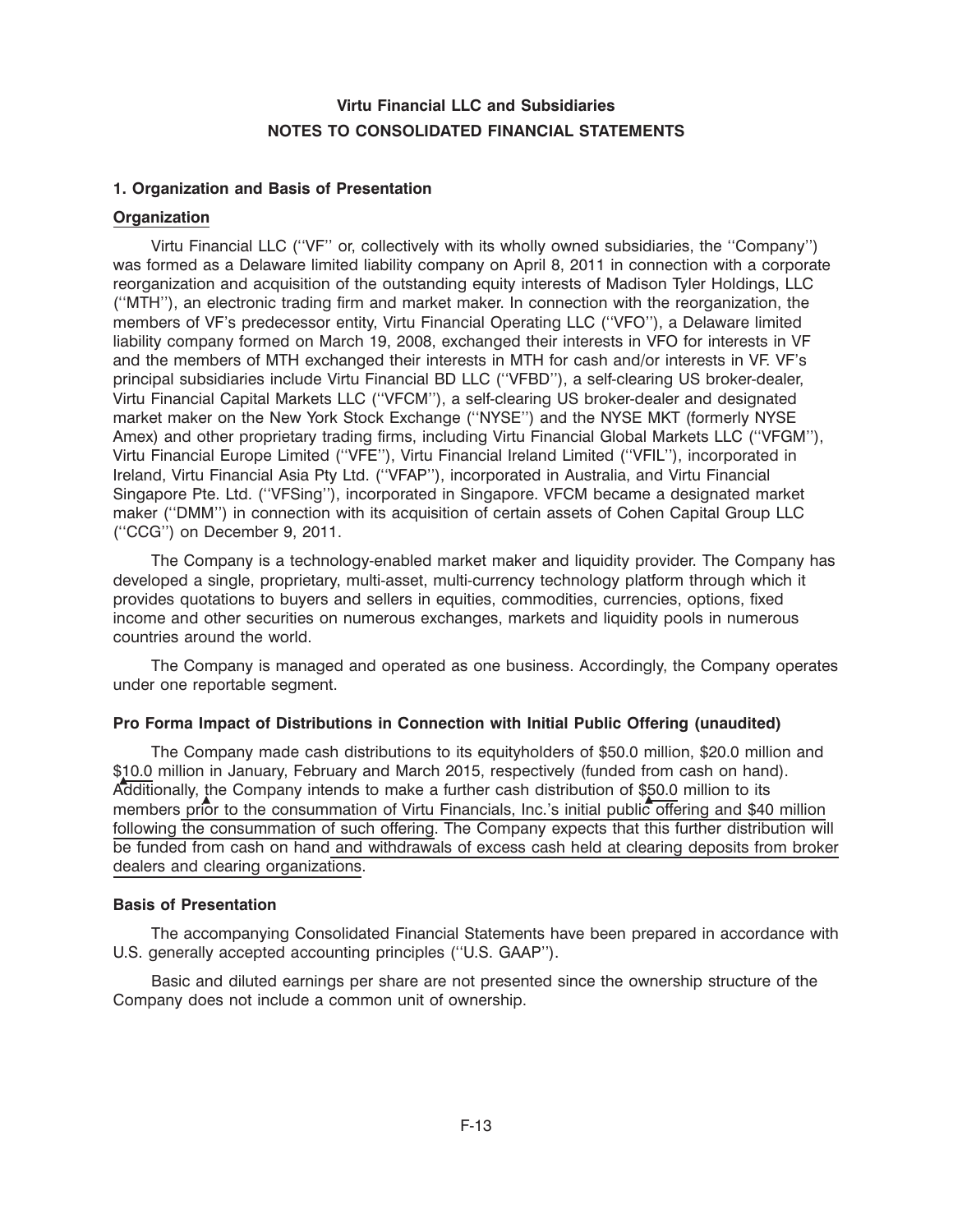# **PART II**

# **INFORMATION NOT REQUIRED IN PROSPECTUS**

### **Item 13. Other Expenses of Issuance and Distribution.**

The following sets forth the expenses and costs (other than underwriting discounts and commissions) expected to be incurred in connection with the issuance and distribution of the Class A common stock registered hereby. Other than the SEC registration fee, the NASDAQ listing fee and the FINRA filing fee, the amounts set forth below are estimates:

### **Item 14. Indemnification of Directors and Officers.**

Section 145(b) of the Delaware General Corporation Law provides, in general, that a corporation shall have the power to indemnify any person who was or is a party or is threatened to be made a party to any threatened, pending or completed action or suit by or in the right of the corporation to procure a judgment in its favor because the person is or was a director or officer of the corporation, against any expenses (including attorneys' fees) actually and reasonably incurred by the person in connection with the defense or settlement of such action or suit if the person acted in good faith and in a manner the person reasonably believed to be in or not opposed to the best interests of the corporation, except that no indemnification shall be made in respect of any claim, issue or matter as to which such person shall have been adjudged to be liable to the corporation unless and only to the extent that the Court of Chancery or the court in which such action or suit was brought shall determine upon application that, despite the adjudication of liability but in view of all the circumstances of the case, such person is fairly and reasonably entitled to be indemnified for such expenses which the Court of Chancery or such other court shall deem proper.

Section 145(g) of the Delaware General Corporation Law provides, in general, that a corporation shall have the power to purchase and maintain insurance on behalf of any person who is or was a director or officer of the corporation against any liability asserted against the person in any such capacity, or arising out of the person's status as such, whether or not the corporation would have the power to indemnify the person against such liability under the provisions of the law. Our amended and restated certificate of incorporation will provide that, to the fullest extent permitted by applicable law, a director will not be liable to us or our stockholders for monetary damages for breach of fiduciary duty as a director. In addition, our amended and restated certificate of incorporation will also provide that we will indemnify each director and officer and may indemnify employees and agents, as determined by our board, to the fullest extent provided by the laws of the State of Delaware.

The foregoing statements are subject to the detailed provisions of section 145 of the Delaware General Corporation Law and our amended and restated certificate of incorporation and by-laws.

Section 102 of the Delaware General Corporation Law permits the limitation of directors' personal liability to the corporation or its stockholders for monetary damages for breach of fiduciary